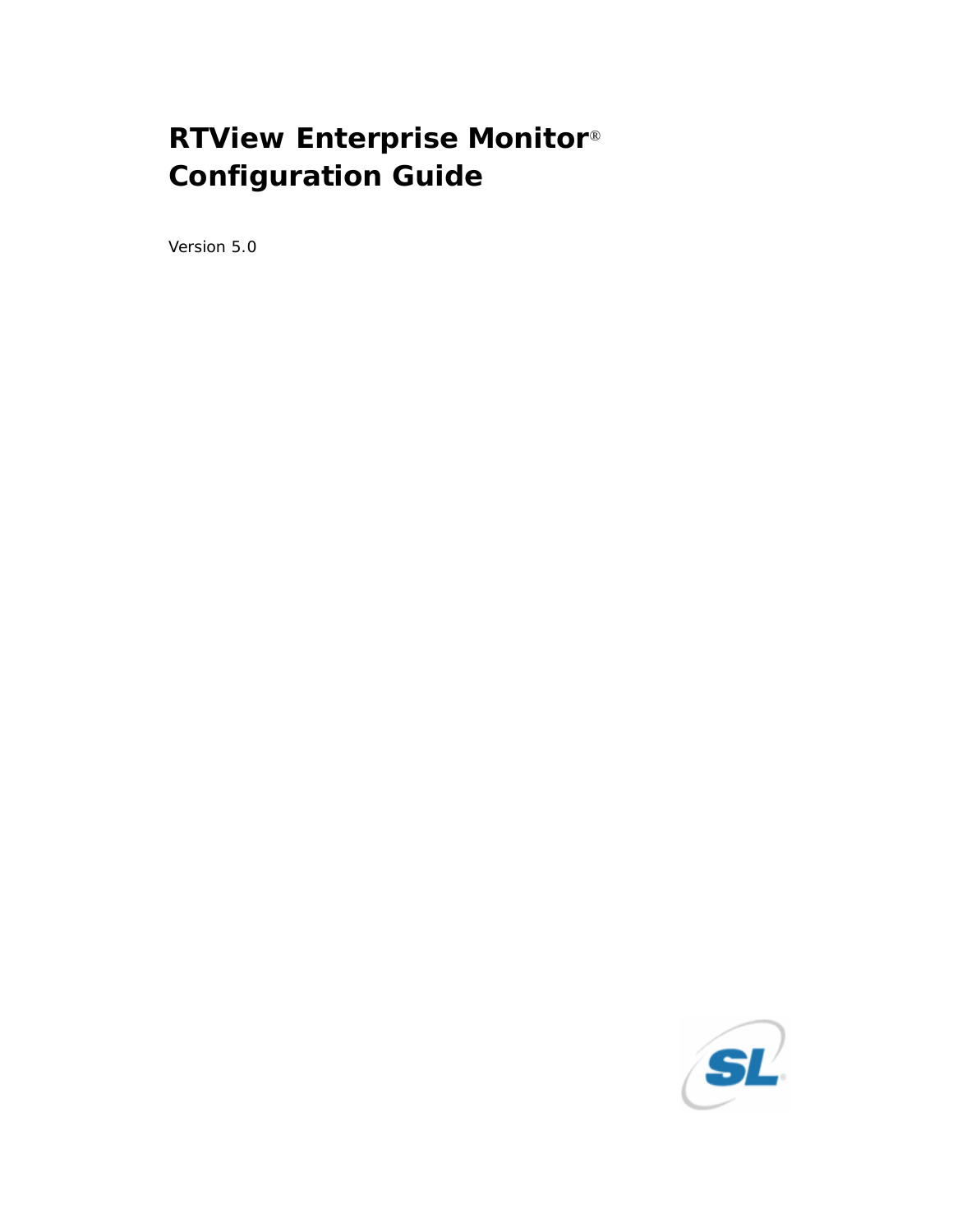#### RTView®

Copyright © 1998-2019. All rights reserved.

No part of this manual may be reproduced, in any form or by any means, without written permission from Sherrill-Lubinski Corporation. All trademarks and registered trademarks mentioned in this document are property of their respective companies.

RTView Enterprise®

©2013-2019 Sherrill-Lubinski Corporation. All Rights Reserved.

No part of this manual may be reproduced, in any form or by any means, without written permission from Sherrill-Lubinski Corporation. All trademarks and registered trademarks mentioned in this document are property of their respective companies.

LIMITATIONS ON USE

Use, duplication, or disclosure by the U.S. Government is subject to restrictions as set forth in the Technical Data - Commercial Items clause at DFARS 252.227-7015, the Rights in Data - General clause at FAR 52.227-14, and any other applicable provisions of the DFARS, FAR, or the NASA FAR supplement.

SL, SL-GMS, GMS, RTView, SL Corporation, and the SL logo are trademarks or registered trademarks of Sherrill-Lubinski Corporation in the United States and other countries. Copyright © 1998-2019 Sherrill-Lubinski Corporation. All Rights Reserved.

JMS, JMX and Java are trademarks or registered trademarks of Sun Microsystems, Inc. in the United States and other countries. They are mentioned in this document for identification purposes only.

No part of this manual may be reproduced, in any form or by any means, without written permission from Sherrill-Lubinski Corporation.

All trademarks and registered trademarks mentioned in this document are property of their respective companies.



SL Corporation 240 Tamal Vista Blvd. Corte Madera, CA 94925 USA

Fax: 415.927.8401 Web: http://www.sl.com Phone: 415.927.8400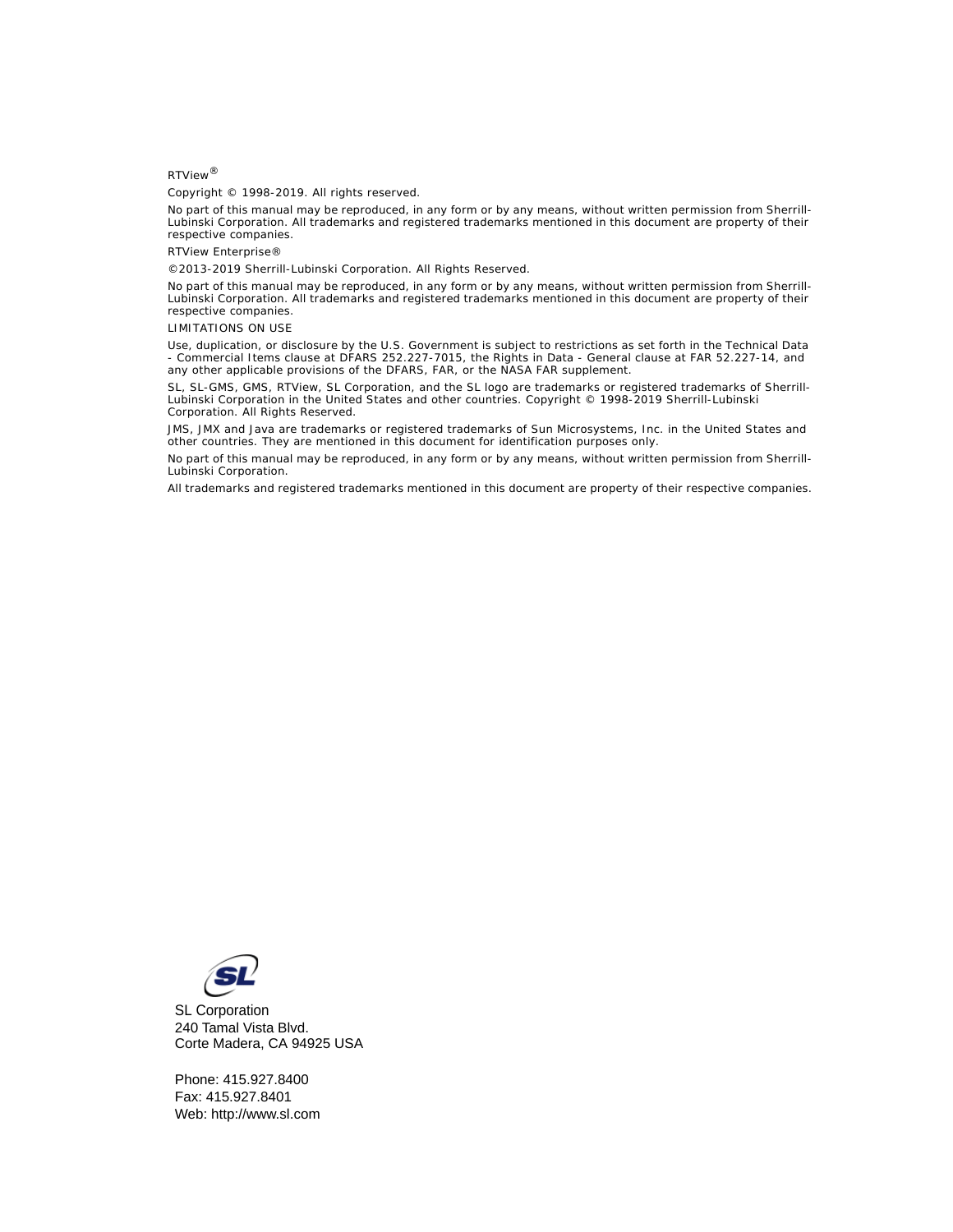| RTView Data Server Configuration Section Changes and Limitations<br>Components Tab Auto-Populates Available Displays  15<br>Solution Package for TIBCO ActiveMatrix and the Solution Package for TIBCO | 14<br>15<br>17<br>17 |
|--------------------------------------------------------------------------------------------------------------------------------------------------------------------------------------------------------|----------------------|
|                                                                                                                                                                                                        |                      |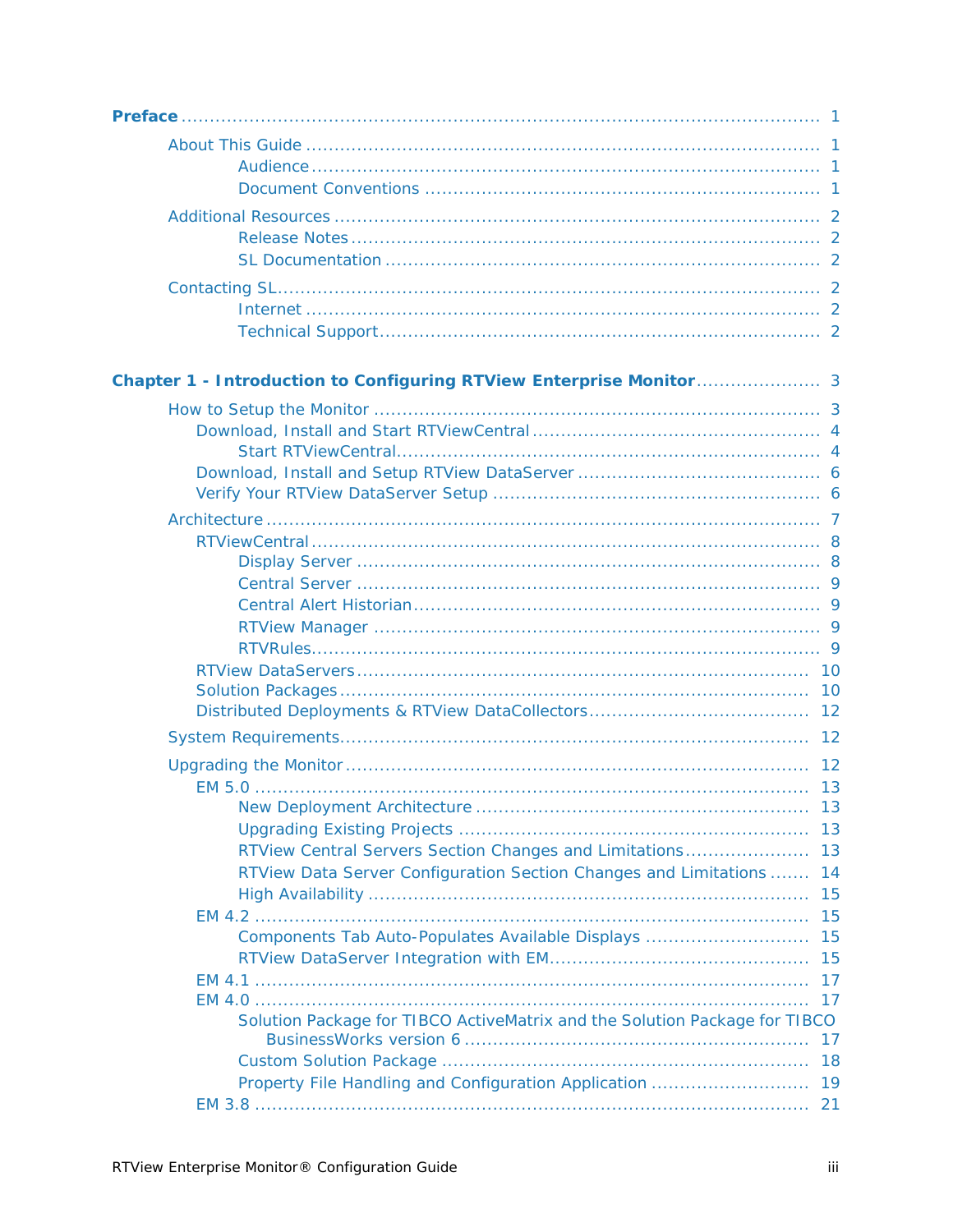| Configure Notifications in the RTView Configuration Application | 46       |
|-----------------------------------------------------------------|----------|
|                                                                 |          |
|                                                                 |          |
|                                                                 |          |
|                                                                 |          |
|                                                                 |          |
|                                                                 |          |
|                                                                 |          |
|                                                                 |          |
|                                                                 | 59       |
|                                                                 | 59       |
|                                                                 | 59       |
|                                                                 | 60<br>60 |
|                                                                 |          |
|                                                                 | 61<br>61 |
|                                                                 | 61       |
|                                                                 | 61       |
|                                                                 | 62       |
|                                                                 | 64       |
|                                                                 | 65       |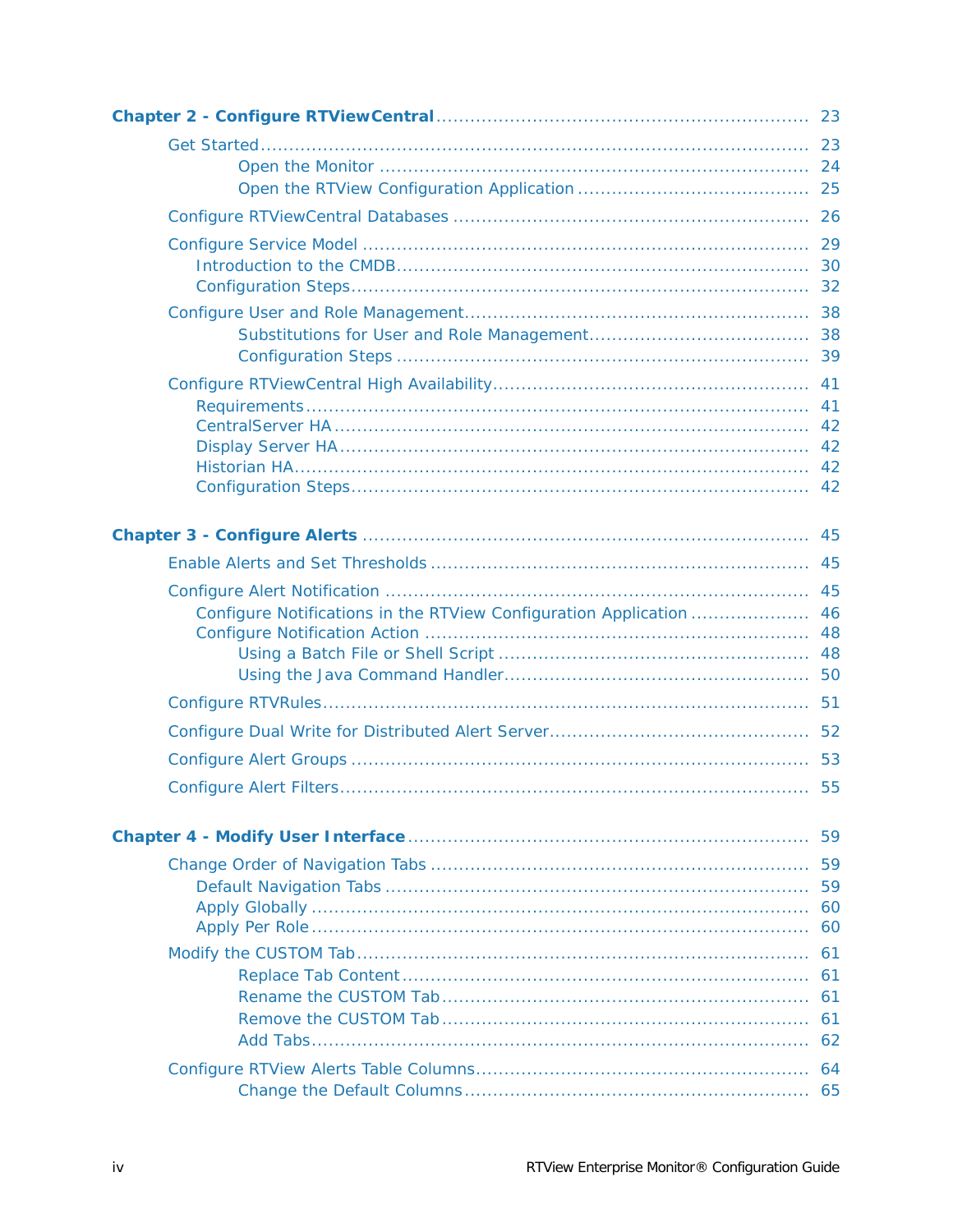| Expose ID, Cleared, Cleared Reason and Alert Index Columns  66 |     |
|----------------------------------------------------------------|-----|
|                                                                |     |
|                                                                |     |
|                                                                |     |
|                                                                | 70  |
|                                                                |     |
|                                                                |     |
|                                                                |     |
|                                                                |     |
|                                                                |     |
|                                                                |     |
|                                                                |     |
|                                                                |     |
|                                                                |     |
|                                                                |     |
|                                                                |     |
|                                                                |     |
|                                                                |     |
|                                                                | 87  |
|                                                                |     |
|                                                                | 97  |
|                                                                |     |
|                                                                |     |
|                                                                |     |
|                                                                | 103 |
|                                                                |     |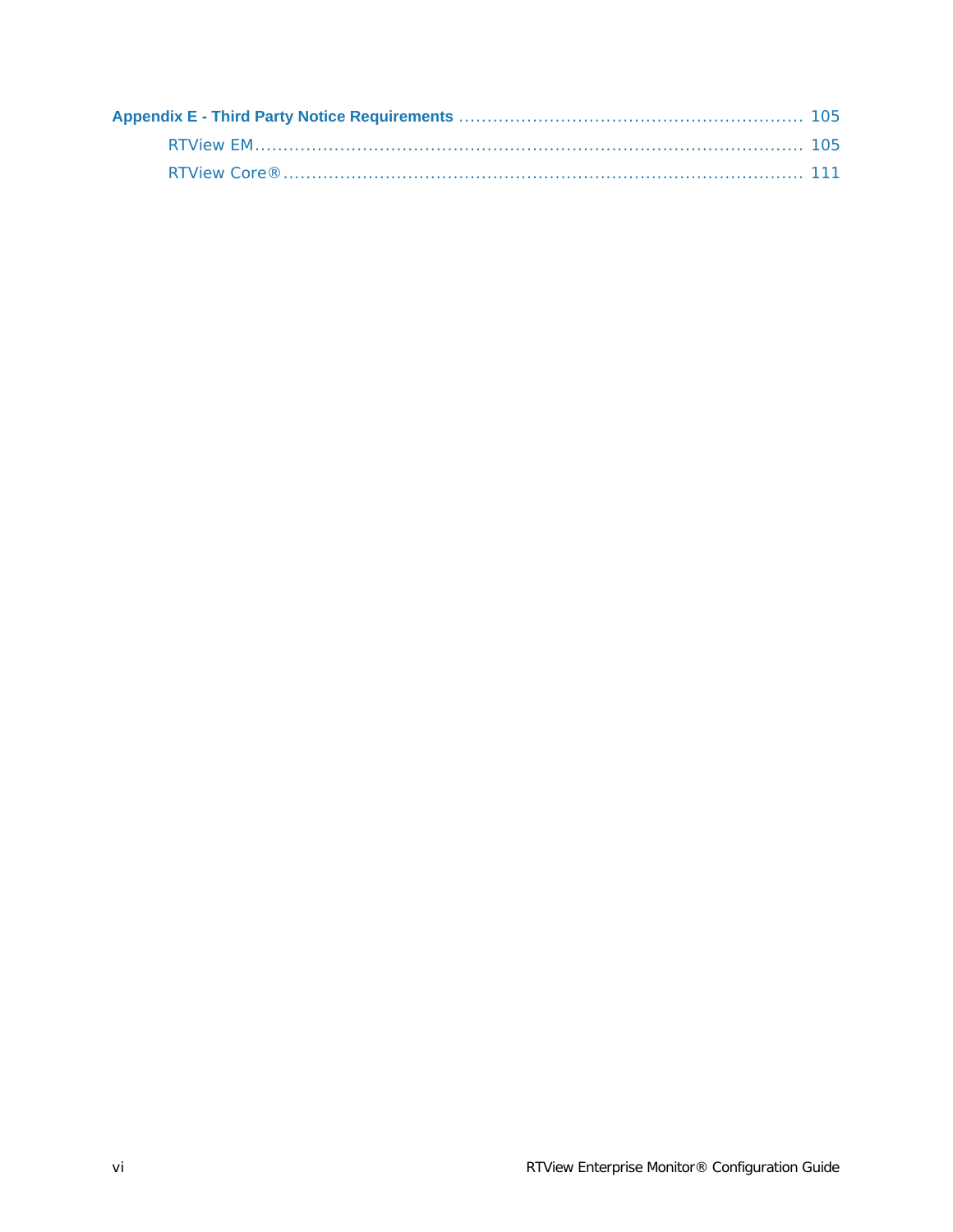# <span id="page-6-0"></span>Preface

Welcome to the *RTView Enterprise Monitor Configuration Guide*. Read this preface for an overview of the information provided in this guide and the documentation conventions used throughout, additional reading, and contact information. This preface includes the following sections:

- **About This Guide"**
- **Additional Resources**"
- ["Contacting SL"](#page-7-3)

# <span id="page-6-1"></span>**About This Guide**

The *RTView Enterprise Monitor Configuration Guide* describes how to install and configure RTView Enterprise.

### <span id="page-6-2"></span>**Audience**

This guide is written for database and network administrators who are familiar with administering and managing servers and network connections.

### <span id="page-6-3"></span>**Document Conventions**

This guide uses the following standard set of typographical conventions.

| Convention    | Meaning                                                                                         |
|---------------|-------------------------------------------------------------------------------------------------|
| italics       | Within text, new terms and emphasized words appear in italic<br>typeface.                       |
| boldface      | Within text, directory paths, file names, commands and GUI<br>controls appear in bold typeface. |
| Courier       | Code examples appear in Courier font:<br>amnesiac > enable<br>amnesiac # configure terminal     |
| $\langle$ $>$ | Values that you specify appear in angle brackets:<br>interface <ipaddress></ipaddress>          |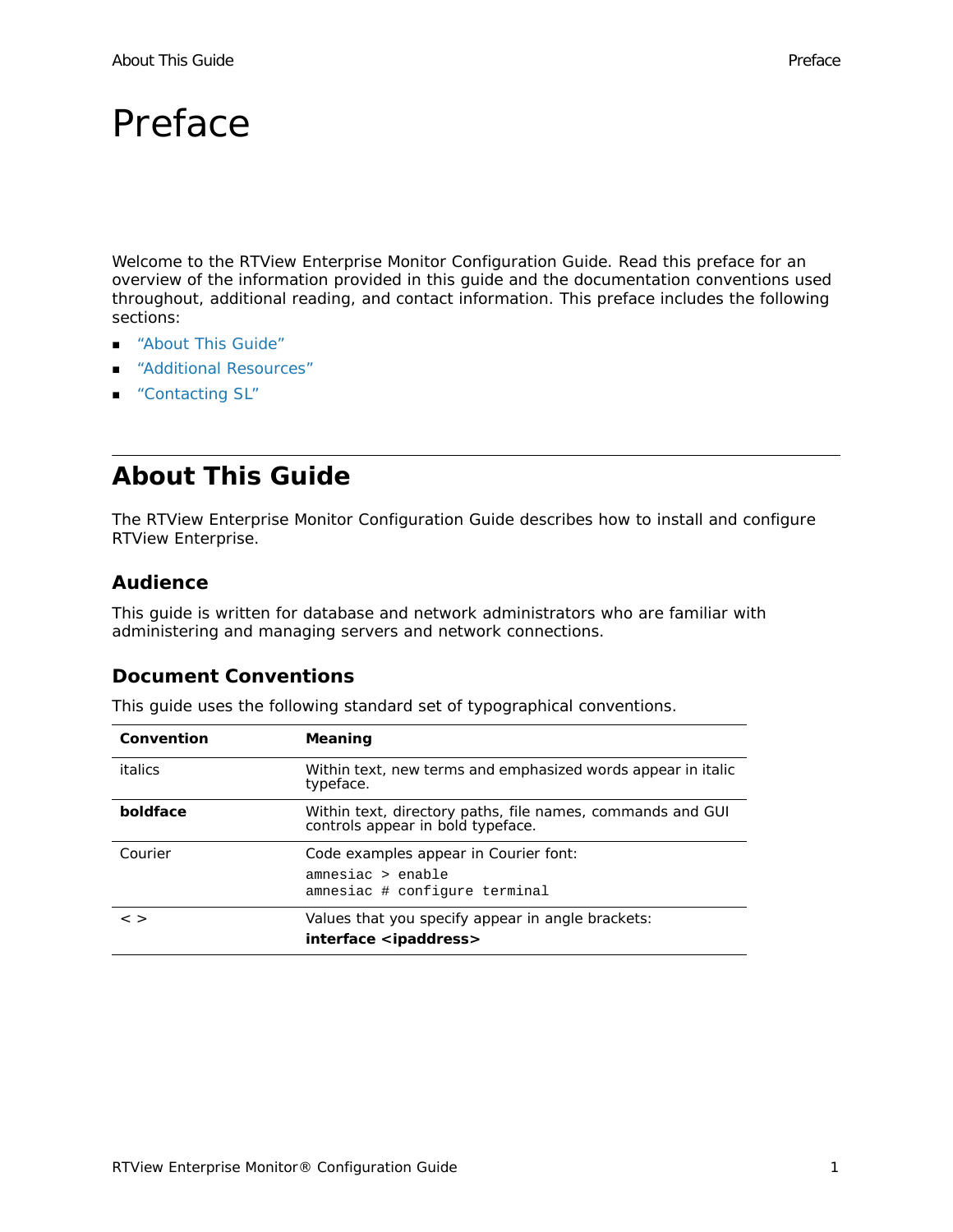# <span id="page-7-0"></span>**Additional Resources**

This section describes resources that supplement the information in this guide. It includes the following information:

- ["Release Notes"](#page-7-1)
- **SL Documentation**"

## <span id="page-7-1"></span>**Release Notes**

The following online file supplements the information in this user guide. It is available on the SL Technical Support site at [http://www.sl.com/support/](http://www.sl.com/services/techsupport.shtml).

Examine the online release notes before you begin the installation and configuration process. They contain important information about this release of RTView Enterprise Monitor.

## <span id="page-7-2"></span>**SL Documentation**

For a complete list and the most current version of SL documentation, visit the SL Support Web site located a[t](http://www.sl.com/services/docs.shtml) [http://www.sl.com/services/support\\_rtviewdocs.shtml.](http://www.sl.com/services/support_rtviewdocs.shtml)

# <span id="page-7-3"></span>**Contacting SL**

This section describes how to contact departments within SL.

## <span id="page-7-4"></span>**Internet**

You can learn about SL products at <http://www.sl.com>.

## <span id="page-7-5"></span>**Technical Support**

If you have problems installing, using, or replacing SL products, contact SL Support or your channel partner who provides support. To contact SL Support, open a trouble ticket by calling 415 927 8400 in the United States and Canada or +1 415 927 8400 outside the United States.

You can also go to [http://www.sl.com/support/](http://www.sl.com/services/techsupport.shtml).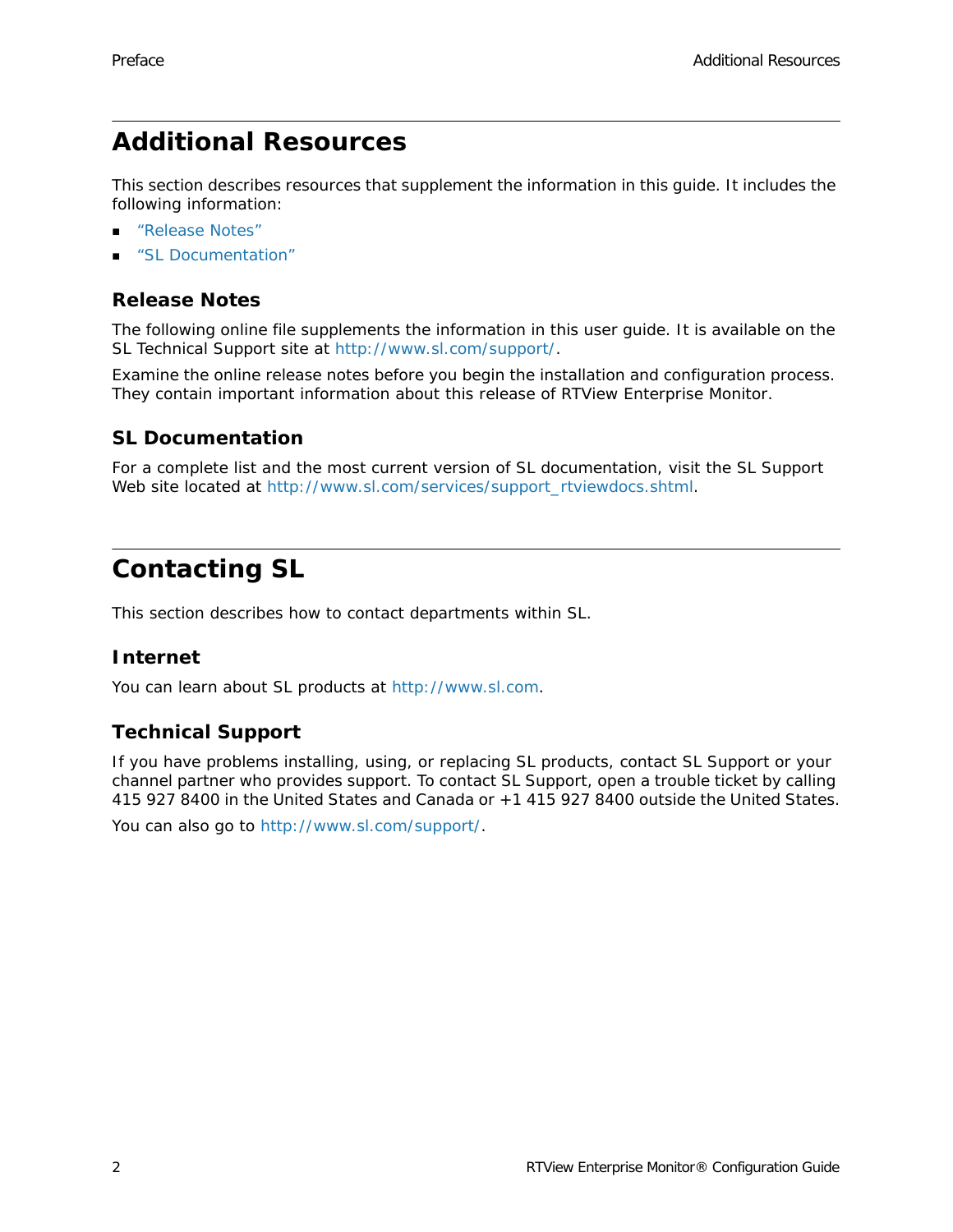# <span id="page-8-0"></span>**CHAPTER 1** Introduction to Configuring RTView Enterprise Monitor

This section provides an overview of how to deploy RTView Enterprise Monitor, main components, architecture and upgrade instructions.

This section contains:

- ["How to Setup the Monitor"](#page-8-1)
- ["Architecture"](#page-12-0)
- ["System Requirements"](#page-17-1)
- ["Upgrading the Monitor"](#page-17-2)

For details about using RTView Enterprise Monitor (also referred to as the *Monitor*), see the *RTView Enterprise Monitor User's Guide*.

# <span id="page-8-1"></span>**How to Setup the Monitor**

There are two main Monitor components that you install and setup: ["RTViewCentral"](#page-13-0) and one or more ["RTView DataServers"](#page-15-0). Detailed instructions to configure RTViewCentral are contained in this Guide. This Guide provides links to instructions for configuring RTView DataServers.

The following figure illustrates the basic topology of the main components and the data flow from your monitored resources.



#### **To Setup the Monitor:**

Do the following in the order provided to setup the Monitor. The first two steps are required. For detailed steps, see the links provided.

- ["Download, Install and Start RTViewCentral"](#page-9-0) so that RTViewCentral is ready to connect to your RTView DataServer(s) and visualize your data.
- ["Download, Install and Setup RTView DataServer"](#page-11-0) so that you can start collecting performance data from your system.

After you setup one or more RTView DataServers you can:

 ["Configure RTViewCentral"](#page-28-2) so that you can extend, enhance or optimize your Monitor deployment with features such as the service model, the central database, user and role management, high availability, alert notifications, and modify the Monitor user interface.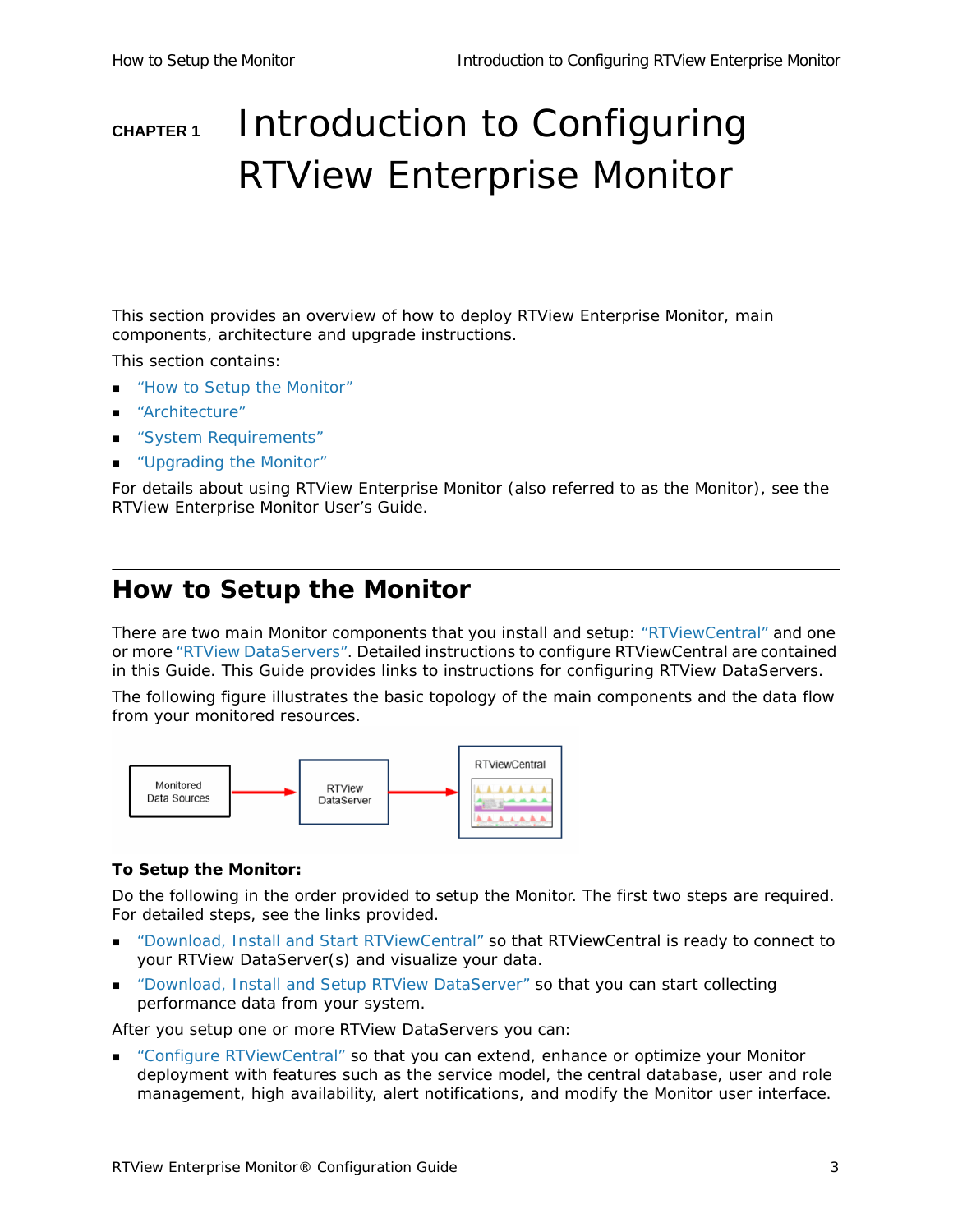# <span id="page-9-2"></span><span id="page-9-0"></span>**Download, Install and Start RTViewCentral**

Go to the SL Download Center at **https://sl.flexnetoperations.com/**, download and extract the **RTViewCentral\_<version>.zip** file. Read the following download information and then ["Start RTViewCentral"](#page-9-1).

If you currently have any version of RTView installed, you must install RTView Enterprise Monitor into a directory separate from any existing RTView installations. The same zip archives provided in the download can be used on any supported platform.

See ["Upgrading the Monitor"](#page-17-2) if you are upgrading from an earlier version of RTView Enterprise Monitor.

#### **Windows**

Using the extraction wizard of some compression utilities might result in an extra top-level directory level based on the name of the **.zip** file. The additional directory is not needed because the **.zip** files already contain the **RTViewCentral** top-level directory. This extra directory should be removed before you click **Next** to perform the final decompression.

#### **UNIX/Linux**

The installation directory path cannot contain spaces.

To convert text files on UNIX/Linux systems to the native format, use the **-a** option with unzip to properly extract text files. Then, to fix execution permissions for all **\*.sh** scripts, go to the **RTViewCentral/rtvapm** directory and execute:

#### **. ./rtvapm\_init.sh**

#### **Application Server**

RTViewCentral includes a pre-configured Apache Tomcat installation which hosts all of the servlets necessary to run the Monitor on port **8068**. However, it does not run by default. Instead, the CentralServer hosts all necessary servlets.

### <span id="page-9-1"></span>**Start RTViewCentral**

- Set the JAVA\_HOME environment variable to the location of your Java installation.
- Execute the **start\_servers.bat/sh** script, located in the **RTViewCentral/bin** directory, to start RTView Enterprise Monitor.

**Tip:** If you encounter error messages, execute the **validate\_install.bat/sh** script in the RTViewCentral/rtvapm directory. For details, see "RTView EM Scripts".

Point a browser to **http://localhost:10070/rtview-central-classic** and login:

#### User: **admin** Password: **admin**

The RTView Enterprise Monitor opens to the **SERVICE TREE** tab **All Areas by Owner**  display, by default.

**Note:** The first time you open the Monitor displays are visible but not yet populated with monitoring data. After you download and configure one or more RTView DataServers, configure data collection *and also* integrate with RTView Enterprise Monitor, the displays populate with your monitoring data.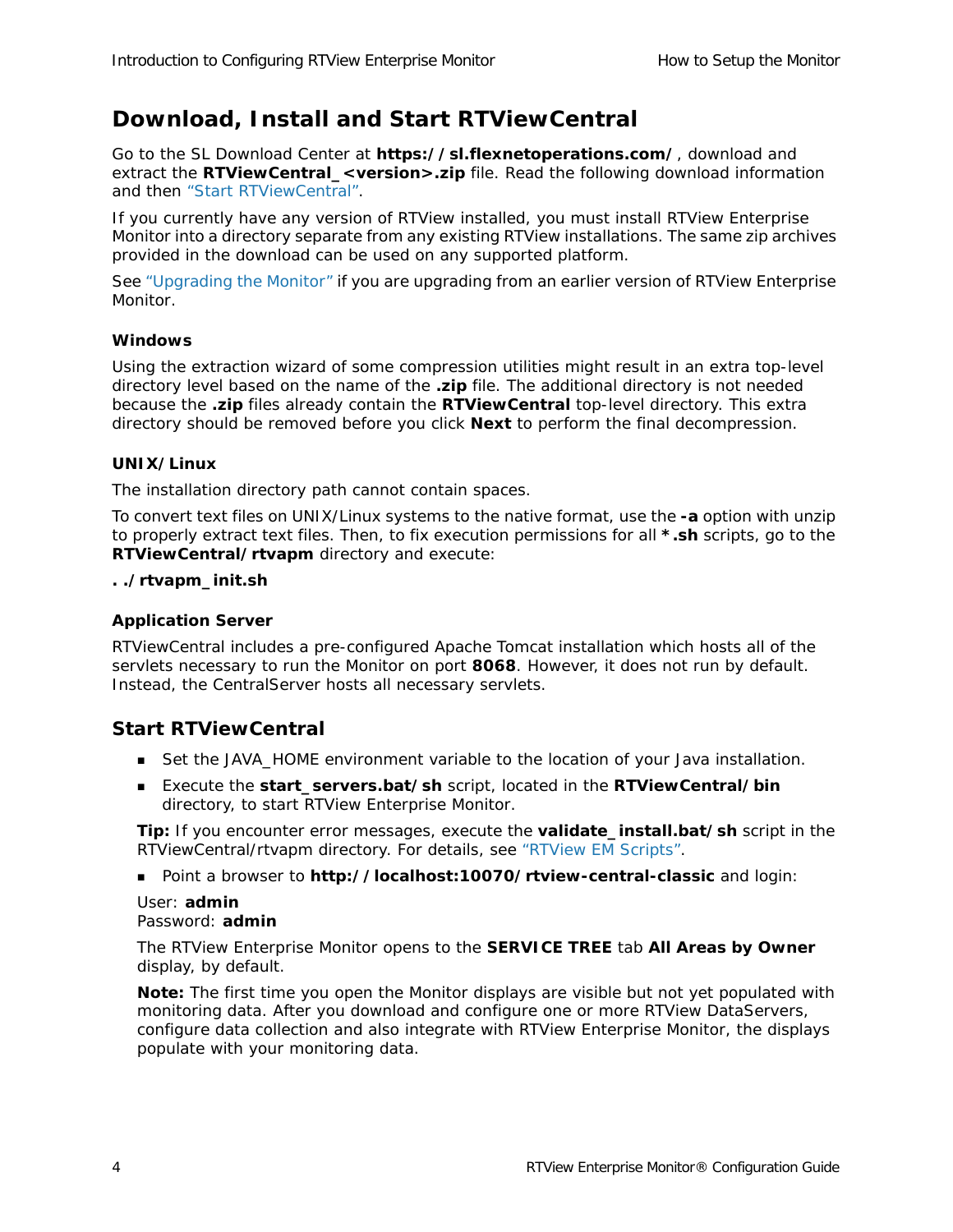| <b>SL</b><br><b>SERVICE TREE</b>  | <b>COMPONENTS</b><br><b>SERVICE VIEWS</b>       | <b>ALERTS</b><br><b>ADMIN</b><br><b>CUSTOM</b>                     |                                      | <b>RTView Enterprise Monitor®</b><br>demo (read) Log Out |
|-----------------------------------|-------------------------------------------------|--------------------------------------------------------------------|--------------------------------------|----------------------------------------------------------|
| <b>By Technology</b><br>By Vendor | ←↑<br><b>Trends</b><br><b>Tables</b>            | <b>EMS Single Server Summary</b>                                   |                                      | 20-Mar-2019 11:41 3 Data OK .<br>Q                       |
| > Application / Web Servers       | EMS Server: tcp://192.168.200.115:7222          | Name: EMS-SERVER<br>۰.                                             |                                      |                                                          |
| $\sim$ Middleware                 | <b>Server Information</b>                       | Last Data Time: 3/20/19 11:41 AM                                   | <b>Alerts</b>                        |                                                          |
| > TIBCO BusinessWorks 5           | Version: 6.0.0.8<br>Start Time: 4/11/18 9:26 AM | State: Active<br>Uptime: 343d 02:14:56                             | Server<br>Routes                     | <b>C</b> Topics<br><b>Queues</b>                         |
| > TIBCO BusinessWorks             | Backup:                                         |                                                                    |                                      |                                                          |
| ▽ TIBCO EMS Messaging             | FT URL:                                         |                                                                    | Connections /<br><b>Destinations</b> | Connections 14                                           |
| > All EMS Servers                 | Persistence<br>Async Storage: 124.7 MB          | Sync Storage: 0                                                    | Producers 46                         | Consumers 49,018                                         |
| ► Single EMS Server               | Mem Used: 167.0 MB<br>Disk Read Rate: 0         | Max: 2,048.0 MB Used %: 8.15 Pooled: 79.7 MB<br>Disk Write Rate: 0 | Durables 253<br>Routes 0             | Topics 48,764<br>Queues 186                              |
| Single Server Summary             | <b>Messages In</b>                              |                                                                    | <b>Messages Out</b>                  | <b>Pending Messages</b>                                  |
| <b>Single Server Trends</b>       | Total: 115,221,315<br>Msgs / sec: 0.0           | Msgs / sec: 0.0                                                    | Total: 193,452,251                   | Current: 242,320                                         |
| <b>Single Server Tables</b>       | Bytes in/sec: 0                                 | Bytes out/sec: 0                                                   |                                      | Bytes pending: 99.5 MB                                   |
| > EMS Topics                      | 400k                                            | ■ Use Rates<br>Log Scale                                           | ● Base at Zero                       | Time Range: 5 Mins<br>▼.<br>$\sim$                       |
| > EMS Queues                      |                                                 |                                                                    |                                      | Pend Msgs<br>In Msgs / sec                               |
| > EMS Clients                     | 0k<br>10                                        |                                                                    |                                      | Out Msgs / sec                                           |
| > TIBCO ActiveSpaces              | $\Omega$                                        |                                                                    |                                      |                                                          |
| > TIBCO BusinessFvents            | 20                                              |                                                                    |                                      |                                                          |
| > TIBCO Adapters                  | $\Omega$<br>11:37:00<br>11:38:00                | 11:39:00<br>11:40:00                                               | 11:41:00                             |                                                          |
| > TIBCO FTL                       | 03/20<br>03/20<br>$\overline{4}$                | 03/20<br>03/20                                                     | 03/20<br>Ш                           | $\rightarrow$                                            |

**Note:** Alternatively, you can open the Beta version of the new HTML interface for RTView Enterprise at: **http://localhost:11070/rtview-central** (login as rtvadmin/rtvadmin or rtvuser/rtvuser).

| sľ                               | <b>RTView</b> <sup>o</sup>                          |                                         |                         |                                              |                                           |                         |                           |                         | User: rtvadmin |
|----------------------------------|-----------------------------------------------------|-----------------------------------------|-------------------------|----------------------------------------------|-------------------------------------------|-------------------------|---------------------------|-------------------------|----------------|
| <b>E</b> Services                | <b>Components</b>                                   | $\bigtriangleup$ Alerts                 | <b>Admin</b>            |                                              |                                           |                         |                           |                         |                |
| <b>PRODUCTION</b>                |                                                     | CI Stats Table $\sim$                   |                         |                                              |                                           |                         |                           | 20-Mar-2019 11:27 VDATA |                |
| Infrastructure<br>$\overline{a}$ | Middleware<br><b>TIBCO-EMS</b><br><b>EMS-SERVER</b> | Area: Middleware<br>Service: EMS-SERVER | Environment: PRODUCTION | $\mathbf{v}$<br>$\overline{\mathbf{v}}$<br>۳ | Owner: Infrastructure<br>Group: TIBCO-EMS | $\overline{\mathbf{v}}$ | $\boldsymbol{\mathrm{v}}$ |                         |                |
| <b>JVM</b>                       | <b>Processes</b><br><b>O</b> JVM                    | Environment<br><b>CI Stats</b>          | Owner                   |                                              | Area                                      | Group                   | Service                   | СI                      |                |
|                                  |                                                     | Owner<br>$\equiv$                       | Area                    | <b>Service Group</b>                         | Service Name                              | Environment #           | Alert Level #             | Alert Count             | Α              |
|                                  |                                                     | Infrastructure                          | Middleware              | <b>TIBCO-EMS</b>                             | <b>EMS-SERVER</b>                         | <b>PRODUCTION</b>       | $\checkmark$              | Ō                       |                |
|                                  |                                                     | Infrastructure                          | Middleware              | <b>TIBCO-EMS</b>                             | <b>EMS-SERVER</b>                         | <b>PRODUCTION</b>       | ✓                         | $\overline{0}$          |                |
|                                  |                                                     | Infrastructure                          | Middleware              | <b>TIBCO-EMS</b>                             | <b>EMS-SERVER</b>                         | <b>PRODUCTION</b>       | $\checkmark$              | 0                       |                |
| $\alpha$                         |                                                     |                                         |                         |                                              |                                           |                         |                           |                         |                |

**Note**: Not all features described here are available in the BETA version of the user interface.

Proceed to ["Download, Install and Setup RTView DataServer"](#page-11-0).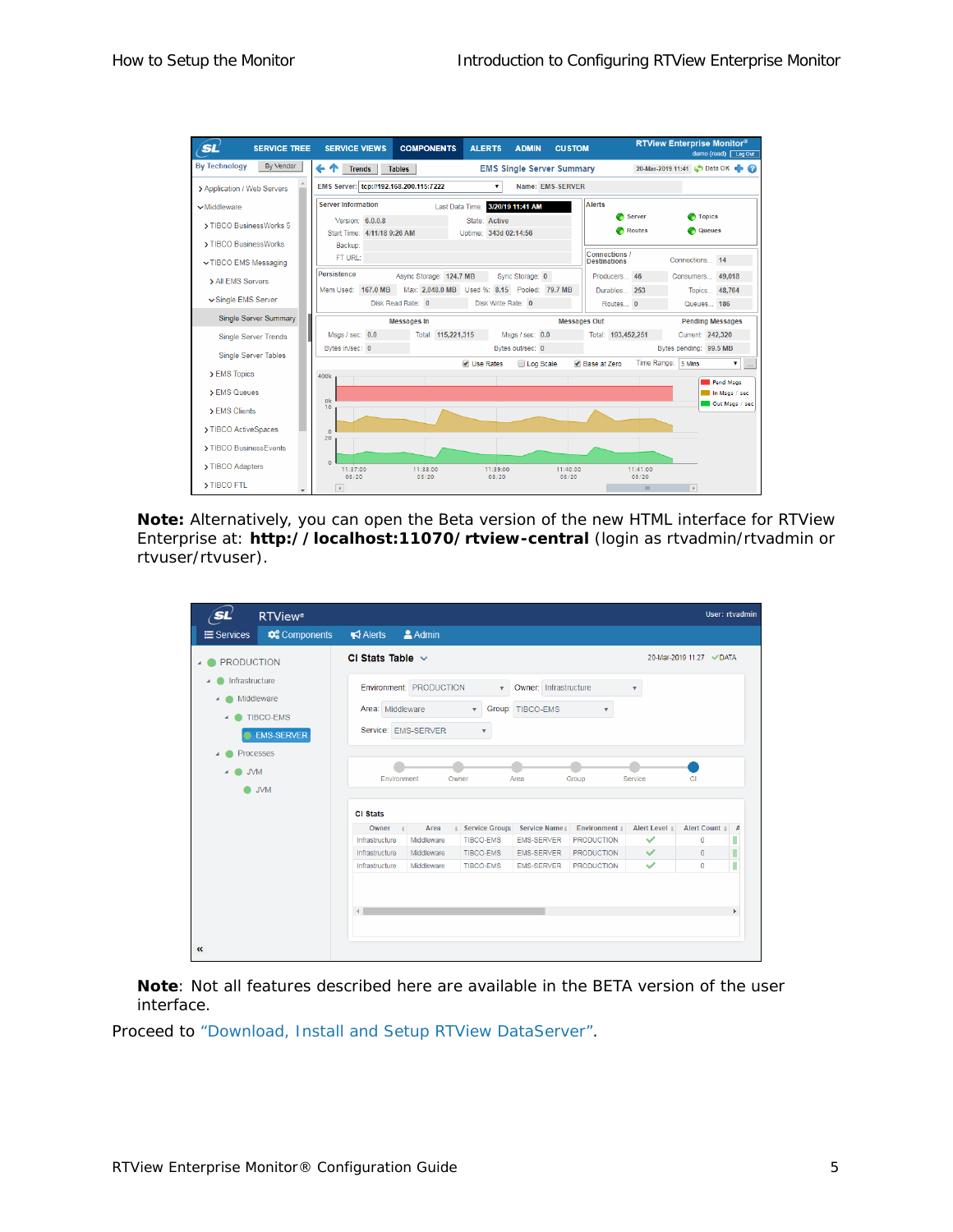## <span id="page-11-3"></span><span id="page-11-0"></span>**Download, Install and Setup RTView DataServer**

Use the following links to download, install, connect and setup EM Integration on one or more RTView DataServers:

**Tip:** If you plan to configure the Service Model, configure all the RTView DataServers you intend to deploy first.

- **[RTView DataServer for IBM](https://slcorp.atlassian.net/wiki/spaces/RCS/pages/654082092/RTView+DataServer+for+IBM+Quick+Start+Guide+Version+5.0+On-Premise)**
- [RTView DataServer for Infrastructure](https://slcorp.atlassian.net/wiki/spaces/RCS/pages/653885460/RTView+DataServer+for+Infrastructure+Quick+Start+Guide+Version+5.0+On-Premise)
- **[RTView DataServer for Kafka](https://slcorp.atlassian.net/wiki/spaces/RCS/pages/654016535/RTView+DataServer+for+Kafka+Quick+Start+Guide+Version+5.0+On-Premise)**
- **[RTView DataServer for Oracle](https://slcorp.atlassian.net/wiki/spaces/RCS/pages/654082236/RTView+DataServer+for+Oracle+Quick+Start+Guide+Version+5.0+On-Premise)**
- **[RTView DataServer for TIBCO](https://slcorp.atlassian.net/wiki/spaces/RCS/pages/647954433/RTView+DataServer+for+TIBCO+Quick+Start+Guide+Version+5.0+On-Premise)**
- **RTView DataServer for Solace**

Proceed to ["Verify Your RTView DataServer Setup".](#page-11-1)

## <span id="page-11-2"></span><span id="page-11-1"></span>**Verify Your RTView DataServer Setup**

Open the Monitor (**http://localhost:10070/rtview-central-classic**, login/password is admin/admin) and verify that you see:

- the RTView DataServer you configured in the **ADMIN tab/Architecture/System Overview** display.
- data from the RTView DataServer you configured in the SERVICE TREE, SERVICE VIEWS and COMPONENTS tab.

The **System Overview** display (illustrated below) shows the of the central RTView Enterprise Monitor topology and connection state of each component. A red component indicates it is not running. Green indicates the component is running.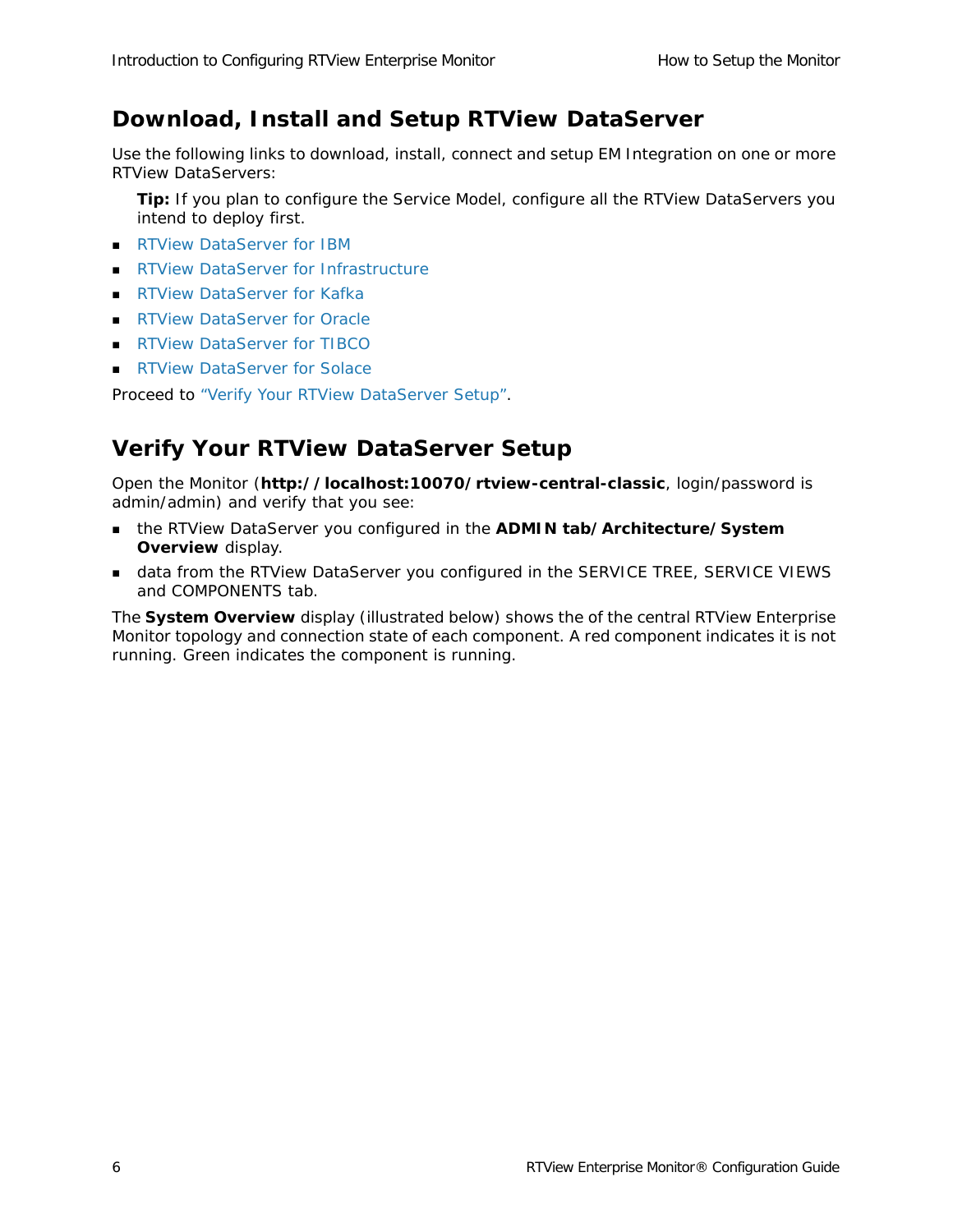**Note:** Each rectangle is a Java server process running in a JVM which can be configured to run on the same host or on separate hosts. The boxes are green when the process is running and red when stopped. Each server process can be configured for high availability by providing a backup server with failover and failback options.



Congrats! You have setup RTView. You can read on for a description of the Monitor architecture or skip to ["Configure RTViewCentral".](#page-28-2)

# <span id="page-12-0"></span>**Architecture**

RTView Enterprise Monitor is comprised of one or more RTView DataServers and a single RTViewCentral. The following figure illustrates the basic RTView Enterprise Monitor topology. The gray areas indicate the components currently being discussed.



The RTView DataServers collect and store metric data. RTViewCentral allows you to view the metric data from the RTView DataServers, manage alerts against that metric data and integrate that metric data into a Service Model.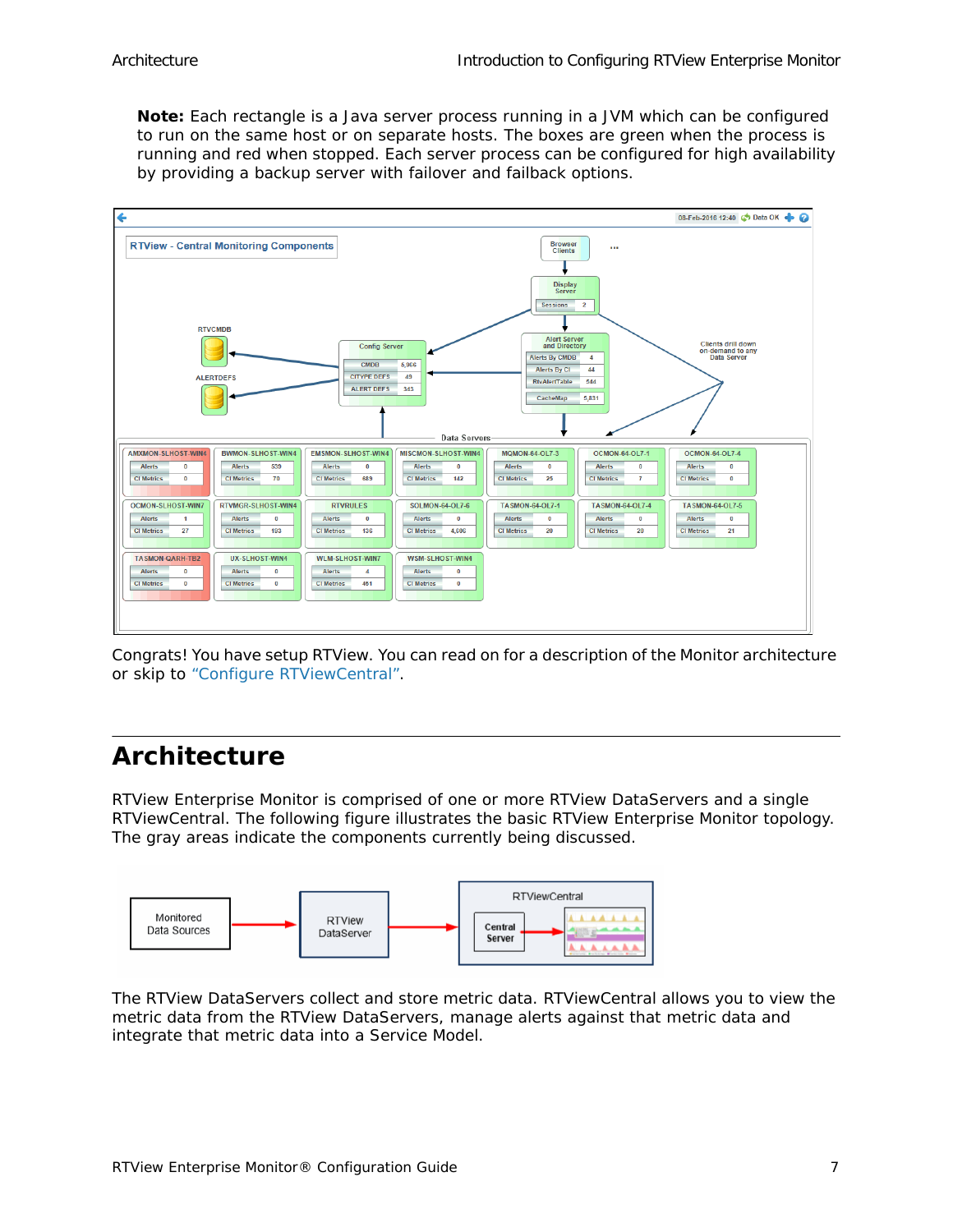This section contains:

- ["RTViewCentral"](#page-13-0)
- ["RTView DataServers"](#page-15-0)
- ["Solution Packages"](#page-15-1)
- ["Distributed Deployments & RTView DataCollectors"](#page-17-0)

## <span id="page-13-0"></span>**RTViewCentral**

RTViewCentral is where the metric data collected by the RTView DataServer is analyzed, correlated and transformed; historical data is aggregated; alert rules and actions are defined; and where the "master" mapping of everything monitored in your system resides.

The following figure illustrates RTViewCentral features and processes described in this section.



RTViewCentral is where you configure optional features that extend, enhance or optimize your RTView Enterprise Monitor deployment. For example, you can configure the central databases, the service model, user and role management, high availability, alert features such as alert notification, and modify the Monitor user interface.

RTViewCentral is comprised of a Display Server, the Central Server, the Central Alert Historian and a database. RTViewCentral also has the RTView Manager and RTVRules data servers.

This section contains:

- ["Display Server"](#page-13-1)
- ["Central Server"](#page-14-0)
- ["Central Alert Historian"](#page-14-1)
- ["RTView Manager"](#page-14-2)
- ["RTVRules"](#page-14-3)

## <span id="page-13-1"></span>**Display Server**

The Display Server is a Java process which must be running to support browser-based access. The Display Server receives requests from the browser and accesses the Central Server and RTView DataServers for the data. The Display Server is then responsible for the generation of the Web pages which display the real-time information.

The Display Server is also responsible for user and role-based entitlements.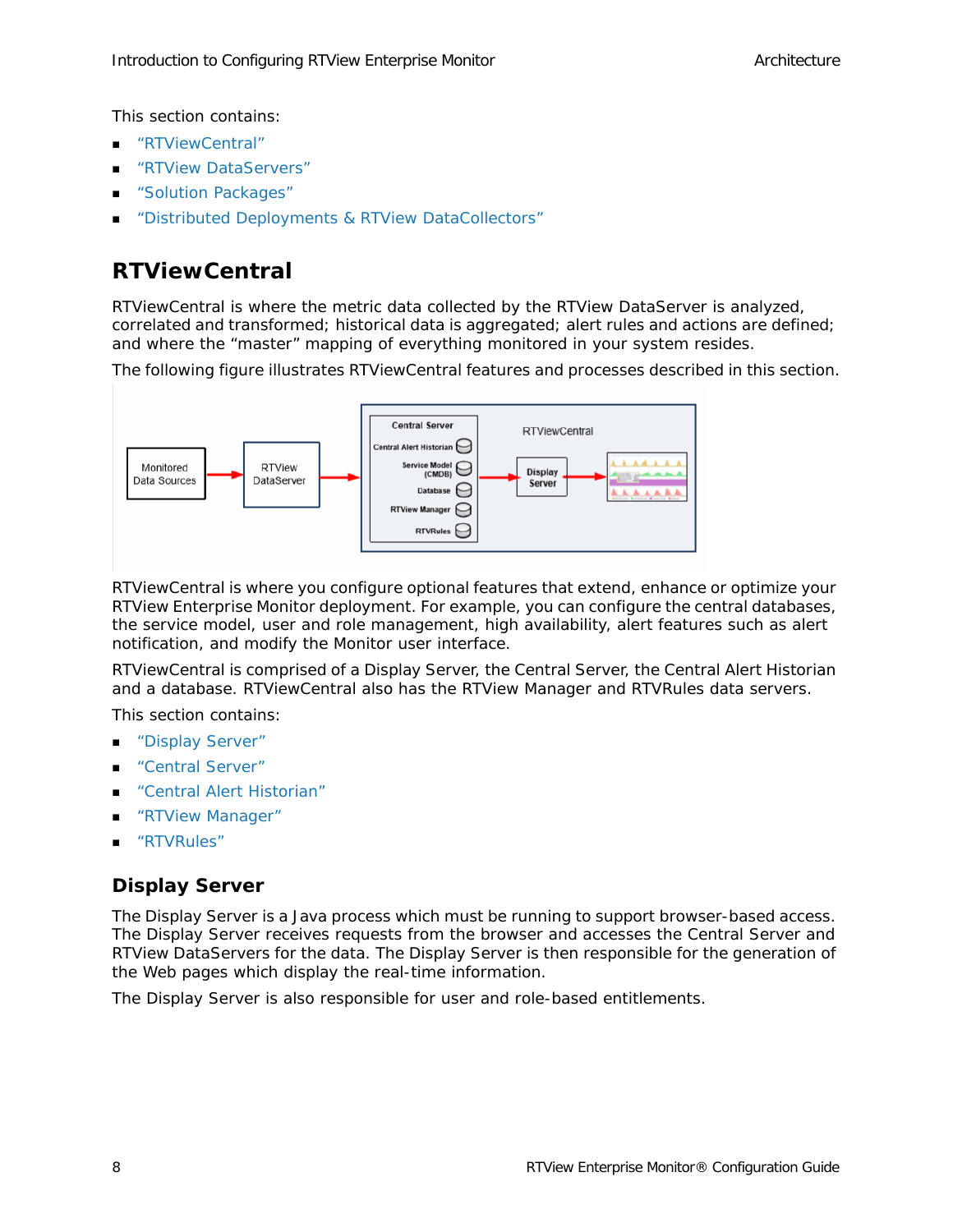## <span id="page-14-0"></span>**Central Server**

This server process acts as the proxy for all database connections to the Alert Threshold Database and maintains information relevant to the *Service Data Model*, System Configuration information, and alert configuration. The Service Data Model consists of a list of all CI's (Configuration Items relevant to the performance of a Service) and the Services which they affect. It also contains the four-level structure of the organization: Owners, Areas, Groups, and Services. All this information can be in one or more databases, or be generated dynamically from the data.

This server process also maintains an internal cache of aggregated alerts and their current state. It performs the correlation and propagation of alerts to the items in the Service Data Model which are affected by an alert. It also serves as a directory map and directs requests from clients to the appropriate RTView DataServer when a user requests detailed performance metrics.

## <span id="page-14-1"></span>**Central Alert Historian**

This optional process manages the storage of all alerts from the CentralServer into a relational database.

### <span id="page-14-2"></span>**RTView Manager**

Use RTView Manager to monitor RTView Enterprise Monitor. That is, to monitor the performance of RTView processes and applications on RTViewCentral as well as any RTView DataServers to which RTViewCentral is connected.

RTView Manager resides on RTViewCentral, runs as a separate process from RTView Enterprise Monitor, and has its own data server, database, Display Server and Historian.



RTView Manager requires minimal setup as required connections are auto-discovered from RTViewCentral. You access RTView Manager via browser at **http://localhost:3070/rtviewmanager-classic**.

### <span id="page-14-3"></span>**RTVRules**

RTVRules is a data server you can optionally use to generate service-level alerts. RTVRules is designed to reduce the number of escalated, low-level alerts to upper management tiers. This enables you to, for example, set a time frame for IT to resolve an alert before the alert is escalated.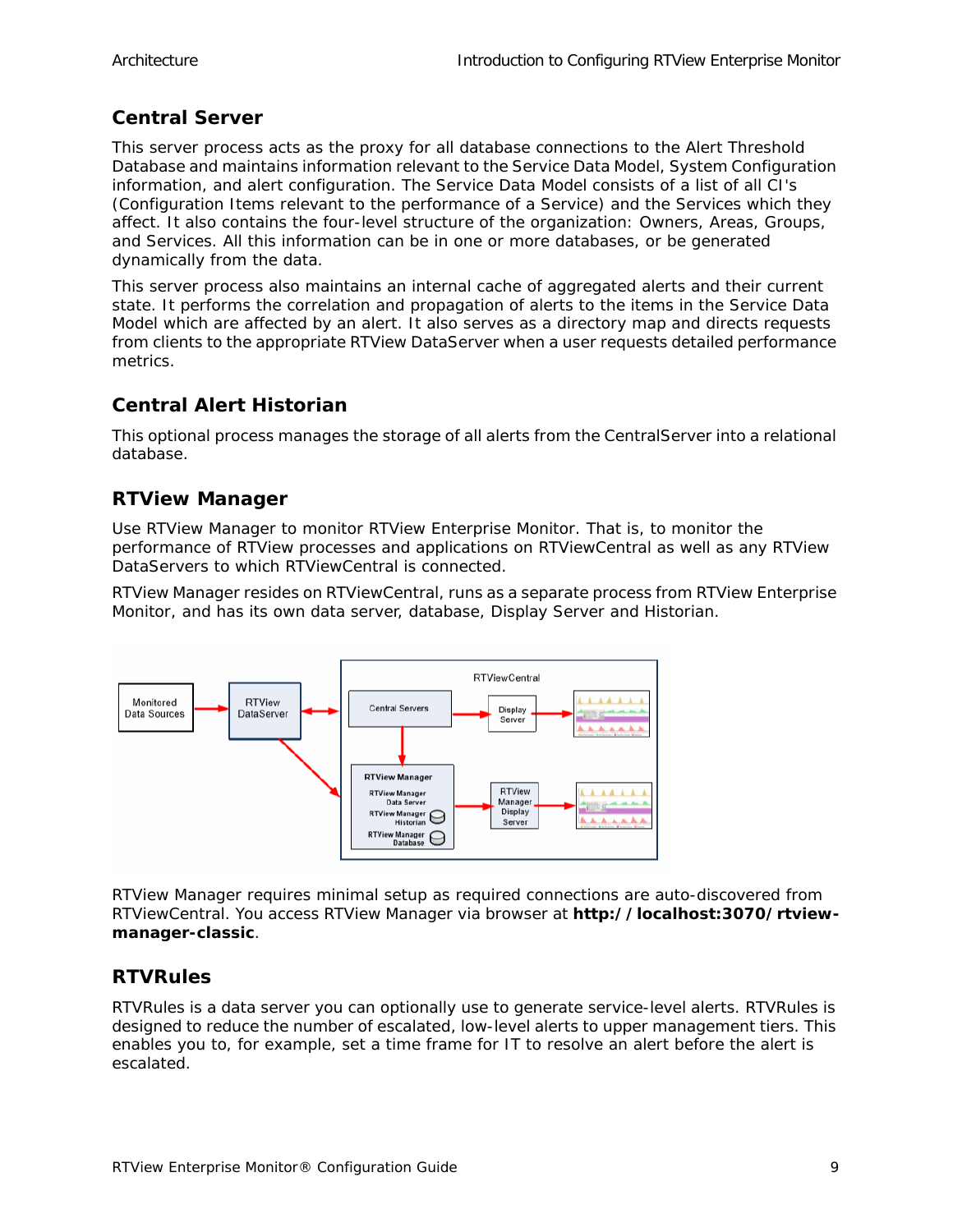# <span id="page-15-0"></span>**RTView DataServers**

RTView DataServers collect data from your data sources and make them available for display and alerting. For details about displays that come with each RTView DataServer, see the *RTView Enterprise Monitor User's Guide*.

The following figure illustrates RTView DataServer features and applications described in this section.



["Solution Packages"](#page-15-1) are bundled into RTView DataServers. For example, the RTView DataServer for TIBCO, which includes the Solution Packages for TIBCO EMS, BusinessWorks, and many other TIBCO applications.

RTView DataServers are also available for IBM, Infrastructure, Kafka, Oracle, Solace and RTView Manager. Performance data collected for these technologies are correlated with the displays that come with RTView Enterprise Monitor.

# <span id="page-15-1"></span>**Solution Packages**

Solution packages gather metrics from infrastructure, middleware, instrumented applications, JVMs, log files, and third party monitoring products. RTView Enterprise Monitor also provides a means for creating custom solution packages to gather most any piece of performance information with a wide array of built-in data adapters. These custom solution packages can be configured without programming. SL Support has many templates for custom solution packages that can be delivered to users or customized as a service.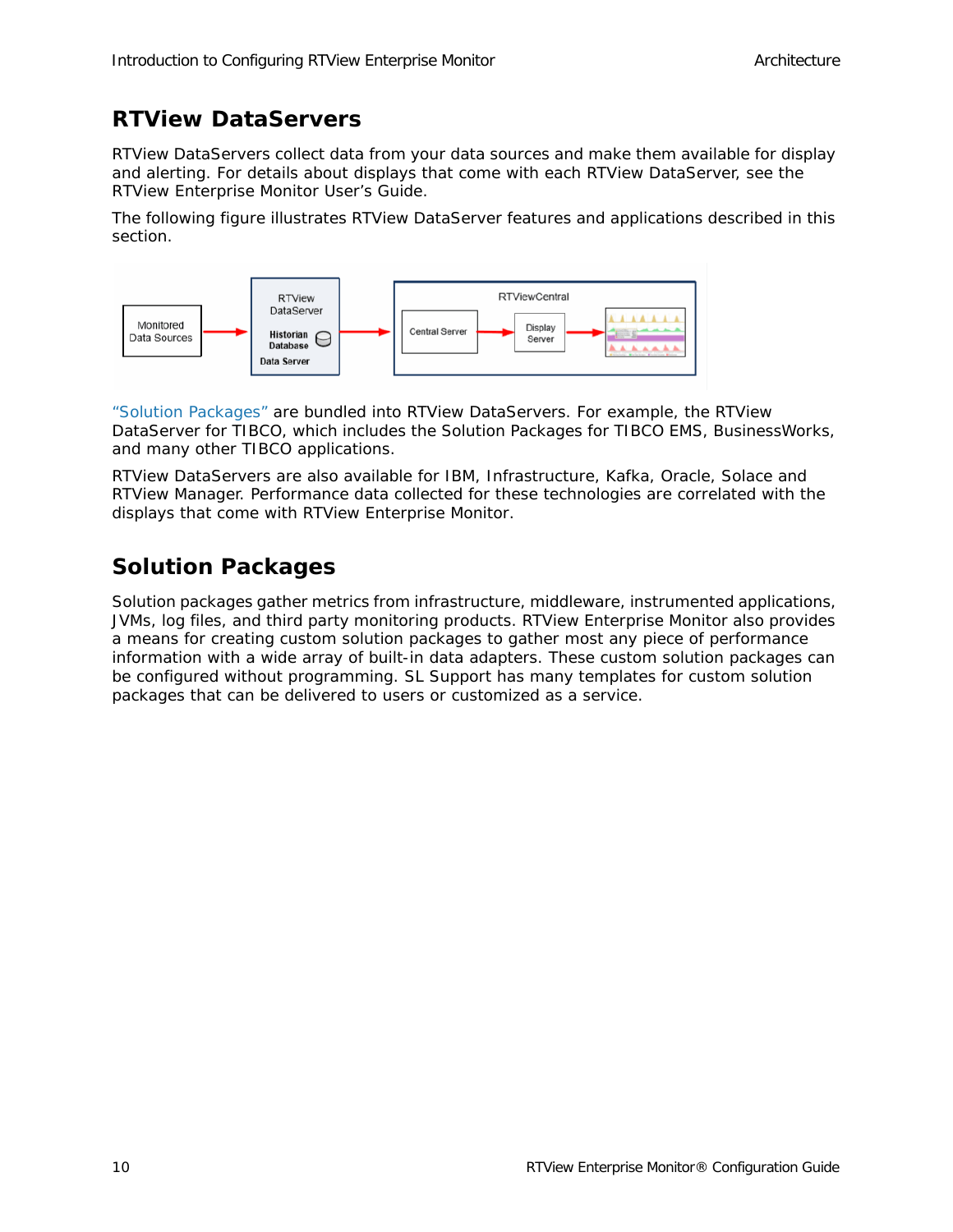A solution package provides these main pieces of functionality to RTView Enterprise Monitor:

- **Data Access:** The solution package gathers the performance metrics relevant to the technology being monitored. The data may be gathered by either synchronous or asynchronous direct connections to a technology, or by receiving information from RTView agents deployed on the hosts of the monitored technology.
- **Data Caching**: Performance metrics are stored in in-memory data caches to supply quick access to the most current performance metrics.
- **Data History**: Long-term performance metrics can be stored in a JDBC-enabled relational database. The solution package allows for the configuration of the rules for data compaction and management of long-term data persistence.
- **Alert Event Access:** If the solution package is connecting to another monitoring system, it can gather alert events from that system, bring those events into RTViewCentral and allow alert management to be performed in RTViewCentral. Optionally, the solution package can be configured to synchronize alert states between the two systems.
- **Alert Rules Engine**: The solution packages are configured with alert rule definitions which are processed real-time in the RTView DataServers. Dynamic updates to these alert rule definitions, such as changing alert rule thresholds or policies, can be managed through the RTViewCentral **Alert Administration** interface. When alerts are activated by these alert rule definitions, they are sent to RTViewCentral to be aggregated with other solution package alerts.
- **Data Viewing**: Each solution package comes with designated displays which can be accessed by RTView Enterprise Monitor to show the performance metrics in summary and drill-down views.
- **Data Server**: This Java process is run to begin accessing the data, storing data to internal memory caches, running the alert rules and optionally providing data to the Historian process.
- **Data Historian**: The process manages the storage of information into a relational database and runs the rules relevant to managing this persisted data.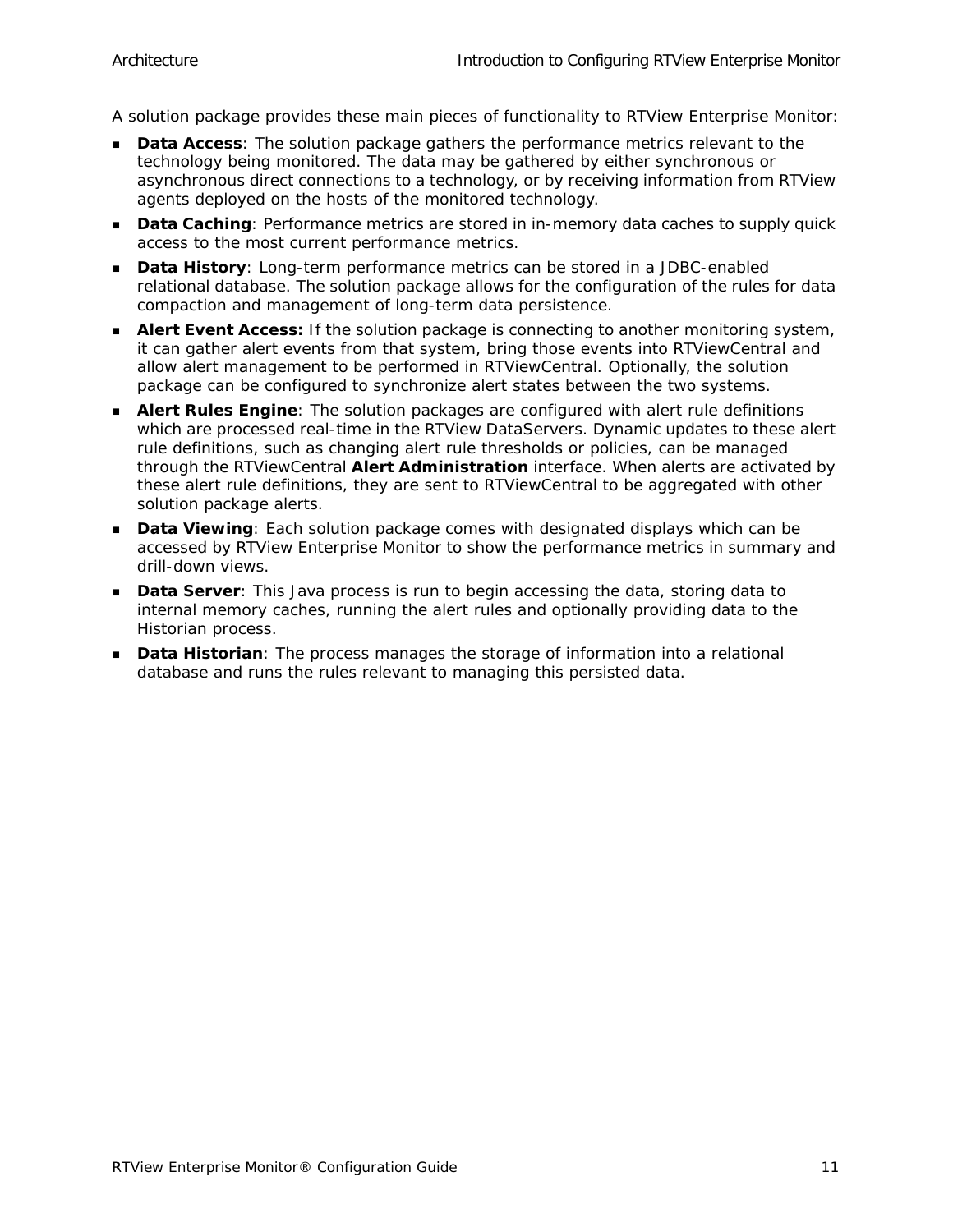## <span id="page-17-0"></span>**Distributed Deployments & RTView DataCollectors**

Each RTView DataServer has a corresponding *RTView DataCollector*. The RTView DataCollector is useful for distributed deployments as they can be deployed to collect data from otherwise unreachable data sources and send the data to its RTView DataServer pair. The following figure illustrates RTView DataCollector deployment.



Use these links to configure:

- **[RTView DataCollector for IBM](https://slcorp.atlassian.net/wiki/spaces/RCS/pages/655589418/RTView+DataCollector+for+IBM+Quick+Start+Guide+Version+5.0+On-Premise)**
- [RTView DataCollector for Infrastructure](https://slcorp.atlassian.net/wiki/spaces/RCS/pages/655294465/RTView+DataCollector+for+Infrastructure+Quick+Start+Guide+Version+5.0+On-Premise)
- [RTView DataCollector for Kafka](https://slcorp.atlassian.net/wiki/spaces/RCS/pages/653852673/RTView+DataCollector+for+Kafka+Quick+Start+Guide+Version+5.0+On-Premise)
- [RTView DataCollector for Oracle](https://slcorp.atlassian.net/wiki/spaces/RCS/pages/655523883/RTView+DataCollector+for+Oracle+Quick+Start+Guide+Version+5.0+On-Premise)
- [RTView DataCollector for TIBCO](https://slcorp.atlassian.net/wiki/spaces/RCS/pages/652345345/RTView+DataCollector+for+TIBCO+Quick+Start+Guide+Version+5.0+On-Premise)
- [RTView DataCollector for Solace](https://slcorp.atlassian.net/wiki/spaces/RCS/pages/655360050/RTView+DataCollector+for+Solace+Quick+Start+Guide+Version+5.0+On-Premise)

# <span id="page-17-1"></span>**System Requirements**

For browser support, hardware requirements, JVM support and other system requirement information, please refer to the **README\_sysreq.txt** file from your product installation. A copy of this file is also available on the product download page.

# <span id="page-17-2"></span>**Upgrading the Monitor**

This section describes the steps necessary to upgrade existing RTView Enterprise Monitor applications. It is organized by version. To upgrade your application, follow the steps for each version between the version you are upgrading from and the version you are upgrading to. Note that this section does not include upgrade information for solution packages. This section includes:

- ["EM 5.0"](#page-18-0)
- ["EM 4.2"](#page-20-1)
- ["EM 4.1"](#page-22-0)
- ["EM 4.0"](#page-22-1)
- ["EM 3.8"](#page-26-0)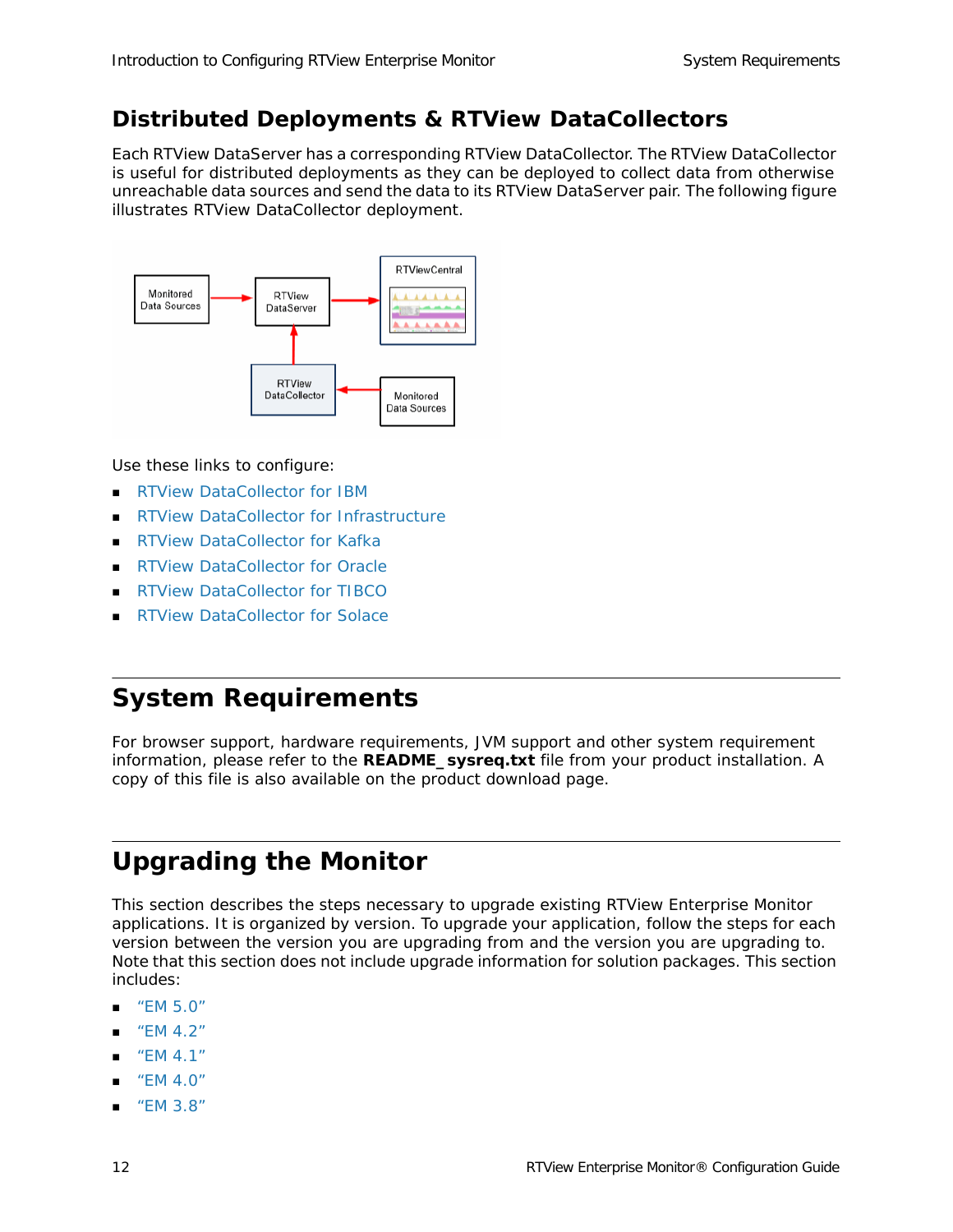# <span id="page-18-0"></span>**EM 5.0**

## <span id="page-18-1"></span>**New Deployment Architecture**

Enterprise Monitor has been enhanced to support a new deployment architecture. Instead of a single RTViewEnterpriseMonitor deliverable containing both the RTView Central servers and the RTView Data Servers, there is now an RTViewCentral deliverable and several RTViewDataServer deliverables. The project in the RTViewCentral deliverable is similar to the central servers in the emsample project that was included in previous releases and is described in this document. The RTViewDataServer deliverables are similar to the solution package-specific servers in the emsample project that was included in previous releases. To make it easy to connect one or more RTViewDataServers with RTViewCentral, an **Integrate with EM** tab has been added to the RTView Configuration Application. See "How to Setup the [Monitor"](#page-8-1) for information on how to install and set up RTViewCentral and one or more RTViewDataServers to work together.

## <span id="page-18-2"></span>**Upgrading Existing Projects**

Existing emsample projects created with previous releases of RTView can be run with no changes against the new RTViewCentral deliverable. To do this, extract the RTViewCentral deliverable and do the following:

- **1.** In your old deliverable, rename the **RTViewEnterpriseMonitor/rtvapm** directory to **rtvapm\_old**.
- **2.** Copy **RTViewCentral/rtvapm** to RTViewEnterpriseMonitor
- **3.** Open a command prompt or terminal window, navigate to **RTViewEnterpriseMonitor/ rtvapm**, and run **rtvapm\_init**.
- **4.** In your command prompt or terminal window, navigate to **RTViewEnterpriseMonitor/ emsample/servers**.
- **5.** In each directory you are using under RTViewEnterpriseMonitor/emsample/servers, run **update\_wars.sh/.bat** and copy the generated war files to **RTViewEnterpriseMonitor/ apache-tomcat-8.5.24-sl**.
- **6.** Run RTViewEnterpiseMonitor as you did previously (for example, run **bin/ start\_servers.sh/.bat**).

The emsample application will run as before, but there are a few limitations when using the RTView Configuration Application with your old emsample project.

## <span id="page-18-3"></span>**RTView Central Servers Section Changes and Limitations**

- 1. The **General**->**COMMON** tab has been removed as the new RTViewCentral project does not support common properties files. When running the RTView Configuration Application in an emsample project from a previous release, properties from **conf\project-common.properties** are merged into the properties for the server being edited and are saved to that servers' properties files.
- 2. The **General**->**About** tab has a new field named Central Server URL. This field is for reference purposes only to store the url that RTView DataServers should use to connect to the Central Server and defaults to **localhost:10018**. When running the RTView Configu-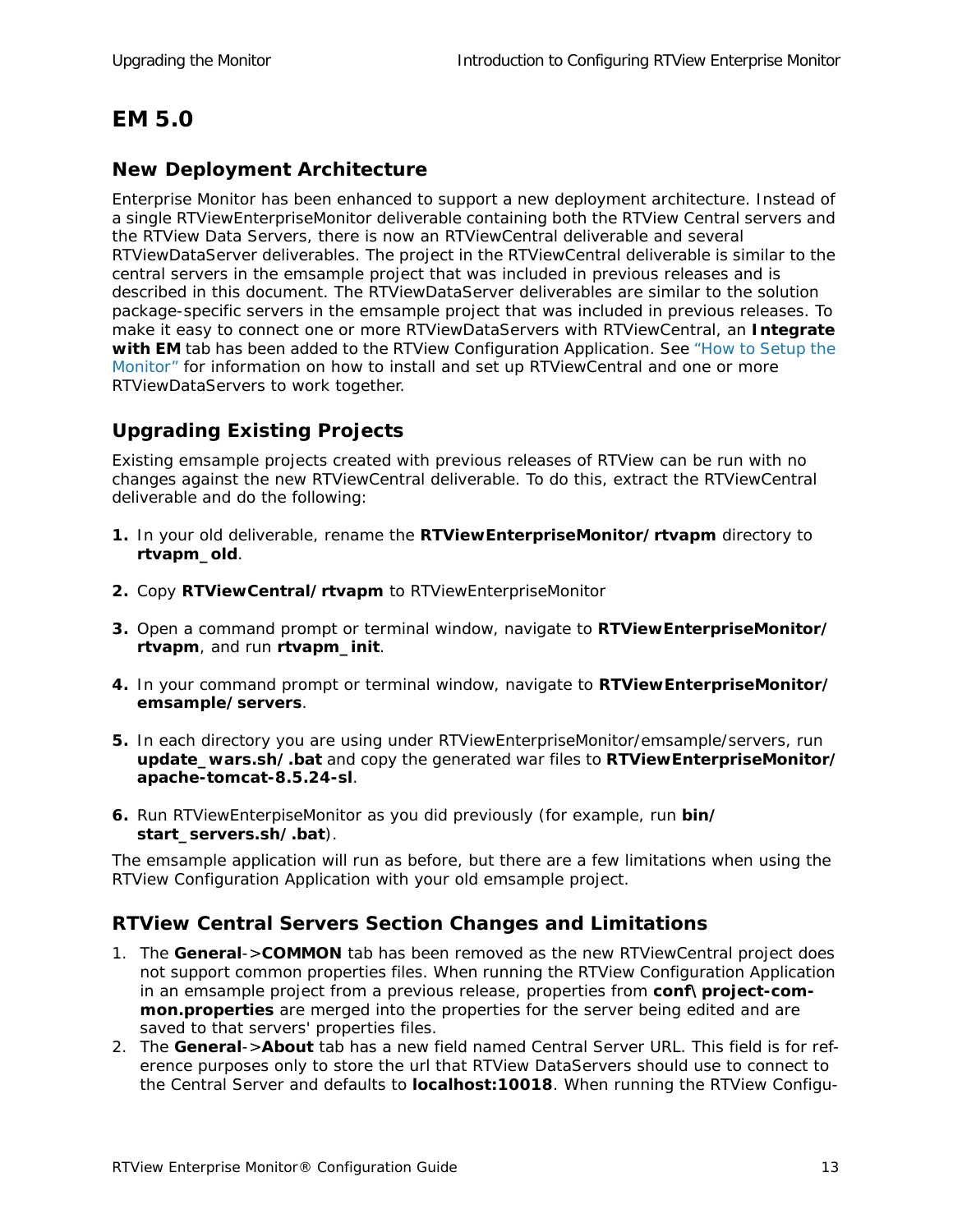ration Application in an emsample project from a previous release the Config Server URL from **conf\project-common.properties** is copied into this field.

- 3. A new **Databases** entry has been added to the navigation bar, which contains all of the Database connection fields: The Alert Threshold and Historian database fields were moved here from the **General**->**COMMON** tab. The **Diagram Generator**, **Metric Explorer**, and **CMDB** databases were moved here from the **Central Config Server**-> **CONFIGURATION**, and **CMDB** tabs. The **Access the Alert Threshold Database via the Central Config Server Instead of Connecting Directly** field has been removed as the new deployment architecture has merged the Central Config Server and Central Alert Server into a single server. When running the RTView Configuration Application in an emsample project from a previous release, the Alert Threshold and Historian databases properties from **conf\project-common.properties** are copied to this tab and saved locally. If the **Access the Alert Threshold Database via the Central Config Server Instead of Connecting Directly** setting is enabled, it will be maintained but the RTView Configuration Application does not provide a way to disable it.
- 4. The Central Config Server section has been removed. The new RTViewCentral deliverable has merged the Central Config and Central Alert Servers into a single Central Server that serves both functions. The database fields on the **Central Config Server**->**CONFIGU-RATION SERVER** and **CMDB** tabs have moved to the **Databases** section. The other fields on the **CMDB** tab have moved to the new Service Model navigation bar entry. When running the RTView Configuration Application in an emsample project from a previous release where the Memory and/or Log settings for the Central Config Server were overridden, those values are copied to the **General**->**CUSTOM PROPERTIES** tab.
- 5. The **Central Alert Server** section has been removed. The new RTViewCentral deliverable has merged the Central Config and Central Alert Servers into a single Central Server that serves both functions. The **ALERTS** and **DATA STORAGE** tabs have moved to the new **Alerts** navigation bar entry. When running the RTView Configuration Application in an emsample project from a previous release where the Memory and/or Log settings for the Central Alert Server were overridden, those values are copied to the **General**->**CUSTOM PROPERTIES** tab.
- 6. The Data Servers navigation bar entry has been removed and the **Data Servers**->**CON-NECTIONS** tab has been moved to the new Central Server section. The Select Mode for Including Solution Packages on the **COMPONENTS** tab field has been removed. The **COMPONENTS** tab in the new RTViewCentral project has been enhanced to only include displays for the solution packages in all enabled connections. When running in an emsample project from a previous release where the tree was customized, this filter will be applied in addition to any customization.
- 7. The new Central Server entry in the navigation bar lets you set memory and log file options for the Central Server. These settings will not apply to an emsample project from a previous release.

### <span id="page-19-0"></span>**RTView Data Server Configuration Section Changes and Limitations**

1. The **General**->**ALERTS** tab has moved to the **Alerts** navigation bar entry. The **Alert Threshold Database Connection** entry has moved to the new **Databases** navigation bar entry. When running the RTView Configuration Application in an emsample project from a previous release, the **Alert Threshold** database property from **conf\projectcommon.properties** (previously set on the **COMMON** tab under RTView Central Servers) is copied to this tab unless it was previously overwritten locally. If the **Access the Alert Threshold Database via the Central Config Server Instead of Connecting Directly** setting was enabled, it will be maintained but the RTView Configuration Application does not provide a way to disable it. The **Configure notifications for this server in addition to central notifications** option has been removed but will be maintained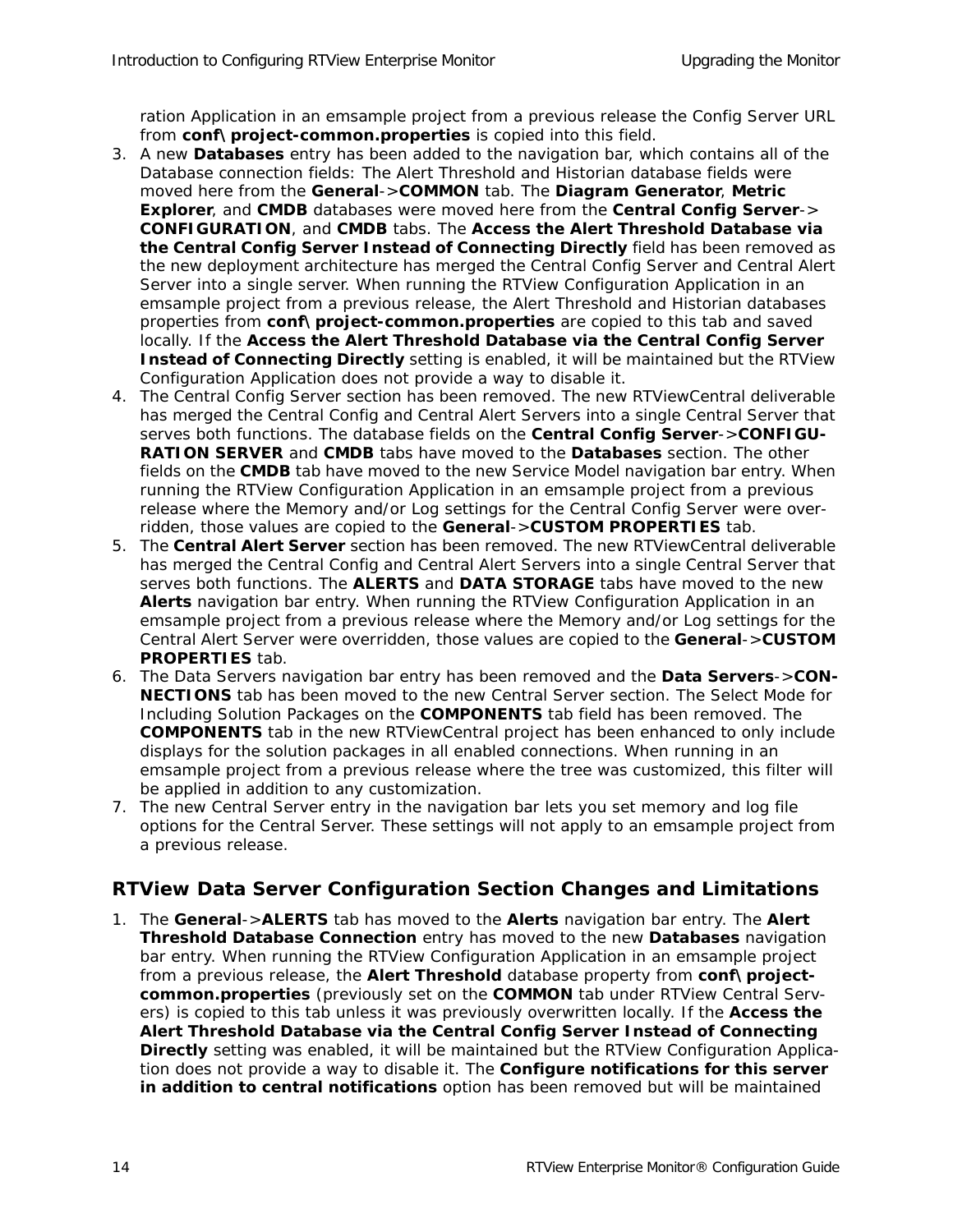when running in an emsample project created with a previous release. To disable local notifications, turn off **Enabled Notifications**.

- 2. The **Historian**->**HISTORIAN** Historian Database Connection entry has moved to the new **Databases** navigation bar entry. When running the RTView Configuration Application in an emsample project from a previous release, the Historian database property from **conf\project-common.properties** (previously set on the **COMMON** tab under RTView Central Servers) is copied to this tab and saved locally unless it was previously overwritten locally.
- 3. A new **EM Integration** navigation bar entry allows you to integrate the RTViewData-Server with the RTViewCentral. This feature is not compatible with emsample projects created with a previous version.

## <span id="page-20-0"></span>**High Availability**

The method for configuring and enabling High Availability has been enhanced and simplified. Projects created with a previous version of Enteprise Monitor that were configured for HA will continue to work with no changes.

# <span id="page-20-1"></span>**EM 4.2**

## <span id="page-20-2"></span>**Components Tab Auto-Populates Available Displays**

The tree for the COMPONENTS tab has been enhanced to filter the available displays based on the solution packages hosted by the enabled RTView DataServer connections. When running in an emsample project from a previous release where the tree was customized, this filter will be applied in addition to any customization.

## <span id="page-20-3"></span>**RTView DataServer Integration with EM**

RTView DataServers have been enhanced to make it easier to integrate with EM. Previously, to integrate an RTView DataServer with Enterprise Monitor, you had to go into the Central Server configuration, add a connection to the RTView DataServer and then copy over the common properties. With this enhancement, all configuration can be done in the RTView DataServer configuration and reasonable defaults are provided. To simplify deploying via container, all values on the EM Integration tab can be set via environment variable instead of in the Configuration Application. All fields on the EM Integration tab show the Source of the value to the right of the field if the value wasn't specified in the Configuration Application.

**Note:** This feature is not supported by central servers running in an emsample project created with a previous release. It requires the new RTViewCentral project.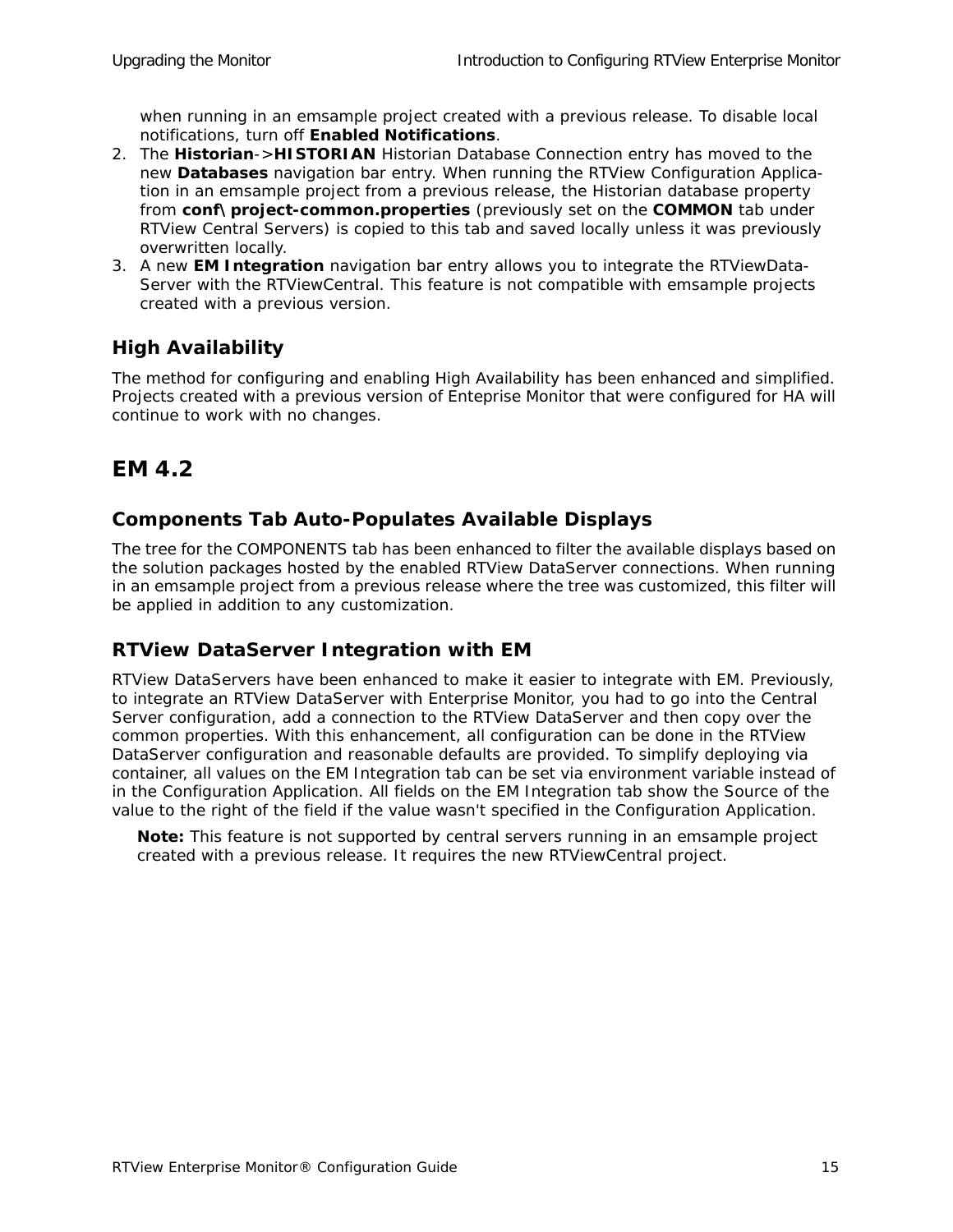To configure this feature, select the RTView DataServer in the Configuration Application and click on the EM Integration item in the navigation tree. Fill in the following options:

- Integrate with Enterprise Monitor If enabled, connect to the Central Server in the RTViewCentral deliverable using the url in the Central Server URL field, disable local alert notifications (notifications will be handled by the Central server) and get alert thresholds from the Central Server. Note that in order to see your data and alerts in RTViewCentral, you must also add a connection from RTViewCentral to this RTView DataServer either by enabling the "Announce this RTView DataServer to the Central Server" option and filling in the fields below or by going into the RTViewCentral Configuration Application and adding a connection on the RTViewCentral->CONNECTIONS tab. The default for this field is false (0). It can be enabled via this environment variable: RTVDS\_INTEGRATEENABLED. For example, RTVDS\_INTEGRATEENABLED=1.
- Central Server URL The URL to use when connecting to the Central Server in the RTViewCentral installation when Integrate with Enterprise Monitor is enabled. The default is localhost:10018. You can set the value via this environment variable: RTVDS\_CENTRALURL. For example, RTVDS\_CENTRALURL=http://localhost:10070/ rtvdata.
- Announce this RTView DataServer to the Central Server If enabled, the Central Server will make a connection to the RTView DataServer in order to display data and alerts from this server. The Central Server will use the values from the RTView DataServer Name, RTView DataServer URL, RTView Query URL, RTView DataServer Host and CITypes to Exclude fields described below when making it's connection to this RTView DataServer. The default is false. You can enable this via this environment variable: RTVDS\_ANNUNCIATEENABLED. For example RTVDS\_ANNUNCIATEENABLED=1.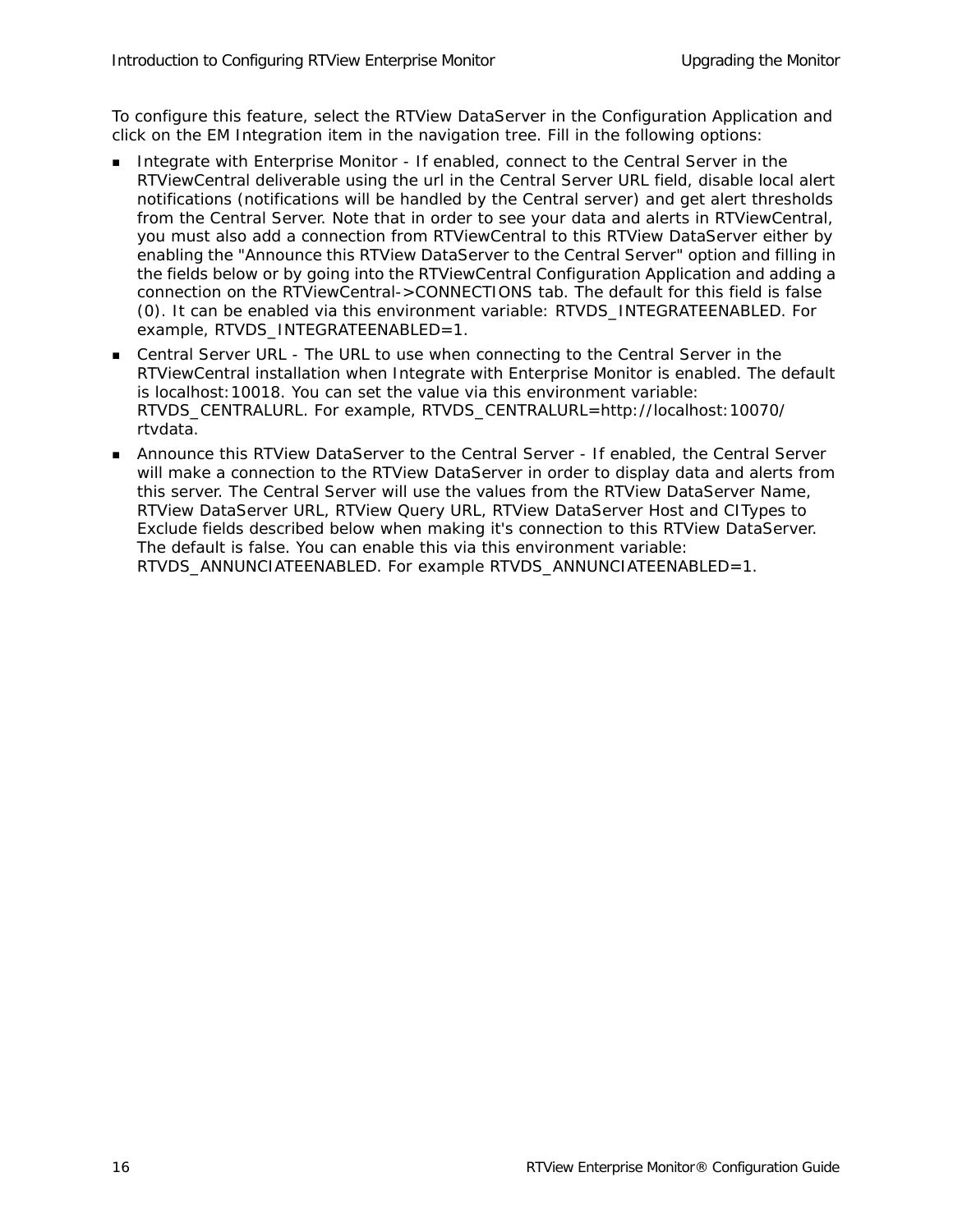- RTView DataServer Name The name that the Central Server should use for its connection to this RTView DataServer. This name must be unique within the connections on the Central Server. The default is the Project ID from the General tab. You can set the value via this environment variable: RTVDS\_NAME. For example, RTVDS\_NAME=EMSMON\_LOCAL.
- RTView DataServer URL The URL that the Central Server should use for its connection to this RTView DataServer. The default depends on the HTML Server Enabled option on the Data Server tab. If the HTML Server is enabled, the default is http://hostname:3270/ rtvdata, otherwise it is hostname:3278 where 32 is the Port Prefix for this project and hostname is the RTView Server Host. You can set the value via this environment variable: RTVDS\_URL. For example, RTVDS\_URL=http://myhost:8068/rtvdata.
- **RTView Query URL The URL that html clients should use to query this RTView** DataServer. The default depends on the HTML Server Enabled option on the Data Server tab. If the HTML Server is enabled, the default is http://hostname:3270/rtvquery where 32 is the Port Prefix for this project and hostname is the RTView Server Host, otherwise it is blank. You can set the value via this environment variable: RTVDS\_QUERYURL. For example, RTVDS\_QUERYURL=http://myhost:8068/rtvquery.
- **RTView DataServer Host The Host name or ip address that the Central Server and html** clients should use for connections to this RTView DataServer. The default the ip address for the host. You can set the value via this environment variable: RTVDS\_HOST. For example, RTVDS\_HOST=localhost
- CITypes to Exclude The CI Types to exclude from the Service Model in the Central Server. The defualt is blank which means all CI Types for the configured solution packages are included in the Service Model. You can set the value via this environment variable: RTVDS\_CITYPESTOEXCLUDE. For example, RTVDS\_CITYPESTOEXCLUDE=BW-ACTIVITIES,BW-PROCESSES.

# <span id="page-22-0"></span>**EM 4.1**

There are no upgrade steps required for EM 4.1.

# <span id="page-22-1"></span>**EM 4.0**

### <span id="page-22-2"></span>**Solution Package for TIBCO ActiveMatrix and the Solution Package for TIBCO BusinessWorks version 6**

The ports used by the sample projects for the Solution Package for TIBCO ActiveMaxtrix and the Solution Package for TIBCO BusinessWorks version 6 have changed. Projects created in previous releases will continue to use the old ports. Users of these solution packages should just be aware the ports have been changed in the new sample projects as follows:

 For BusinessWorks Monitor the new port prefix is **45**. This results in the following default port assignments:

dataserver data port 4578

dataserver JMX port 4568

datserver SC port 4570

dataserver rtvhttp port 4575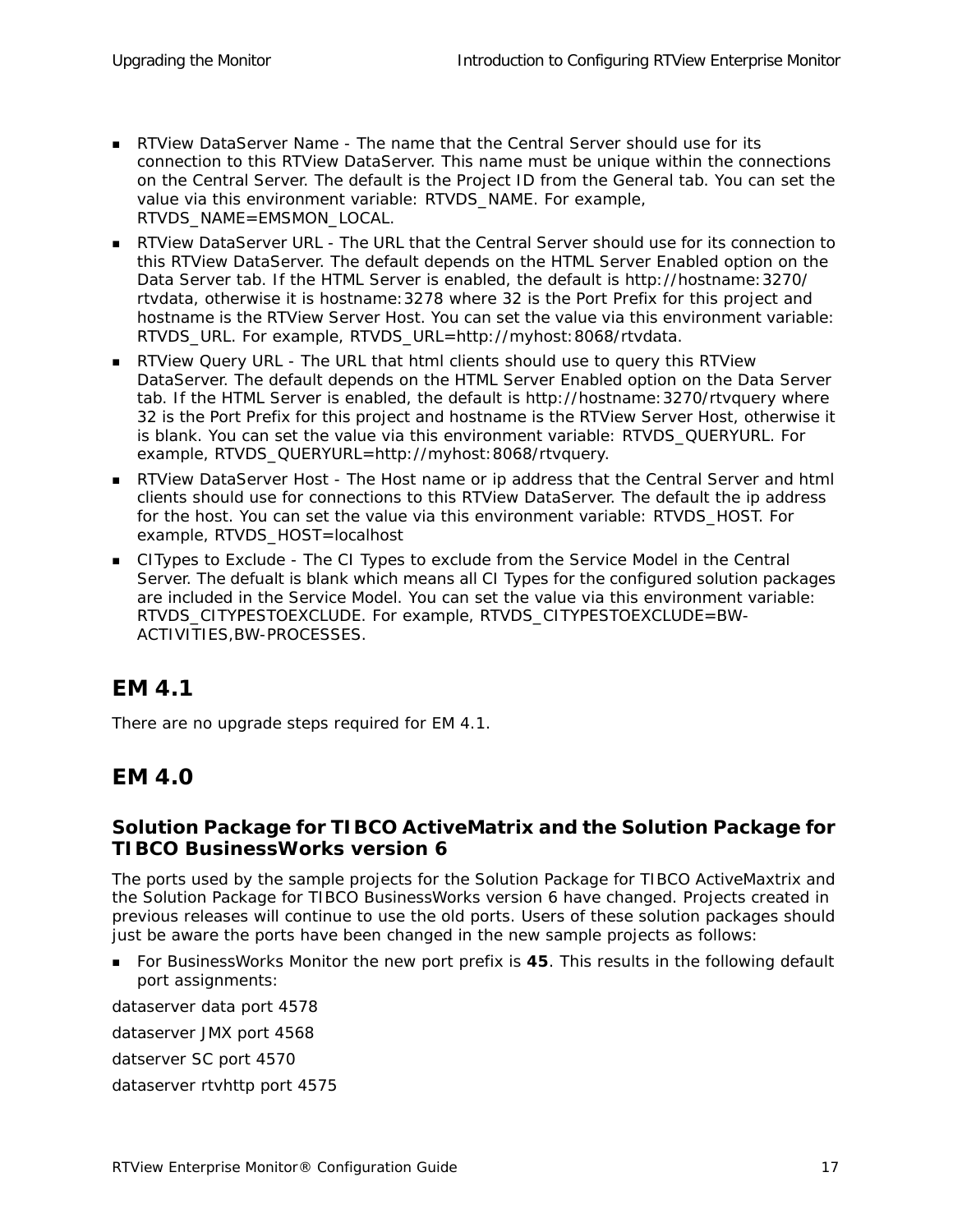dataserver rtvagent port 4572

dataserver sender data port 4576

dataserver sender JMX port 4566

displayserver data port 4579

displayserver JMX port 4569

historian JMX port 4567

database (hsqldb) JMX port 4561

**For ActiveMatrix Monitor the new port prefix is 44. This results in the following default** port assignments:

dataserver data port 4478

dataserver JMX port 4468

datserver SC port 4470

dataserver rtvhttp port 4475

dataserver rtvagent port 4472

dataserver sender data port 4476

dataserver sender JMX port 4466

displayserver data port 4479

displayserver JMX port 4469

historian JMX port 4467

database (hsqldb) JMX port 4461

## <span id="page-23-0"></span>**Custom Solution Package**

The custom solution package example has been removed from EM. Contact SL technical support for information on creating custom solution packages.

Existing custom solution packages will continue to work as they did before. It is recommended, but not required that existing custom solution packages make the following changes. These changes are needed in order to be compatibe with the new Configuration Application. Custom solution packages will continue to work as before without these changes, but data servers containing custom solution packages without these changes should not be configured via the Configuration Application:

1. Move the following server level properties from **conf\rtvapm.sp.properties** to **conf\rtvapm.sp.compat.properties**:

- all ports
- all proctag properties
- sender.sl.rtview.sub=\$rtvAgentName
- sl.rtview.alert.persistAlertEngineName
- sl.rtview.sub=\$domainName

#### 2. Put the custom solution package directory under **RTVAPM\_HOME** or

**RTVAPM\_USER\_HOME.** If under **RTVAPM\_HOME**, the solution pacakge name must end in **mon** for the "RTView Configuration Application" to detect it.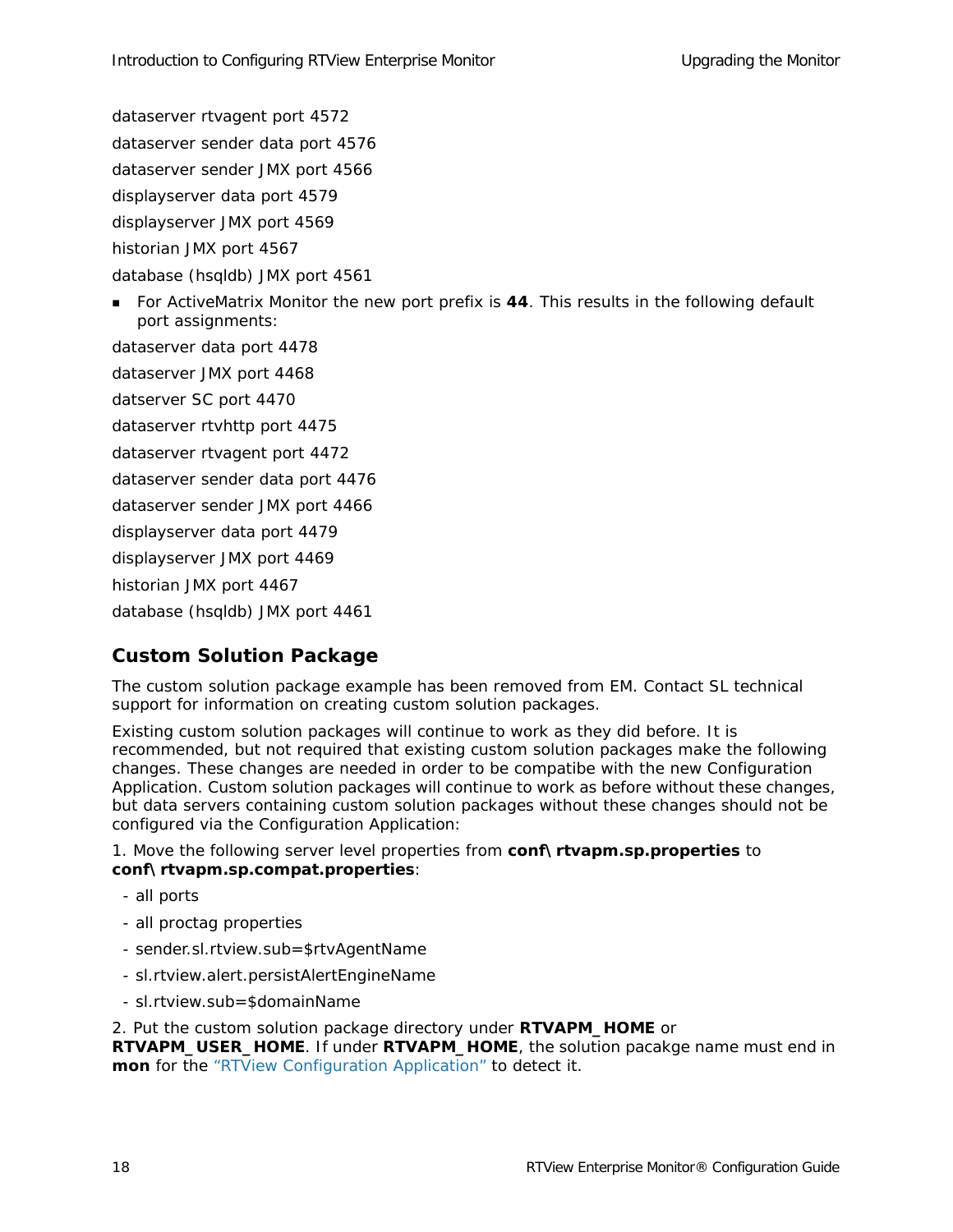This will add the custom solution package to the list of available solution packages in the Configuration Application.

3. Add **rtvadmin\sp.meta.json** under **lib** with the following - the "RTView Configuration Application" will use this as the display name for your solution package:

{

```
 "displayname": "The Display Name for your SP"
```
}

4. Copy **src\rtfiles\rtvconfig.sp.xml** to **lib\rtvadmin** so the "RTView Configuration Application" can read its CI Types.

## <span id="page-24-0"></span>**Property File Handling and Configuration Application**

Property file handling has been modified in order to support the Configuration Application. Existing applications will continue to work as before with no changes. However, customers should be aware of the following if they want to merge their old properties into the new version of emsample.

In previous releases, each solution package defined its own ports, sender target and server identification properties. These properties have been removed from the solution package properties and should be defined in the project properties instead. The emsample project been updated to include these properties which have been set to the same values that they inherited from the solution package properties in previous releases (except for TIBCO ActiveMatrix and TIBCO Businessworks version - see note above). Upward compatibility support is included for projects created previous to EM 4.0. In EM 4.0, the **rtview.properties** files in all sample projects were replaced with **project.properties** files. Any project with an **rtview.properties** file is recognized as a project created with a previous release. In that case, RTView will automatically read in the old ports, sender target and server identification properties for all solution packages in the **rtview.properties** file. Therefore, projects created with previous of EM will continue to run with no modifications. However, projects containing an **rtview.properties** file cannot be configured using the new "RTView Configuration Application". The **emsample\conf\emcommon.properties** file has been replaced by **emsample\conf\project-common.properties** which is read just before **project.properties** at the end of the property file list. The **emcommon.properties** file will still be read, but the properties in it will be overridden by the properties in **project-common**.

Merging properties from an old version of emsample to the new release has 2 parts. First there are the central and common settings. Second there are the solution package server setting.

There are two options for merging old central server and common properties from a previous release into the new version of emsample.

The first option for applying central server settings from a previous version is to use the "RTView Configuration Application" to reapply the settings. This is more work, but has the benefit of allowing you to use the Configuration Application moving forward. If you haven't done much to customize emsample Central Server, this won't be a big effort. To do this, run the new version of emsample, bring up the Configuration Application and apply all configurations that were part of your previous emsample project. See ["Configure](#page-28-2)  [RTViewCentral"](#page-28-2) for more information on how to configure your Central Server using the "RTView Configuration Application".

The second option for applying central server settings from a previous version is to use your old properties files. This has the downside that you will not be able to use the Configuration Application to configure your common properties or Central Server. To use this option, do the following: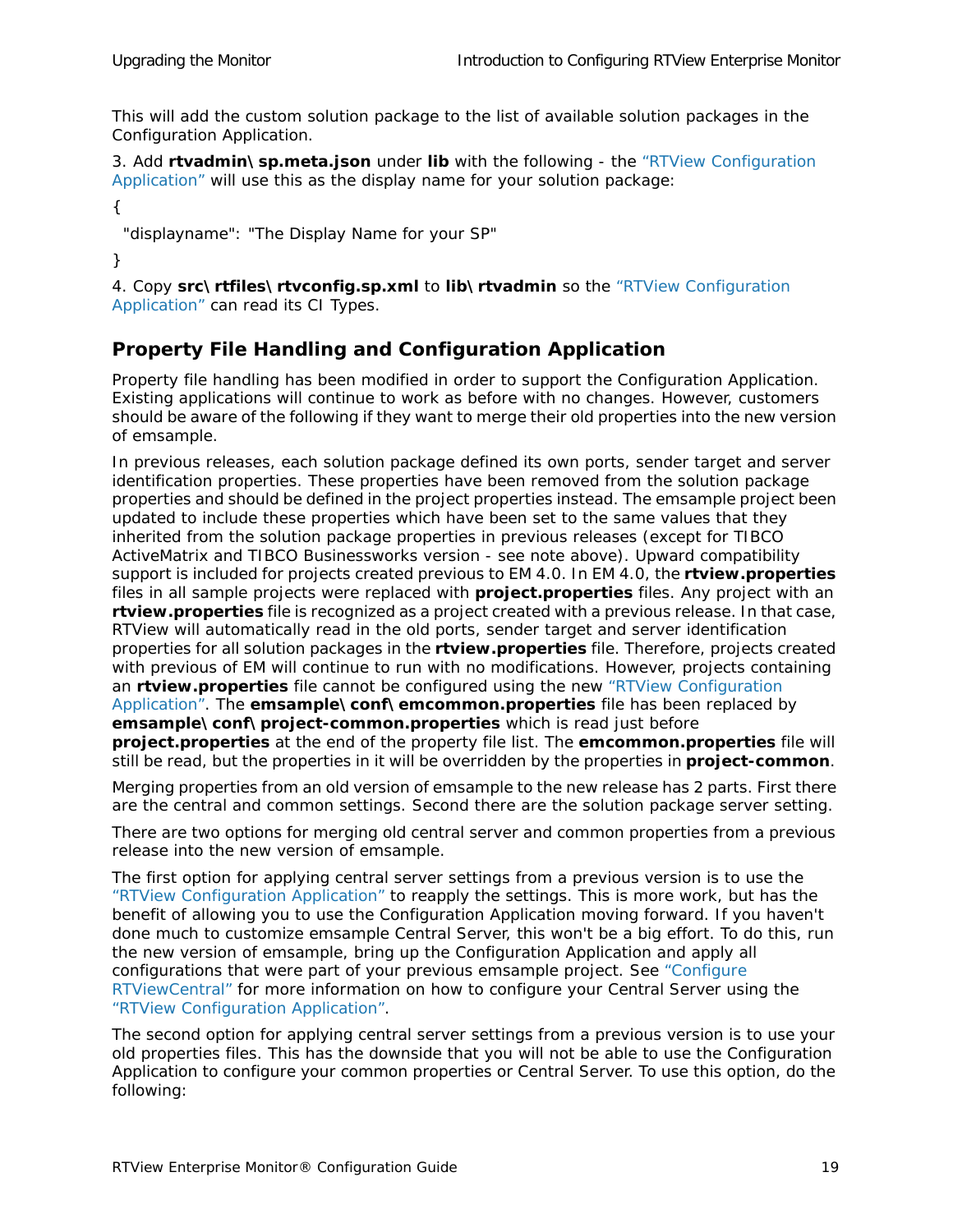1. Start with the new emsample.

2. Copy the old **conf\emcommon.properties** into the new **emsample\conf** directory.

3. In the new emsample, delete **conf\project.properties** and **conf\project.properties.json**.

4. Copy the old **servers\central\central.properties** and the old **servers\central\rtview.properties** into the new **emsample\servers\central** directory.

#### 5. In the new emsample, delete **servers\central\project.properties** and **servers\central\project.properties.json**.

There are three options for merging old solution package server properties from a previous release into the new version of emsample.

The first option for applying solution package server settings from a previous version is to use the "RTView Configuration Application" to reapply the settings. If you have a lot of connections, this isn't really practical, but if you only have a few, it could be worthwhile since you'll be able to use the Configuration Application for everything moving forward. To do this, run the new version of emsample, bring up the Configuration Application and apply all configurations that were part of your previous emsample project. See ["Configure](#page-28-2)  [RTViewCentral"](#page-28-2) for more information on how to configure your solution package servers using the "RTView Configuration Application".

The second option for applying solution package server settings from a previous version is to use your old properties files instead of the Configuration Application. This has the downside that you cannot use the Configuration Application moving forward. To do this, do the following in each solution package project directory under **emsample\servers**:

1. Start with the new emsample

2. Copy the properties files from the old solution package server directory into the new solution package server directory including the old **rtview.properties**.

3. Remove the **project.properties** and **project.properties.json** from the new solution package project directory.

4. Add your properties files to the appropriate lines in **servers\rtvservers.dat**.

The third option for applying solution package server settings from a previous version is a combination of the above. This has the benefit of allowing you to use the "RTView Configuration Application" without having to re-enter all of your connections.

1. Start with the new emsample.

2. Copy the properties files from the old solution package server directory into the new solution package project directory. Do NOT copy the old **rtview.properties** into the new solution package project directory.

3. Edit the properties file you just copied over to comment out or remove all non-connection properties.

4. Run emsample and use the Configuration Application to apply all settings from your previous project except connections. See ["Configure RTViewCentral"](#page-28-2) for more information on how to configure your solution package servers using the Configuration Application.

5. Add your properties files from step 2 to the appropriate lines in **servers\rtvservers.dat**.

6. Moving forward, new connections can be added via the Configuration Application or by hand editing the properties file from step 2, whichever is more convenient. However, only connections added via the Configuration Application will be editable in the Configuration Application.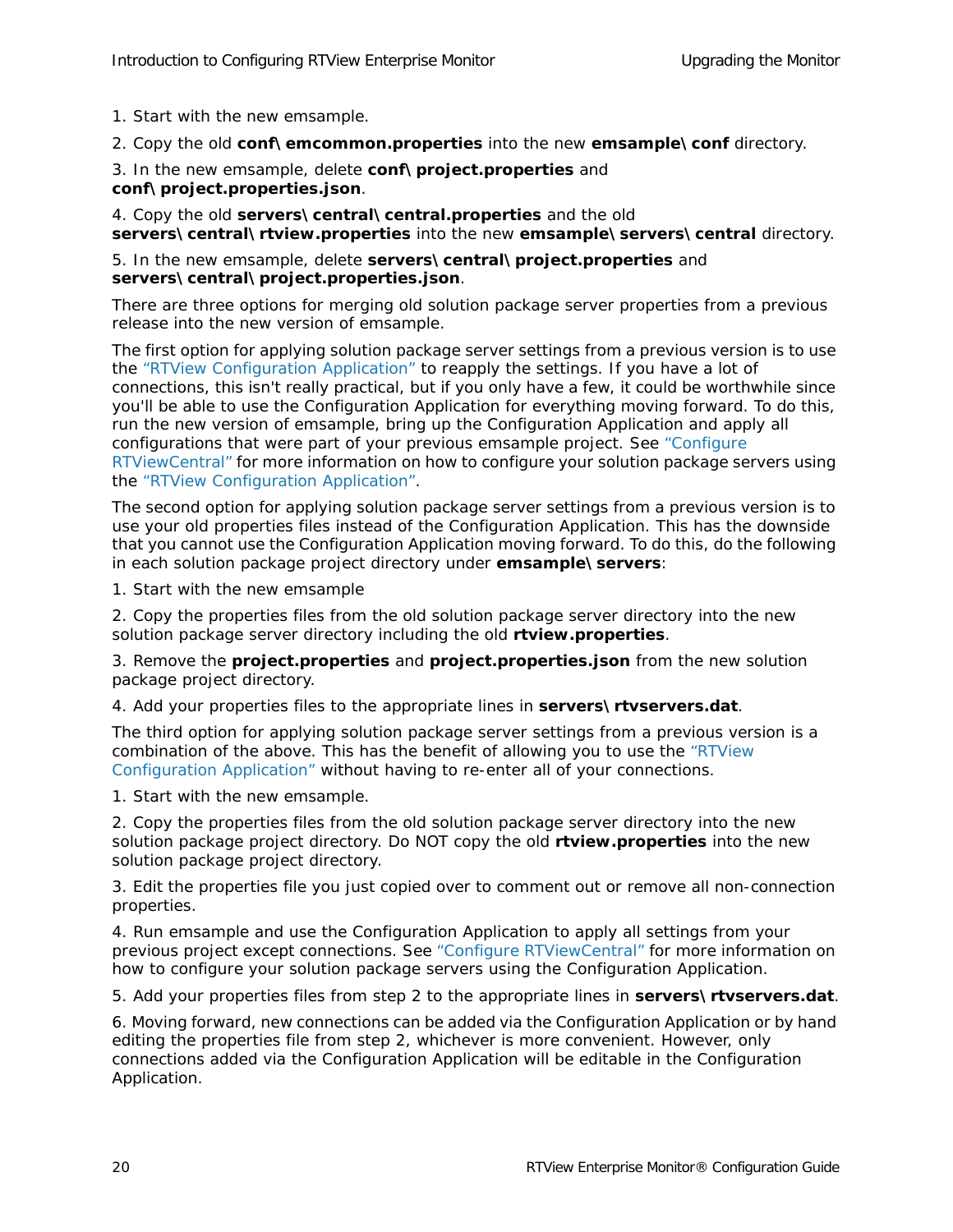NOTE: The following files are read and written by the Configuration Application and should never be manually edited: **project.properties**, **project.properties.json**, **conf\projectcommon.properties** and **conf\project-common.properties.json**.

## <span id="page-26-0"></span>**EM 3.8**

Refer to the following instructions as appropriate. If:

- ["Your project contains a project.properties file"](#page-26-1)
- ["You are upgrading from RTView Enterprise Monitor 3.7"](#page-26-2)

#### <span id="page-26-1"></span>**Your project contains a project.properties file**

If you are upgrading from versions previous to RTView Enterprise Monitor 3.8, and your project contains a **project.properties** file, be aware that this file will be used even if it is not specified on the command line. To avoid this, rename or remove your **project.properties** file.

#### <span id="page-26-2"></span>**You are upgrading from RTView Enterprise Monitor 3.7**

Users of v3.7 might need to update your three existing database table names to the new names. If you used the Historian auto-creation you will already have the correct table names. The following are examples:

**Oracle** 

alter table MYSQL\_BYTES\_TABLE rename to MYSQL\_BYTES; alter table MYSQL\_CRUD\_TABLE rename to MYSQL\_CRUD; alter table MYSQL\_QUERIES\_TABLE rename to MYSQL\_QUERIES;

 $\blacksquare$  DB2

RENAME TABLE MYSQL\_BYTES\_TABLE TO MYSQL\_BYTES; RENAME TABLE MYSQL\_CRUD\_TABLE TO MYSQL\_CRUD; RENAME TABLE MYSQL\_QUERIES\_TABLE TO MYSQL\_QUERIES;

**MySQL** 

RENAME TABLE MYSQL\_BYTES\_TABLE TO MYSQL\_BYTES; RENAME TABLE MYSQL\_CRUD\_TABLE TO MYSQL\_CRUD; RENAME TABLE MYSQL\_QUERIES\_TABLE TO MYSQL\_QUERIES;

SQL Server

(replace "database\_name" with the name of your database)

```
use database_name
```

```
go 
exec sp_rename '[MYSQL_BYTES_TABLE]', '[MYSQL_BYTES]' 
exec sp_rename '[MYSQL_CRUD_TABLE]', '[MYSQL_CRUD]' 
exec sp_rename '[MYSQL_QUERIES_TABLE]', '[MYSQL_QUERIES]' 
go
```
**Sybase** 

sp\_rename 'MYSQL\_BYTES\_TABLE', 'MYSQL\_BYTES'; sp\_rename 'MYSQL\_CRUD\_TABLE', 'MYSQL\_CRUD'; sp\_rename 'MYSQL\_QUERIES\_TABLE', 'MYSQL\_QUERIES';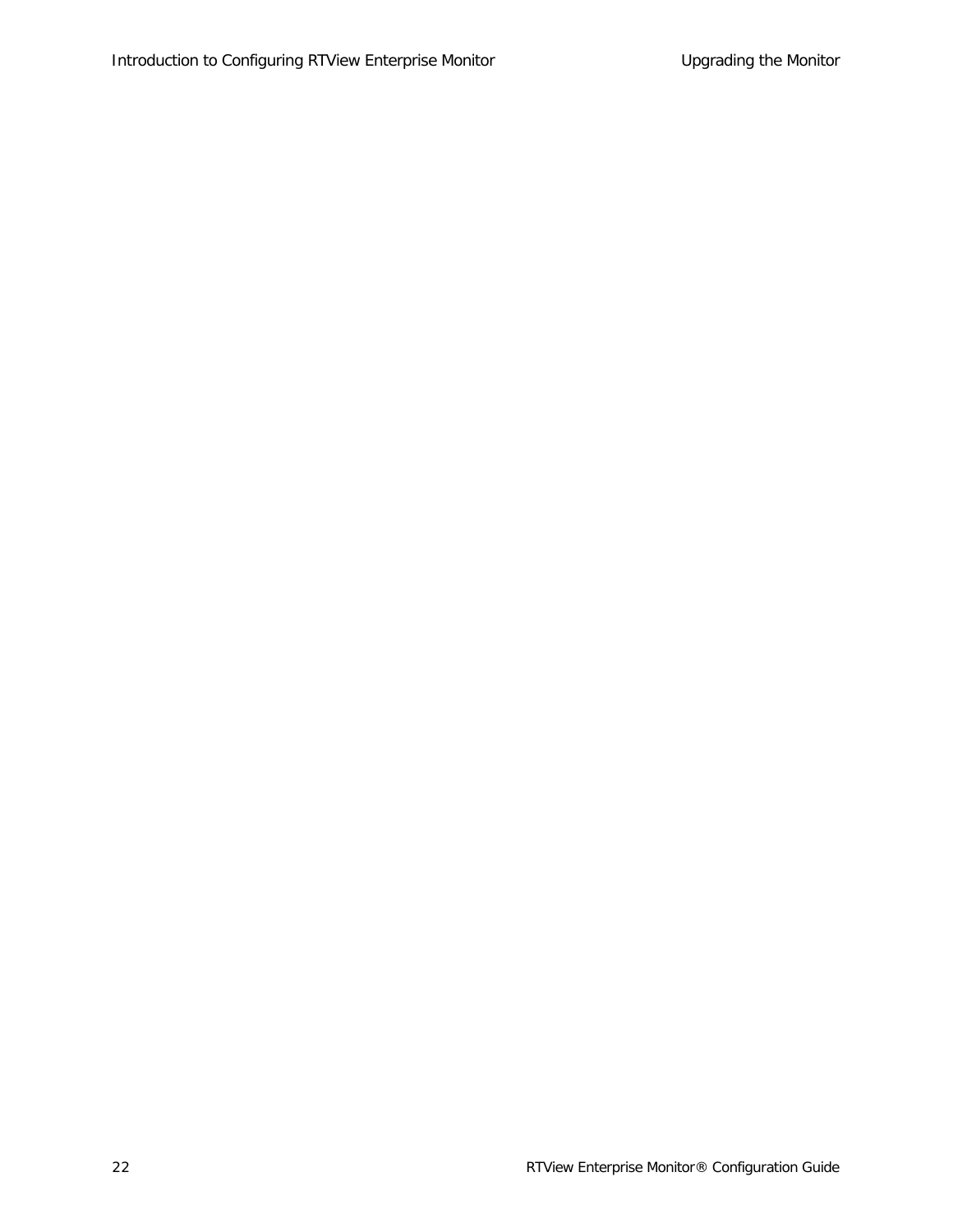# <span id="page-28-2"></span><span id="page-28-0"></span>**CHAPTER 2** Configure RTViewCentral

This section describes how to configure optional features on RTViewCentral.



These instructions assume that you have:

- **Downloaded and installed RTViewCentral. If not, see "Download, Install and Start** [RTViewCentral"](#page-9-2).
- **Configured one or more RTView DataServers. If not, see** "Download, Install and Setup [RTView DataServer".](#page-11-3)
- Verified your RTView DataServer setup. If not, see ["Verify Your RTView DataServer](#page-11-2)  [Setup"](#page-11-2).

Optionally, Configure Application Server: If you want to use the included Apache Tomcat installation, instructions are provided to include it in the startup scripts. If you want to host the servlets on your application server instead of included Apache Tomcat installation, instructions are provided to install the necessary servlets to your Application Server. Note that running the RTView Configuration Application on your Application Server requires extra configuration.

# <span id="page-28-1"></span>**Get Started**

To configure RTViewCentral you ["Open the Monitor"](#page-29-0) and ["Open the RTView Configuration](#page-30-0)  [Application".](#page-30-0) Then you can optionally: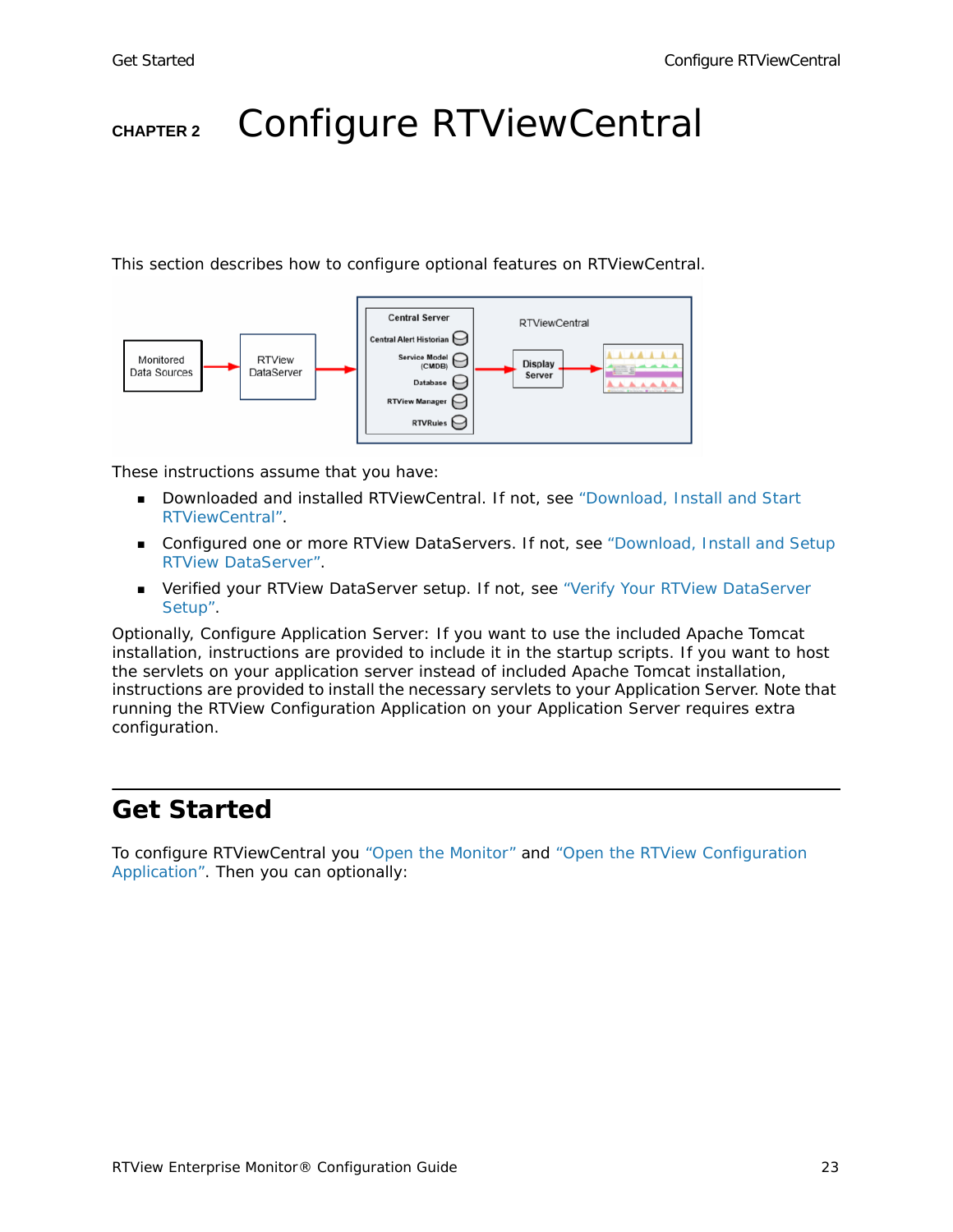Now you can configure any of the following:

- ["Configure RTViewCentral Databases":](#page-31-0) Replace the default HSQLDB database with a production database. This is recommended.
- ["Configure Service Model":](#page-34-0) Setup the RTView Enterprise Monitor Service Model so that all performance data collected by your RTView DataServer(s) are incuded in all relevant displays. This is optional.
- ["Configure User and Role Management":](#page-43-0) Setup user access control for RTView Enterprise Monitor. This is optional.
- ["Configure RTViewCentral High Availability":](#page-46-0) Setup HA to prevent the loss of data and alerts in the event of a failure. This is optional.
- ["Configure Alerts"](#page-50-3): ["Enable Alerts and Set Thresholds",](#page-50-4) ["Configure Alert Notification"](#page-50-5), ["Configure Dual Write for Distributed Alert Server"](#page-57-1), ["Configure Alert Groups"](#page-58-1) and ["Configure Alert Filters"](#page-60-1). These are optional.
- ["Modify User Interface"](#page-64-3): Modify the RTView Enterprise Monitor user interface. This is optional.

### <span id="page-29-0"></span>**Open the Monitor**

- Set the JAVA\_HOME environment variable to the location of your Java installation.
- Execute the **start\_servers** script, located in the **RTViewCentral/bin** directory, to start RTView Enterprise Monitor.

**Tip:** If you encounter error messages, execute the **validate\_install.bat/sh** script. For details, see "RTView EM Scripts".

Point a browser to **http://localhost:10070/rtview-central-classic** and login:

#### User: **admin** Password: **admin**

The RTView Enterprise Monitor opens to the **SERVICE TREE** tab **All Areas by Owner**  display, by default.

**Note:** The first time you open the Monitor displays are visible but not yet populated with monitoring data. After you download and configure one or more RTView DataServers, configure data collection *and also* integrate with RTView Enterprise Monitor, the displays populate with your monitoring data.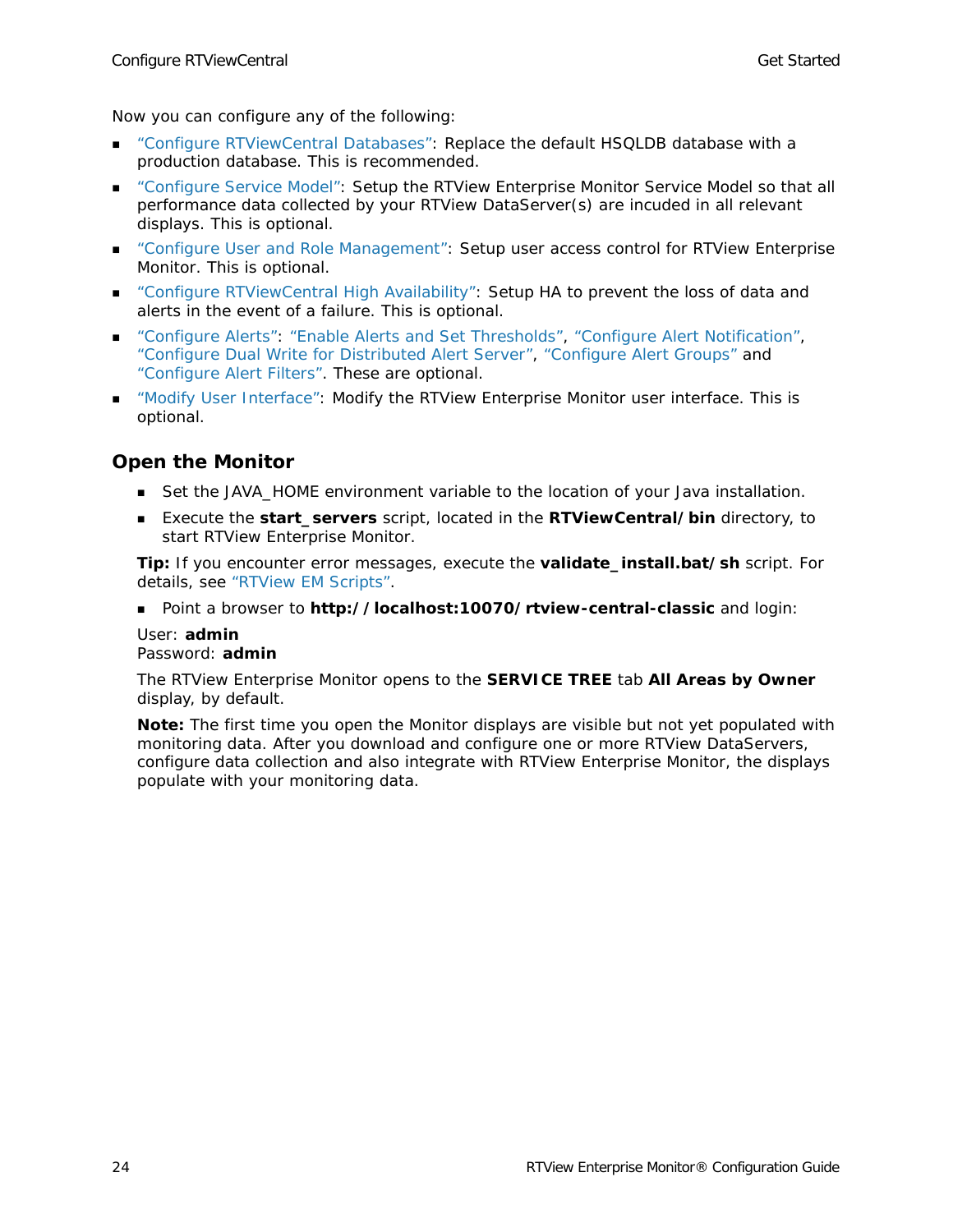| <b>SL</b><br><b>SERVICE TREE</b>  | <b>COMPONENTS</b><br><b>SERVICE VIEWS</b>                | <b>ALERTS</b><br><b>ADMIN</b><br><b>CUSTOM</b>                     |                                      | <b>RTView Enterprise Monitor®</b><br>demo (read) $\sqrt{\log 0}$ ut |
|-----------------------------------|----------------------------------------------------------|--------------------------------------------------------------------|--------------------------------------|---------------------------------------------------------------------|
| <b>By Technology</b><br>By Vendor | ←↑<br><b>Trends</b><br><b>Tables</b>                     | <b>EMS Single Server Summary</b>                                   |                                      | 20-Mar-2019 11:41 CO Data OK + 2                                    |
| > Application / Web Servers       | EMS Server: tcp://192.168.200.115:7222                   | Name: EMS-SERVER<br>$\mathbf{v}$                                   |                                      |                                                                     |
| $\vee$ Middleware                 | <b>Server Information</b>                                | Last Data Time: 3/20/19 11:41 AM                                   | <b>Alerts</b>                        |                                                                     |
| > TIBCO BusinessWorks 5           | Version: 6.0.0.8<br>Start Time: 4/11/18 9:26 AM          | State: Active<br>Uptime: 343d 02:14:56                             | Server<br>Routes <sup></sup>         | <b>Topics</b><br>≏<br><b>Queues</b>                                 |
| > TIBCO BusinessWorks             | Backup:                                                  |                                                                    |                                      |                                                                     |
| <b>▽ TIBCO EMS Messaging</b>      | FT URL:                                                  |                                                                    | Connections /<br><b>Destinations</b> | Connections 14                                                      |
| > All FMS Servers                 | <b>Persistence</b><br>Async Storage: 124.7 MB            | Sync Storage: 0                                                    | Producers 46                         | Consumers 49,018                                                    |
| <b>√Single EMS Server</b>         | Mem Used: 167.0 MB<br>Disk Read Rate: 0                  | Max: 2,048.0 MB Used %: 8.15 Pooled: 79.7 MB<br>Disk Write Rate: 0 | Durables 253                         | Topics 48,764                                                       |
| <b>Single Server Summary</b>      |                                                          |                                                                    | Routes 0                             | Queues 186                                                          |
|                                   | <b>Messages In</b>                                       |                                                                    | <b>Messages Out</b>                  | <b>Pending Messages</b>                                             |
| <b>Single Server Trends</b>       | Msas / sec: 0.0<br>Total: 115,221,315<br>Bytes in/sec: 0 | Msas / sec: 0.0<br>Bytes out/sec: 0                                | Total: 193,452,251                   | Current: 242,320                                                    |
| <b>Single Server Tables</b>       |                                                          | ■ Use Rates<br>Log Scale                                           | ✔ Base at Zero                       | Bytes pending: 99.5 MB<br>Time Range: 5 Mins<br>$\mathbf{v}$        |
| > EMS Topics                      | 400k                                                     |                                                                    |                                      | $\sim$                                                              |
| > EMS Queues                      |                                                          |                                                                    |                                      | Pend Msgs<br>In Msgs / sec                                          |
| > EMS Clients                     | 0 <sub>k</sub><br>10                                     |                                                                    |                                      | Out Msgs / sec                                                      |
| > TIBCO ActiveSpaces              | $\Omega$                                                 |                                                                    |                                      |                                                                     |
| > TIBCO BusinessFvents            | 20                                                       |                                                                    |                                      |                                                                     |
| > TIBCO Adapters                  | $\Omega$<br>11:37:00<br>11:38:00                         | 11:39:00<br>11:40:00                                               | 11:41:00                             |                                                                     |
| > TIBCO FTL                       | 03/20<br>03/20<br>$\overline{4}$                         | 03/20<br>03/20                                                     | 03/20<br>Ш                           | $\rightarrow$                                                       |

**Note:** Alternatively, you can open the Beta version of the new HTML interface for RTView Enterprise at: **http://localhost:11070/rtview-central** (login as rtvadmin/rtvadmin or rtvuser/rtvuser).

| sl                                  | <b>RTView®</b>                                      |                                         |                         |                                                                    |                                           |                           |               |                         | User: rtvadmin |
|-------------------------------------|-----------------------------------------------------|-----------------------------------------|-------------------------|--------------------------------------------------------------------|-------------------------------------------|---------------------------|---------------|-------------------------|----------------|
| <b>E</b> Services                   | <b>Components</b>                                   | $\blacktriangle$ Alerts                 | <b>2</b> Admin          |                                                                    |                                           |                           |               |                         |                |
| <b>PRODUCTION</b><br>$\overline{a}$ |                                                     | CI Stats Table $\sim$                   |                         |                                                                    |                                           |                           |               | 20-Mar-2019 11:27 VDATA |                |
| Infrastructure<br>$\boldsymbol{A}$  | Middleware<br><b>TIBCO-EMS</b><br><b>EMS-SERVER</b> | Area: Middleware<br>Service: EMS-SERVER | Environment: PRODUCTION | $\mathbf{v}$<br>$\overline{\mathbf{v}}$<br>$\overline{\mathbf{v}}$ | Owner: Infrastructure<br>Group: TIBCO-EMS | $\boldsymbol{\mathrm{v}}$ | $\mathbf{v}$  |                         |                |
| <b>JVM</b>                          | Processes<br><b>JVM</b>                             | Environment<br><b>CI Stats</b>          | Owner                   |                                                                    | Area                                      | Group                     | Service       | <b>CI</b>               |                |
|                                     |                                                     | Owner<br>$\bar{z}$                      | Area                    | <b>Service Group</b>                                               | Service Name                              | Environment #             | Alert Level # | Alert Count             | A              |
|                                     |                                                     | Infrastructure                          | Middleware              | <b>TIBCO-EMS</b>                                                   | <b>EMS-SERVER</b>                         | <b>PRODUCTION</b>         | ✓             | Ō                       |                |
|                                     |                                                     | Infrastructure                          | Middleware              | <b>TIBCO-EMS</b>                                                   | <b>EMS-SERVER</b>                         | <b>PRODUCTION</b>         | $\checkmark$  | $\overline{0}$          |                |
|                                     |                                                     | Infrastructure                          | Middleware              | <b>TIBCO-EMS</b>                                                   | <b>EMS-SERVER</b>                         | <b>PRODUCTION</b>         | ✓             | 0                       |                |
| $\ll$                               |                                                     | $\leftarrow$                            |                         |                                                                    |                                           |                           |               |                         |                |

**Note**: Not all features described here are available in the BETA version of the user interface.

Proceed to ["Open the RTView Configuration Application," next.](#page-30-0)

### <span id="page-30-0"></span>**Open the RTView Configuration Application**

**To open the RTViewCentral project in the RTView Configuration Application:**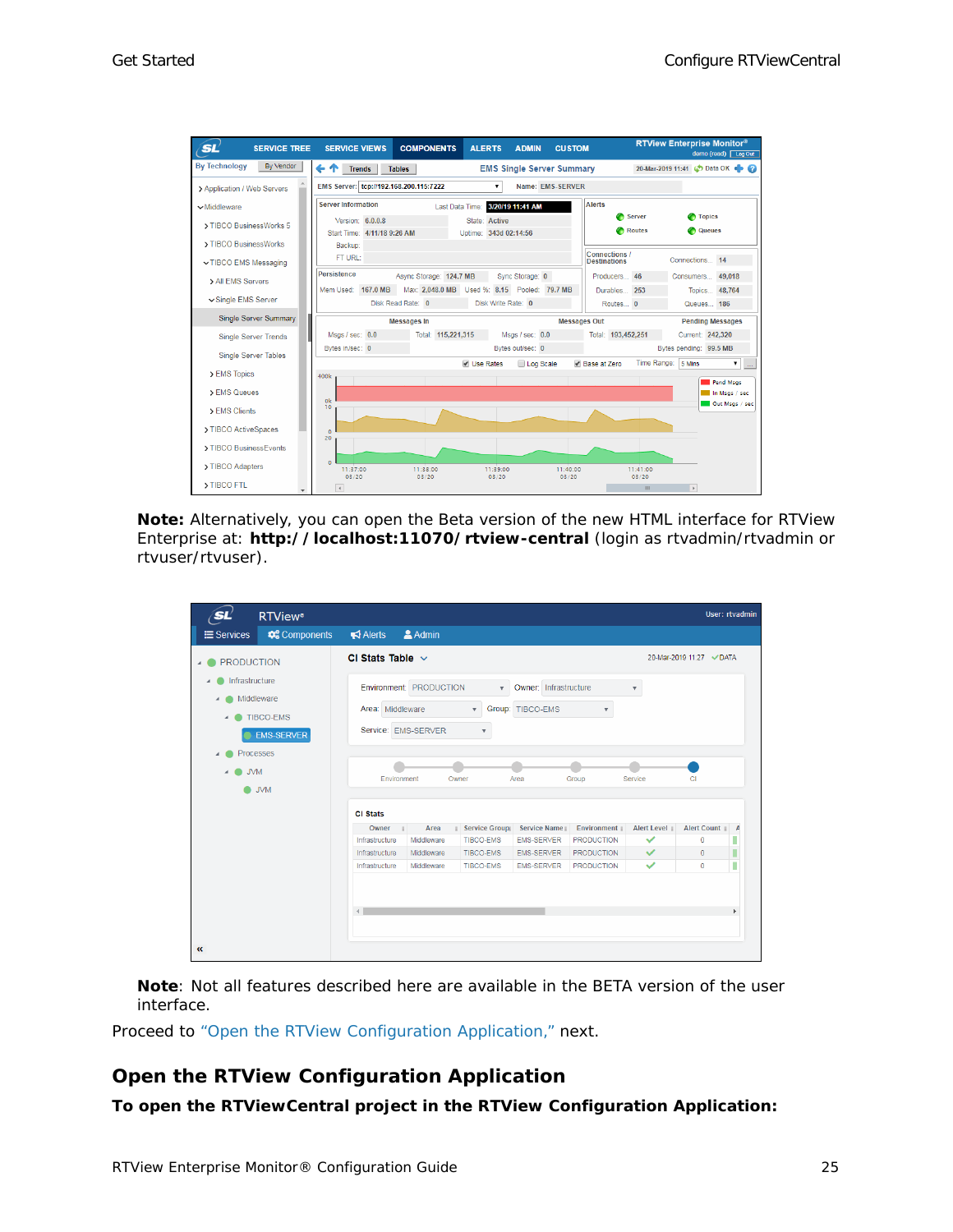In the RTView Enterprise Monitor, click the cogwheel  $\ddot{\bullet}$  (title bar, right corner) to open the RTView Configuration Application (login as rtvadmin/rtvadmin).

Note: The cogwheel **is** is only visible if you are logged in as an administrator. Also, you might need to disable your browser popup blocker. If you are not logged in as an administrator or cannot disable your popup blocker, browse to the following URL:

#### **http://localhost:10070/rtview-central-rtvadmin**

The RTView Configuration Application **HOME** page opens.



**Note:** The **HOME** page is where you select the project you wish to configure. To return here from subsequent pages, click  $\bullet$  howe (in the title bar, shown in the following figure).

 Select **RTView Central Server** to open the RTViewCentral project. By default, the **Server Configuration/General>ABOUT** tab opens (shown below).

| $\mathscr{F}$ RTView $^{\circledR}$ | <b>RTView Central Servers - RTView Enterprise Monitor</b>                                                                                                                                                        |                          |
|-------------------------------------|------------------------------------------------------------------------------------------------------------------------------------------------------------------------------------------------------------------|--------------------------|
| <b>N</b> HOME<br>$P$ SAVE           | General                                                                                                                                                                                                          |                          |
| <b>Server Configuration</b>         | <b>ABOUT</b>                                                                                                                                                                                                     | <b>CUSTOM PROPERTIES</b> |
| <b>General</b>                      |                                                                                                                                                                                                                  |                          |
| <b>Databases</b>                    | <b>About</b>                                                                                                                                                                                                     |                          |
| <b>Alerts</b>                       | Location<br>C:\Users\m\Documents\Projects\EM5_0\RTViewCentral_5.0.0.0_alpha_20181008\RTViewCentral\projects\rtview                                                                                               |                          |
| Service Model                       |                                                                                                                                                                                                                  |                          |
| <b>Central Data Server</b>          | Display Name                                                                                                                                                                                                     |                          |
| <b>Central Historian</b>            | RTView Enterprise Monitor                                                                                                                                                                                        |                          |
| <b>Central Display Server</b>       |                                                                                                                                                                                                                  |                          |
|                                     | Version<br>APM.5.0.0.0_20181008_000.28960-alpha_115                                                                                                                                                              |                          |
|                                     |                                                                                                                                                                                                                  |                          |
|                                     |                                                                                                                                                                                                                  |                          |
|                                     | <b>Central Data Server Connection</b><br>This field is for your reference to note the connection value for the Central Server. This connection value must be entered on the Gen<br>each Solution Package server. |                          |
|                                     | localhost: 10018                                                                                                                                                                                                 |                          |
|                                     | ex. somehost:10018 or http://somehost/rtvcentral_rtvdata                                                                                                                                                         |                          |

Now you can optionally configure any of the following features on RTViewCentral: ["Configure](#page-31-0)  [RTViewCentral Databases",](#page-31-0) ["Configure Service Model"](#page-34-0),["Configure User and Role](#page-43-0)  [Management",](#page-43-0) ["Configure RTViewCentral High Availability"](#page-46-0) and ["Configure Alerts"](#page-50-3).

# <span id="page-31-0"></span>**Configure RTViewCentral Databases**

This section describes how to configure the use of a production database for the Alert Threshold Database Connection, the Historian Database Connection, the CMDB Database Connection, the Diagram Generator Connection and the Metric Explorer Connection.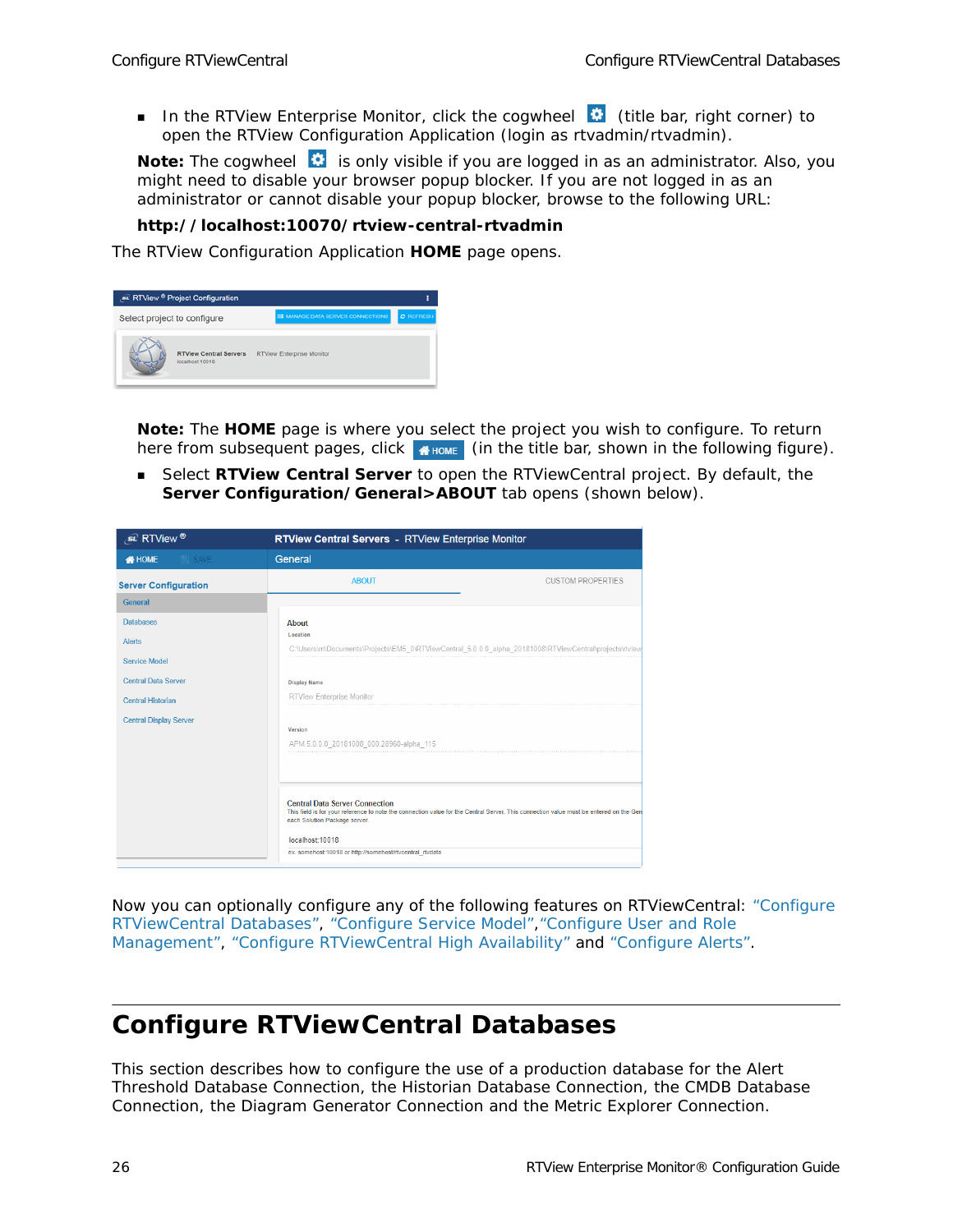RTViewCentral requires the following databases: ALERTDEFS, RTVCMDB and RTVHISTORY, each of which contain several tables. RTView Enterprise Monitor is delivered with a default memory resident HSQLDB database, which is suitable for evaluation purposes. However in production deployments, it is recommended that a supported database engine be used that is accessible via JDBC. This section describes how to setup an alternate database and, if needed, how to manually create the database tables (which requires table-creation permission in your database engine).

#### **To configure RTViewCentral databases:**

**1.** Select and install a database of your choice. Supported databases are Oracle, Sybase, DB2, Microsoft SQL Server and MySQL.

**Note:** Users of the Docker platform have access to an image of MySQL 5.7 configured for use with RTView, on Docker hub at **slcorp/mysql-rtview**. For more information refer to **rtvapm/containers/docker/mysql-rtview/README.txt**.

- **2.** Gather the following information for each database you wish to connect:
- **URL:** Full URL to use when connecting to this database using the specified JDBC driver.
- **Driver**: Fully qualified name of the driver class to use when connection to this database via JDBC.
- **Classpath**: The classpath to the jar containing the driver class.
- **Username**: (optional) User name to enter into this database when making a connection.
- **Password**: (optional) Password to enter into this database when making a connection.
- **Run Queries Concurrently**: If set to true, each query on the connection is run on its own execution thread.
- **Enabled**: (CMDB, Diagram Generator and Metric Explorer Databases only). Set each to false to disable the connection if you will not be using the feature.

**Note:** The **Run Queries Concurrently** option should be used with caution since it may cause SQL errors when used with some database configurations and may degrade performance due to additional database server overhead. See your database documentation to see whether it supports concurrent queries on multiple threads.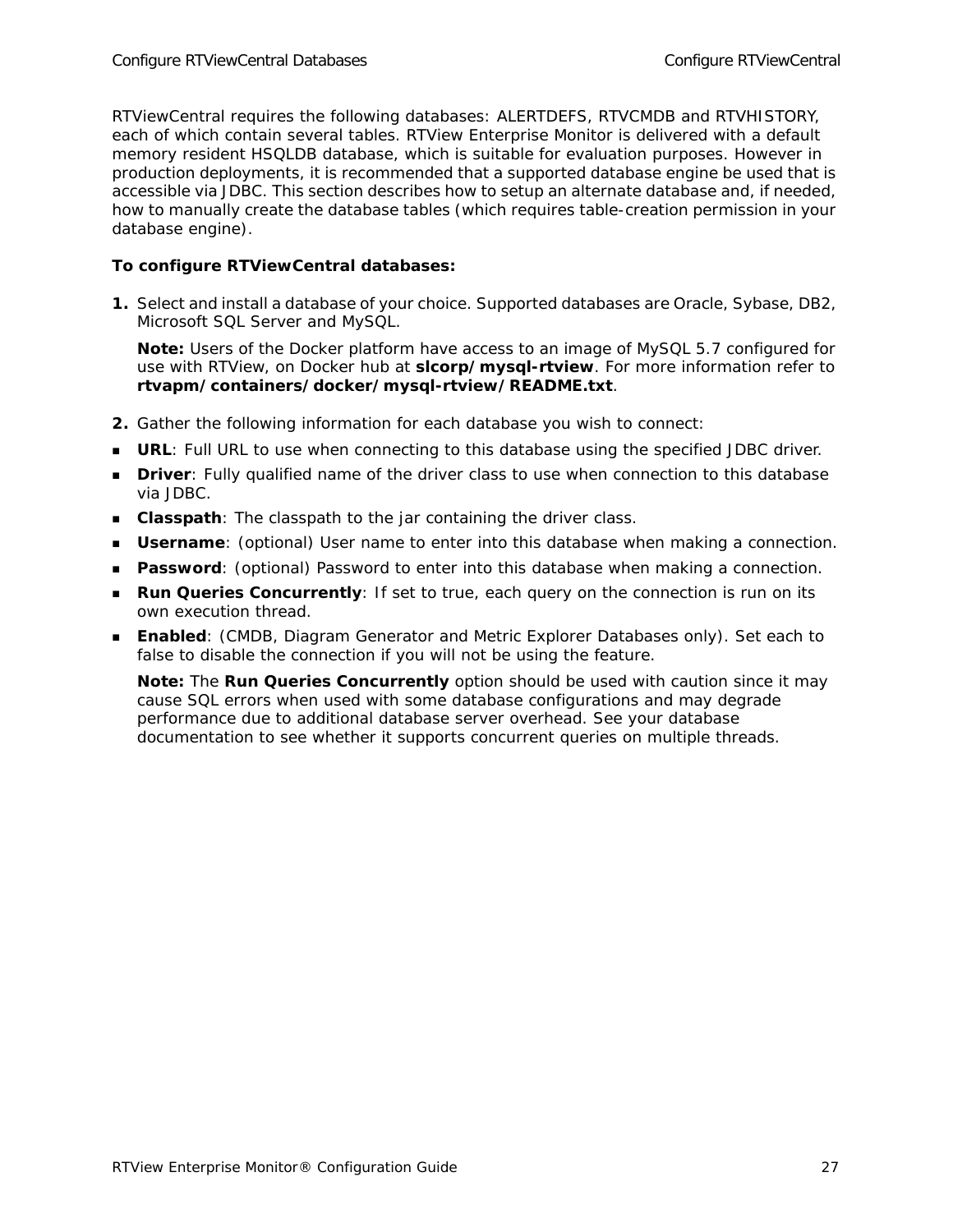**3.** ["Open the RTView Configuration Application"](#page-30-0) and go to **Server Configuration/ Databases**:

| $\overline{\mathcal{L}}$ RTView ®                                                                                                      | RTView Central Servers - RTView Enterprise Monitor                                                                                                                                                                                                                                                                                                                                                                                                                                                                 | ı              |  |
|----------------------------------------------------------------------------------------------------------------------------------------|--------------------------------------------------------------------------------------------------------------------------------------------------------------------------------------------------------------------------------------------------------------------------------------------------------------------------------------------------------------------------------------------------------------------------------------------------------------------------------------------------------------------|----------------|--|
| <b>N</b> HOME<br><b>E</b> SAVE                                                                                                         | <b>Databases</b>                                                                                                                                                                                                                                                                                                                                                                                                                                                                                                   |                |  |
| <b>Server Configuration</b><br>General                                                                                                 | <b>CONNECTIONS</b>                                                                                                                                                                                                                                                                                                                                                                                                                                                                                                 |                |  |
| <b>Databases</b><br>Alerts<br>Service Model<br><b>Central Data Server</b><br><b>Central Historian</b><br><b>Central Display Server</b> | <b>Alert Threshold Database Connection</b><br>Configure the alert threshold database connection<br>Url: jdbc:hsqldb:hsql://localhost:9099/alertdefs<br><b>Driver:</b> org.hsqldb.jdbcDriver<br>Classpath:<br>Copy to clipboard<br><b>Historian Database Connection</b><br>Configure the Historian database connection<br>Url: jdbc:hsqldb:hsql://localhost:9099/rtvhistory<br><b>Driver:</b> org.hsqldb.jdbcDriver<br>Classpath:<br>Copy to clipboard Paste                                                        | Paste          |  |
|                                                                                                                                        | <b>CMDB Database Connection</b><br>Configure the CMDB database connection<br>$\mathbf{F}$ = enabled<br>Url: jdbc:hsqldb:hsql://localhost:9099/rtvcmdb<br>Driver: org.hsqldb.jdbcDriver<br>$\checkmark$<br>Classpath:<br>Copy to clipboard<br><b>Diagram Generator Connection</b><br>Configure the Diagram Generator database connection<br>$\mathcal{A} =$ enabled<br>Url: jdbc:hsqldb:hsql://localhost:9099/rtvdiagram<br><b>Driver:</b> org.hsgldb.jdbcDriver<br>$\checkmark$<br>Classpath:<br>Copy to clipboard | Paste<br>Paste |  |
|                                                                                                                                        | <b>Metric Explorer Connection</b><br>Configure the Metric Explorer database connection                                                                                                                                                                                                                                                                                                                                                                                                                             |                |  |

**4.** Enter your gathered information for each database you wish to connect:

**Tip**: Click **Copy to clipboard** to copy/paste a database connection details into another database connection.

- To configure the Historian Database, select **Historian Database Connection**, fill in the connection fields and  $\frac{1}{\sqrt{2}}$  to close the dialog.
- To configure the Alert Threshold Database, select **Alert Threshold Database Connection**, fill in the connection fields and save to close the dialog.
- To configure the CMDB Database, select **CMDB Database Connection**, fill in the connection fields and  $\frac{1}{\sqrt{2}}$  to close the dialog.
- **If you wish to use the Diagram Generator, select Diagram Generator Connection,** fill in the connection fields and  $\frac{1}{\sqrt{2}}$  to close the dialog.
- **If you wish to use the Metric Explorer, select Metric Explorer Database Connection,** fill in the connection fields and  $\frac{1}{\sqrt{2}}$  to close the dialog.
- **5.** Click  $\mathbb{B}^{\text{SAVE}}$  (in title bar) to save your changes, then click  $\mathcal{C}^{\text{RESTART SERVERS}}$  to apply them.

**Note: c** RESTART SERVERS appears in the title bar when a project has changes not yet applied.

**6.** Manually create the tables needed for each database connection. To create tables for your database, use the **.sql** template files provided for each supported database platform, located in the **RTVAPM\_HOME/common/dbconfig** directory: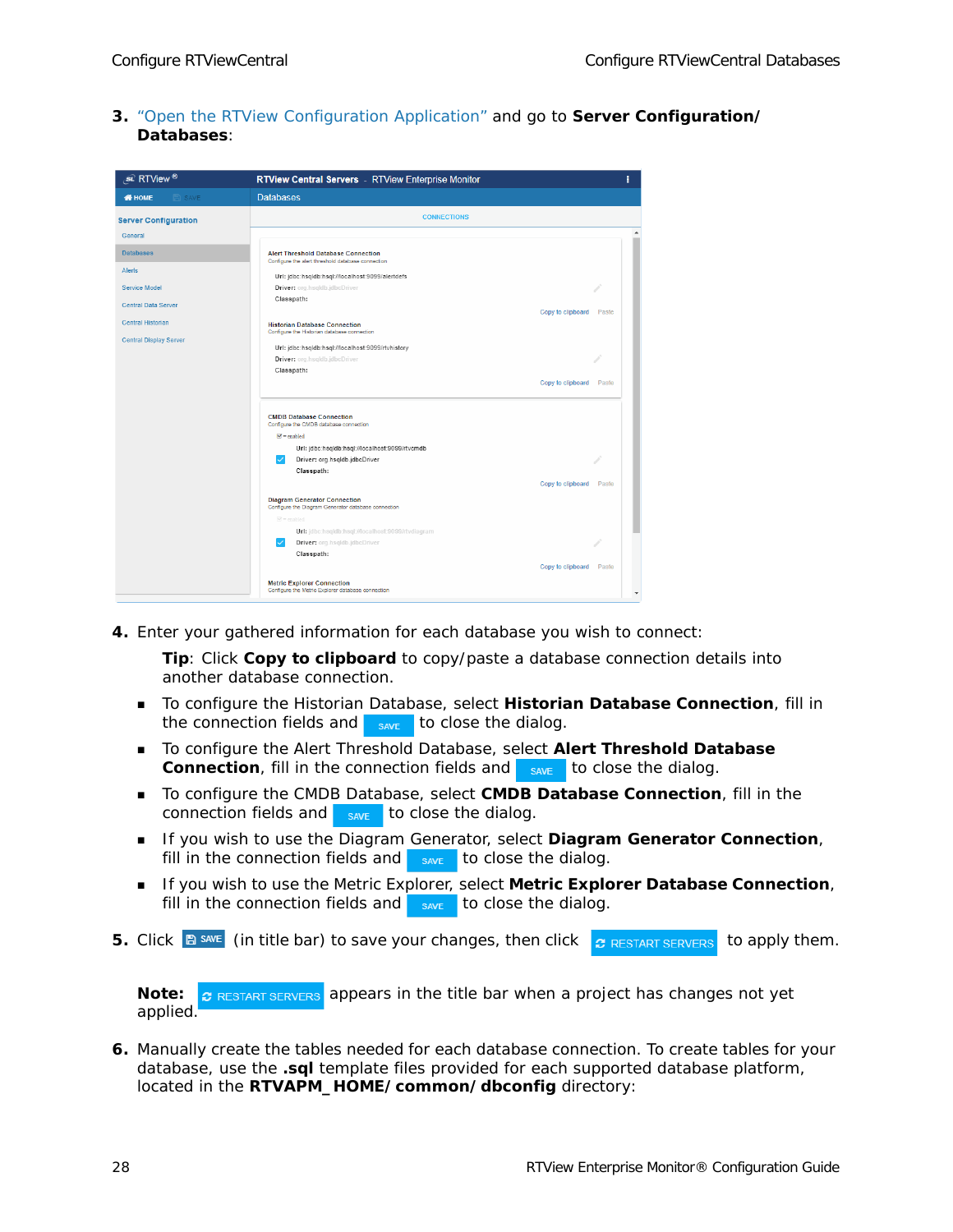ALERTDEFS

#### **create\_common\_alertdefs\_tables\_<db>.sql**

**RTVCMDB** 

**create\_rtvcmdb\_tables\_<db>.sql** 

**RTVHISTORY** 

Templates for the central RTVHISTORY tables are located in **RTVAPM\_HOME/common/ dbconfig**:

#### **create\_rtvhistory\_tables\_<db>.sql**

Templates for solution package-specific RTVHISTORY tables are located in the **dbconfig** subdirectory of each solution package under **RTVAPM\_HOME**. For example, the .sql templates file for the Solution Package for TIBCO Enterprise Message Service™ are located in **/rtvapm/emsmon/dbconfig** (**%RTVAPM\_HOME%\emsmon\dbconfig** on Windows (or **\$RTVAPM\_HOME/ emsmon /dbconfig** on Linux). Use the schemas for the solution packages that you plan to use.

The following is the file naming format for the **dbconfig** directory:

#### **create\_<package>\_history\_tables\_<db>.sql**

where **<package>** ={emsmon, bwmon, ocmon, wlm, etc.} and **<db>**={db2, hsqldb, mysql, oracle, sqlserver, sybase}

#### **RTVMX**

Templates for RTVMX tables are located in the **RTVAPM\_HOME/mx/dbconfig** directory:

#### **create\_rtvmx\_tables\_<db>.sql**

where <db> = {db2, mysql, oracle, sqlserver, sybase}

**Note:** For details about improving database performance and Historian response time, see the **- charlimit** property and the **-index\_history\_tables** property.

You have finished configuring RTViewCentral databases.

**Note:** RTView DataServers that are configured to integrate with EM will access the Alert Threshold Database via the Central Server. However, each RTView DataServer is configured with a separate Historian database by default. If you want to use the central Historian database for your RTView DataServer, copy the connection information entered here to the Historian database field in your RTView DataServer Configuration Application.

# <span id="page-34-0"></span>**Configure Service Model**

This section describes the Service Model and how to configure it. Configuration of the Service Data Model is optional.

**Note:** Before you configure the Service Model you must configure all the RTView DataServers you wish to include in your RTView Enterprise Monitor deployment.

After you configure the Service Model you can revise your settings in the RTView Enterprise Monitor **Administration - CMDB Admin** display.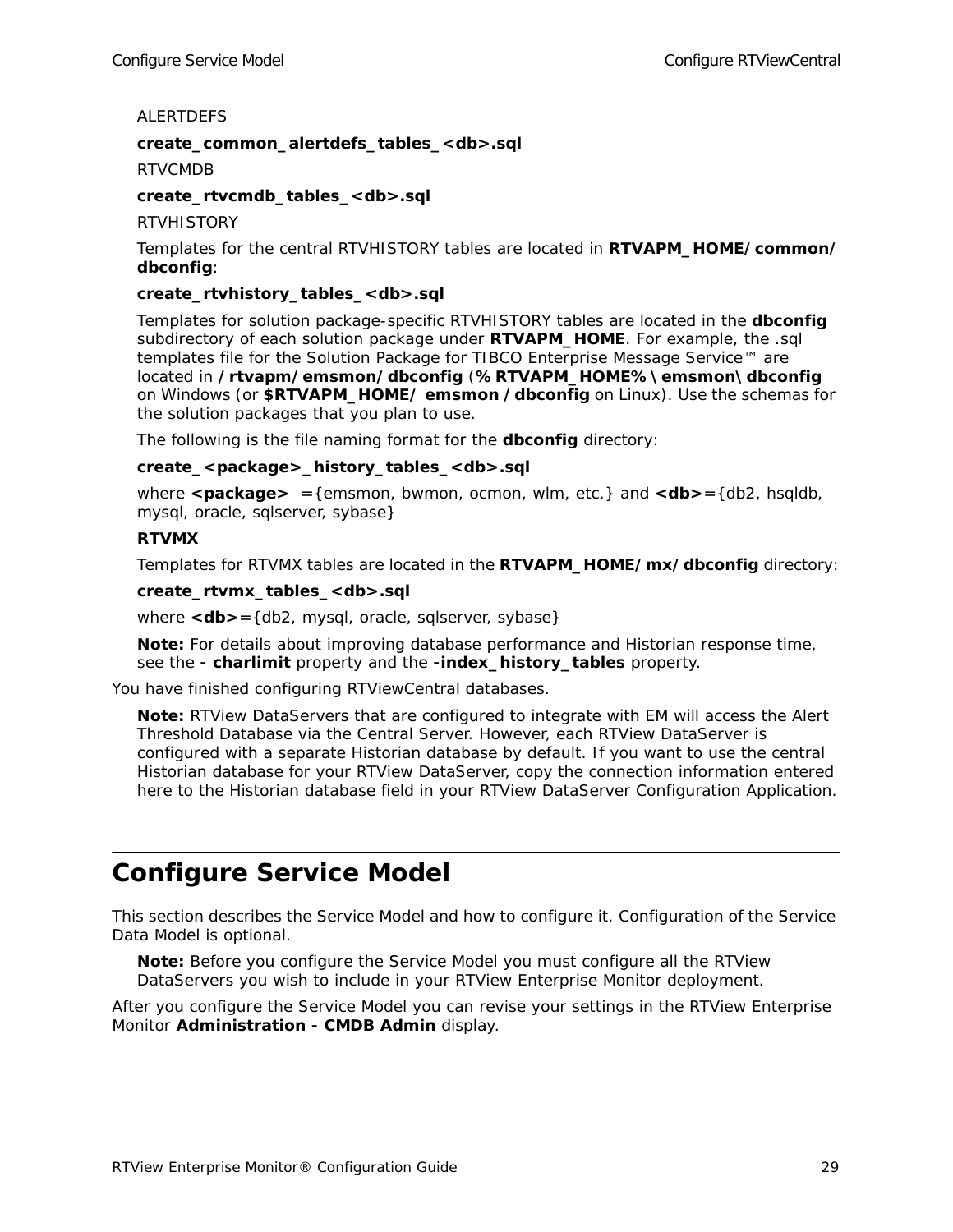To configure the CMDB you associate each CI in your system with a Service, Group, Area and Owner. These associations form the map that enables aggregation of data in RTView Enterprise Monitor Service displays. There are several ways to create the CMDB:

- Manually, using the RTView Configuration Application and the **Administration CMDB Admin** display. See ["Configuration Steps"](#page-37-0).
- **IMPORTED 10 IMPORT And EXISTING STATE IMPORT AT A SPEADER FILM IN A SPEADER IN A SPEADER IN A SPEADER SPEADER I**
- If the data is available to the Configuration Server, you can read it dynamically by populating the structure from the raw data.
- Any combination of the above.

This section contains:

- ["Introduction to the CMDB":](#page-35-0) Describes the CMDB structure, and provides examples of how an organization's established structure can be applied to the CMDB.
- ["Configuration Steps"](#page-37-0): Step-by-step CMDB configuration instructions.

## <span id="page-35-0"></span>**Introduction to the CMDB**

This section describes the RTView Enterprise Monitor Service Model (also referred to as the CMDB), and its configuration. Before the CMDB is configured, your solution package data is only visible in displays that are specifically for that solution package (such as the displays in the **Components** tab).

After you configure the CMDB, you gain a "single-pane-of-glass" view. That is, your solution package data is visible and incorporated into the displays and performance metrics of all relevant displays (such as displays under the **SERVICES** tab).

The CMDB is a database containing the master hierarchical map of associations between all *Configuration Items* (CIs), Services, Groups, Areas and Owners in your system. A CI is an item in your system that is being monitored by RTView Enterprise Monitor. The item could be an application, a cache, a server, a router, a NIC card, a server partition, a connection and so forth.

The CMDB contains four hierarchical levels that should suit the monitoring needs of most organizations. The four levels are, from the highest level (Owner) to the lowest level (Service):

- Owner
- Area
- Group
- **Service**

The names of the CMDB levels cannot be modified.

When you configure your CMDB you associate each CI in your system with a Service, each Service with a Group, each Group with an Area and each Area with an Owner. These associations form the map that enables aggregation of data in RTViewCentral displays. There is no limit on the number of associations a level can have. A Service can be associated with multiple Groups and Environments.

When you make any changes to Owners, Areas, Groups or Services the associated levels are automatically updated. For example, when you move a Group from one Area to another, all Services associated with that Group move with it, and the RTViewCentral displays are updated.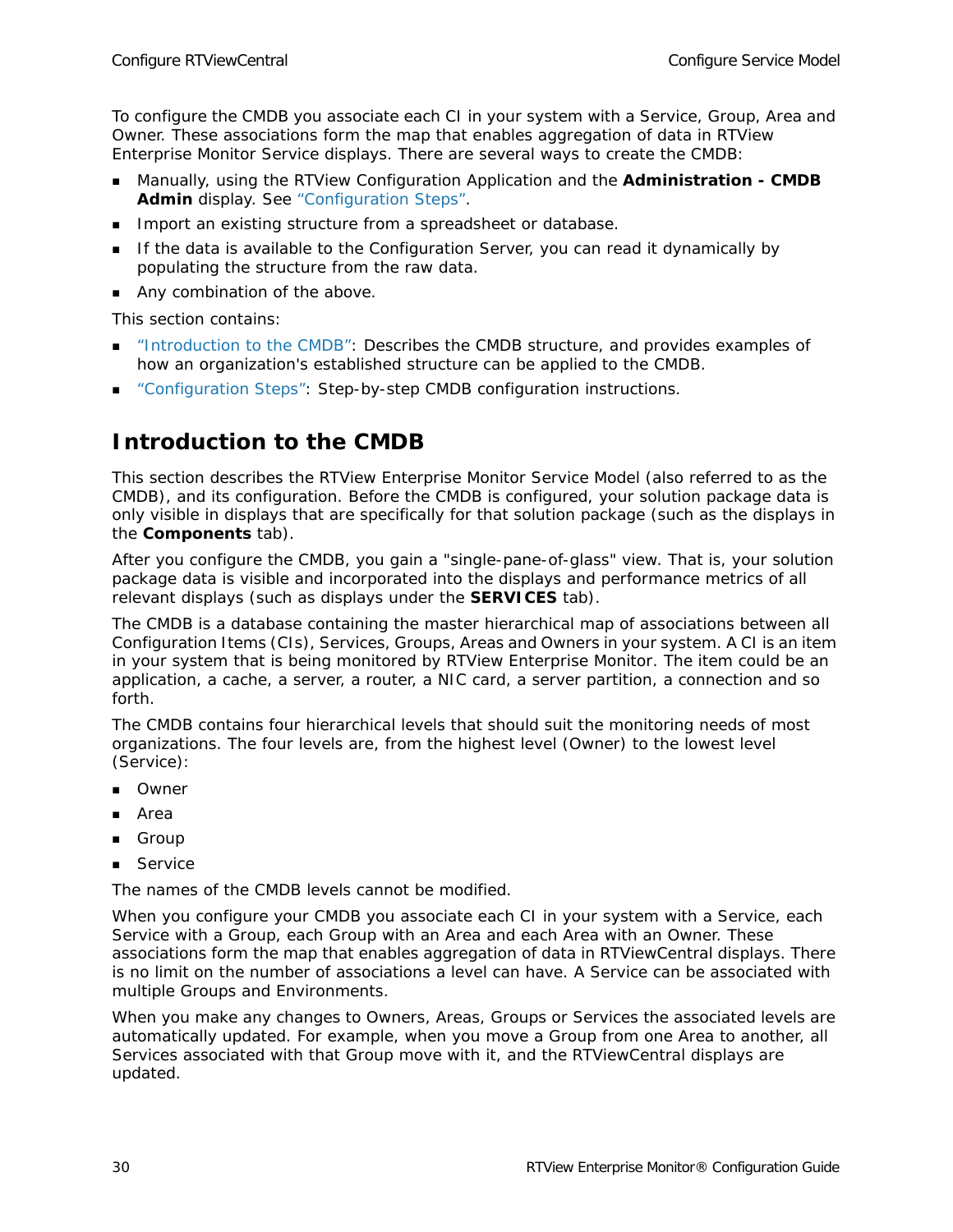By default, the CMDB contains a single Owner named **Infrastructure** which organizes the CI's by Solution Package. Infrastructure cannot be modified, but it can be disabled in the ["Service](#page-83-0)  [Model Page"](#page-83-0) of the RTView Configuration Application.

#### **Defining the CMDB**

When you configure the Service Data Model you use the existing structure of your organization to do so. If your organization does not have an established structure, you need to define one relevant to your system. The manner in which you adapt your system hierarchy to the CMDB levels depends on the monitoring needs of your organization. You design the CMDB by identifying the four hierarchical levels in your organization that coincide with the four-level hierarchy in the CMDB. For example, you might:

- **1.** Determine the Owners: Note the person or persons responsible for alerts in your organization. You might have only one Owner.
- **2.** Determine the Areas for each Owner: The Areas are relevant to the Owner accountable for resources in the Areas. Areas might be based on departments in the organization (such as Development, Sales, HR, and so forth).
- **3.** Determine the Groups for each Area: Groups might be comprised of, for example, the types of resources used in the Areas (such as Servers, Middleware and Processes).
- **4.** Determine the Services for each Group: Services might be comprised of a variety of applications that are used by a given Group.

After you determine how to adapt your organization to the four levels of the CMDB, use the **Administration - CMDB Admin** display to map each CI to a Service, Group, Area and Owner. The name of the CI can indicate which Service you want to associate the CI with.

The CMDB automatically classifies the CIs in your system into CI Types. This classification is based on a preconfigured schema that is internal to RTView Enterprise Monitor. CI Types are determined by the role of a given CI, and the name of the CI Type describes the role. For example, a BusinessWorks application process is a BW-PROCESS CI Type, a BusinessWorks server is a BW-SERVER CI Type and an Oracle database is an ORACLE CI Type.

After you configure a Service Data Model, the automatically generated Infrastructure Service Data Model looks for matching CI's in your Service Data Model in order to set the Environment. For each CI in the automatically generated Infrastructure Service Data Model, if a matching CI is found in your Service Data Model, the Environment from your Service Data Model is used for the Infrastructure CI. If the CI is found in your Service Data Model multiple times with multiple Environments, it is added multiple times to the Infrastructure CMDB--once for each Environment in your Service Data Model for that CI. If no matching CI is found in your Service Data Model, the Environment in the Infrastructure Service Data Model is set to PRODUCTION by default. You can override the default Environment by specifying a different environment in the ["Service Model Page"](#page-83-0)**/ Default Environment Filter** field.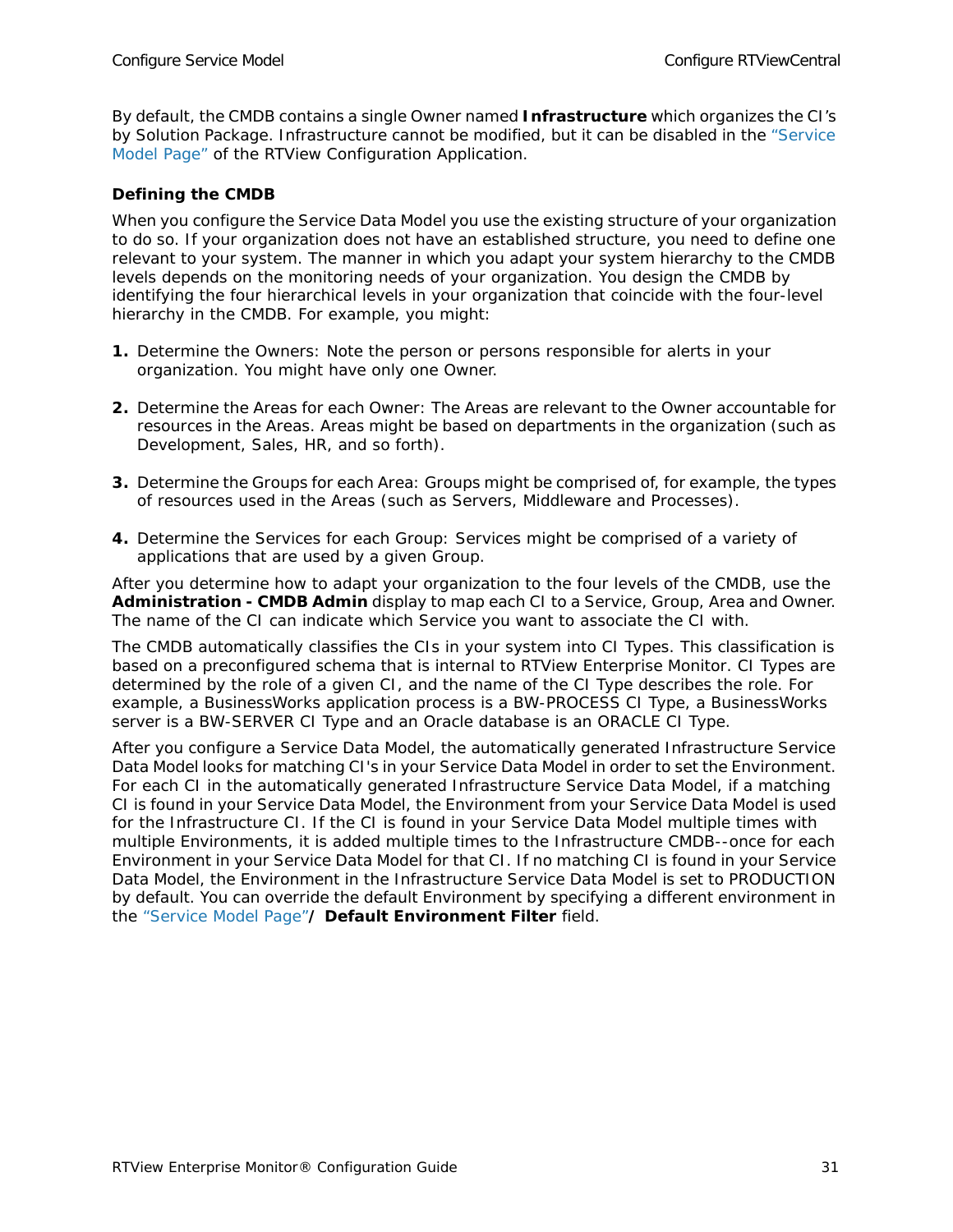#### <span id="page-37-1"></span>**Small Company Example**

Typically, small companies have a single Owner. The following figure illustrates a portion of a CMDB structure in which a single Owner is accountable for three Areas (Development, Sales and HR). The Development Area has three Groups associated with it (Servers, Middleware and Processes). The items in green indicate the parts of the branch (jPeters / Development / Middleware) we use as an example in ["Configuration Steps".](#page-37-0)



To prepare for configuration we list our hierarchical associations as follows:

| Owner   | Area        | Group      | <b>Service</b> |
|---------|-------------|------------|----------------|
| jPeters |             |            |                |
|         | Development |            |                |
|         |             | Middleware | WebLogic       |

GlassFish

We use this list to associate each CI in our system with a Service, Group, Area and Owner. To see a large company example, see ["Large Company Example"](#page-42-0).

### <span id="page-37-0"></span>**Configuration Steps**

This section describes how to configure the Service Model using the RTView Configuration Application and the RTView Enterprise Monitor **CMDB Admin** display.

This section assumes you configured the CMDB database connection. If not, see ["Configure](#page-31-0)  [RTViewCentral Databases".](#page-31-0)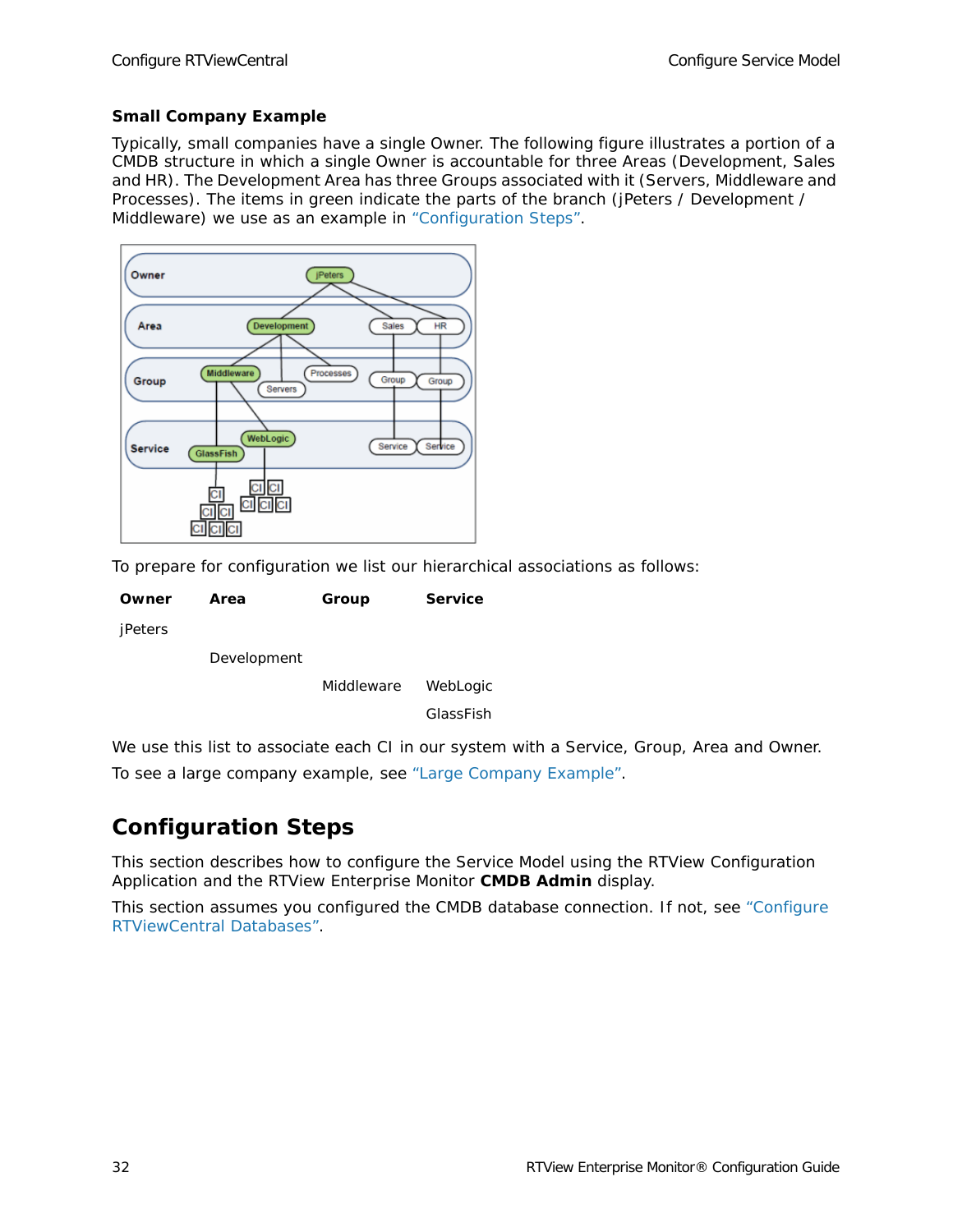- **1.** ["Open the RTView Configuration Application"](#page-30-0), go to **Server Configuration/Service Model** and:
- **Toggle on Read Service Model from Database** to organize CIs in COMPONENTS displays.
- Toggle on **Organize Services by CIType** if you want to include CIs in **Infrastructure** Owner displays (recommended).

| $\overline{\mathcal{L}}$ RTView $^{\circledR}$                                                                                                                                          | RTView Central Servers - RTView Enterprise Monitor                                                                                                                                                                                                                                                                                                                                                                                                                                                                                                        | I |
|-----------------------------------------------------------------------------------------------------------------------------------------------------------------------------------------|-----------------------------------------------------------------------------------------------------------------------------------------------------------------------------------------------------------------------------------------------------------------------------------------------------------------------------------------------------------------------------------------------------------------------------------------------------------------------------------------------------------------------------------------------------------|---|
| <b>WHOME</b><br>$\Rightarrow$ SAVE                                                                                                                                                      | Service Model                                                                                                                                                                                                                                                                                                                                                                                                                                                                                                                                             |   |
| <b>Server Configuration</b><br>General<br><b>Databases</b><br>Alerts<br><b>Service Model</b><br><b>Central Data Server</b><br><b>Central Historian</b><br><b>Central Display Server</b> | <b>SERVICE MODEL</b><br>Read Service Model from Database<br><b>Auto-Generated Service Model</b><br>Enable this option to automatically generate Service Model entries for all components based on their CIType. These entries are listed in the<br>service tree under Infrastructure.<br>Organize Services by CIType<br><b>Service Model Categories</b><br>Separate list items with semi-colons<br>Environment List<br>Default Environment Filter<br>PRODUCTION<br>PRODUCTION;DR;UAT;DEVELOPMENT<br>$\;$<br>Region List<br>AMER:EMEA:APAC<br>Country List |   |
|                                                                                                                                                                                         | Japan:UK:USA<br>City List                                                                                                                                                                                                                                                                                                                                                                                                                                                                                                                                 |   |
|                                                                                                                                                                                         | Chinann:Dallas: London:New York:Tokyo                                                                                                                                                                                                                                                                                                                                                                                                                                                                                                                     |   |

- **2.** Under **Service Model Categories**, enter category names in a semi-colon separated list format for each field. Optionally, change the **Default Environment Filter**.
- **3.** Click **B** SAVE to save your changes, then click *C* RESTART SERVERS to apply them.
- **4.** ["Open the Monitor"](#page-29-0) and go to the **CMDB Administration** / **CMDB Admin** display.
- **5.** Select a CI Type to configure from the **Selected CI Type** drop-down menu, located above the lower table. (The **Selected CI Type** drop-down menu is populated with installed and configured solution packages in your system.)

For example, to configure the **jPeters / Development / Middleware / WebLogic** branch as an example from the ["Small Company Example"](#page-37-1) we select **WLS**.

| Connection     | Location       | CIName                        | Data ServerNam |
|----------------|----------------|-------------------------------|----------------|
| examplesServer | examplesServer | examplesServer;examplesServer | WLM-LOCAL      |
| TestDomain     | AdminServer    | TestDomain:AdminServer        | WLM-LOCAL      |
| TestDomain     | ManagedServer1 | TestDomain:ManagedServer1     | WLM-LOCAL      |
| TestDomain     | ManagedServer2 | TestDomain:ManagedServer2     | WLM-LOCAL      |
|                |                |                               |                |

The **Available Components** table populates with CIs for WebLogic.

**6.** Select one or more CIs from the **Available Components** table and click **Add CI To....**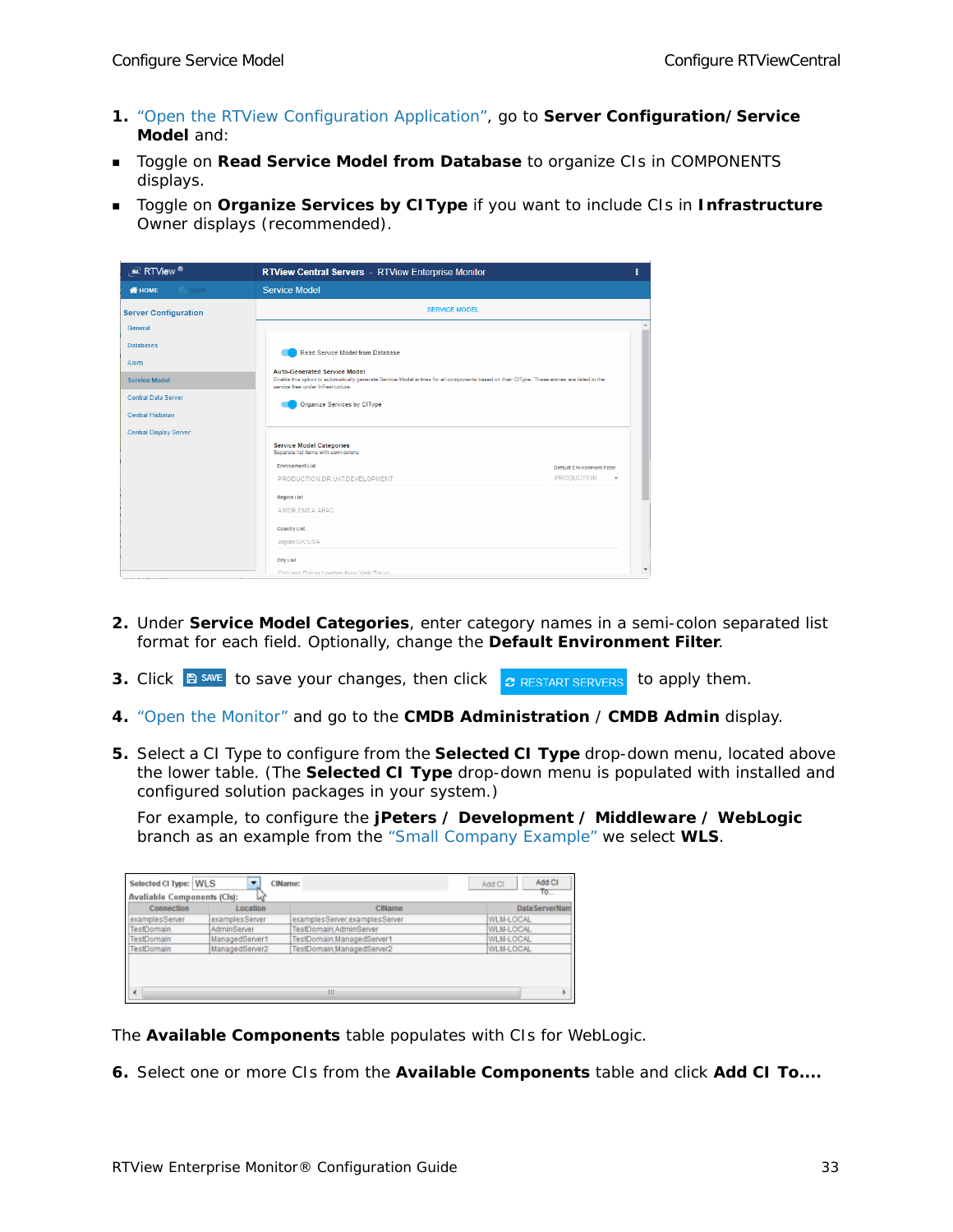**Note:** To determine which CIs to associate with a Service, refer to the **CIName** column. The **CIName** column contains descriptive information entered by your administrator about the CI.

|              | <b>Add Cl into a Service</b>    |
|--------------|---------------------------------|
| CIType: WLS  |                                 |
|              | CIName: Amazon;e2crtvofmwlbkr02 |
| Owner:       |                                 |
| Area:        |                                 |
| Group:       |                                 |
| Service:     | Add CI                          |
| Environment: | <b>Close</b>                    |

The **Add CI into a Service** dialog opens.

**7.** Associate your selected CIs with a Service by entering the Owner, Area, Group and Service. Refer to your defined CMDB structure to determine appropriate entries. For example, to configure the **jPeters / Development / Middleware / WebLogic** branch from our ["Small Company Example"](#page-37-1), we enter:

| Owner:       | jPeters     |
|--------------|-------------|
| Area:        | Development |
| Group:       | Middleware  |
| Service:     | WebLogic    |
| Environment: | PRODUCTION  |

**8.** Click **Add CI** and **OK**.

| Owner:     | <b>iPeters</b><br>۰                                                   |             | Manage<br>Owner                      | ce: RTV_CMDB                        |                          |
|------------|-----------------------------------------------------------------------|-------------|--------------------------------------|-------------------------------------|--------------------------|
| Area:      | Development<br>$\overline{\phantom{a}}$                               |             | Manage Area                          |                                     |                          |
| Group:     | Middleware<br>۰                                                       |             | Manage<br>Group                      |                                     |                          |
| Service:   | WebLogic<br>۰                                                         |             | Manage<br>Service<br><b>Emviron:</b> | Update Criticality like selected CI |                          |
|            | CI List for Selected Service - select a CI to see detail and to edit: |             |                                      |                                     |                          |
| CIType     | <b>CIName</b>                                                         | Criticality | <b>Region:</b>                       |                                     |                          |
| <b>WLS</b> | TestDomain:AdminServer                                                |             | <b>Criticality:</b>                  |                                     | ۰                        |
|            |                                                                       |             |                                      |                                     |                          |
|            | w                                                                     |             | SiteName:                            |                                     | $\overline{\phantom{0}}$ |
|            |                                                                       |             | City:                                |                                     | ۰                        |
|            |                                                                       |             | Country:                             |                                     | ۰                        |
|            |                                                                       |             | OSType:                              |                                     |                          |
| $\epsilon$ | m                                                                     | ь           |                                      | Update                              | Delete                   |

The CIs appear in the **CI List for Selected Service** table and are now associated with the new Service. The four levels are saved in the CMDB and populate the **Owner**, **Area**, **Group** and **Service** drop-down menus in the **Administration - CMDB Admin** display, as well as other displays.

**9.** Specify the rank of importance for a CI using the **Criticality** drop-down menu, where **A** is the highest importance and **E** is the lowest. Criticality is used to calculate the value for Alert Impact. For our ["Small Company Example",](#page-37-1) we set the WebLogic Criticality to **E**.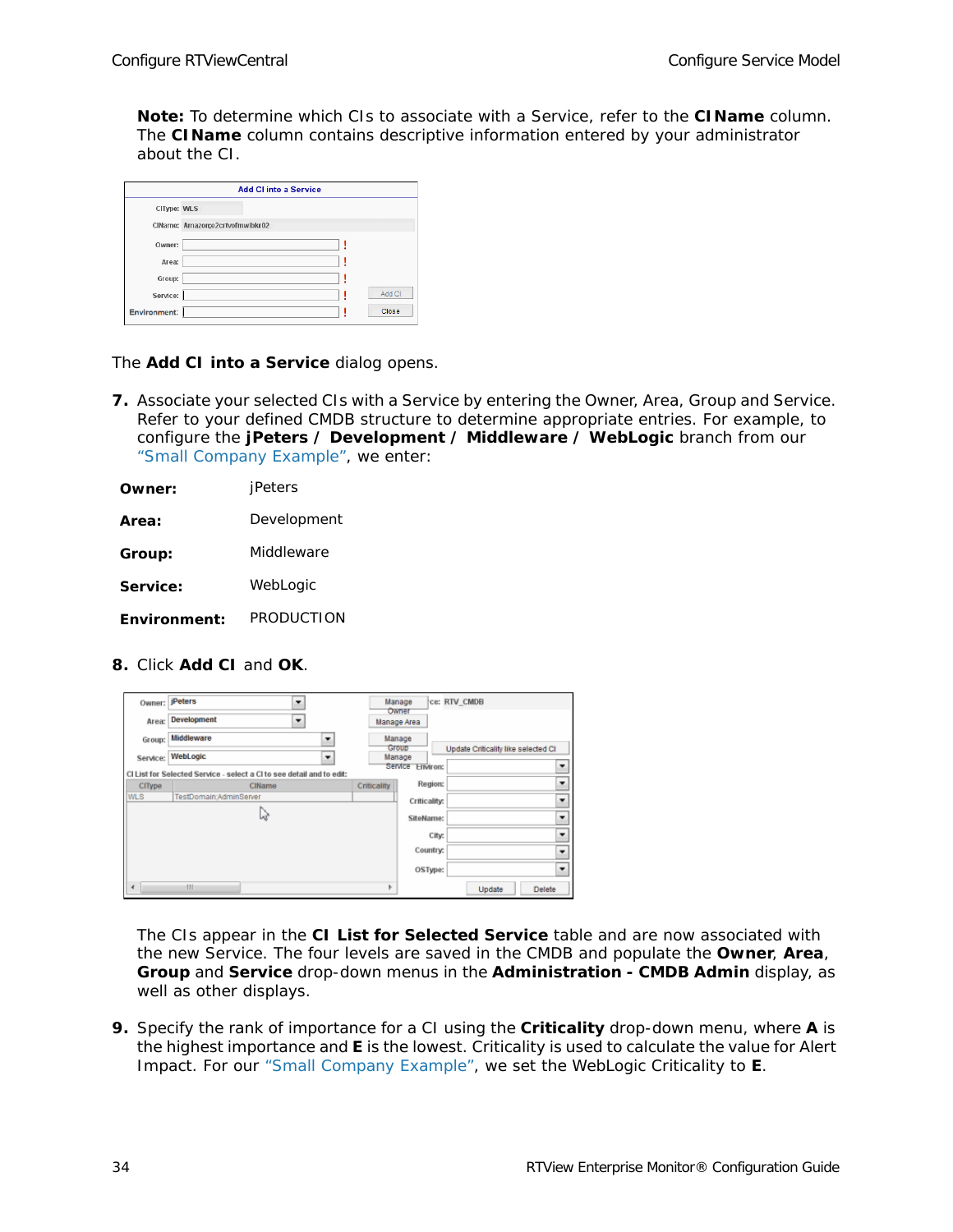**10.**Optionally, enter the following for a CI using the remaining drop-down menus:

- **Region**: Optionally, enter a geographic region in which the CI resides.
- **SiteName**: Optionally, enter a site name in which the CI resides.

**City**: Optionally, enter a city in which the CI resides.

- **Country**: Optionally, enter country in which the CI resides.
- **OSType**: Optionally, enter the operating system on the CI.

Click **Update** to save the entries.

**11.**Associate more CIs to this Service by selecting them and clicking **Add CI**. The CIs appear in the **CI List for Selected Service** table and the CIs are now associated with the Service. Use the **Selected CI Type** drop-down menu to associate a different CI Type.

**Note:** To modify settings (Criticality, Environ, etc.) for a CI, select the CI, change the settings and click **Update**. To remove a CI from a Service, select the CI and click **Delete**.

**12.**Add a new Service by selecting a CI and clicking **Add CI To....** Use the **Selected CI Type** drop-down menu to locate the relevant list of CIs. For example, for our ["Small Company](#page-37-1)  [Example"](#page-37-1) to add the GlassFish Service and associate GFS CIs, we select **GFS** from the **Selected CI Type** drop-down menu, select a CI from the **Available Components** table and click **Add CI To...**.

The **Add CI into a Service** dialog opens.

| CIType: WLS             |                                | <b>Add Cl into a Service</b> |        |
|-------------------------|--------------------------------|------------------------------|--------|
|                         |                                | <b>CIName</b>                |        |
| Amazon:e2crtvofmwlbkr02 |                                |                              |        |
| Owner: jPeters          |                                |                              |        |
|                         | Area: Development              |                              |        |
|                         | <b>Group: Middleware</b>       |                              |        |
|                         | Service: GlassFish             |                              | Add CI |
|                         | <b>Environment: PRODUCTION</b> | $\overline{\phantom{a}}$     | Close  |

**13.**Make the appropriate entries and click **Add CI** and **OK**. For example, for our ["Small](#page-37-1)  [Company Example"](#page-37-1) we make the following entries for the **jPeters / Development / Middleware / GlassFish** branch.

| Area: | Development |
|-------|-------------|
|       |             |

**Group:** Middleware

**Service:** GlassFish

**Environment:** PRODUCTION

The CI appears in the **CI List for Selected Service** table and the GlassFish Service is in the CMDB.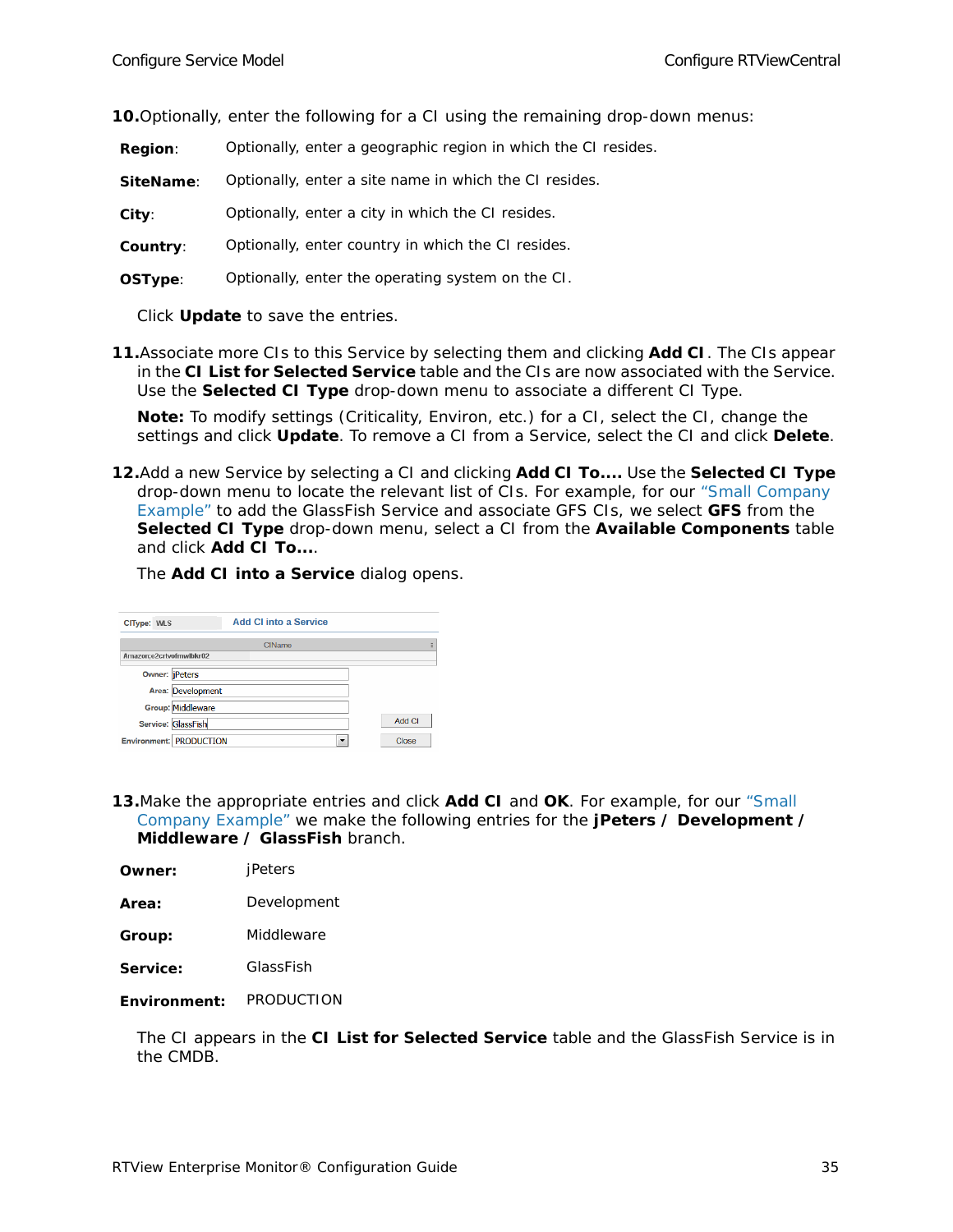- **14.**Specify the rank of importance for the CI using the **Criticality** drop-down menu, where **A** is the highest importance and **E** is the lowest. For our ["Small Company Example"](#page-37-1), we set the GlassFish Criticality to **A**.
- **15.**Optionally, enter the following for the CI using the remaining drop-down menus:
- **Region:** Optionally, enter a geographic region in which the CI resides.
- **SiteName:** Optionally, enter a site name in which the CI resides.
- **City:** Optionally, enter a city in which the CI resides.
- **Country:** Optionally, enter country in which the CI resides.
- **OSType:** Optionally, enter the operating system on the CI.

Click **Update** to save the entries.

- **16.**Add more CIs to this Service by selecting a CI and clicking **Add CI**. The CIs appear in the **CI List for Selected Service** table and the CI is now associated with the Service. Modify settings (Criticality, etc.) for a CI as needed and click **Update**.
- **17.**Click **Close** to close the **Add CI into a Service** dialog.
- **18.**Open a display, such as the **Group / Service Heatmap**, to view your entries integrated into the RTView Enterprise Monitor display.



Continuing with our ["Small Company Example"](#page-37-1), we see the **jPeters** branch we configured in the display which has two Services in the Middleware Group:

| Owner:   | jPeters               |
|----------|-----------------------|
| Area:    | Development           |
| Group:   | Middleware            |
| Service: | WebLogic<br>GlassFish |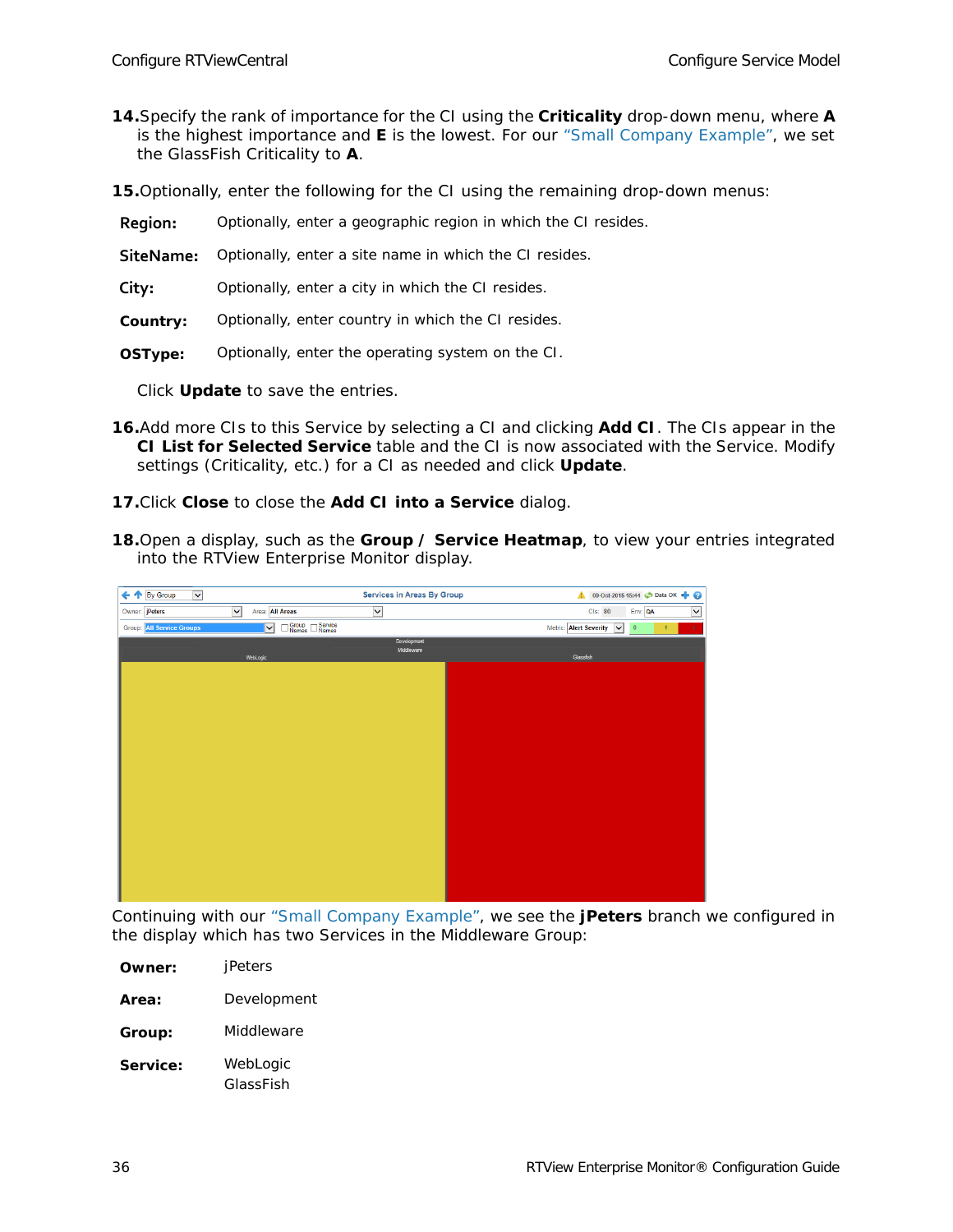**Note:** There are two rectangles in the heatmap, one for each Service. Part of the heatmap is red, indicating the **WlsThreadsTotalHigh** alert state, which is the alert we adjusted thresholds for and enabled in the previous instructions. Recall that we set the **Criticality** level for a CI associated with the GlassFish Service to **A** (the highest rank of importance). For this reason the rectangle representing the GlassFish Service is red. The WebLogic rectangle is not red because we set the **Criticality** to **E** (the lowest rank of importance).

**19.**Repeat previous steps as needed until all CIs are associated with a Service.

This completes your Service Data Model configuration. Solution package data is visible in all relevant displays. You now have a "single-pane-of-glass" view in which data for all solution packages are visible in all RTView Enterprise Monitor displays. For additional details about using the CMDB display, see the *RTView Enterprise Monitor User's Guide*.

#### <span id="page-42-0"></span>**Large Company Example**

Typically, large companies have several owners that are in charge of several Areas. This example illustrates a single branch of the CMDB--the branch belonging to the IT manager: jSmith. For that branch of the CMDB, the company defines the following structure:

| Owners:  | <b>iSmith</b><br>rJones<br>tSchmidt<br>bRoberts      | There are four managers in the company and they are the members<br>of the CMDB Owner level. The IT manager is jSmith.                                                                                                                                                                                                                                                                                                                                                       |
|----------|------------------------------------------------------|-----------------------------------------------------------------------------------------------------------------------------------------------------------------------------------------------------------------------------------------------------------------------------------------------------------------------------------------------------------------------------------------------------------------------------------------------------------------------------|
| Area:    | IT Core<br><b>IT SVCS</b>                            | There are two CMDB Areas associated with jSmith. The two Areas are<br>based on expertise-based subdivisions of personnel in the company:<br>IT Core and IT SVCS.                                                                                                                                                                                                                                                                                                            |
| Group:   | Core Apps<br>SMS.<br>Core Apps<br>WEB<br>Core Oracle | There are three CMDB Groups associated with the IT Core branch.<br>The three Groups are based on the three subdivisions of personnel in<br>the IT Core Department: Core Apps SMS, Core Oracle and Core Apps<br>WEB.<br>The other Areas in the company might have different Groups.<br>This example continues with the Core Oracle branch belonging to<br>jSmith. This example does not describe the Core Apps SMS and Core<br>Apps WEB branches belonging to <i>Smith</i> . |
| Service: | R&D<br>Production<br>Web Stores                      | There are three CMDB Services associated with the Core Oracle<br>Group. The three Services are based on the infrastructure Services<br>that the company provides to its customers: R&D, Production and<br>Web Stores.<br>The other Groups in the company might have different Services.                                                                                                                                                                                     |

**Note:** This example does not illustrate CIs associated with Services.

Proceed to ["Configure User and Role Management"](#page-43-0).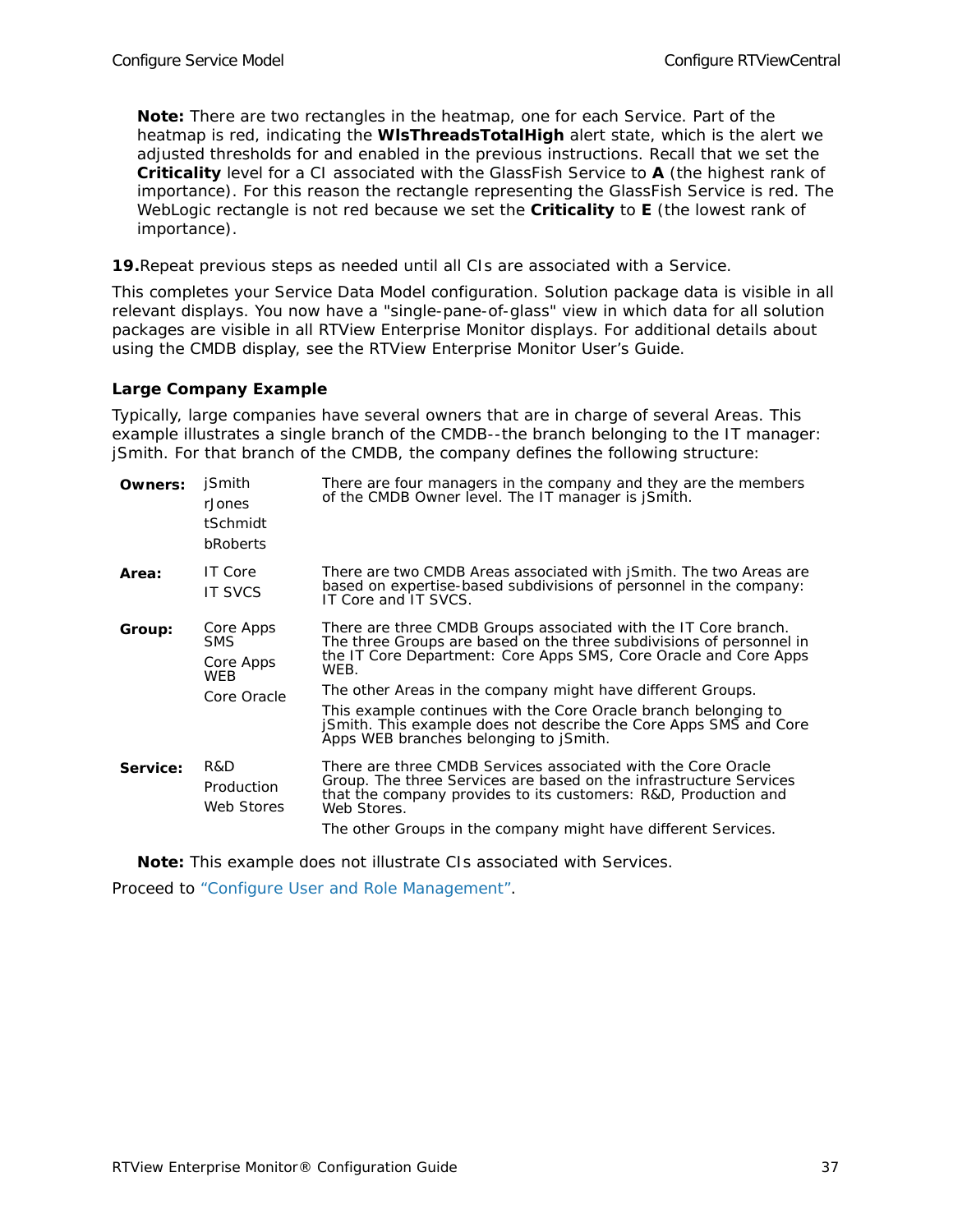## <span id="page-43-0"></span>**Configure User and Role Management**

This section describes how to configure RTView Enterprise Monitor user and role Management. Use Role Management to permit and deny access to displays as well as some functionality in certain displays based on the logged in user or role. The alert, CMDB administration and other administration views check the role of the logged in user to prevent users that are not the admin or super role from saving settings. The RTView Alert Table checks the role of the logged in user to hide buttons based on the role of the logged in user. You can also set substitutions on your users and roles to filter what portion of the CMDB is visible in the **Service Tree**, **Service Views** and **Alerts** tabs as well as the **CMDB Administration** view.

The following figure illustrates the RTView Enterprise Monitor components that are the subject of this section.

To configure Role Management you define your users and user roles by editing the **users.xml** and **roles.xml** files, located in the **RTViewCentral/projects/rtview-server** directory. In the **users.xml** file you specify each user name, the associated encrypted password, role and optional substitutions to filter what portion of the CMDB is visible for that user. In the **roles.xml** file you specify, per role, the included and excluded displays, and optional substitutions to define what portion of the CMDB is visible for that role. There is no limit to the number of roles and users you can add to the files. By default, all substitutions are set to **\*** (asterisk), which specifies no role restrictions under the **RTViewCentral/projects/rtviewserver** directory.

For details on **users.xml** and **roles.xml** syntax, see Role Based Security/Configuration in the *RTView Core® User's Guide* at http://www.sl.com/support/documentation/. If you want to integrate RTView Enterprise Monitor with LDAP or other user and security management systems, see Custom Security Managers in the *RTView Core® User's Guide*.

#### **Substitutions for User and Role Management**

The following substitutions can be set per user or per role and will limit the CMDB entries shown in the Service Tree, Service Views and Alerts tabs. For example, if your application has three Owners: Owner 1, Owner 2, and Owner 3, and you specify **\$rtvOwnerMask=Owner 1** for a role, users that login with that role will only see the services under Owner 1 in the **SERVICE TREE**, **SERVICE VIEWS** and **ALERTS** tabs, and only see alerts related to services under Owner 1 in the **ALERTS** tab. If a substitution is set for both the user and role, the role value will take precident. To specify multiple values, separate them with commas. To specify all values, use **\*** or just do not include the substitution in your user and role settings.

| \$rtyOwnerMask: | Set this to filter the Owners a user or role will see in the Service Tree,<br>Service Views and Alerts tabs. For example,<br><sub name="\$rtvOwnerMask" value="Owner 1, Owner 2"></sub> |
|-----------------|-----------------------------------------------------------------------------------------------------------------------------------------------------------------------------------------|
| \$rtvAreaMask:  | Set this to filter the Areas a user or role will see in the Service Tree,                                                                                                               |
|                 | Service Views and Alerts tabs. For example,<br><sub name="\$rtvAreaMask" value="*"></sub>                                                                                               |
|                 |                                                                                                                                                                                         |
| \$rtvGroupMask: | Set this to filter the Groups a user or role will see in the Service Tree,<br>Service Views and Alerts tabs. For example,                                                               |
|                 | <sub name="\$rtvGroupMask" value="Group 1,Group 2"></sub>                                                                                                                               |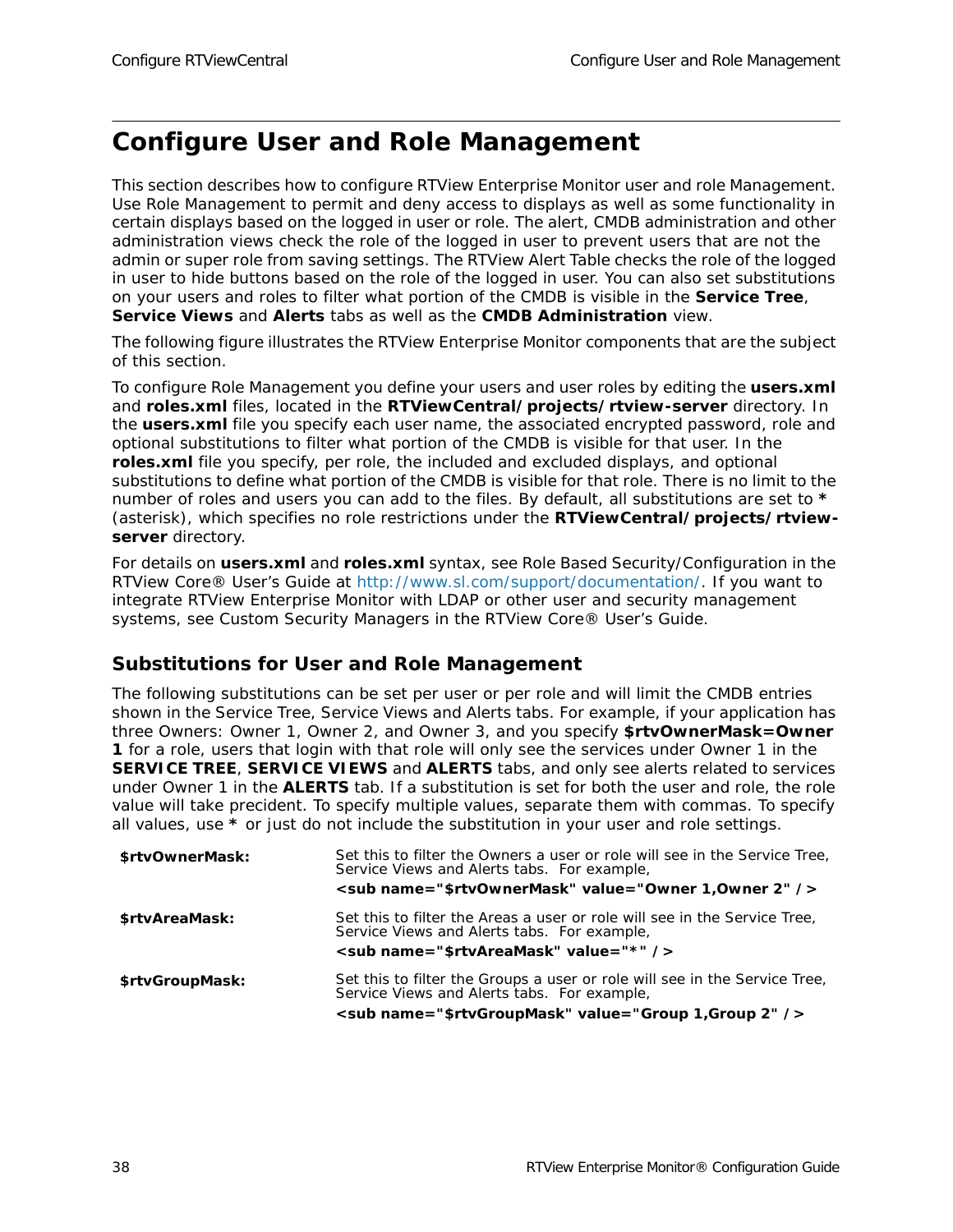| \$rtyServiceMask:      | Set this to filter the Services a user or role will see in the Service Tree,<br>Service Views and Alerts tabs. For example,<br><sub name="\$rtvServiceMask" value="MyService"></sub> |
|------------------------|--------------------------------------------------------------------------------------------------------------------------------------------------------------------------------------|
| \$rtvManageableComplD: | Set this to limit the alerts that can be closed by a user or role to alerts<br>where the Primary Service value matches one of the items in the list.                                 |

Also by default, there are five defined and implemented roles: **read**, **event**, **full**, **admin** and **super**. Only the **admin** and **super** roles have access to all features in all displays. The following table summarizes the functionality that is accessible per role:

| Role            | Permission                                                                                                                                                                                    |
|-----------------|-----------------------------------------------------------------------------------------------------------------------------------------------------------------------------------------------|
| read            | Access to all displays and functionality except administrator functions.                                                                                                                      |
| admin/<br>super | Access to all displays and functionality including all actions on the Alerts Table display, write<br>access in the Alert Administration display, and write access in the CMDB Admin displays. |
| full/<br>event  | Access to all displays. Access to all actions in the <b>Alerts Table</b> display.                                                                                                             |

### **Configuration Steps**

This section assumes you completed the ["Configure Service Model"](#page-34-0) instructions, and that you also have configured RTViewCentral database for your production environment (if not, see ["Configure RTViewCentral Databases".](#page-31-0)

#### **To configure role management:**

**1.** Open the **roles.xml** file, located in your **RTViewCentral/projects/rtview-server**  directory, in a text editor. By default, the **read**, **admin** and **super** roles are defined as follows:

```
<?xml version="1.0"?>
<roles xmlns="www.sl.com" >
      <role>
             <name>read</name>
             <displays>
                    <include>ALL</include>
             </displays>
      </role>
      <role>
             <name>admin</name>
             <displays>
                    <include>ALL</include>
             </displays>
      </role>
      <role>
             <name>super</name>
             <displays>
                    <include>ALL</include>
             </displays>
      </role>
</roles>
```
**2.** Create new roles. For each role, optionally specify the included and excluded displays, as well as the values for the substitutions that define the visible part of the CMDB and actionable alerts (as described above). For example, the following illustrates a role named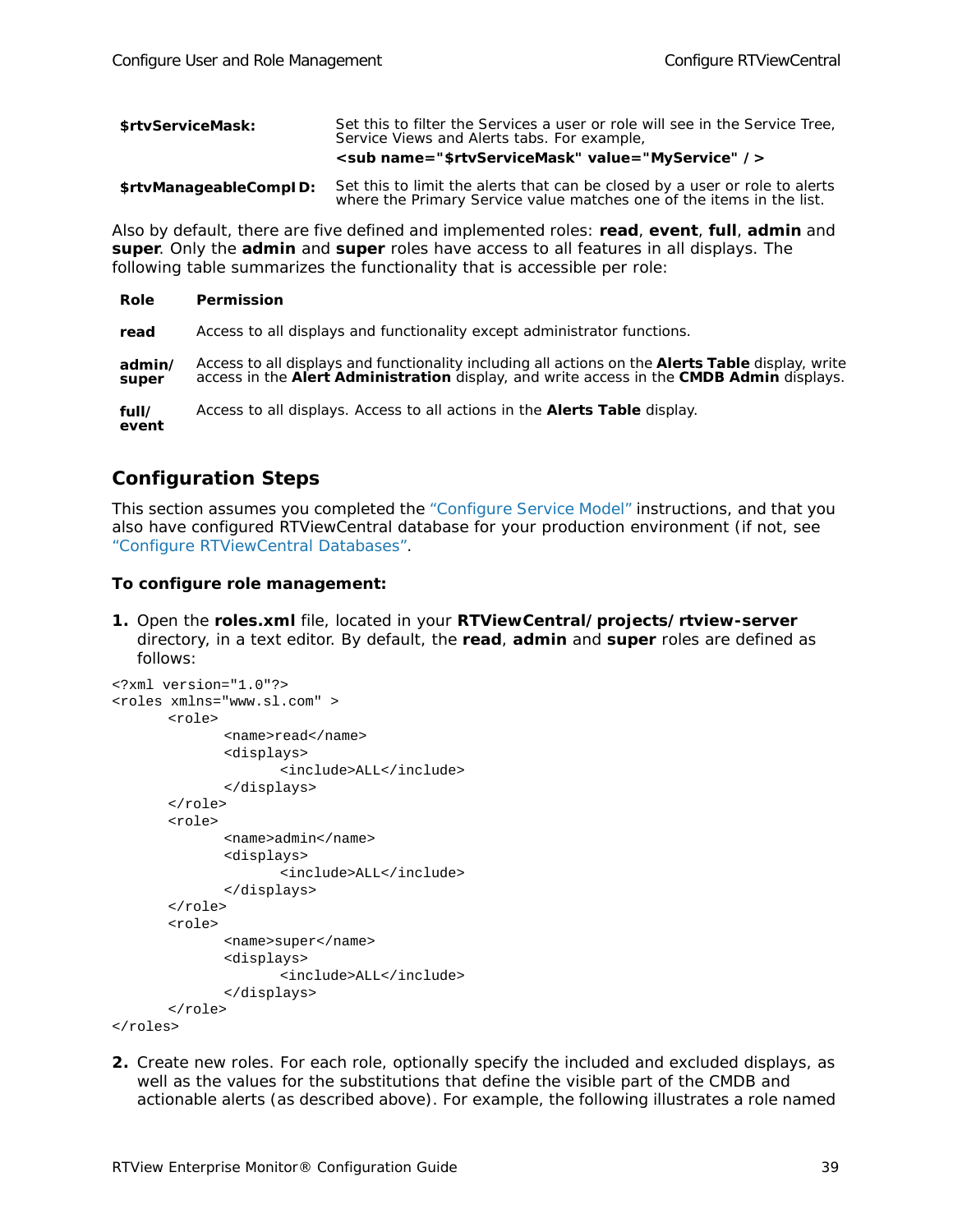**ITmanager** that has no administrator permissions and *does* have access to all owners within the two IT areas of the company:

```
<role>
      <name>ITmanager</name>
      <displays>
             <include>ALL</include>
      </displays>
      <sub name="$rtvrole" value="read" />
      <sub name="$rtvOwnerMask" value="*" />
      <sub name="$rtvAreaMask" value="IT Servers,IT Central" />
```

```
</role>
```
- **3. Save** the file.
- **4.** Open the **users.xml** file, located in the your **RTViewCentral/projects/rtview-server** directory, in a text editor. By default, there are three users defined, **super**, **admin** and **demo**:

```
<?xml version="1.0"?>
<users xmlns="www.sl.com" >
      <user>
              <name>super</name>
              <password>0133401351013460133501348</password>
             <role>super</role>
       </user>
       \langleuser>
              <name>admin</name>
              <password>0133101334013430133901344</password>
              <role>admin</role>
       </user>
       <user>
             <name>demo</name>
             <password>01334013350134301345</password>
             <role>read</role>
       </user>
</users>
```
**5.** Add the new role you just created to this file and optionally add values for the substitutions that define the visible part of the CMDB and actionable alerts (as described above). For example:

```
<?xml version="1.0"?>
<users xmlns="www.sl.com" >
       \langleuser>
              <name>super</name>
              <password>0133401351013460133501348</password>
              <role>super</role>
       \langleluser>
       <user>
              <name>admin</name>
              <password>0133101334013430133901344</password>
              <role>admin</role>
       \langleluser>
       <user>
              <name>demo</name>
              <password>01334013350134301345</password>
              <role>read</role>
       </user>
```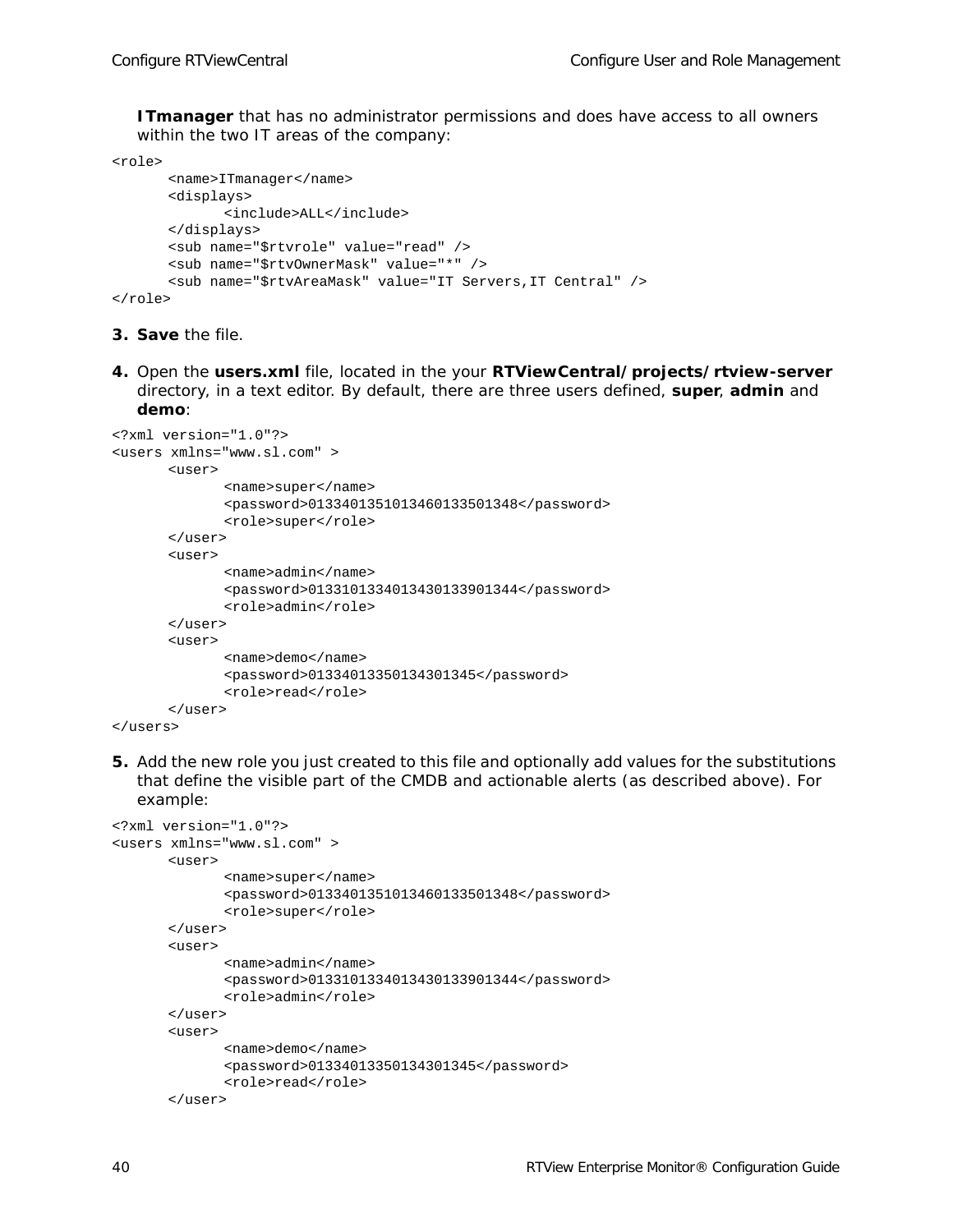```
<user>
             <name>Johnson</name>
             <password>0133801335013420134201345</password>
             <role>ITmanager</role>
      </user>
</users>
```
- **6.** Add as many users to the **users.xml** file as needed.
- **7. Save** the file.
- **8.** Restart the Display Server if you have installations that are working locally.

You have finished configuring RTView Enterprise Monitor Role Management.

# **Configure RTViewCentral High Availability**

This section describes High Availability (HA) for RTViewCentral, the setup options available and how to configure them. HA prevents the loss of data and alerts in the event of a failover.

To setup HA for RTViewCentral you configure a pair of RTViewCentral installations on two different host machines, one as the primary host and the other as the backup host. The HA configuration includes the CentralServer, Display Server and Historian. If one of these processes on the primary host stops, the corresponding process on the backup host takes over. When the primary comes back on line it takes over again and the backup process returns to standby mode. Client connections move between the two servers accordingly.

This section contains:

- ["Requirements"](#page-46-0)
- ["CentralServer HA"](#page-47-0)
- ["Display Server HA"](#page-47-3)
- **Historian HA"**
- ["Configuration Steps"](#page-47-2)

### <span id="page-46-0"></span>**Requirements**

- **Two host machines, a Primary Host and a Backup Host.**
- RTViewCentral is installed and running on the primary host.
- **Both hosts must be configured such that the RTView processes on each host can connect** to each other via socket.
- Tomcat or other application server.
- **Both hosts must be able to access the same Historian, Alert Threshold, CMDB, Diagram** Generator and Metric Expolorer databases.
- Both hosts must be able to access the same RTViewDataServers which must also be able to access both the Primary and Backup host for RTViewCentral.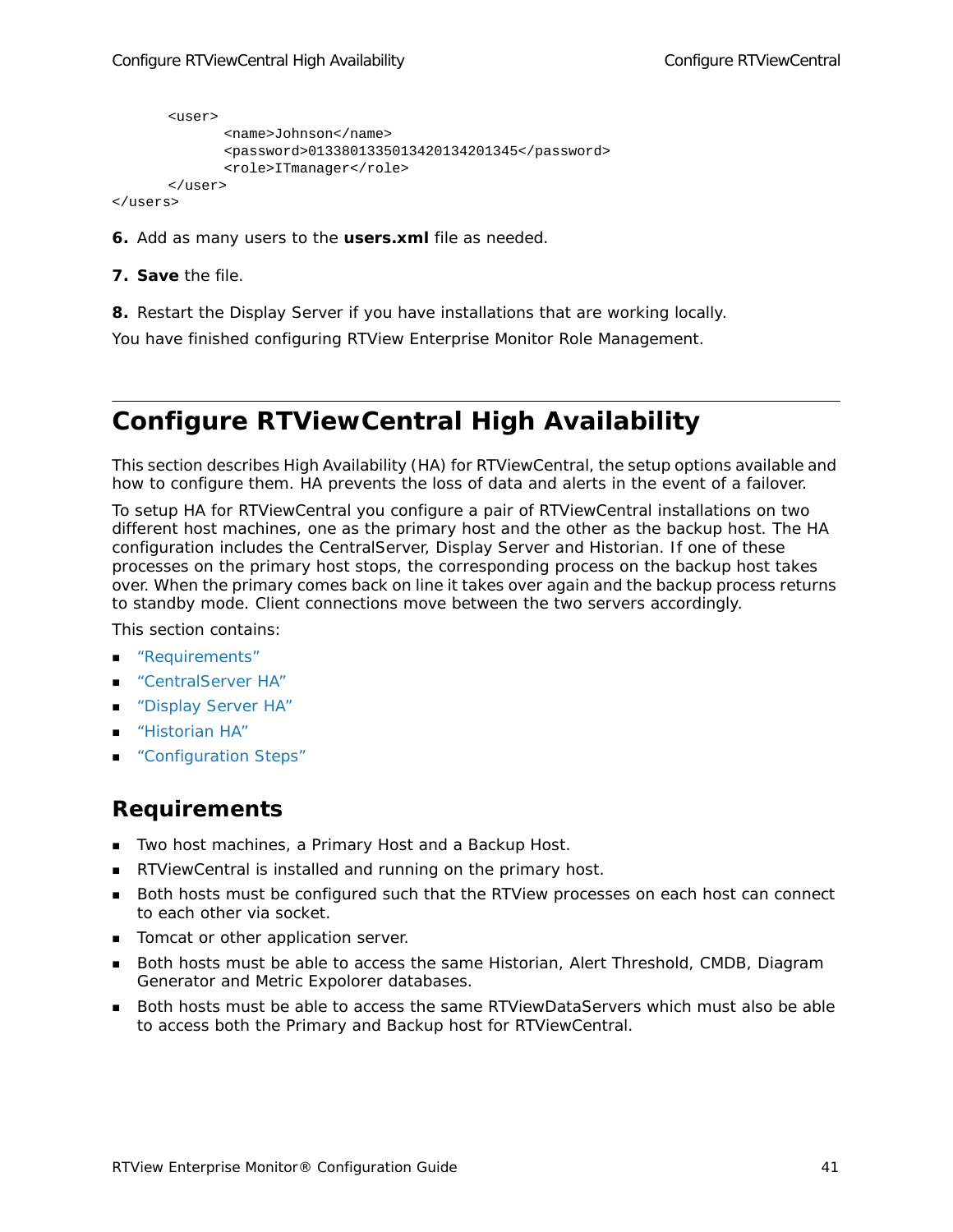### <span id="page-47-0"></span>**CentralServer HA**

In CentralServer HA deployments, the primary and backup CentralServer connect to each other via socket. If the primary CentralServer stops, the backup takes over, if the primary then comes back up, the primary takes back over and the backup goes back to standby. Only the active CentralServer handles data requests.

Data clients for the HA CentralServer have the following options for connecting:

- via HA configured rtvdata servlet running on an application server other than the internal Jetty server. This option requires extra configuration of the rtvdata war files. High availability access to the servlets must be configured in the application server.
- rtvquery data clients for CentralServer HA must connect via servlet running on an application server other than the internal Jetty server. This option requires extra configuration of the rtvquery war files. High availability access to the servlets must be configured in the application server.
- via socket using a fault tolerant URL (//PRIMARYHOST:3278,//BACKUPHOST:3278).

# <span id="page-47-3"></span>**Display Server HA**

In Display Server HA deployments, the primary and backup Display Server do not connect to each other. The rtvdisplay servlet is configured to connect to the primary Display Server first and if that connection fails, the servlet tries to connect to the backup Display Server. Likewise, when the backup Display Server connection fails, the servlet tries to connect to the primary Display Server.

If the **DisplayServerConnectionFailback** property is set to **true**, the rtvdisplay servlet reconnects to the primary server when it comes back on line. If set to **false**, it does not reconnect to the primary server unless the backup server becomes unavailable.

The Display Server is a client of the CentralServer and connects to it via fault tolerant URL (socket). This means that the data servers and historians can fail over separately or together.

### <span id="page-47-1"></span>**Historian HA**

In Historian HA deployments, the primary and backup Historian connect to each other via socket. If the primary Historian stops, the backup takes over. If the primary then comes back on line, the primary takes over and the backup goes back into standby mode. Only the active Historian writes to the database.

The Historian is a client of the CentralServer and connects to it via fault tolerant URL (socket). This means that the CentralServer and Historians can fail over separately or together.

### <span id="page-47-2"></span>**Configuration Steps**

To configure HA for RTViewCentral you setup the Primary and Backup Hosts, verify your setup, test the failover process to the Backup Host and verify the Primary Host is restored to the primary server for the pair.

#### **To Configure RTViewCentral HA:**

- **1.** Install and configure RTViewCentral on the primary host, including:
	- configure all server options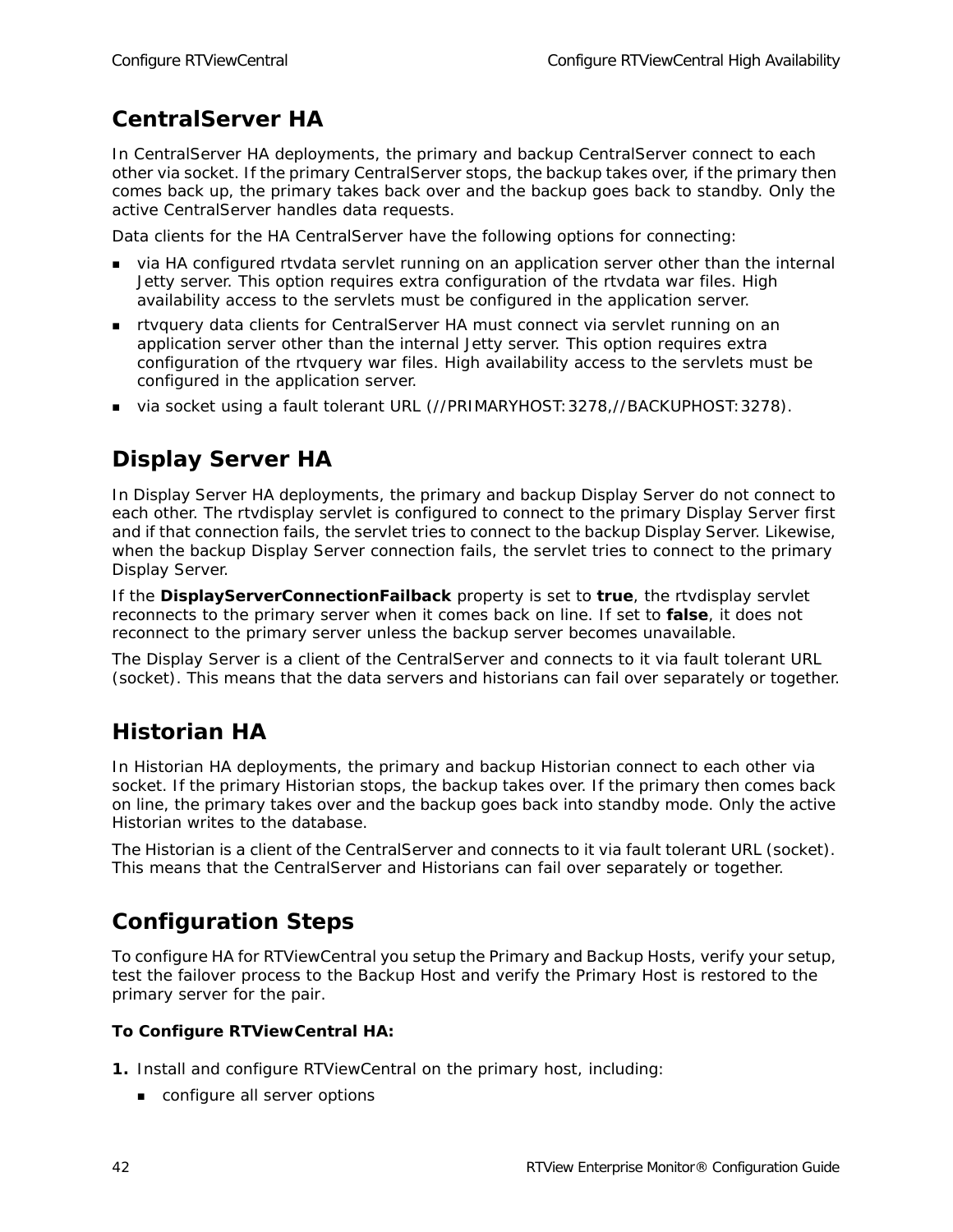- configure databases
- enable and configure alert persistence

**Note:** Jetty does not have to be disabled, but data clients will not be able to make high availability connections to these servers using the Jetty URL - they can still use the Jetty URL to configure their application.

- **2.** Copy the configured RTViewCentral installation from the primary host to the backup host.
- **3.** Configure the Display Server **rtview-central-classic.war** file for HA (a socket connection for the display server is not an option) by doing the following, then install it to your application server:
	- Execute **update\_wars** to generate the war file
	- **jar -xf rtview-central-classic.war WEB-INF/classes/gmsjsp/ rtvdisplay.properties**
	- Edit the **WEB-INF/classes/gmsjsp/rtvdisplay.properties** file to uncomment and fill in the **DisplayServerBackup** line:

**DisplayServerBackup=BackupHost:3278**

where **BackupHost** is the name or IP address of the BACKUPHOST and the port number is the same port as in the **DisplayServerPort** property

- **jar -uf rtview-central-classic.war WEB-INF/classes/gmsjsp/ rtvdisplay.properties**
- **4.** Configure the CentralServer rtvquery servlet for HA access by doing the following, then install it to your application server:
	- Execute **update\_wars** to generate the war file
	- **jar -xf rtview-central-rtvquery.war WEB-INF/classes/com/sl/rtvquery/ rtvquery.properties**
	- Edit the **WEB-INF/classes/com/sl/rtvquery/rtvquery.properties** file to uncomment and fill in the DataServerBackup line:

```
DataServerBackup=BackupHost:3278
```
where **BackupHost** is the name or IP address of the BACKUPHOST and the port number is the same port as in the **DataServerPort** property.

- **jar -uf rtview-central-rtvquery.war WEB-INF/classes/com/sl/rtvquery/ rtvquery.properties**
- **5.** This step is optional. It is only needed if you want clients to connect to the CentralServer via servlet instead of a fault tolerant socket. Configure the CentralServer rtvdata servlet for HA access by doing the following, then install it to your application server:
	- Execute **update\_wars** to generate the war file
	- **jar -xf rtview-central-rtvdata.war WEB-INF/classes/com/sl/gmsjcs/ servlet.properties**
	- Edit the **WEB-INF/classes/com/sl/gmsjcs/servlet.properties** file to uncomment and fill in the DataServerBackup line:

#### **DataServerBackup=BackupHost:3278**

where **BackupHost** is the name or IP address of the BACKUPHOST and the port number is the same port as in the **DataServerPort** property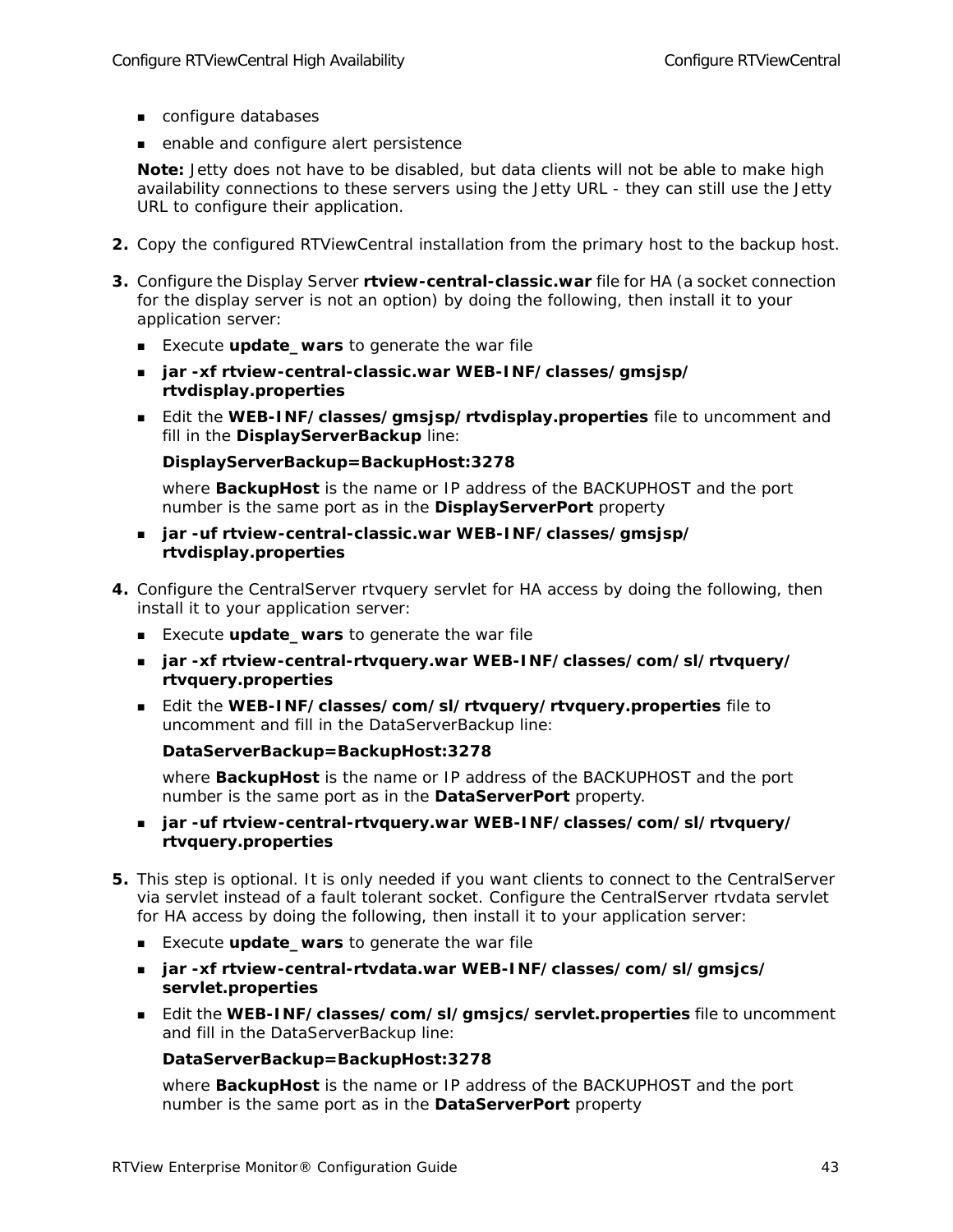- **jar -uf rtview-central-rtvquery.war WEB-INF/classes/com/sl/gmsjcs/ servlet.properties**
- **6.** On both the primary and backup hosts, define PRIMARYSERVER and BACKUPSERVER environment variables:

**PRIMARYHOST** - the IP address or hostname of the host running the primary servers (ex set PRIMARYHOST=MyHost)

**BACKUPHOST** - the IP address or hostname of the host running the backup servers (ex. set BACKUPHOST=OtherHost)

- **7.** On the primary host, open a Windows command line (or a terminal window for UNIX) and execute the following script, located in the **RTViewCentral/bin** directory, to start the servers: **start\_servers -haprimary** (or **start\_servers.sh -haprimary** for UNIX).
- **8.** On the backup host, open a Windows command line (or a terminal window for UNIX) and execute the following script, located in the **RTViewCentral/bin** directory, to start the servers: **start\_servers -habackup** (or **start\_servers.sh -haprimary** for UNIX).
- **9.** Verify failover and failback of RTViewCentral.
	- Open a browser to **http://host:port/rtview-central-classic**, login as admin/admin and verify that you see services, solution package data and alerts as expected.
	- On the primary host, stop the servers by executing the following script, located in the **RTViewCentral/bin** directory: **stop\_servers** (or **stop\_servers.sh** for UNIX).

It might take a few seconds to fail over.

- **Return to the browser and verify the monitor is still available and you still see services,** solution package data and alerts as expected.
- On the primary host, restart the servers by executing the following script, located in the **RTViewCentral/bin** directory: **start\_servers -haprimary** (or **start\_servers.sh -haprimary** for UNIX).

**Note:** The RTView Configuration Application is disabled for servers that are running in HA mode. To configure HA servers, you need to run them in stand-alone (not HA) mode. After you save your configuration changes, start them back up in HA mode. The configuration of the primary and backup servers must be kept in sync.

**10.**If you encounter issues, look at the following in the log files.

This error indicates that you didn't set the PRIMARYHOST or BACKUPHOST environment variable:

ERROR: Disabling HA because the PRIMARYHOST and/or BACKUPHOST environment variable is not set.

You have finished configuring High Availability.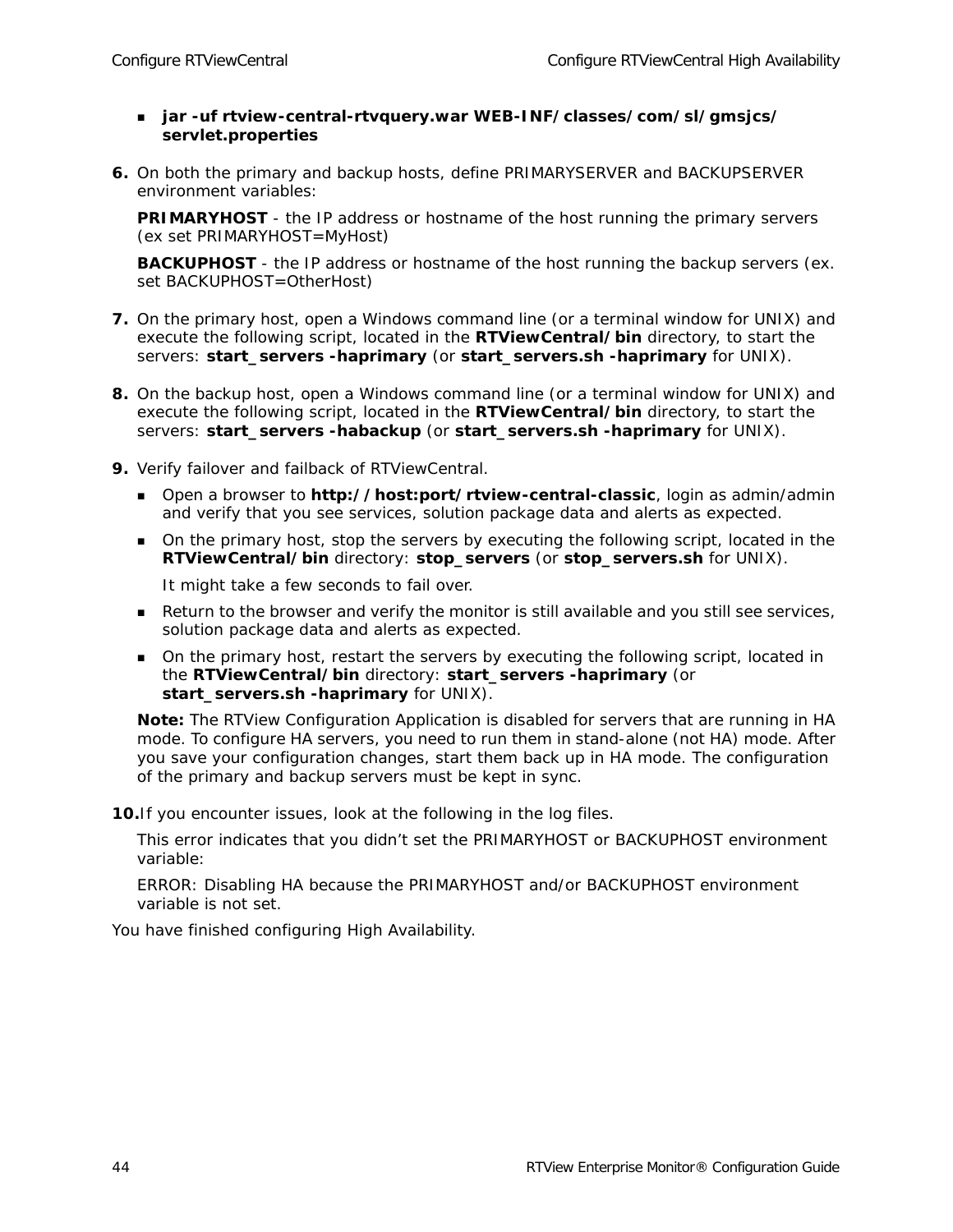# **CHAPTER 3** Configure Alerts

This section describes how to enable and configure alert notification as well as other optional alert behavior and features. If you have not connected an alert database, see ["Configure](#page-31-1)  [RTViewCentral Databases".](#page-31-1)

This section includes:

- ["Enable Alerts and Set Thresholds":](#page-50-0) This section describes how to enable alerts.
- ["Configure Alert Notification"](#page-50-1): This section describes how to configure alerts to execute an automated action.
- ["Configure RTVRules"](#page-56-0): This section describes how to configure RTVRules.
- ["Configure Dual Write for Distributed Alert Server"](#page-57-0): This configuration mitigates the delays with Alerts Table updates which occur in distributed deployments.
- **•** ["Configure Alert Groups"](#page-58-0): Create groups of alerts that you can then use to filter the displays in the following views: **All Mangaement Areas**, **Multi Area Service Views**, **Single Area Service Views** and **Component Views**.
- ["Configure Alert Filters"](#page-60-0): Create custom filters and a **Custom Filter** drop-down menu for the **Alert Views - RTView Alerts Table** display.

These configurations are optional.

### <span id="page-50-0"></span>**Enable Alerts and Set Thresholds**

- **1.** ["Open the Monitor",](#page-29-1) go to the **Administration Alert Administration** display and locate alerts for your installed solution packages.
- **2.** Select the alerts you wish to enable for the solution packages, optionally modify the alert **Warning Level** and **Alarm Level**, then select **Enable**.
- **3.** Click **Save Settings** and **Yes**.

### <span id="page-50-1"></span>**Configure Alert Notification**

This section describes how to configure alert notification on RTViewCentral. There are two main steps to configure alert notification.

#### **To configure central alert notifications you:**

- ["Configure Notifications in the RTView Configuration Application"](#page-51-0) to specify when to execute the notification and the action to perform.
- ["Configure Notification Action"](#page-53-0) using either the script or Java command handler.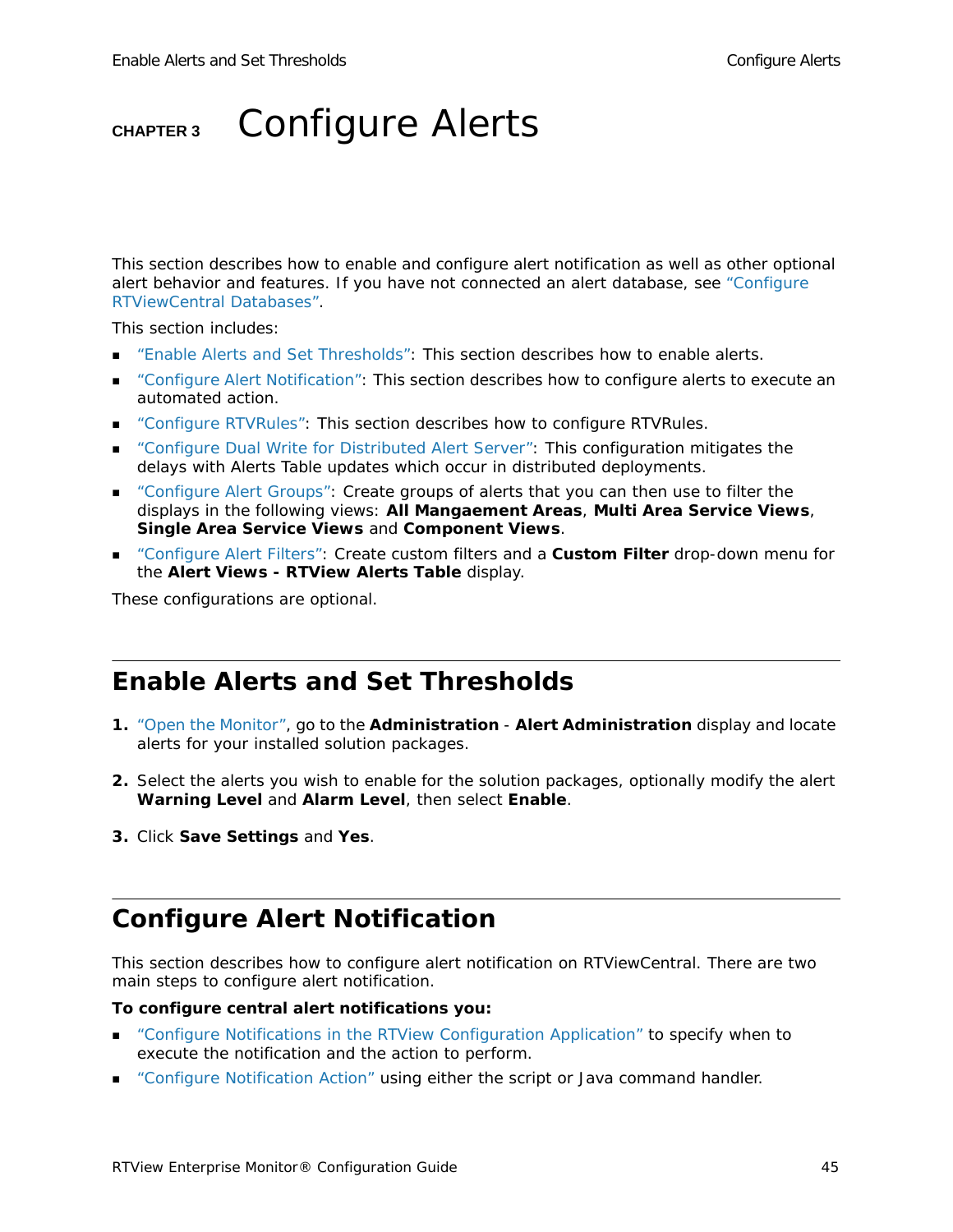RTView Enterprise Monitor provides alerts concerning conditions in your solution packages through RTView alerts. This section describes how to configure the alerts to execute an automated action (such as sending an email alert). These actions are generated on the Central Alert Server.

You can configure alerts to notify on the following events:

- **Now Then a new alert is created**
- the first time the Severity field on an alert changes
- when an alert is cleared
- periodically renotify for unacknowledged alerts

By default, a **.bat** script is executed for new alerts and on the first severity change for an alert. The script, by default, is not configured to execute an automated action. However, you can uncomment a line in the script that prints alert data to standard output. Or, you can modify the script to execute an automated action (such as sending an email alert). The following is a sample output from the alert command script:

----- Alert command script executed: DOMAINNAME=MYMON-1, ALERTNAME=someAlert, ALERTINDEX=alertIndex1~alertIndex2, ALERTID=1075, ALERTSEVERITY=2, ALERTTEXT=High Alert Limit exceeded current value: 100.0 limit: 80.0 #####

### <span id="page-51-0"></span>**Configure Notifications in the RTView Configuration Application**

| $\mathcal{L}$ RTView $^{\circledR}$                          | <b>RTView Central Servers</b> - RTView Enterprise Monitor                                                                                                                                         |                | ı |
|--------------------------------------------------------------|---------------------------------------------------------------------------------------------------------------------------------------------------------------------------------------------------|----------------|---|
| $\Rightarrow$ SAVE<br><b>WHOME</b>                           | <b>Alerts</b>                                                                                                                                                                                     |                |   |
| <b>Server Configuration</b><br>General                       | <b>ALERTS</b>                                                                                                                                                                                     | <b>HISTORY</b> |   |
| <b>Databases</b>                                             | O Go to the CONNECTIONS tab under Databases to configure the alert threshold database connection                                                                                                  |                |   |
| <b>Alerts</b><br>Service Model<br><b>Central Data Server</b> | <b>Notifications</b><br>Configure alert notifications to execute centrally. Alert notifications require additional setup in the central directory. See the documentation for more<br>information. |                |   |
| <b>Central Historian</b>                                     | Enable Alert Notifications                                                                                                                                                                        | <b>Default</b> |   |
| <b>Central Display Server</b>                                | Notification Platform<br>◉<br>Windows () Unix                                                                                                                                                     | Default        |   |
|                                                              | Notify on New Alerts                                                                                                                                                                              | Default        |   |
|                                                              | Notify on First Severity Change                                                                                                                                                                   | <b>Default</b> |   |
|                                                              | Notify on Cleared Alerts                                                                                                                                                                          | Default        |   |
|                                                              | Periodically Renotify on Unacknowledged Alerts<br>Renotification Interval<br>300                                                                                                                  | Default        | ٠ |

**1.** ["Open the RTView Configuration Application"](#page-30-1) and go to **Alerts**.

- **2.** In the **Notifications** region, verify that the **Enable Alert Notfications** toggle is enabled.
- **3.** If you will be executing a script for your alert notifications, set the **Notification platform** to the platform where this project is running.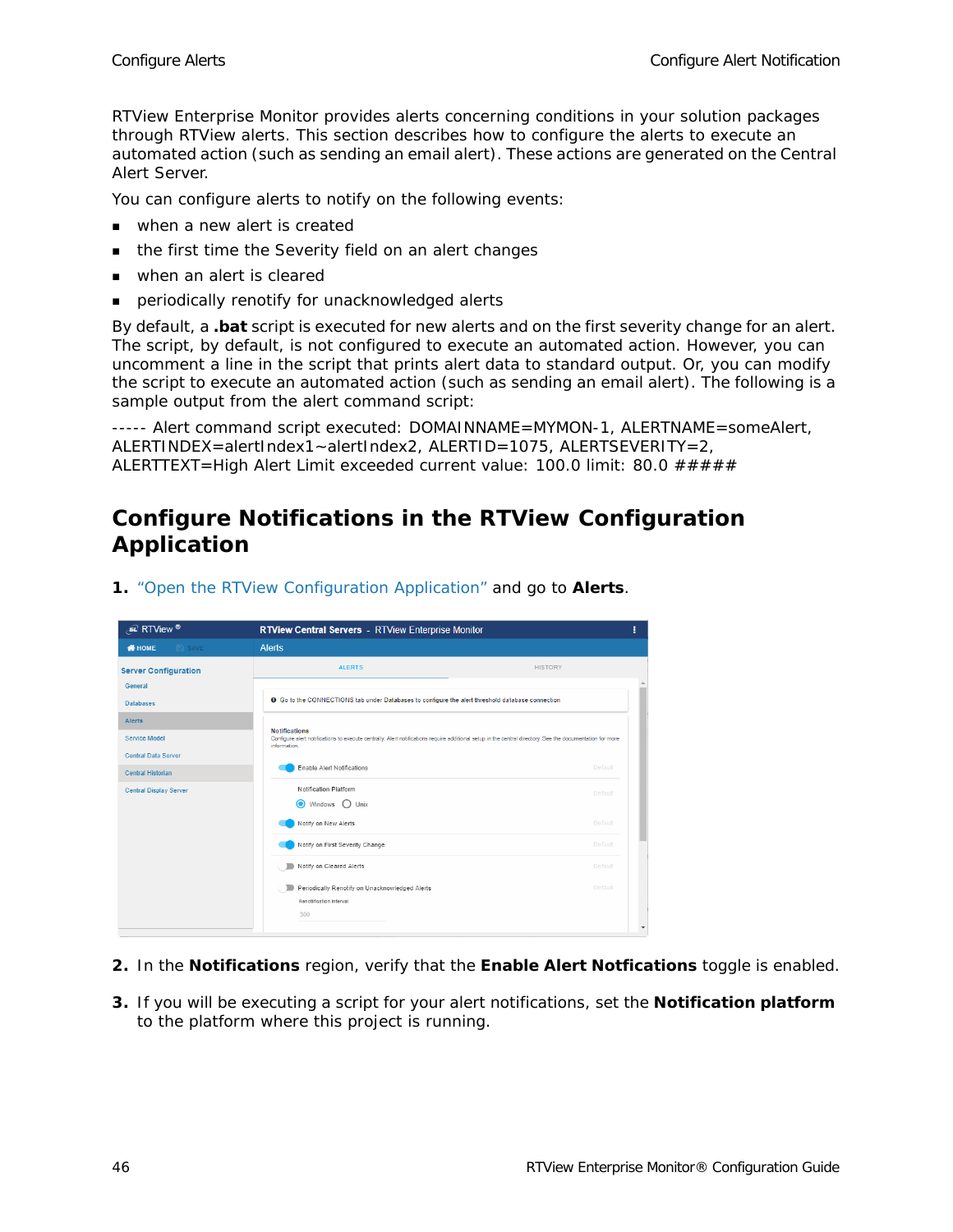- **4.** Select the events on which you want to notify:
- **Notify on New Alerts** your action will be executed every time a new alert is created
- **Nofity on First Severity Change** your action will be executed the first time the Severity changes for each alert
- **Nofity on Cleared Alerts** your action will be executed every time an alert is cleared
- **Periodically Renotify on Unacknowledged Alerts** your action will be executed on the Renotification Interval (seconds) for each unacknowledged alert
- **5.** If you will be executing a script for your alert notifications, skip to step 6. If not, go to the **General>CUSTOM PROPERTIES** tab and do the following as appropriate:
- If you plan to execute the java command, create two properties using the following parameters:

name=sl.rtview.cp value=../../custom/lib/rtvapm\_custom.jar filter=dataserver

name=sl.rtvapm.customcommandhandler value=com.sl.rtvapm.custom.RtvApmCommandHandler filter=dataserver

**If you selected Notify on New Alerts**, create a property using the following parameters:

name=sl.rtview.alert.notifiercommandnew value=system cust 'my\_alert\_notification.\$domainName.\$alertNotifyType.\$alertNotifyCol' \$alertNotifyTable filter=dataserver

**If you selected Notify on First Severity Change**, create a property using the following parameters:

name=sl.rtview.alert.notifiercommandfirstsevchange value=system cust 'my\_alert\_notification.\$domainName.\$alertNotifyType.\$alertNotifyCol' \$alertNotifyTable filter=dataserver

**If you selected Notify on Cleared Alerts**, create a property using the following parameters:

name=sl.rtview.alert.notifiercommandcleared value=system cust 'my\_alert\_notification.\$domainName.\$alertNotifyType.\$alertNotifyCol' \$alertNotifyTable filter=dataserver

**If you selected Periodically Renotify on Unacknowledged Alerts**, create a property using the following parameters:

name=sl.rtview.alert.notifiercommandrenot value=system cust 'my\_alert\_notification.\$domainName.\$alertNotifyType.\$alertNotifyCol' \$alertNotifyTable filter=dataserver

6. Click  $\boxed{\text{B}^{\text{SAVE}}}$  to save your changes.

**Note:** You must restart your project to apply these changes after you complete the ["Using](#page-53-1)  [a Batch File or Shell Script"](#page-53-1) instructions or the ["Using the Java Command Handler"](#page-55-0) instructions.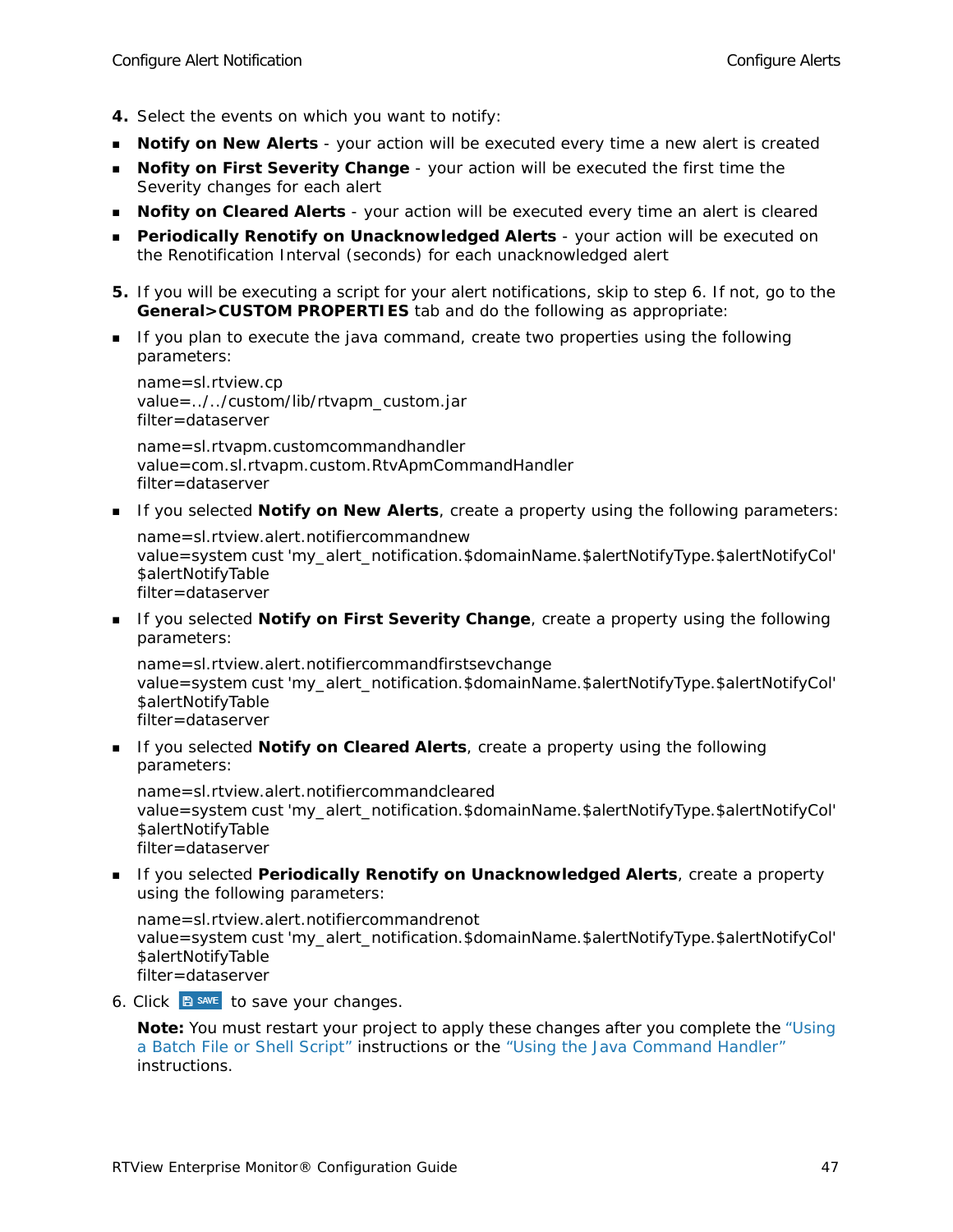### <span id="page-53-0"></span>**Configure Notification Action**

You can configure the alert notification action either:

- ["Using a Batch File or Shell Script"](#page-53-1): This technique requires switching to an OS-specific set of alert definitions that execute the appropriate file type. Windows and UNIX alert definition files are provided with the Monitor. A sample batch file and a sample shell script are also provided which are customized as needed.
- ["Using the Java Command Handler"](#page-55-0): The Java source for the Monitor Java command handler is provided to facilitate customization.

### <span id="page-53-1"></span>**Using a Batch File or Shell Script**

A sample batch file, **my\_alert\_actions.bat**, and a sample shell script,

**my\_alert\_actions.sh**, which are located in the **rtvapm/common/bin** directory, are provided as templates that you can modify as needed. Use the appropriate file for the platform that hosts the Central Alert Server. By default, both scripts send alert information to standard output.

To uncomment the line in the script so that alert data prints to standard output, see:

- ["Windows Batch File," next](#page-53-2)
- **Unix Shell Script"**

#### <span id="page-53-2"></span>**Windows Batch File**

- **1.** Copy the **my\_alert\_actions.bat** file, located in the **RTViewCentral/rtvapm/common/ bin** directory, into **RTViewCentral/projects/rtview-server**.
- **2.** Open the **my\_alert\_actions.bat** file, located in the **RTViewCentral/projects/rtviewserver** directory and uncomment the echo line (near the end of the file) to print alert information to standard output. Or, you can modify the script to execute an automated action (such as sending an email alert). This script will be executed for new alerts and on first severity change.
- **3.** If you selected **Notify on Cleared Alerts** in the "RTView Configuration Application", copy **my\_alert\_actions.bat** from step 2 to **my\_alert\_actions.cleared.bat**. Optionally modify the script to execute a different action for cleared alerts. This script will execute when an alert is cleared.
- **4.** If you selected **Periodically Renotify on Unacknowledged Alerts** in the RTView Configuration Application, copy **my\_alert\_actions.bat** from step 2 to **my\_alert\_actions.renotify.bat**. Optionally modify the script to execute a different action for renotifications. This script will execute periodically for unacknowledged alerts.
- **5.** In the RTView Configuration Application, click **c** RESTART SERVERS to apply changes.

#### <span id="page-53-3"></span>**Unix Shell Script**

**Tip:** See the commented out example of how to send an email in the **my\_alert\_actions.sh** alert notification script.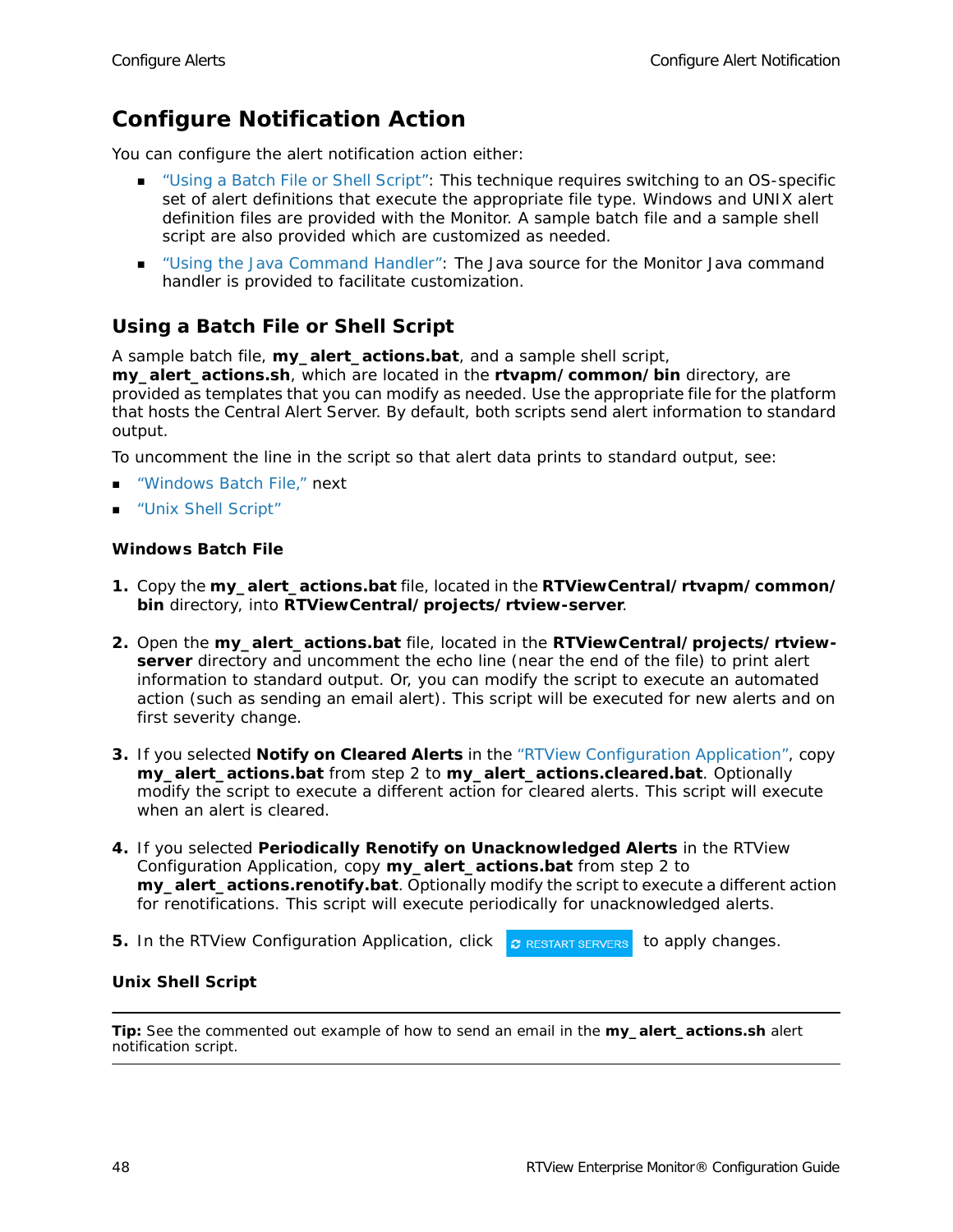- **1.** Copy the **my\_alert\_actions.sh** file, located in the common/bin directory, into your **RTViewCentral/projects/rtview-server** directory.
- **2.** Open the **my\_alert\_actions.sh** file, located in the **RTViewCentral/projects/rtviewserver** directory, and uncomment the echo line (near the end of the file) to print alert information to standard output. Or, you can modify the script to execute an automated action (such as sending an email alert). This script will be executed for new alerts and on first severity change.
- **3.** If you selected Notify on Cleared Alerts in the RTView Configuration Application, copy **my\_alert\_actions.sh** from step 2 to **my\_alert\_actions.cleared.sh**. Optionally modify the script to execute a different action for cleared alerts. This script will execute when an alert is cleared.
- **4.** If you selected Periodically Renotify on Unacknowledged Alerts in the Configuration Application, copy **my\_alert\_actions.sh** from step 2 to **my\_alert\_actions.renotify.sh**. Optionally modify the script to execute a different action for renotifications. This script will execute periodically for unacknowledged alerts.
- **5.** In the RTView Configuration Application, click *c* RESTART SERVERS to apply changes.

#### **Batch File or Shell Script Substitutions**

| <b>Substitution</b> | <b>Description</b>                                                                                                                                                                                                                                                                                       | <b>Values</b>             |
|---------------------|----------------------------------------------------------------------------------------------------------------------------------------------------------------------------------------------------------------------------------------------------------------------------------------------------------|---------------------------|
| \$alertId           | This substitution specifies the unique ID for the alert.<br>For example:<br>alertid = 1004                                                                                                                                                                                                               | Text or<br><b>Numeric</b> |
| <b>\$alertIndex</b> | This substitution specifies which source triggered the alert. With<br>tabular objects, the first column of data is typically the Index<br>column. The value in the <b>Index</b> column is a name that uniquely<br>identifies each table row. The <b>alertIndex</b> uses the <b>Index</b> column<br>name. | Text or<br>Numeric        |
|                     | For example, if the <b>CapactityLimitAllCaches</b> alert is configured to<br>monitor all of your caches, and to trigger when any of the caches<br>exceed the specified capacity threshold, the <b>alertindex</b> indicates<br>specifically which cache triggered the alert.                              |                           |
|                     | With scalar objects, which do not have a table and therefore do not<br>have a column (the <b>useTabularDataFlag</b> property is <b>False</b> ), the<br>alert Index is blank.                                                                                                                             |                           |
|                     | For example:<br>alertIndex = MyCache01                                                                                                                                                                                                                                                                   |                           |
| \$alertName         | This substitution specifies the name of the alert.<br>For example:<br>$\lambda$ alertName = CapacityLimitAllCaches                                                                                                                                                                                       | Values<br>vary.           |

The default **my\_alert\_actions** scripts use the substitutions described in the table below.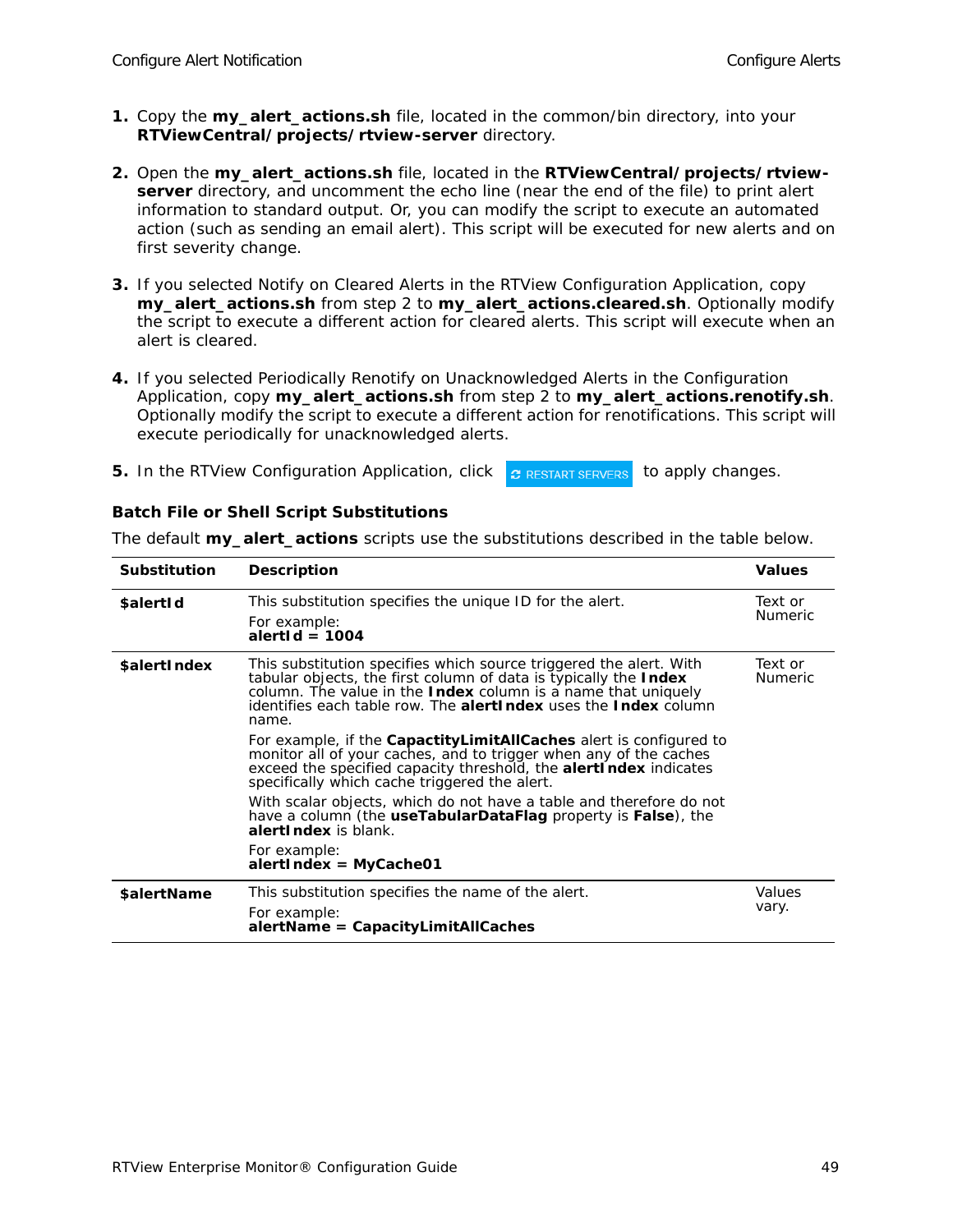| \$alertSeverity | This substitution specifies the severity level of the alert.                                                                                                                                      | Numeric |
|-----------------|---------------------------------------------------------------------------------------------------------------------------------------------------------------------------------------------------|---------|
|                 | <b>O</b> : The alert limit has not been exceeded therefore the alert is not<br>activated.<br><b>1</b> : The alert warning limit has been exceeded.<br>2: The alert alarm limit has been exceeded. |         |
|                 | For example:<br>alertSeverity = $1$                                                                                                                                                               |         |
| \$alertText     | This substitution specifies the text that is displayed when the alert<br>executes.                                                                                                                | Text    |
|                 | For example:<br>alertText = High Warning Limit exceeded, current value:<br>$0.9452$ limit: $0.8$                                                                                                  |         |

### <span id="page-55-0"></span>**Using the Java Command Handler**

- **1.** Verify that the **rtvapm\_custom.jar** file is built per Step 4 in the ["Customizing the Java](#page-55-1)  [Command Handler"](#page-55-1) instructions.
- **2.** In the RTView Configuration Application, click **C** RESTART SERVERS to apply changes.

#### <span id="page-55-1"></span>**Customizing the Java Command Handler**

The source for the RTView Enterprise Monitor Java handler is provided in the **RtvApmCommandHandler.java** file, located in the

**RTViewEnterpriseMonitor\projects\custom\src\com\sl\rtvapm\custom** directory. By default, the handler prints the alert data to standard output. To change this behavior perform the following steps:

- **1.** Open the **RtvApmCommandHandler.java** file.
- **2.** Modify the **OutputAlertString** method as needed. You can replace this method with your own if you modify the **invokeCommand** method to call it, and your method accepts the same arguments as **OutputAlertString**.
- **3.** Save the **RtvApmCommandHandler.java** file.
- **4.** Compile **RtvApmCommandHandler.java** and rebuild **rtvapm\_custom.jar** using the supplied script (**make\_classes.bat** or **make\_classes.sh**) in **RTViewCentral\projects\custom\src** directory.
- **5.** Execute the **stop\_servers** script, located in the **RTViewCentral/bin** directory, then the **start\_servers** script to restart RTViewCentral.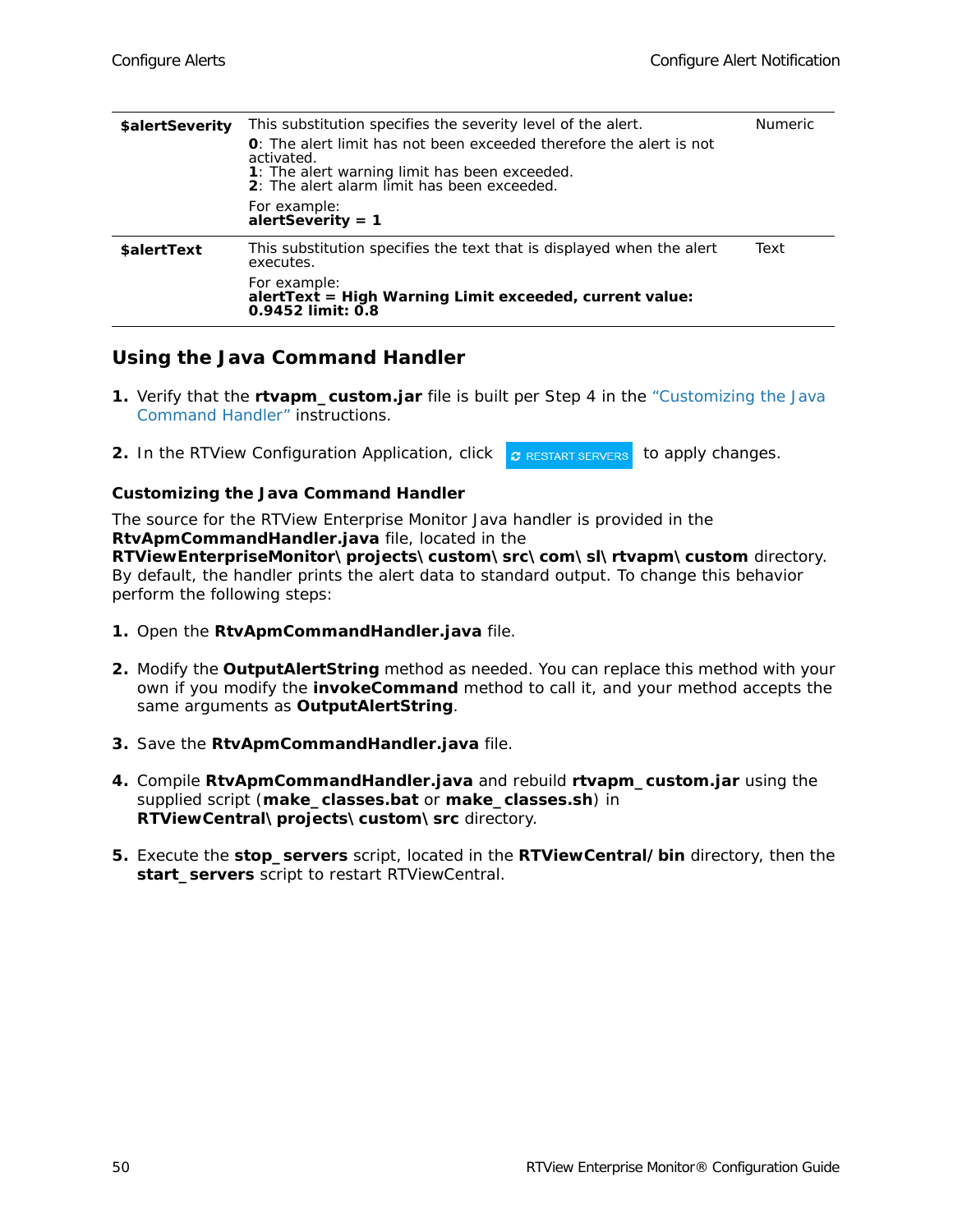#### **Java Command Handler Substitutions**

When you customize the Java Command Handler, there is no need to modify the **sl.rtview.alert.notifiercommandnew** and

**sl.rtview.alert.notifiercommandfirstsevchange** properties in the

**custom\_handlers.properties** file. The entire **Alert Table** row is passed into the Java Command Handler for each alert that notifies so that all information regarding those alerts is available. The following substitutions are used:

| Argument           | <b>Description</b>                                                                                                                                                                                                     |
|--------------------|------------------------------------------------------------------------------------------------------------------------------------------------------------------------------------------------------------------------|
| \$alertNotifyType  | This substitution specifies to show the value of the notification type so<br>you can use the same command for all notifications. Values are<br>NEW_ALERT, CLEARED_ALERT, FIRST_SEV_CHANGE or<br><b>COLUMN_CHANGED.</b> |
| \$alertNotifyCol   | This substitution only applies when the notifyType is<br><b>COLUMN_CHANGED</b> . Specifies to use a semi-colon delimited list of<br>column names that changed from the alertNotifierColumns.                           |
| \$alertNotifyTable | This substitution specifies the row in the alert table that corresponds to<br>this notification into the command.                                                                                                      |

#### **Alert Notification Persistence**

To prevent duplication and missed notifications after restart or failover, you must configure the Central Alert Server for alert persistence and also add the following tables to your ALERTDEFS database:

- ALERT\_PERSIST\_TABLE\_CENTRAL
- ALERT\_NOTIF\_PERSIST\_TABLE: Notification information is persisted to this table.

The schemas for both tables are in **RTVAPM\_HOME\common\dbconfig**. For ALERT\_PERSIST\_TABLE\_CENTRAL, use the same schema as ALERT\_PERSIST\_TABLE. To enable notification persistence, in the RTView Configuration Application, click on RTView Central Servers and go to **Alerts** in the navigation tree and turn on the Persist Alerts toggle.

The notification for **Notify on First Severity Change** is not persisted and executes the first time the severity changes on an unacknowledged alert each time the Central Alert Server starts. This means that a notification is executed the first time it changes on a new alert, and again the first time it changes after the Central Alert Server is restarted or fails over.

# <span id="page-56-0"></span>**Configure RTVRules**

This section describes how to configure the RTVRules data server, located in your **RTViewCentral/projects/rtview-rtvrules** directory.

RTVRules reduces the number of escalated, low-level alerts to upper management tiers. This enables you to, for example, set a time frame for IT to resolve an alert before the alert is escalated.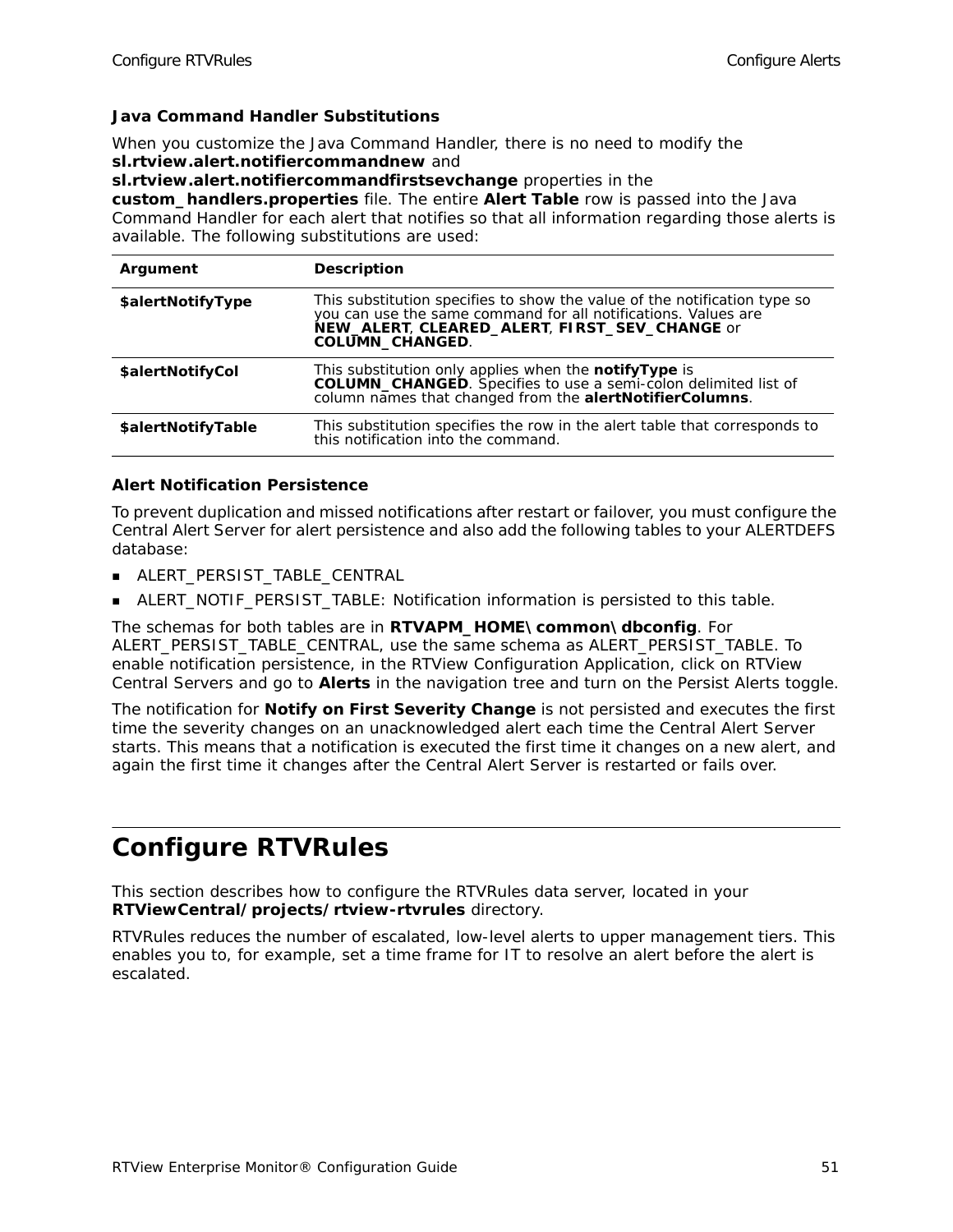To configure this behavior, you use the **EM-SERVICE** CI Type in the **Administration** - **CMDB Admin** display to establish dependencies among Services, then use the **Duration** attribute in the **Administration - Alert Administration** display to delay the execution of the following alerts:

- **RtvEmServiceAlert**: This discrete alert is generated when a Service has one or more alerts on any associated CIs.
- **RtvEmServiceAlertImpactHigh**: This limits alert is generated when a Service has an Alert Impact value that exceeds the specified threshold on any associated CI.

**Note:** Unexpected behavior can arise if loops in the relationships among Services are created.

#### **To configure RTVRules:**

- **1.** If relationships are not yet established among Services, define these relationships using the new CI Type in the **Administration** - "CMDB Admin" display. For details, see Configure the Service Data Model, "EM-SERVICE CI Type".
- **2.** Edit the **RTViewCentral/bin/start\_servers.bat/sh** file and **RTViewCentral/bin/ stop\_servers.bat/sh** file to uncomment the RTVRules section near the end of the scripts.
- **3.** Execute the **stop\_servers** script, located in the **RTViewCentral/bin** directory, then the **start\_servers** script (or **start\_servers.sh** for UNIX) to restart the Central Servers.

**Note:** This starts the databases, Central Server, Display Server, RTView Manager and RTVRules.

**4.** In the Monitor, open the **Administration** -"Alert Administration" display and enable the **RtvEmServiceAlert** and **RtvEmServiceAlertImpactHigh** alerts.

You have finished configuring the RTVRules.

# <span id="page-57-0"></span>**Configure Dual Write for Distributed Alert Server**

Dual write is for distributed Alert Server deployments in which the Data Server hosting alerts is on a different system from the Central Alert Server and client. This configuration mitigates the delays with **Alert Table** updates which occur in this type of deployment. However, this setup also causes the data in the **Alert Table** to be temporarily out of sync with the master alert data. Consider the limitations of this feature before using it.

By default, this feature is disabled.

#### **Default Behavior**

When a user clicks the **Own**, **Suppress**, **Unsuppress** or **Close** button in the **Alert Table**, the associated command executes on the selected alert in the Data Server that is hosting the alert. The hosting Data Server updates the alerts and pushes the updated alert data to the Central Alert Server. The Central Alert Server then pushes the updated alert data to the client hosting the display and the **Alert Table** gets updated.

#### **Dual Write Enabled Behavior**

When dual write is enabled, the command is applied directly to the Central Alert Server alert cache--before the action is executed on the Data Server that is hosting the alert. This reduces the delay between executing the action and seeing the result in the **Alert Table**.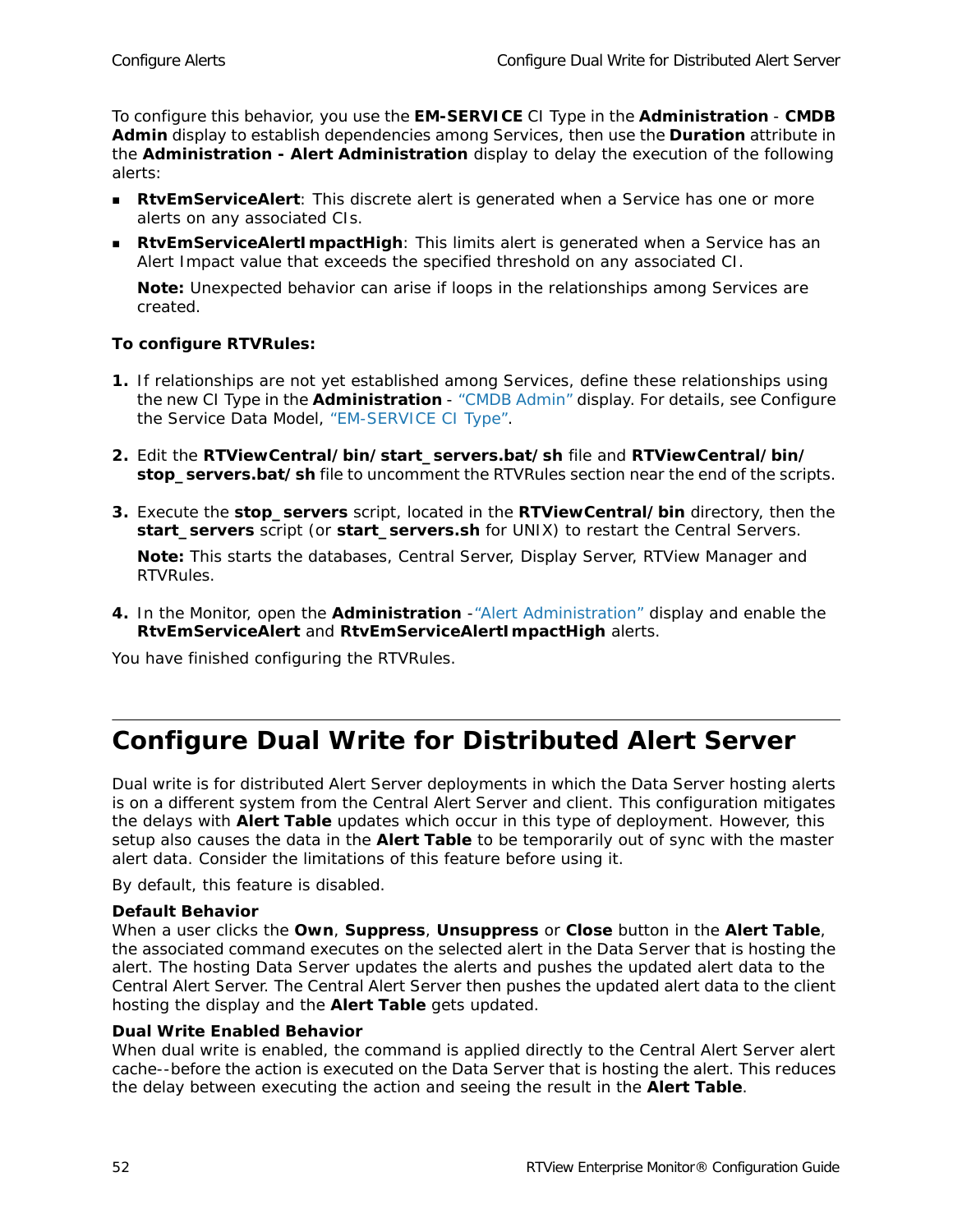#### **To Enable Dual Write:**

- **1.** ["Open the RTView Configuration Application"](#page-30-1) and go to the **General>CUSTOM PROPERTIES** tab.
- **2.** Add a property using the following for the **Name** and **Value** fields:

#### **name=sl.rtview.sub value=\$rtvUserEnableAlertDualWrite:1**

- **3.** Click save to close the **Add Property** dialog and **E** save (in title bar) to save your changes.
- **4.** Click **C** RESTART SERVERS to apply changes.

#### **Limitations**

The following limitations apply when dual write is enabled:

- 1. If an alert is cleared, clicking on **Suppress** or **Unsuppress** updates the Central Alert Server cache, but not the actual alert. The suppressed state of an alert cannot change after the alert is cleared.
- 2. Clicking on the **Close** button immediately updates the **Cleared** value in the **Alert Table**, but the **Cleared Reason** value does not update until the server hosting the alert closes the alert and sends an update.
- 3. If the server hosting the alert sends an update between the time you click on one of the buttons listed and the time that server processes the associated action, the value in the table toggles between the new value and the old value. For example, you select an alert and **Suppress** it. At the same time, the alert severity changes in the back-end server. The table initially updates with old severity with **SUP** set to **true**, then updates with the new severity with **Sup** set to **false**, and then updates with the new severity with **Sup** set to **true**. If your Central Alert Server is configured to notify when the **Sup** column changes, you receive notifications for all three of these changes (**true**, **false**, **true**).
- 4. If the server hosting the selected alert is not connected or not enabled when you click **Own**, **Suppress**, **Unsuppress** or **Close**, the value in the **Alert Table** updates but that value is not applied to the real alert. When the server hosting the alert connects again, the value reverts to the previous value. This is not likely to occur because the **Own**, **Suppress**, **Unsuppress** or **Close** buttons are disabled with the server hosting the selected alert is not connected or is not enabled. However, it is possible that you perform the action just as the server hosting the alert is exiting before the buttons are disabled.

# <span id="page-58-0"></span>**Configure Alert Groups**

This section describes how to configure Alert Groups. The Alert Group configuration is optional. This feature allows you to associate your alerts with Alert Groups that can then be used to filter the alerts included in the displays under the following navigation tree Views:

- **All Management Area**s
- **Multi Area Service View**s
- **Single Area Service Views**
- **Component Views**
- **Alert Views** (the **RTView Alerts Table** and the **Alert History Table** only)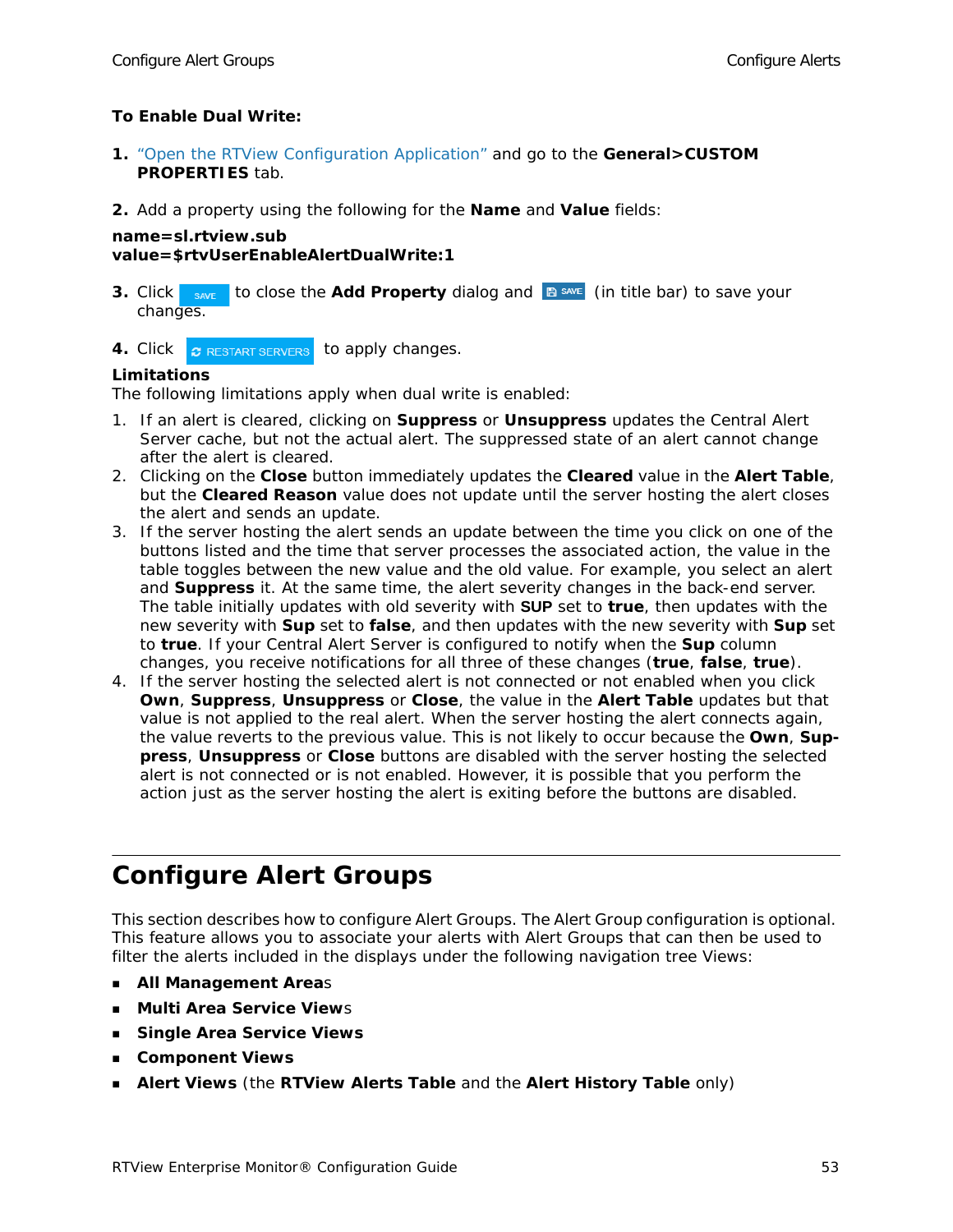The filter can also be applied to the navigation tree when RTView Enterprise Monitor is run in alert-viewer mode. If you have configured Alert Groups, the following Alert Group filter dropdown menu appears at the top of each display that supports Alert Group filtering:

Alert<br>Group: All  $\vert \cdot \vert$ 

This drop-down menu contains the defined Alert Groups as well as two pre-defined options:

- **All** Removes the Alert Group filter and includes all alerts.
- **None** Filters to all alerts that are not included in any Alert Group.

Select an item in the **Alert Group** filter drop-down menu to filter the alerts displayed by that Alert Group. You can set the default Alert Group on an application, per-user or per-role basis. For example, you can organize your alerts into **Infrastructure**, **Performance** and **Availability** and then assign the default Alert Group based on the type of alerts the user is responsible for, enabling them to focus on and prioritize only those alerts.

An Alert Group can contain as many alerts as needed. A single alert can belong to multiple Alert Groups. Since alerts that are not members of an Alert Group are added to the **None** Alert Group, you cannot define an Alert Group named **None**.

#### **To configure Alert Groups**

- **1.** Determine your Alert Groups.
- **2.** Define an Alert Group by adding a row to the CITYPE\_ALERTMAP table in the RTVCONFIG database, where the **CITYPE** value is **GROUP-AlertGroupName** and the **ALERTNAME** value is the name of the alert to include in the Alert Group. The schema for this table is included in **dbconfig\create\_rtvconfig\_\*.sql**. For example, to define an Alert Group named **Availability** and add the **JvmNotConnected** alert to it, you add the following row:

#### **GROUP-Availability -- JvmNotConnected**

**3.** To add additional alert names to the Alert Group, add a row for each alert name. For example, to set three alerts in the **Availability** Alert Group you add the following rows:

#### **GROUP-Availability -- JvmNotConnected**

#### **GROUP-Availability -- xyzAlertName**

#### **GROUP-Availability -- 123AlertName**

**Note:** A single alert name can belong to multiple Alert Groups.

**4.** "Open the Central Servers Project", go to the **General>CUSTOM PROPERTIES** tab and add two properties using the following values for the Name, Value and Filter fields:

```
name=sl.rtview.cache.config 
value=rtv_config_cache_source_db.rtv 
filter=ConfigCollector
```

```
name=sl.rtview.sql.sqldb 
value=RTVCONFIG <username> <password> <url> <driver> - false true 
filter=ConfigCollector
```
Where:

**username** is the user name to enter into this database when making a connection. Enter - if blank.

**password** is the password to enter into this database when making a connection. Enter if blank.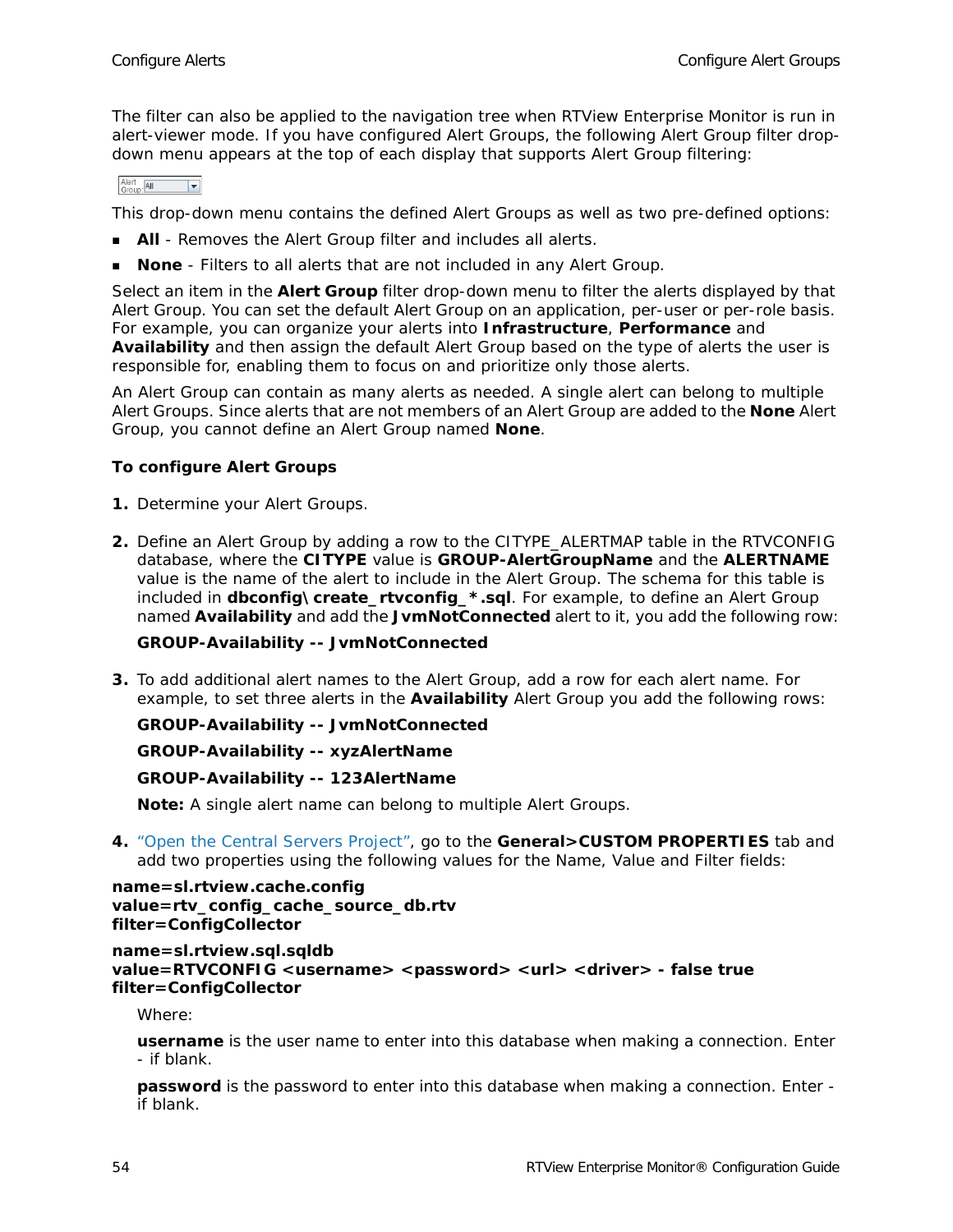**url** is the full URL to use when connecting to this database using the specified JDBC driver.

**driver** is the fully qualified name of the driver class to use when connection to this database via JDBC.

- **5.** Click save to close the **Add Property** dialog and **E** save (in title bar) to save your changes.
- **6.** Click **c** RESTART SERVERS to apply changes.
- **7.** Open the **All Management Areas Area Heatmap** display and verify that the **Alert Group** drop-down menu appears at the top.
- **8.** Select an Alert Group from the **Alert Group** drop-down menu and verify that only alerts for the selected Alert Group are included in the heatmap.
- **9.** Open the **Architecture RTView Cache Tables** display, select **CONFIG-SERVER** from the **Data Server** drop-down menu, then select the **RtvAlertGroupMap** cache table from the upper table. This cache lists all defined Alert Groups.
- **10.**Verify the list of defined Alert Groups and their alert name members in the **RtvAlertGroupMap** table.

**Note:** The table includes the **None** Alert Group, which is defined, by default, to include all alerts that are not members of a user-defined Alert Group.

**11.**Optionally, specify the default Alert Group filter. To add an application default, set the \$rtvAlertGroupFilter substitution to the name your default Alert Group filter in the RTView Configuration Application. In the Configuration Application, click on RTView Central Servers and go to the **General->CUSTOM PROPERTIES** tab and add the following:

#### **name=sl.rtview.sub value=\$rtvAlertGroupFilter:Availability filter=uiprocess**

- **Replace Availablity** with the name of your default Alert Group filter.
- To add a per-role or per-user default, set the \$rtvAlertGroupFilter substitution value in your **users.xml** or **roles.xml** file. For example, to set the default Alert Group filter to **Availability**, enter:

#### **sub name="\$rtvAlertGroupFilter" value="Availability"**

For details about the **users.xml** or **roles.xml** files, see "Configure User and Role Management".

### <span id="page-60-0"></span>**Configure Alert Filters**

This section describes how to configure the **Custom Filter** drop-down menu which is used for creating custom, user-defined filters in the **Alert Views** - **RTView Alerts Table** display. This configuration is optional.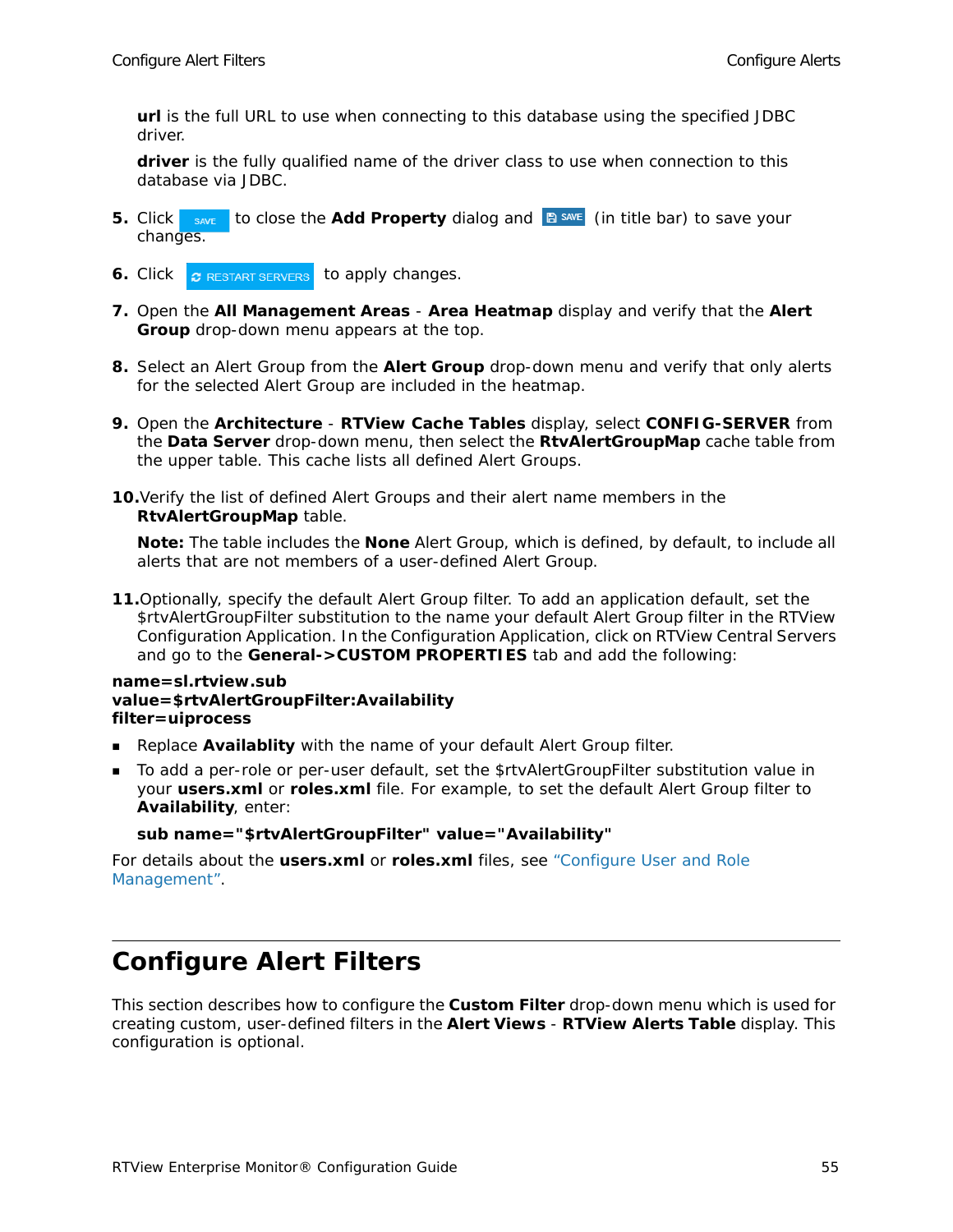When custom filters are defined for the logged in user, a **Custom Filter** drop-down menu is added to the **Alert Views** - **RTView Cache Table** display (in the upper right portion of the display).

| Current              | $\checkmark$                                                                                                                             | Admin |            |       |                         | <b>Alerts Table</b>    |                    |                         | 09-Oct-2015 16:06 @ Data OK @ @                                                              |                        |
|----------------------|------------------------------------------------------------------------------------------------------------------------------------------|-------|------------|-------|-------------------------|------------------------|--------------------|-------------------------|----------------------------------------------------------------------------------------------|------------------------|
| <b>Field Filter:</b> |                                                                                                                                          |       |            |       |                         |                        | Clear<br>$\vee$    | (a) Open (<br>∩ All     | Closed                                                                                       | Alert Settings Conn OK |
| <b>Search Text:</b>  |                                                                                                                                          |       |            |       |                         |                        |                    | RegEx Owner Filter: All | $\vee$ Custom Filter:                                                                        | $\checkmark$           |
|                      | CMDB Filter: Owner = Infrastructure   Area = *   Group = *   Service = *   Env = *                                                       |       |            |       |                         |                        |                    |                         |                                                                                              | Clear CMDB Filter      |
| <b>Total</b>         | Critical $\overline{\mathbf{v}}$<br>Suppressed $\Box$ 0<br>2064/2064<br>1987/1987<br>Warning V<br>77177<br>Own Suppress UnSuppress Close |       |            |       |                         |                        |                    |                         |                                                                                              |                        |
| First Occ.           | <b>Last Occ</b>                                                                                                                          | Count | <b>Sup</b> | Owner | <b>Alert Name</b>       | <b>Primary Service</b> | <b>CI</b>          |                         |                                                                                              |                        |
| 10/09/15 16:06:29    | 10/09/15 16:06:29                                                                                                                        |       |            |       | BwActivityErrorRateHigh | <b>BW-PROCESS</b>      | SLHOST6(domain6):d |                         | High Alert Limit exceeded, current value: 0.032257023966968806 limit: 0.02                   | ^                      |
| 10/09/15 16:06:27    | 10/09/15 16:06:27                                                                                                                        |       |            |       | BwActivityErrorRateHigh | <b>BW-PROCESS</b>      |                    |                         | SLHOST6(domain6);d High Alert Limit exceeded, current value; 0.03466204506065858 limit: 0.02 |                        |

The **Custom Filter** drop-down menu is a predefined list of standard filters that are applied to the **Alert Views** - **RTView Alerts Table**. All filters that are supported by the controls at the top of the **Alert Views** - **RTView Alerts Table** display can be used to define the **Custom Filter** drop-down menu.

When you select a custom filter, the filter controls at the top of the display then reflect that custom filter's settings, as well as the data in the table. For example, let us say you define a custom filter named **All Suppressed Jvm Critical Alerts** that filters the table to show only **Suppressed** and **Critical** alerts with **Jvm** in the **Alert Name** field. When you select this custom filter the **Field Filter** is then set to **Alert Name**, the **Search Text** field is then set to **Jvm**, the **Warning** check-box is then deselected and the **Suppressed** check-boxes is selected, and the table is then filtered accordingly. If the filter fields change such that the filter no longer matches the selected custom filter, the custom filter selection is cleared.

The **Custom Filter** drop-down menu contains all filter options that are specified for the logged in user. The **Custom Filter** drop-down menu only appears in the **Alert Views** - **RTView Alerts Table** display if at least one custom filter is defined for that user.

You configure the **Custom Filter** drop-down menu by creating one or more custom filters. To create the filter you add a table row to the CUSTOM\_ALERT\_FILTERS table in the ALERTDEFS database. You define the custom filter per user with match criteria for each of the filter controls in the **Alert Views** - **RTView Alerts Table** display. See the schemas in the **RTVAPM\_HOME\common\dbconfig** directory for the correct schema to use for your database.

**Note:** The CUSTOM\_ALERT\_FILTERS table was added to the ALERTDEFS database in version 1.3.0. Users upgrading from previous versions must add this table to the ALERTDEFS database.

#### **To configure Alert Filters**

Add a row for each custom filter to the CUSTOM\_ALERT\_FILTERS table, located in the ALERTDEFS database. The following are the available table columns you can define, all of which are of type String.

| Column Name | Value                                                                                                                                                          |
|-------------|----------------------------------------------------------------------------------------------------------------------------------------------------------------|
| User        | Specifies the name of the user who can use this filter. This must<br>correspond to the value specified for the User in the RTView<br>Enterprise Monitor login. |
| Key         | Specifies the name of the filter. This value is used in the <b>Custom</b><br>Filter drop-down menu.                                                            |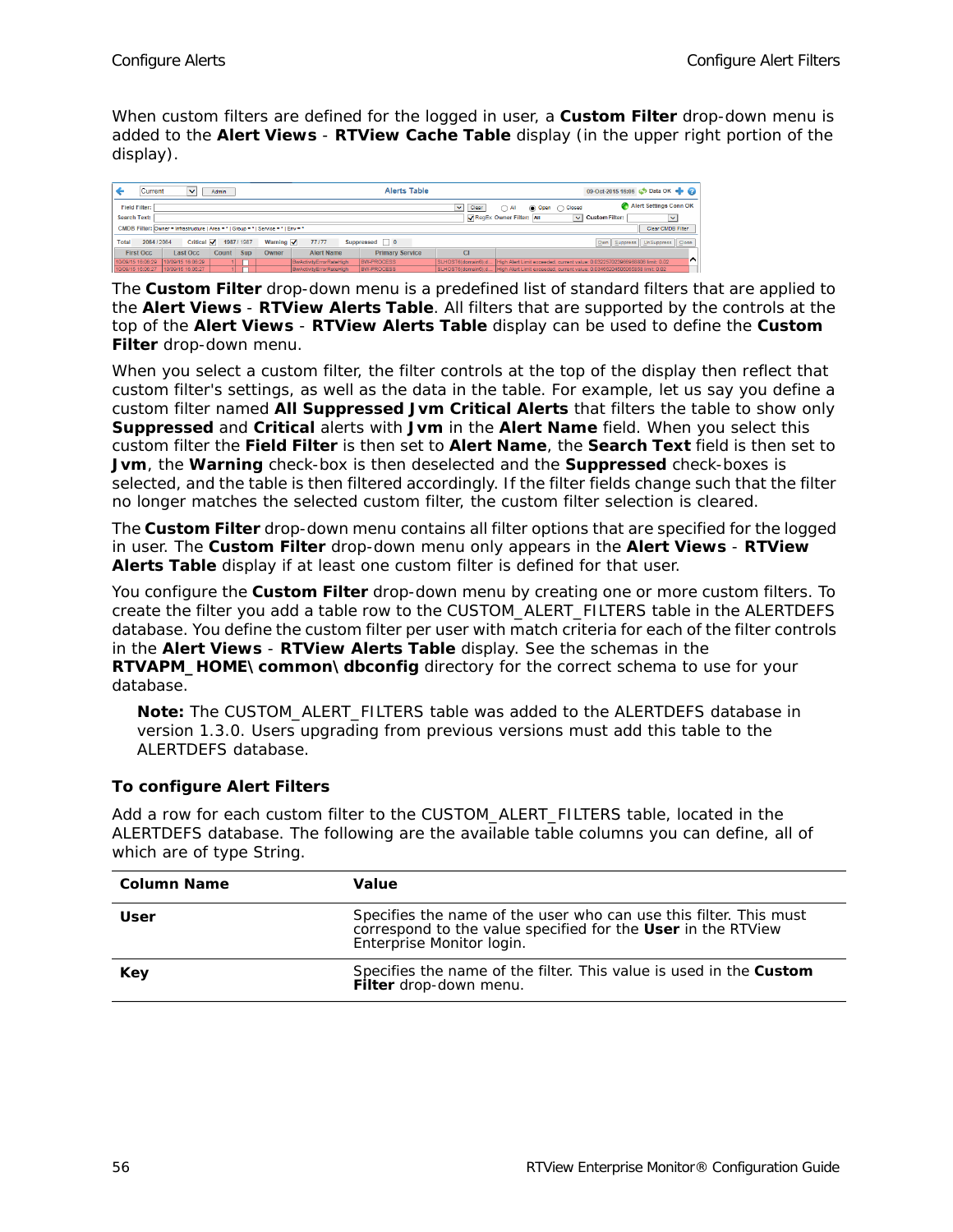| rtvAlertDynFilter          | Specifies the name of the column in the <b>Alerts Table</b> to filter on.<br>This corresponds to the value in the Field Filter drop-down menu in<br>the display. This must be the actual column name, which is<br>sometimes different than the displayed column name. Valid values<br>are blank, Time, Last Update Time, Count, ID, Cleared,<br>Acknowledged, Owner, Alert Name, Primary Service, CIName,<br>CIType, Alert Index, Alert Text, Severity, Source, Cleared<br>Reason, AlertClass, ComplD, TicketID, TicketGroup and any<br>other custom columns you added to the RTView Alerts Table. A<br><blank> value indicates this filter should not be used. Note: If you<br/>specified an RTView Alerts Table columns list, you can use any<br/>values from the <b>RTView Alerts Table</b> columns list.</blank> |
|----------------------------|----------------------------------------------------------------------------------------------------------------------------------------------------------------------------------------------------------------------------------------------------------------------------------------------------------------------------------------------------------------------------------------------------------------------------------------------------------------------------------------------------------------------------------------------------------------------------------------------------------------------------------------------------------------------------------------------------------------------------------------------------------------------------------------------------------------------|
| rtvAlertDynTextFilter      | Specifies the value in the rtvAlertDynFilter column must equal.<br>This corresponds to the Search Text field in the display.                                                                                                                                                                                                                                                                                                                                                                                                                                                                                                                                                                                                                                                                                         |
| rtvAlertDynTextFilterRegEx | Specifies whether to use Regex for the rtvAlertDynFilter and<br>rtvAlertDynTextFilter filters, where 1 is use to Regex and 0 is NOT<br>to use Regex. This corresponds to the RegEx check-box in the<br>display.                                                                                                                                                                                                                                                                                                                                                                                                                                                                                                                                                                                                      |
| rtyClearedFilter           | Specifies to filter on the <b>Cleared</b> column. This corresponds to the<br>All/Open/Closed radio buttons in the display. Valid values are:                                                                                                                                                                                                                                                                                                                                                                                                                                                                                                                                                                                                                                                                         |
|                            | • false shows only open alerts                                                                                                                                                                                                                                                                                                                                                                                                                                                                                                                                                                                                                                                                                                                                                                                       |
|                            | • true shows only closed alerts                                                                                                                                                                                                                                                                                                                                                                                                                                                                                                                                                                                                                                                                                                                                                                                      |
|                            | • * (asterisk) shows both                                                                                                                                                                                                                                                                                                                                                                                                                                                                                                                                                                                                                                                                                                                                                                                            |
| <b>rtvAckFilter</b>        | Specifies to filter on the <b>Suppressed</b> column. This corresponds to<br>the <b>Suppressed</b> check-box in the display. Valid values are:                                                                                                                                                                                                                                                                                                                                                                                                                                                                                                                                                                                                                                                                        |
|                            | • false shows only unsuppressed alerts                                                                                                                                                                                                                                                                                                                                                                                                                                                                                                                                                                                                                                                                                                                                                                               |
|                            | • true shows only suppressed alerts                                                                                                                                                                                                                                                                                                                                                                                                                                                                                                                                                                                                                                                                                                                                                                                  |
|                            | • * (asterisk) shows both                                                                                                                                                                                                                                                                                                                                                                                                                                                                                                                                                                                                                                                                                                                                                                                            |
| ownerFilter                | Specifies to filter on the <b>Owner</b> column. This corresponds to the<br><b>Owner Filter</b> drop-down menu in the display. Valid values are:                                                                                                                                                                                                                                                                                                                                                                                                                                                                                                                                                                                                                                                                      |
|                            | • <blank> shows alerts that are not owned as well as the logged in<br/>user name (which corresponds to the Owned by Me drop-down<br/>menu selection)</blank>                                                                                                                                                                                                                                                                                                                                                                                                                                                                                                                                                                                                                                                         |
|                            | • * (asterisk) shows owned and not owned alerts                                                                                                                                                                                                                                                                                                                                                                                                                                                                                                                                                                                                                                                                                                                                                                      |
| rtvWarningFilter           | Specifies to filter on warning alerts. That is, where the alert <b>Severity</b><br>is equal to 1. Valid values are:                                                                                                                                                                                                                                                                                                                                                                                                                                                                                                                                                                                                                                                                                                  |
|                            | • 1 shows warning alerts                                                                                                                                                                                                                                                                                                                                                                                                                                                                                                                                                                                                                                                                                                                                                                                             |
|                            | • <blank> does NOT show warning alerts</blank>                                                                                                                                                                                                                                                                                                                                                                                                                                                                                                                                                                                                                                                                                                                                                                       |
| rtyCriticalFilter          | Specifies to filter on critical alerts. That is, where the alert Severity<br>is equal to 2 or 3. Valid values are:                                                                                                                                                                                                                                                                                                                                                                                                                                                                                                                                                                                                                                                                                                   |
|                            | • 2 shows critical alerts                                                                                                                                                                                                                                                                                                                                                                                                                                                                                                                                                                                                                                                                                                                                                                                            |
|                            | • 3 shows critical alerts                                                                                                                                                                                                                                                                                                                                                                                                                                                                                                                                                                                                                                                                                                                                                                                            |
|                            | <br>blank> does NOT show critical alerts                                                                                                                                                                                                                                                                                                                                                                                                                                                                                                                                                                                                                                                                                                                                                                             |
| rtyOwnerLoc                | Specifies to filter on the CMDB owner. This corresponds to the<br>Owner value in the CMDB Filter field. Valid values are:                                                                                                                                                                                                                                                                                                                                                                                                                                                                                                                                                                                                                                                                                            |
|                            | • the name of an owner from your CMDB which shows only alerts for<br>that owner                                                                                                                                                                                                                                                                                                                                                                                                                                                                                                                                                                                                                                                                                                                                      |
|                            | * (asterisk) which does NOT filter by CMDB owner                                                                                                                                                                                                                                                                                                                                                                                                                                                                                                                                                                                                                                                                                                                                                                     |
|                            | • <blank> shows only alerts without an owner</blank>                                                                                                                                                                                                                                                                                                                                                                                                                                                                                                                                                                                                                                                                                                                                                                 |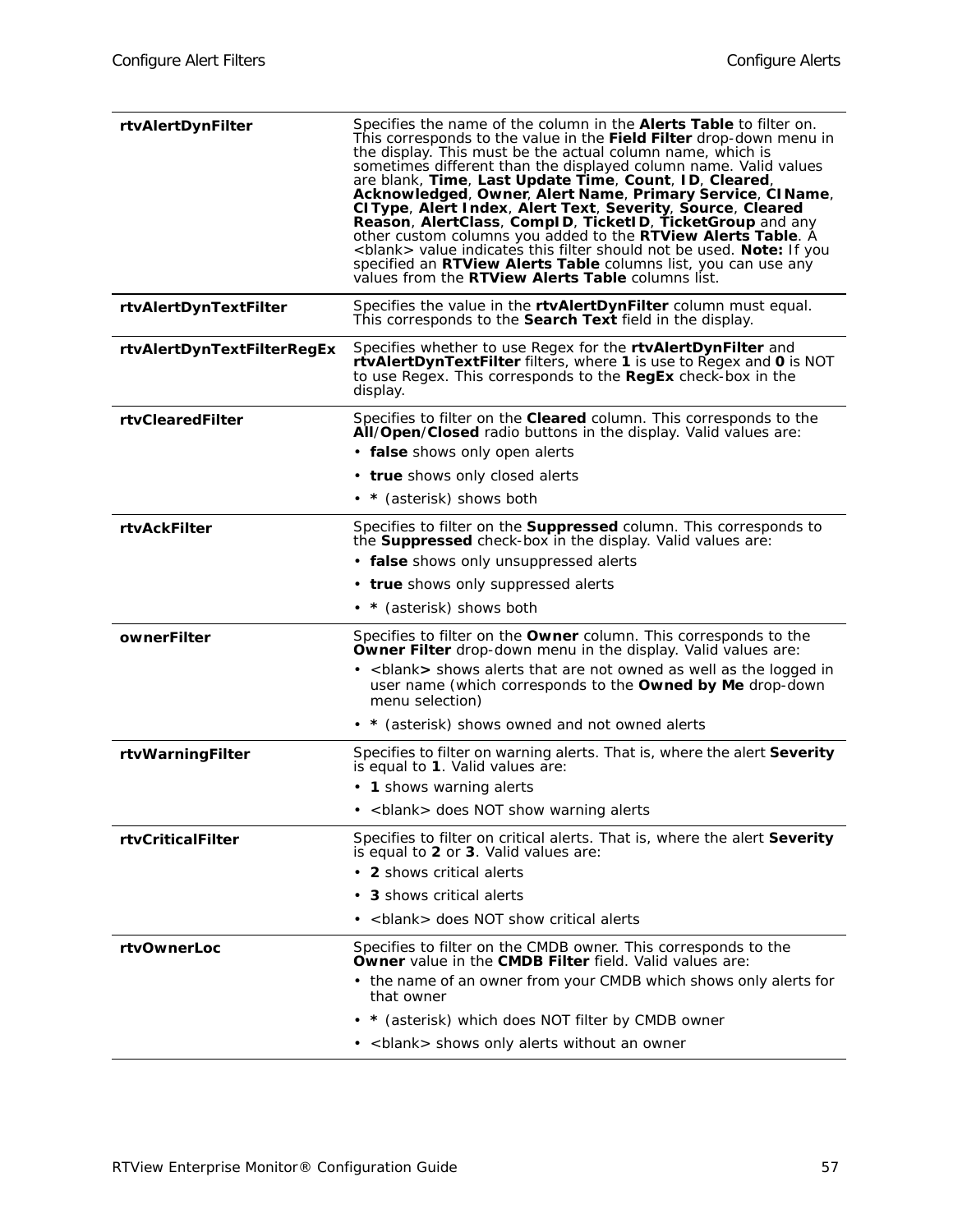| rtyAreaLoc           | Specifies to filter on the CMDB area. This corresponds to the area<br>value in the CMDB Filter field. Valid values are:                             |
|----------------------|-----------------------------------------------------------------------------------------------------------------------------------------------------|
|                      | • the name of an area from your CMDB which shows only alerts for<br>that area                                                                       |
|                      | • * (asterisk) which does NOT filter by CMDB area                                                                                                   |
| rtvGroupLoc          | Specifies to filter on the CMDB group. This corresponds to the <b>Group</b><br>value in the <b>CMDB Filter</b> field. Valid values are:             |
|                      | • the name of a group from your CMDB which shows only alerts for<br>that group                                                                      |
|                      | • * (asterisk) which does NOT filter by CMDB group                                                                                                  |
| <b>rtyServiceLoc</b> | Specifies to filter on the CMDB service. This corresponds to the<br>Service value in the CMDB Filter field. Valid values are:                       |
|                      | • the name of a service from your CMDB which shows only alerts for<br>that service                                                                  |
|                      | • * (asterisk) which does NOT filter by CMDB service                                                                                                |
| rtvEnvironmentLoc    | Specifies to filter on the CMDB environment. This corresponds to the<br><b>Environment</b> value in the <b>CMDB Filter</b> field. Valid values are: |
|                      | • the name of an environment from your CMDB which shows only<br>alerts for that environment                                                         |
|                      | • * (asterisk) which does NOT filter by CMDB environment                                                                                            |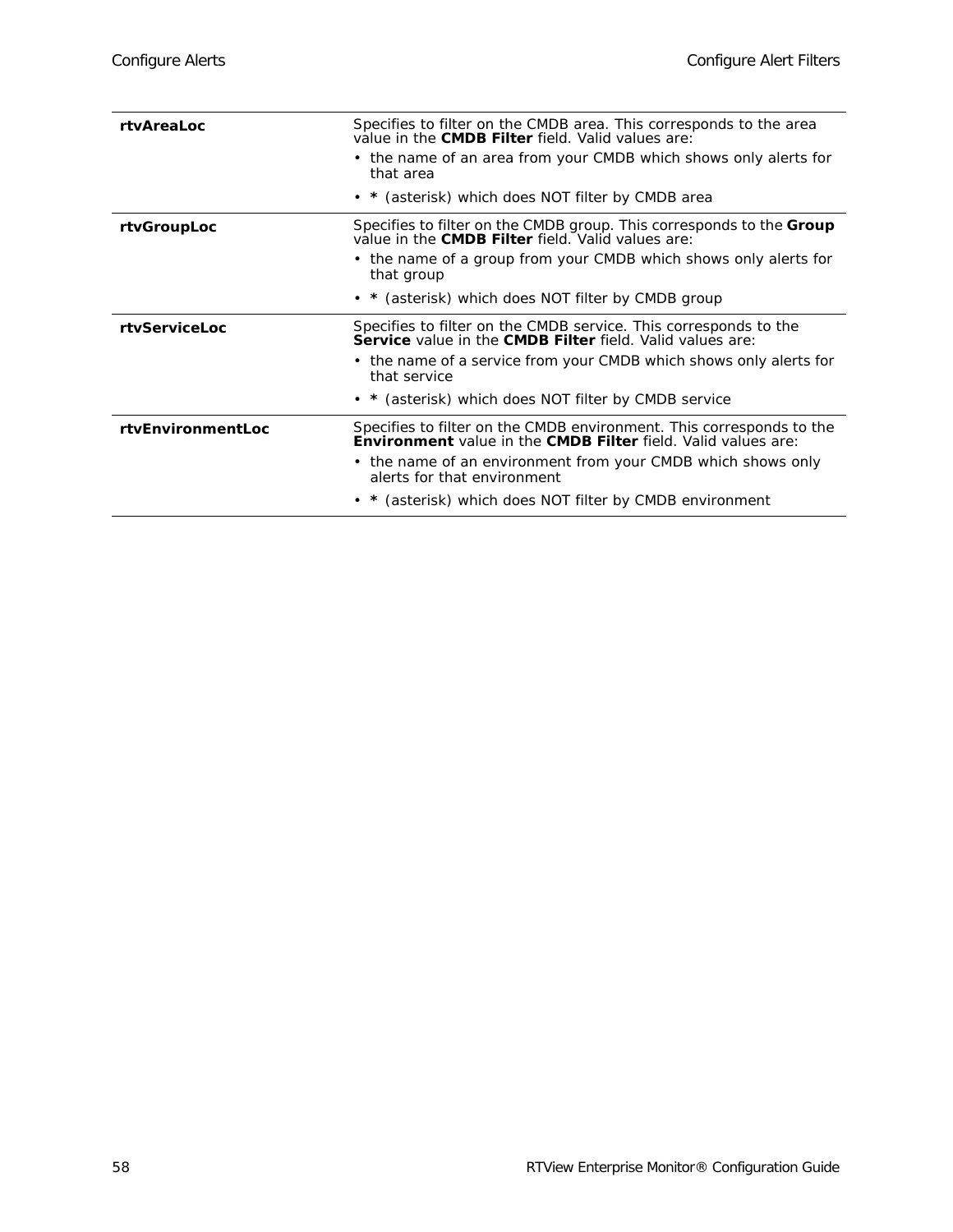# **CHAPTER 4** Modify User Interface

This section describes how to configure the RTView Enterprise Monitor user interface. These configurations are optional. This section includes:

- ["Change Order of Navigation Tabs":](#page-64-0) Modify order of Monitor tabs and hide globally or perrole.
- ["Modify the CUSTOM Tab"](#page-66-0): Modify, add or remove Monitor tabs and add or remove custom views.
- ["Configure RTView Alerts Table Columns":](#page-69-0) Change which columns are shown in the **Alerts Table**, which column to sort on and whether to sort a column by ascending or descending order.
- ["Add Owned By Me to RTView Alerts Table":](#page-72-0) Add a table that only shows alerts for the logged in user to the RTView Alerts Table.

# <span id="page-64-0"></span>**Change Order of Navigation Tabs**

This section describes how to change the order and visibility of the navigation tabs (**SERVICE TREE**, **SERVICE VIEWS**, **COMPONENTS**, **ALERTS** and **ADMIN**). You can modify navigation tabs and apply the changes globally or per user role.

```
SERVICE TREE
             SERVICE VIEWS
                                          ALERTS
                            COMPONENTS
                                                   ADMIN
                                                           CUSTOM
```
This section contains:

- ["Default Navigation Tabs"](#page-64-1)
- ["Apply Globally"](#page-65-0)
- ["Apply Per Role"](#page-65-1)

For details about modifying user-defined tabs (such as **CUSTOM**), see ["Modify the CUSTOM](#page-66-0)  [Tab".](#page-66-0)

### <span id="page-64-1"></span>**Default Navigation Tabs**

By default, RTView Enterprise Monitor has the following tabs in this order: **SERVICE TREE**, **SERVICE VIEWS**, **COMPONENTS**, **ALERTS** and **ADMIN**, followed by all user-defined tabs from the **rtv** custom.xml file.

Use the **\$rtvNavTabList** substitution to modify the order and visibility of these tabs either globally or on a per-role basis. The **\$rtvNavTabList** substitution supports a comma separated list of Tab ID's which overrides the default tab list. The initial display is set to the first item in the navigation tree for the first tab in the list. For example, the following property limits and reorders the tabs to **CUSTOM**, **SERVICE TREE** and **ADMIN**:

#### **uiprocess.sl.rtview.sub=\$rtvNavTabList:Custom,CMDB,Admin**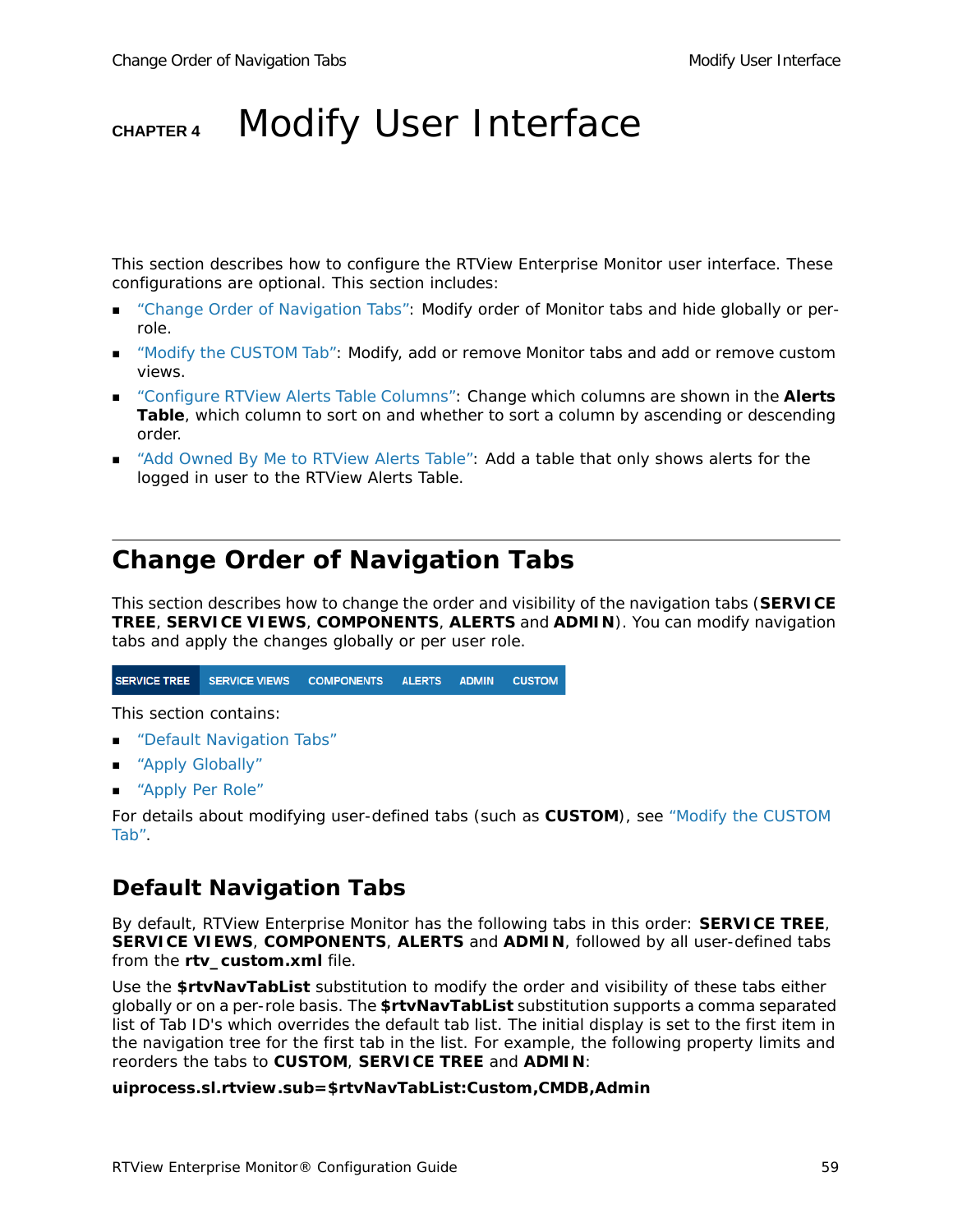These are the Tab IDs for the standard RTView Enterprise Monitor tabs:

- **Tab ID** Tab Label
- **CMDB** SERVICE TREE
- **Service** SERVICE VIEWS
- **Components** COMPONENTS
- **Alerts** ALERTS
- **Admin** ADMIN

For user-defined tabs, use the value in the **TabID** column of the **TabTreeSelection** table in the **rtv\_custom.xml** file.

### <span id="page-65-0"></span>**Apply Globally**

**To apply a modification of your navigation tabs globally:**

**1.** ["Open the RTView Configuration Application"](#page-30-1) and go to the **General>CUSTOM PROPERTIES** tab.

| $\mathcal{L}$ RTView $\mathcal{D}$                                                                 | <b>RTView Central Servers - RTView Enterprise Monitor</b>                                                                                                                                |                                                                                                                           |  |  |
|----------------------------------------------------------------------------------------------------|------------------------------------------------------------------------------------------------------------------------------------------------------------------------------------------|---------------------------------------------------------------------------------------------------------------------------|--|--|
| $\Rightarrow$ SAVE<br><b>N</b> HOME                                                                | General                                                                                                                                                                                  |                                                                                                                           |  |  |
| <b>Server Configuration</b>                                                                        | ABOUT<br><b>CUSTOM PROPERTIES</b>                                                                                                                                                        |                                                                                                                           |  |  |
| <b>General</b><br><b>Databases</b><br><b>Alerts</b><br>Service Model<br><b>Central Data Server</b> | <b>Custom Properties</b><br>and the appropriate property filter.<br>Property values are applied in the order specified with the last value taking precedence.<br>sl.rtview.xml.xmlsource | ۰<br>To configure a custom property, you must know the name of the associated property, the syntax for the property value |  |  |
| <b>Central Historian</b><br><b>Central Display Server</b>                                          | uiprocess<br>SAMPLE CUSTOM TAB<br>sl.rtview.cache.config                                                                                                                                 | custom views navtree.xml 0 custom views navtree.xml 0 1<br>n<br>- fî                                                      |  |  |
|                                                                                                    | rtv_tabtree_cache_source.rtv<br>\$rtvNavTreeFilename:custom_views_navtree.xml<br>SrtyNayTabName:Custom<br>uiprocess                                                                      | In<br>π                                                                                                                   |  |  |

**2.** Click **a** and enter the following parameters to create a new property, replacing **Custom,CMDB,ALERTS** with your comma separated list of tab id's:

**name=sl.rtview.sub**

```
value=$rtvNavTabList:Custom,CMDB,ALERTS
```

```
filter=uiprocess
```
- **3.** Click save to close the Add Property dialog and **B** SAVE (in title bar) to save your changes.
- 4. Click **c** RESTART SERVERS to apply changes.

# <span id="page-65-1"></span>**Apply Per Role**

**To apply per role:**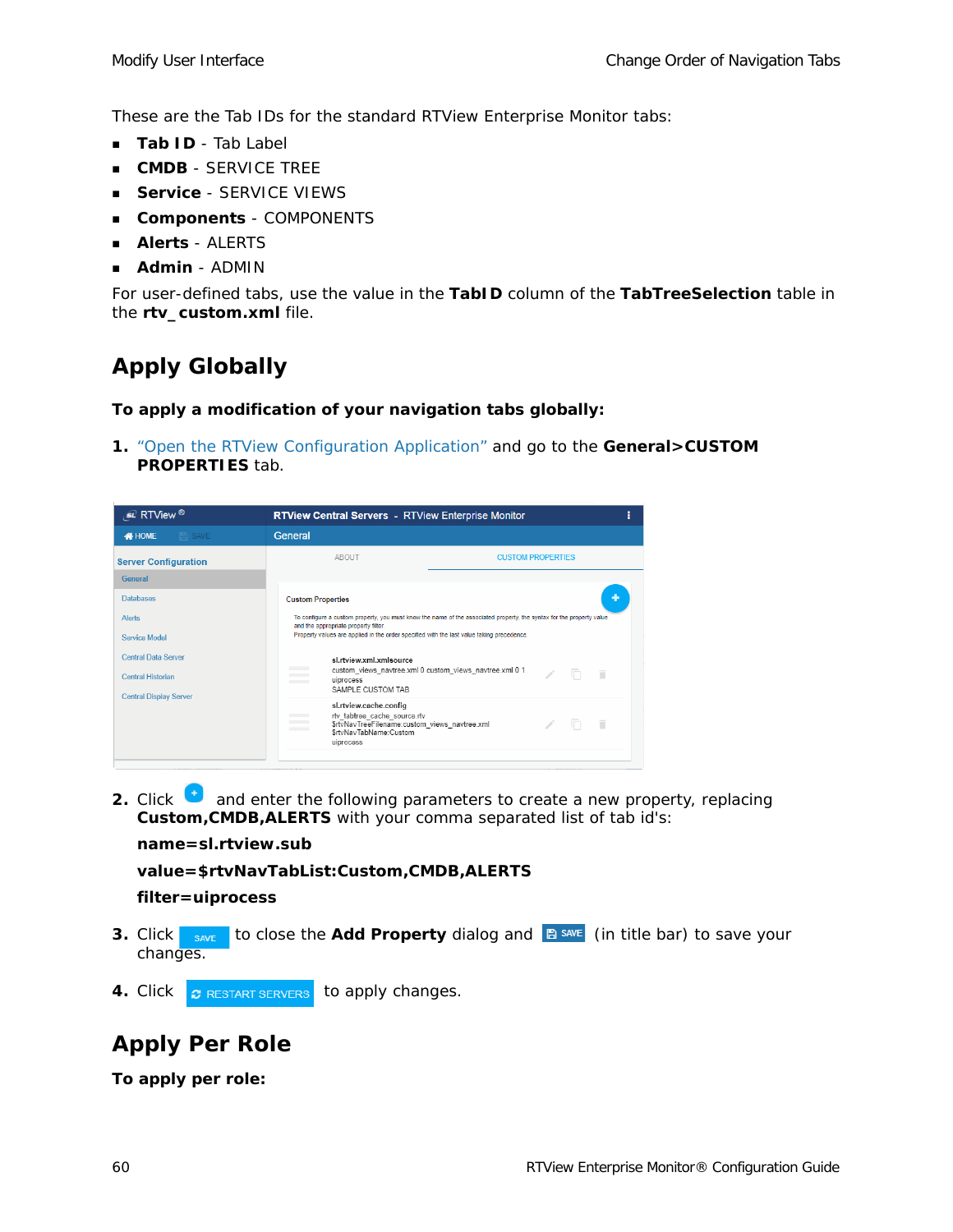To specify different tabs per role, add the **\$rtvNavTabList** substitution to your **roles.xml** file and list the tabs for that role. For example, the following limits and reorders the tabs for the **admin** role to **ADMIN**, **SERVICE TREE, ALERTS**:

<role>

<name>admin</name>

<displays>

<include>ALL</include>

</displays>

<sub name="\$rtvNavTabList" value="Admin,CMDB,Alerts"/>

</role>

Roles that set **\$rtvNavTabList** to blank get the default tabs (see ["Default Navigation Tabs"\)](#page-64-1).

Roles that do not set **\$rtvNavTabList** get the global value set in the **CUSTOM PROPERTIES** tab of the RTView Configuration Application, and if no value is set in the **CUSTOM PROPERTIES** tab of the Configuration Application it gets the default tabs (for RTView Configuration Application example, see step 2 in ["Apply Globally"\)](#page-65-0).

# <span id="page-66-0"></span>**Modify the CUSTOM Tab**

The **CUSTOM** tab is provided as a location for adding user-defined views. The **CUSTOM** tab can be removed or renamed. You can also add additional custom tabs. This section includes:

- ["Replace Tab Content"](#page-66-1)
- ["Rename the CUSTOM Tab"](#page-66-2)
- ["Remove the CUSTOM Tab"](#page-66-3)
- ["Add Tabs"](#page-67-0)

#### <span id="page-66-1"></span>**Replace Tab Content**

To replace the contents of the **CUSTOM** tab with your custom views:

Copy your custom view (**.rtv**) files to the **RTViewCentral/projects/rtview-server** directory. Then modify **custom\_views\_navtree.xml** to replace the tree contents with your custom views.

#### <span id="page-66-2"></span>**Rename the CUSTOM Tab**

To rename the **CUSTOM** tab:

Modify **rtv\_custom.xml TabTable** to change the **CUSTOM** label in the **TabLabel** column to your custom tab label. Do NOT change the **Custom** value in the **Group** column.

#### <span id="page-66-3"></span>**Remove the CUSTOM Tab**

To remove the **CUSTOM** tab:

Modify **rtv\_custom.xml** to remove the Custom row from the **TabTable** and **TabTreeSelection** tables.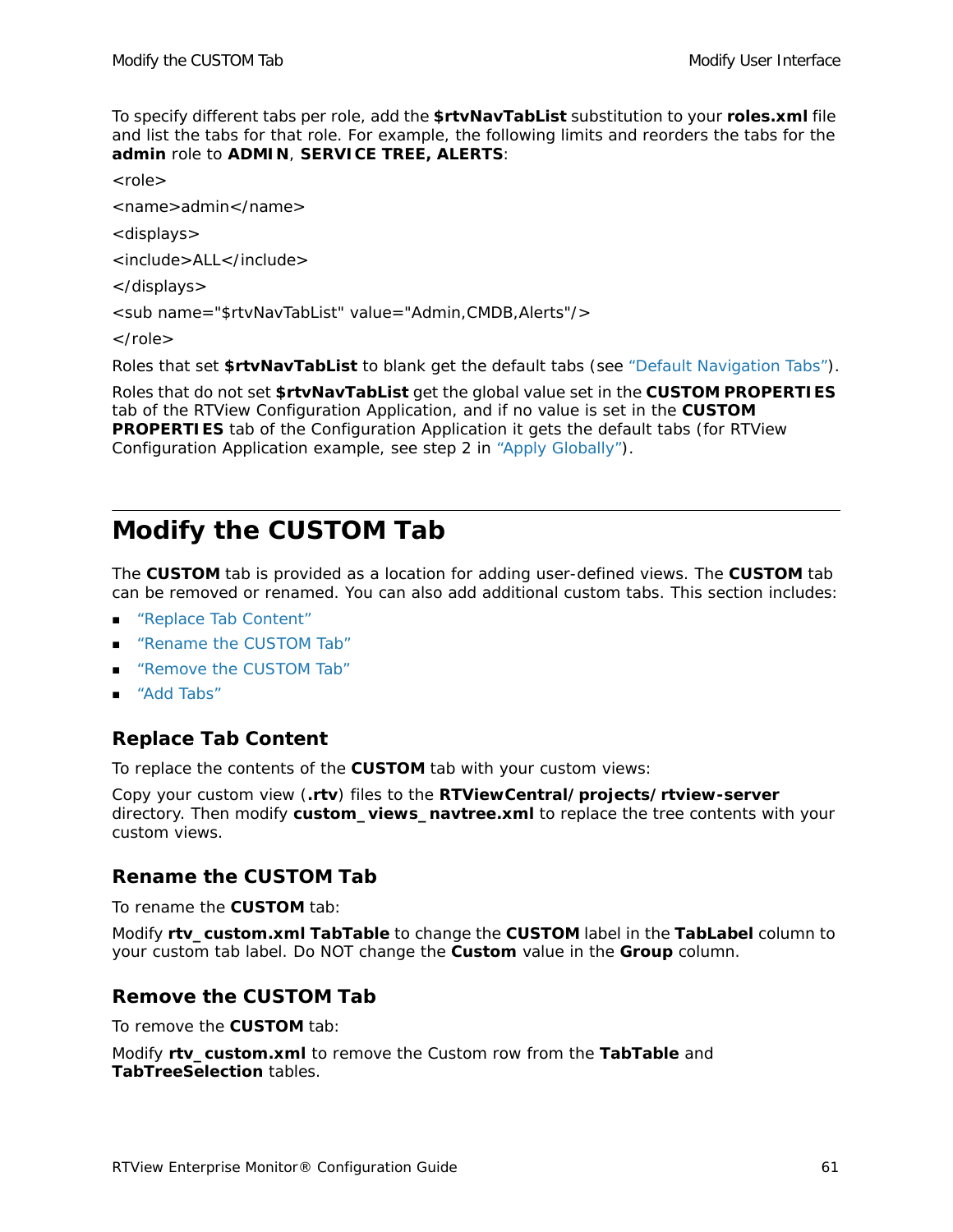### <span id="page-67-0"></span>**Add Tabs**

- **1.** Choose a Tab ID for your **CUSTOM** tab. This is not the label, but a unique ID that will be used internally to identify your tab. For this example, we will use **MyCustomTab** for the Tab ID. You cannot use the following for the Tab ID:
- **Custom**
- CMDB
- Service
- Alerts
- Components
- **2.** Create a navigation accordion view for your tab in the **RTViewCentral/projects/rtviewserver** directory:
- Copy **custom\_views\_acc.rtv** to a new file name. In this example, we copy it to **mycustomtab\_acc.rtv**.
- **Den mycustomtab\_acc.rtv** in the Display Builder:
	- 1. **runb -propfilter:ConfigClient -propfilter:AlertClient mycustomtab\_acc.rtv**.
	- 2. Modify the **Custom Views** label above the navigation accordion.

3. Select the navigation accordion and edit the **selectedValue** property. Change the **Filter** value to your Tab ID (**MyCustomTab** in this example).

4. Open the data attachment in the **navOptionsForFilter** function and change the **Filter** value to your Tab ID (**MyCustomTab** in this example).

5. Save your display and exit the Display Builder.

- **3.** Create a navigation tree for your tab. Note that each node in the tree must be a unique display/substitution value.
- Copy **custom\_views\_navtree.xml** to a new filename, **mycustomtab\_navtree.xml**.
- **Replace the nodes in mycustomtab\_navtree.xml** with your nodes.
- **4.** ["Open the RTView Configuration Application"](#page-30-1), go to the **General>CUSTOM PROPERTIES**  tab and add the two properties using the following values:
- **Click**  $\bullet$  and enter the following parameters to create a new property:

```
name=sl.rtview.xml.xmlsource
value=mycustomtab_navtree.xml 0 mycustomtab_navtree.xml 0 1
filter=uiprocess
```
Click **SAVE** to close the **Add Property** dialog

**EXEC** and enter the following parameters to create a new property:

**name=sl.rtview.cache.config value=rtv\_tabtree\_cache\_source.rtv \$rtvNavTreeFilename:mycustomtab\_navtree.xml \$rtvNavTabName:MyCustomTab filter=uiprocess**

**5.** Click save to close the Add Property dialog and **B** SAVE (in title bar) to save your changes.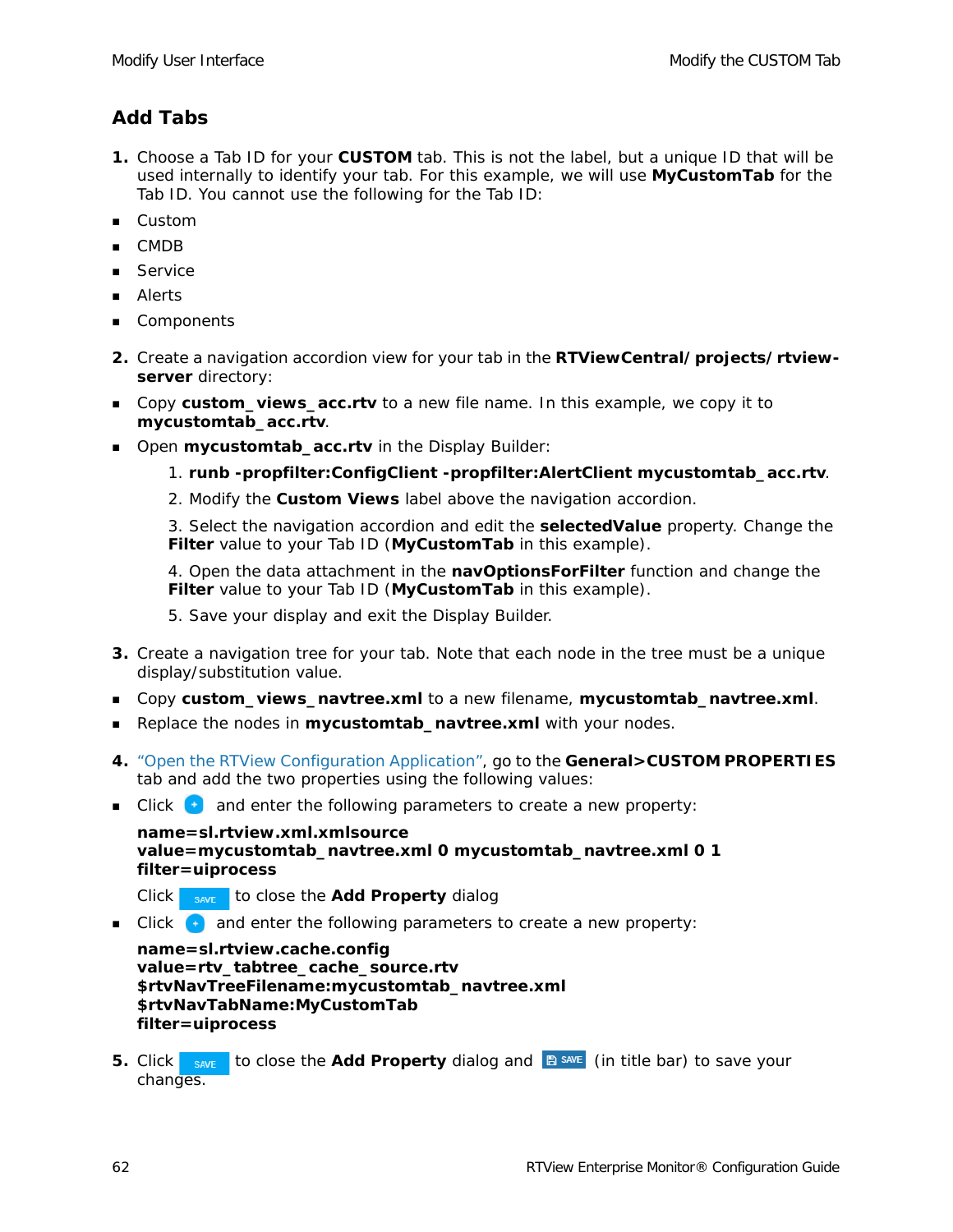- **6.** Click **C** RESTART SERVERS to apply changes.
- **7.** Add your new tab to **rtv\_custom.xml**. In a text file editor, open **rtv\_custom.xml** and edit the following:
- Add a new row to the **TabTable** with the label, Tab ID and navigation view you created previously:

```
<tr><td>MyCustomTabLabel</td> 
<td>MyCustomTab</td> 
<td>mycustomtab_acc</td> 
\langle t \rangle
```
Add a new row to the **TabTreeSelection** table with the Tab ID:

```
<tr><td>MyCustomTab</td> 
<td>MyCustomTab_1</td> 
<td></td><td>MyCustomTab</td>
```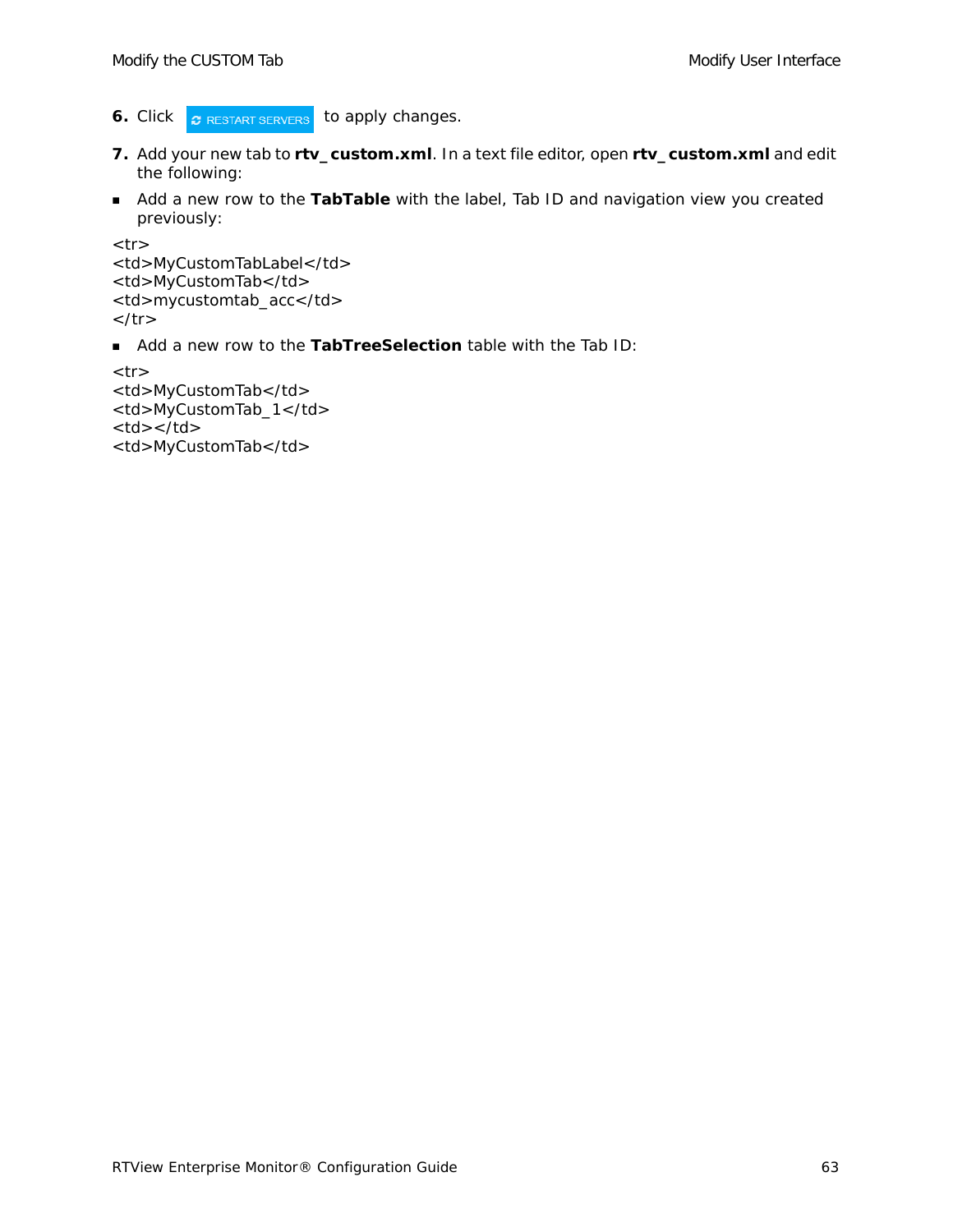# <span id="page-69-0"></span>**Configure RTView Alerts Table Columns**

RTView Enterprise Monitor allows you to specify which columns to include in the **Alert Views - RTView Alerts Table**. You can also specify which column to sort on (rather than the **Time** column) and whether to sort a column by ascending or descending order.

This configuration impacts the **RTView Alerts Table** in the following displays and any custom displays that include **rtv\_alerts\_table\_common.rtv**:

- **Alert Views - RTView Alerts Table**display (**rtv\_alerts\_table.rtv**)
- **Service Summary Views Service by CI Type display** (**rtv\_service\_citype\_summary.rtv**)
- **Service Summary Views - Service Summary** display (**rtv\_service\_summary.rtv**)
- **Multi Area Service Views Services CI Type Summary** display (**rtv\_allareas\_allservices\_citype\_summary.rtv**)
- **Single Area Service Views - Services CI Type Summary** display (**rtv\_area\_allservices\_citype\_summary.rtv**) By default, this display is not included in the navigation tree.

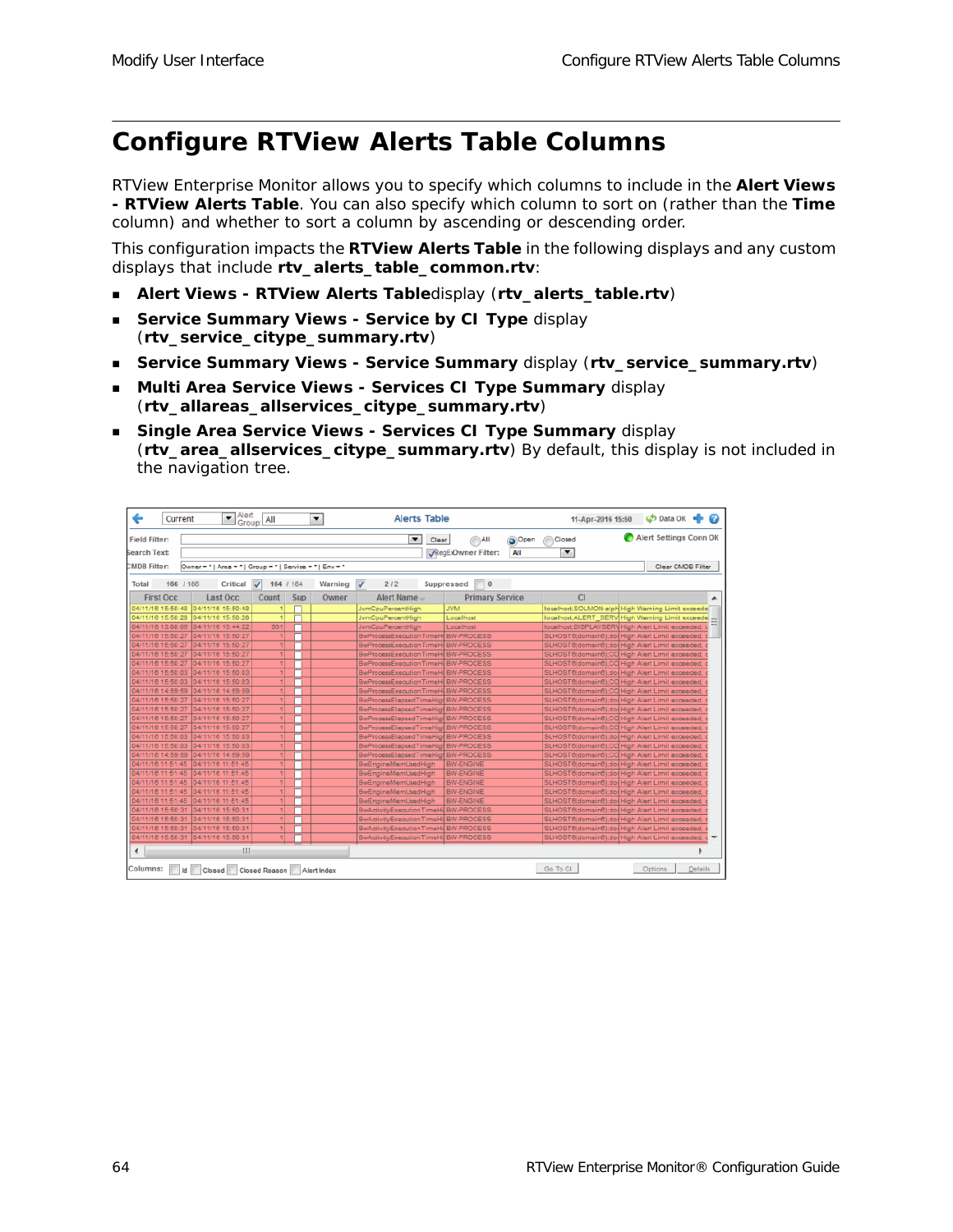By default, the **RTView Alerts Table** (**rtv\_alerts\_table\_common.rtv**) includes the following columns in the following order:

- **Time (the column label is First Occ)**
- Last Update Time (the column label is **Last Occ**)
- **Count**
- **Alert Index** (hidden by default)
- **ID** (hidden by default)
- Cleared (the column label is **Closed** and is hidden by default)
- Cleared Reason (the column label is **Closed Reason** and is hidden by default)
- Acknowledged (the column label is **Sup**)
- **Owner**
- **Alert Name**
- **PrimaryService** (the column label is **Primary Service**)
- CIName (the column label is **CI**)
- **Alert Text**
- **AlertClass**
- **CompID**
- **TicketID**
- **TicketGroup**

#### **Change the Default Columns**

#### **To change the default columns:**

- **1.** ["Open the RTView Configuration Application"](#page-30-1) and go to the **General>CUSTOM PROPERTIES** tab.
- **2.** Click **a** and create a new property using the following values:

**name=sl.rtview.sub** 

**value=\$rtvUserAlertTableColumns:'Time:94 Last Update Time:93 Count:50 ID:50 Cleared:40 Cleared Reason:85 Acknowledged:40 Owner:70 Alert Name:134 Alert Index:150 PrimaryService:150 CIName:117 Alert Text:1000 AlertClass:83 CompID:75 TicketID:69 TicketGroup:86' filter=uiprocess** 

**3.** Replace everything after **\$rtvUserAlertTableColumns:** with the column names and column widths in the order you want. The above example configures the default setup for the columns. The value after **\$rtvUserAlertTableColumns:** must be enclosed in single quotes and use the following syntax:

#### **'colName:colWidth colName2:colWidth2'**

Valid column names are **Time**, **Last Update Time**, **Count**, **ID**, **Cleared**, **Cleared Reason**, **Acknowledged**, **Owner**, **Alert Name**, **PrimaryService**, **CIName**, **CIType**, **Alert Index**, **Alert Text**, **Severity**, **Source**, **AlertClass**, **CompID**, **TicketID**, **TicketGroup** and any other custom columns you have added to the **RTView Alerts Table**.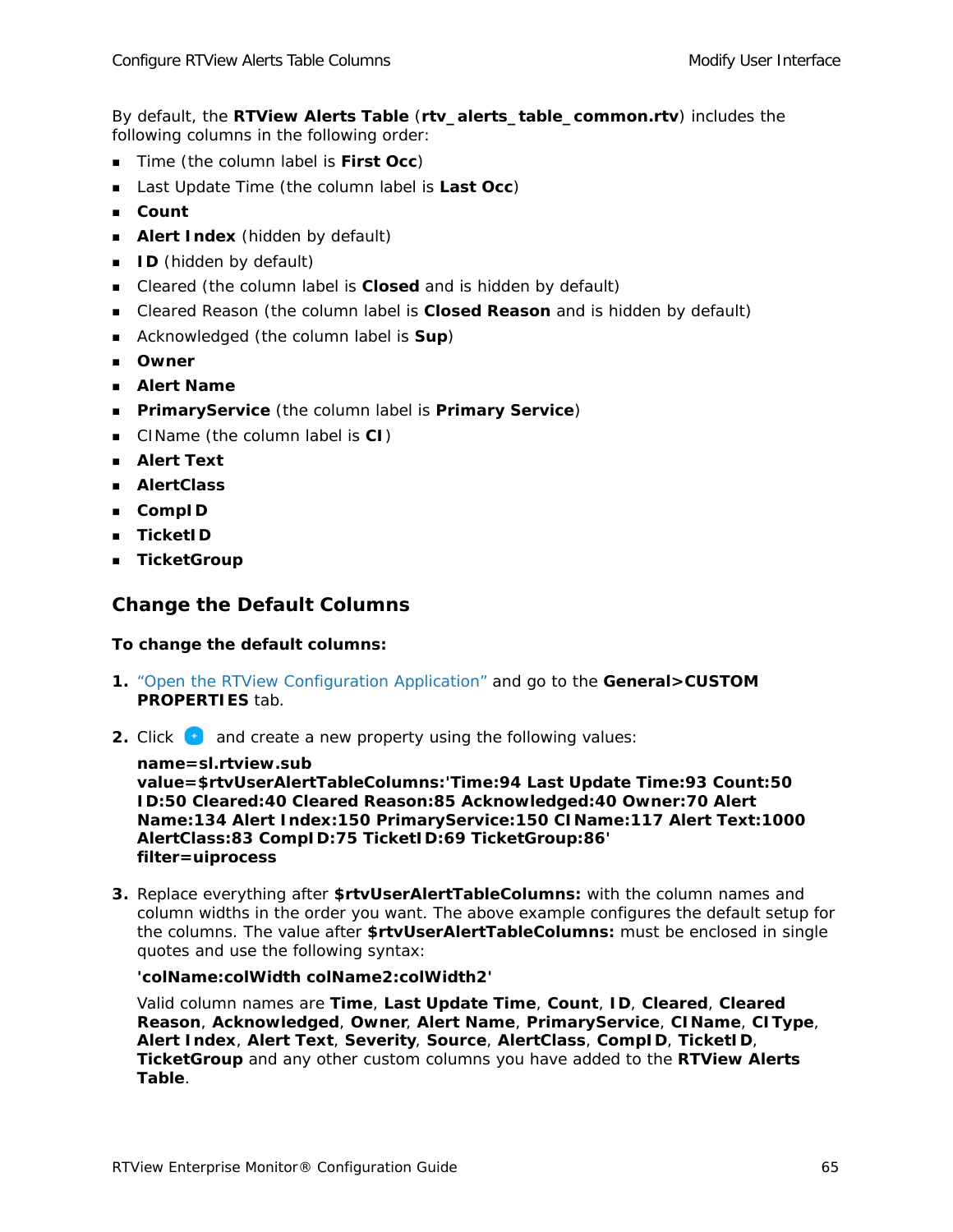- **4.** Click save to close the **Add Property** dialog and  $\mathbb{B}^{\text{SAVE}}$  (in title bar) to save your changes.
- **5.** Click **C** RESTART SERVERS to apply changes.

#### **Expose ID, Cleared, Cleared Reason and Alert Index Columns**

The **ID**, **Cleared**, **Cleared Reason** and **Alert Index** columns are always included but are hidden by default. To control the visibility of these columns, create a custom property using **0** in the value to hide the column, and using **1** in the value to show it.

- **1.** ["Open the RTView Configuration Application"](#page-30-1) and go to the **General>CUSTOM PROPERTIES** tab.
- **2.** Click **t** and create properties using the following values for each column your wish to show:
- To control the visibility of the **Closed** column:

```
name=sl.rtview.sub
value=$rtvUserShowCleared:1
filter=uiprocess
```
To control the visibility of the **Closed Reason** column:

```
name=sl.rtview.sub
value=$rtvUserShowClearedReason:1
filter=uiprocess
```
■ To control the visibility of the **ID** column:

```
name=sl.rtview.sub
value=$rtvUserShowId:1
filter=uiprocess
```
To control the visibility of the **Alert Index** column:

```
name=sl.rtview.sub
value=$rtvUserShowAlertIndex:1 
filter=uiprocess
```
- **3.** Click save to close the Add Property dialog and **B** SAVE (in title bar) to save your changes.
- 4. Click **C** RESTART SERVERS to apply changes.

If the ID, Cleared and Cleared Reason columns are specified in the

**\$rtvUserAlertTableColumns**, the columns are positioned in columns according to that order. If they are not specified in the **\$rtvUserAlertTableColumns**, they are positioned after (to the right of) the columns specified in **\$rtvUserAlertTableColumns**. In **rtv\_alerts\_table.rtv** (**Alert Views - RTView Alerts Table**), you can also toggle the visibility of these columns using the check-boxes at the bottom of the display.

**Note:** The values in **\$rtvUserAlertTableColumns** also populate the **Field Filter** dropdown menu in the **rtv\_alerts\_table.rtv** (Alert Views>RTView Alerts Table). The **Field Filter** drop-down menu also always contains the ID, Closed and Closed Reason columns whether or not those columns are visible.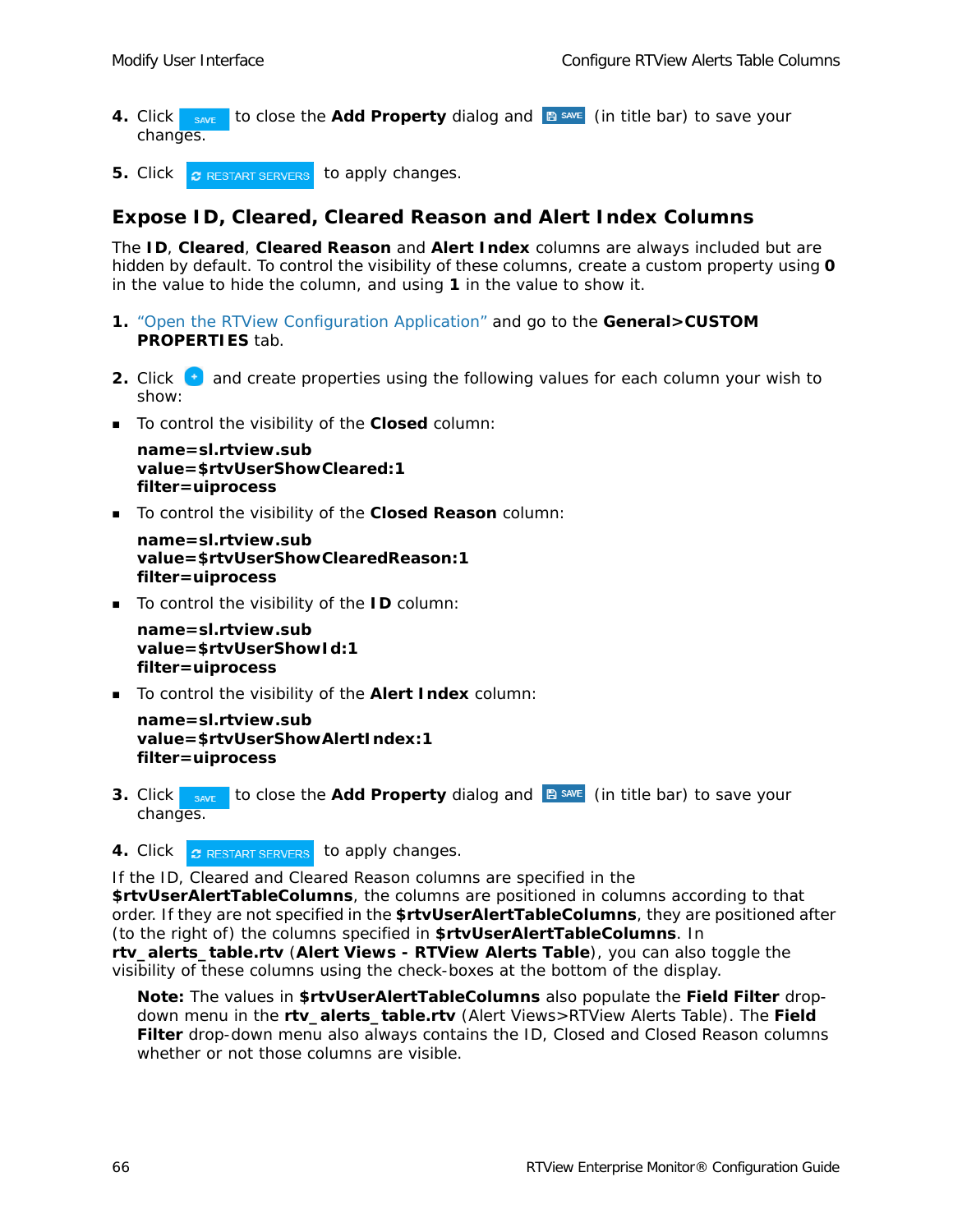### **Change the Sort Column and Order**

By default, the **RTView Alerts Table** is sorted by the **Time** column in descending order to show new alerts first. You can configure the **RTView Alerts Table** to sort by a different column and by descending order. To configure the columns in this way:

- **1.** ["Open the RTView Configuration Application"](#page-30-0) and go to the **General>CUSTOM PROPERTIES** tab.
- **2.** Click **b** and enter the following parameters to create a property, replacing **Time** with the name of the column you want to sort by:

**name=sl.rtview.sub value=\$rtvUserAlertTableSortColumn:Time filter=uiprocess**

Click  $\frac{1}{\sqrt{2}}$  save to close the Add Property dialog.

**3.** Click **t** and enter the following parameters to create a property, using a value of **1** to sort ascending or **0** to sort descending:

**name=sl.rtview.sub value=\$rtvUserAlertTableSortAsc:0 filter=uiprocess**

Click  $\frac{1}{\sqrt{2}}$  save to close the Add Property dialog.

**4.** Click **E** save (in title bar) to save your changes and **c** RESTART SERVERS to apply changes.

**Note:** You can also change the column sorted on in the display by clicking the header of the column you want to sort on.

All of the above substitutions can be set on a per-user or per-role basis if the RTView login is enabled and custom users or roles are defined. See the documentation for information on how to define substitution values for custom users and roles.

# **Add Owned By Me to RTView Alerts Table**

RTView Enterprise Monitor allows you to include the **Alerts Owned By Me** table in the lower portion of the **Alert Views - RTView Alerts Table** display.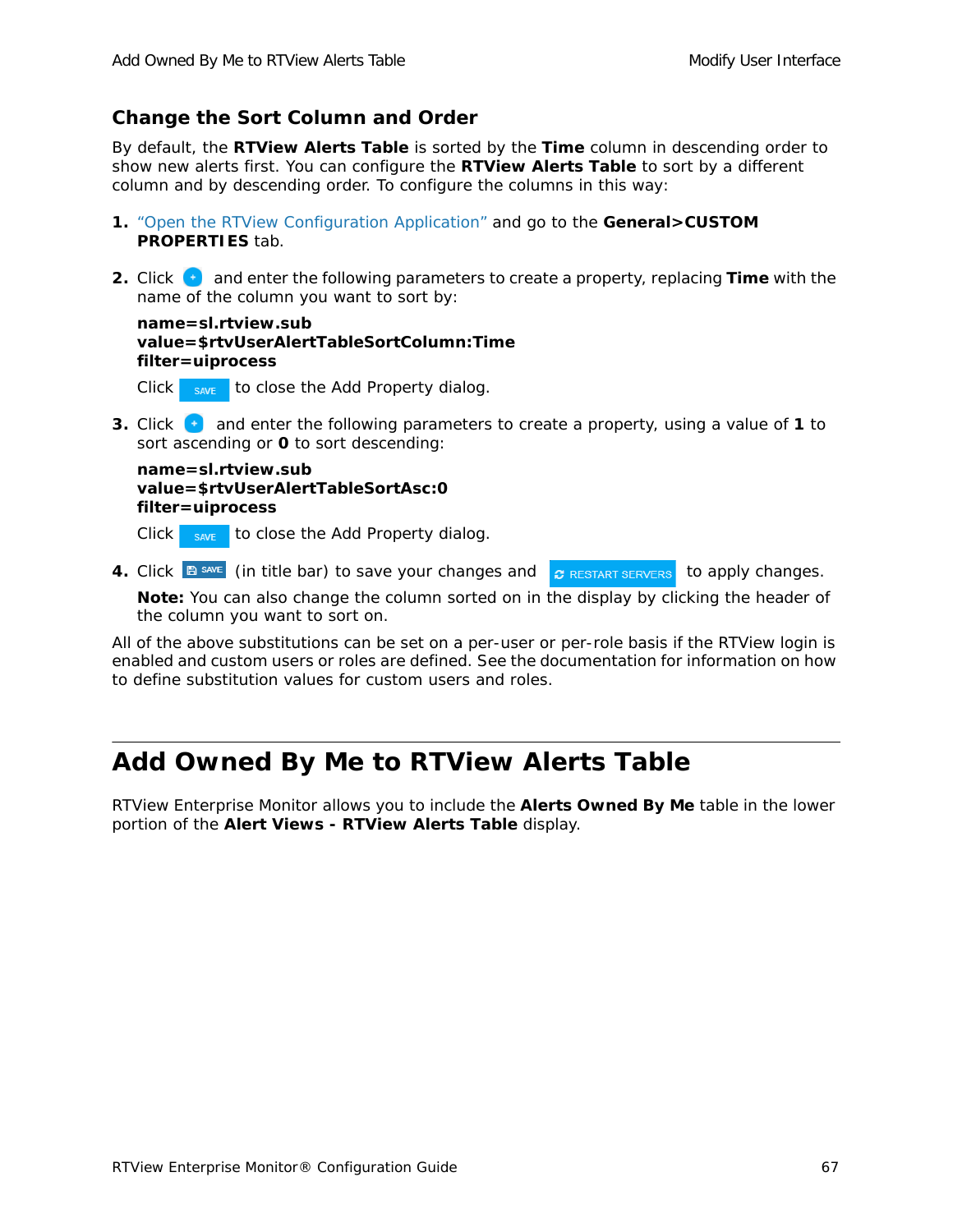The **Alerts Owned By Me** table shows all open (not cleared) alerts owned by the logged in user. Filters selected in the display do not apply to this table.

| <b>Admin</b>                                                  |                                                                                |                                |     |                          | <b>Alerts Table</b>     |                        |          | 09-Oct-2015 16:27 CO Data OK | $\bullet$ |
|---------------------------------------------------------------|--------------------------------------------------------------------------------|--------------------------------|-----|--------------------------|-------------------------|------------------------|----------|------------------------------|-----------|
| <b>Field Filter:</b>                                          |                                                                                |                                |     | $\overline{\phantom{a}}$ | $\bigcirc$ All<br>Clear | O Open<br>C Closed     |          | Alert Settings Conn OK       |           |
| <b>Search Text:</b>                                           |                                                                                |                                |     |                          | RegEx Owner Filter: All | ▼                      |          |                              |           |
|                                                               |                                                                                |                                |     |                          |                         |                        |          |                              |           |
|                                                               | CMDB Filter: Owner = *   Area = *   Group = *   Service = *   Env = PRODUCTION |                                |     |                          |                         |                        |          | <b>Clear CMDB Filter</b>     |           |
| Total 12                                                      | Critical V 11                                                                  | Warning $\boxed{\mathbf{r}}$ 1 |     |                          | Suppressed 1            | Own                    | Suppress | <b>UnSuppress</b>            | Close     |
| <b>First Occ</b>                                              | <b>Last Occ</b>                                                                | Count                          | Sup | Owner                    | <b>Alert Name</b>       | <b>Primary Service</b> |          | <sub>C1</sub>                |           |
| 06/20/13 16:06:53                                             | 06/20/13 16:06:53                                                              |                                |     |                          | EmsServerPendingMsgsH.  | <b>EMS-SERVER</b>      |          | top://192.168.200.172.       | High W    |
| 06/20/13 16:06:53                                             | 06/20/13 16:06:53                                                              | 1                              |     |                          | EmsServerPendingMsgsH.  | <b>EMS-SERVER</b>      |          | top://192.168.200.171        | High Al   |
| 06/20/13 16:06:53                                             | 06/20/13 16:06:53                                                              | 1                              |     |                          | EmsServerPendingMsgsH.  | <b>EMS-SERVER</b>      |          | top://192.168.200.171.       | High Al   |
| 06/20/13 16:06:53                                             | 06/20/13 16:06:53                                                              | $\vert$                        |     |                          | EmsServerPendingMsgsH.  | <b>EMS-SERVER</b>      |          | tcp://192.168.200.172.       | High Al   |
| 06/20/13 16:06:52                                             | 06/20/13 16:09:07                                                              | $\overline{3}$                 |     | admin                    | <b>JymNotConnected</b>  | <b>JVM</b>             |          | Iocalhost:BWMON-LO.          | Server    |
| 06/20/13 16:06:52                                             | 06/20/13 16:08:47                                                              | $\overline{2}$                 |     |                          | <b>JymNotConnected</b>  | MQ-WLM                 |          | localhost:WLM-LOCAL          | Server    |
| 06/20/13 16:06:52                                             | 06/20/13 16:08:47                                                              | $\overline{2}$                 |     |                          | JvmNotConnected         | MQ-WLM                 |          | localhost:MQMON-LO.          | Server    |
| 06/20/13 16:06:52                                             | 06/20/13 16:09:07                                                              | $\overline{3}$                 |     | admin                    | <b>JymNotConnected</b>  | <b>WSM-PROD</b>        |          | localhost:WSM-LOCAL          | Server    |
| 06/20/13 16:06:52                                             | 06/20/13 16:08:47                                                              | $\overline{2}$                 |     |                          | <b>JymNotConnected</b>  | <b>CUSTOM-DEV</b>      |          | localhost:CUSTOM-L.          | Server    |
|                                                               | 06/20/13 16:06:52 06/20/13 16:08:47                                            | $\overline{2}$                 |     |                          | <b>JymNotConnected</b>  | OCMON-PROD             |          | localhost:OCMON-LO.          | Server    |
|                                                               | 06/20/13 16:06:52 06/20/13 16:08:47                                            | $\overline{2}$                 |     |                          | JvmNotConnected         | <b>JVM</b>             |          | localhost:TOMCAT             | Server    |
|                                                               | 06/20/13 16:06:52 06/20/13 16:08:47                                            | $\overline{2}$                 |     |                          | JvmNotConnected         | MISCMON-PROD           |          | localhost:MISCMON-L.         | Server    |
| $\blacktriangleright$<br>$\mathbb{I}$<br>$\blacktriangleleft$ |                                                                                |                                |     |                          |                         |                        |          |                              |           |
|                                                               |                                                                                |                                |     |                          | Alerts Owned by Me      |                        |          |                              |           |
| <b>First Occ</b>                                              | <b>Last Occ</b>                                                                | Count                          | Sup | Owner                    | <b>Alert Name</b>       | <b>Primary Service</b> |          | C1                           |           |
| 06/20/13 16:06:53                                             | 06/20/13 16:09:08                                                              | $\epsilon$                     | v   | admin                    | EmsServerPendingMsgsH.  | <b>EMS-SERVER</b>      |          | top://SLPRO29:7222           | High Al   |
|                                                               | 06/20/13 16:06:52 06/20/13 16:09:07                                            | $\overline{3}$                 |     | admin                    | JvmNotConnected         | <b>NVL</b>             |          | localhost;BWMON-LO           | Server    |
|                                                               | 06/20/13 16:06:52 06/20/13 16:09:07                                            | $\overline{\mathbf{3}}$        |     | admin                    | JymNotConnected         | <b>WSM-PROD</b>        |          | localhost; WSM-LOCAL         | Server    |
|                                                               |                                                                                |                                |     |                          |                         |                        |          |                              |           |
| $\blacktriangleright$<br>◀<br>Ш                               |                                                                                |                                |     |                          |                         |                        |          |                              |           |
| Columns<br>ld                                                 | Closed Reason<br>Closed<br>Go To Cl<br>Options<br><b>Details</b><br>Annotate   |                                |     |                          |                         |                        |          |                              |           |

- **1.** ["Open the RTView Configuration Application"](#page-30-0) and go to **General>CUSTOM PROPERTIES**  tab.
- **2.** Click  $\bullet$  and enter the following parameters to create a property:

name=sl.rtview.sub

value=\$rtvUserShowDualTables:1 filter=uiprocess

- Click save to close the **Add Property** dialog.
- **3.** Click **B** SAVE (in title bar) to save your changes and **c** RESTART SERVERS to apply changes.

The **Alerts Owned By Me** table can be set on a per-user or per-role basis if the RTView login is enabled and custom users or roles are defined.

For details about how to define substitution values for custom users and roles, see "Configure User and Role Management".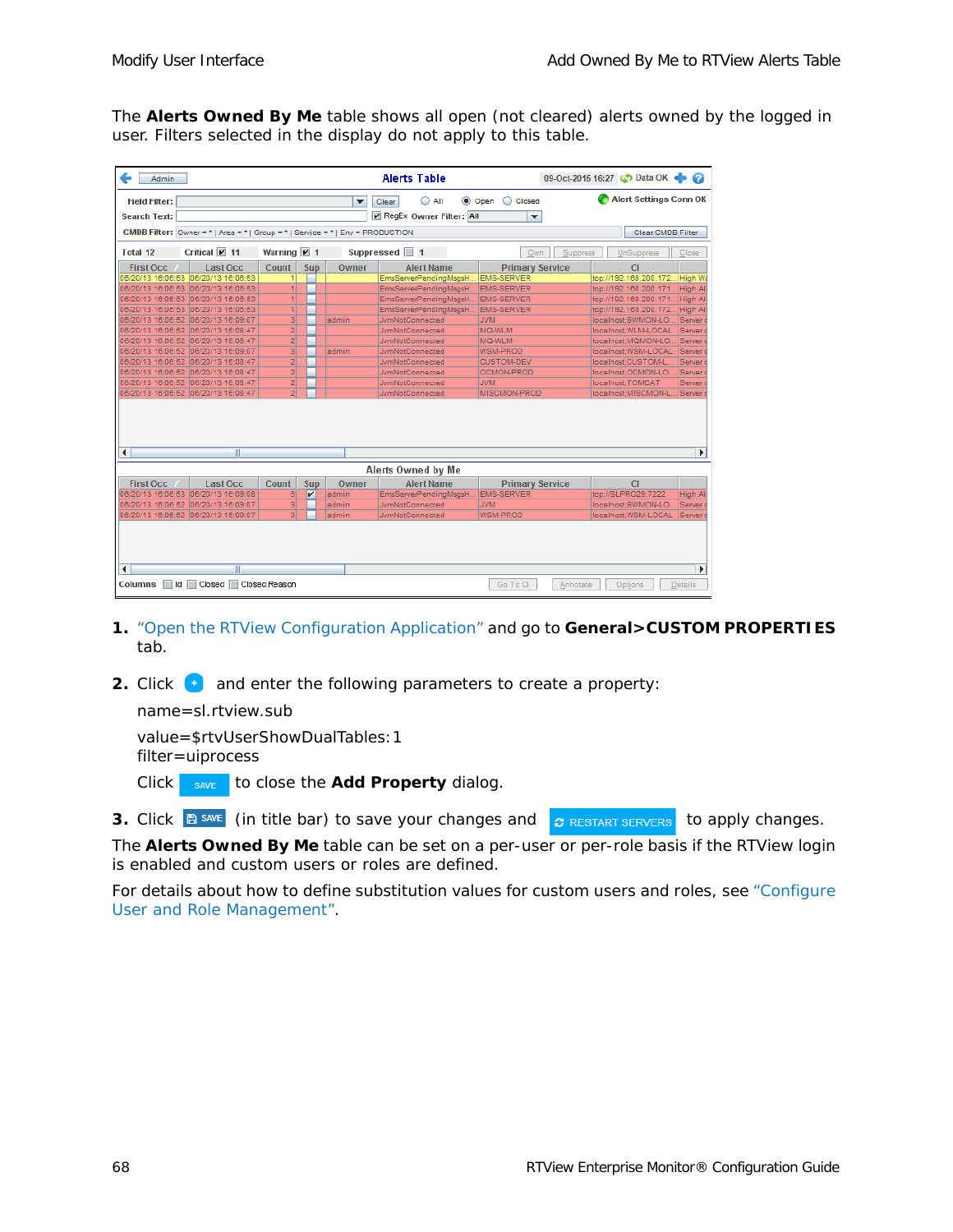# **APPENDIX A** RTView Configuration Application for **RTViewCentral**

This section describes the RTView Configuration Application settings for configuring RTViewCentral.

The ["Overview"](#page-75-0) provides general information about:

- **DED ["Opening the RTView Configuration Application"](#page-75-1)**
- ["The HOME Page"](#page-76-0)

and goes on to describe each RTViewCentral configuration page in the order that they appear in the navigation tree (the left panel in the following figure). See links, below.

| $\overline{\mathcal{L}}$ RTView ®                                         | <b>RTView Central Servers - RTView Enterprise Monitor</b>                                                                                                                                                                                                                                        |                          |
|---------------------------------------------------------------------------|--------------------------------------------------------------------------------------------------------------------------------------------------------------------------------------------------------------------------------------------------------------------------------------------------|--------------------------|
| <b>N</b> HOME<br>$P$ SAVE                                                 | General                                                                                                                                                                                                                                                                                          |                          |
| <b>Server Configuration</b>                                               | <b>ABOUT</b>                                                                                                                                                                                                                                                                                     | <b>CUSTOM PROPERTIES</b> |
| <b>General</b>                                                            |                                                                                                                                                                                                                                                                                                  |                          |
| <b>Databases</b><br>Alerts<br>Service Model<br><b>Central Data Server</b> | About<br>Location<br>C:\Users\m\Documents\Projects\EM5_0\RTViewCentral_5.0.0.0_alpha_20181008\RTViewCentral\projects\rtview<br>Display Name                                                                                                                                                      |                          |
| <b>Central Historian</b>                                                  | RTView Enterprise Monitor                                                                                                                                                                                                                                                                        |                          |
| <b>Central Display Server</b>                                             | Version<br>APM.5.0.0.0_20181008_000.28960-alpha_115                                                                                                                                                                                                                                              |                          |
|                                                                           | <b>Central Data Server Connection</b><br>This field is for your reference to note the connection value for the Central Server. This connection value must be entered on the Gen<br>each Solution Package server.<br>localhost: 10018<br>ex. somehost:10018 or http://somehost/rtvcentral_rtvdata |                          |

**The General Page": Describes the pages in which you get details about your** RTViewCentral installation [\("ABOUT Tab"\)](#page-77-1) and enter custom properties (["CUSTOM](#page-77-2)  [PROPERTIES Tab"\)](#page-77-2).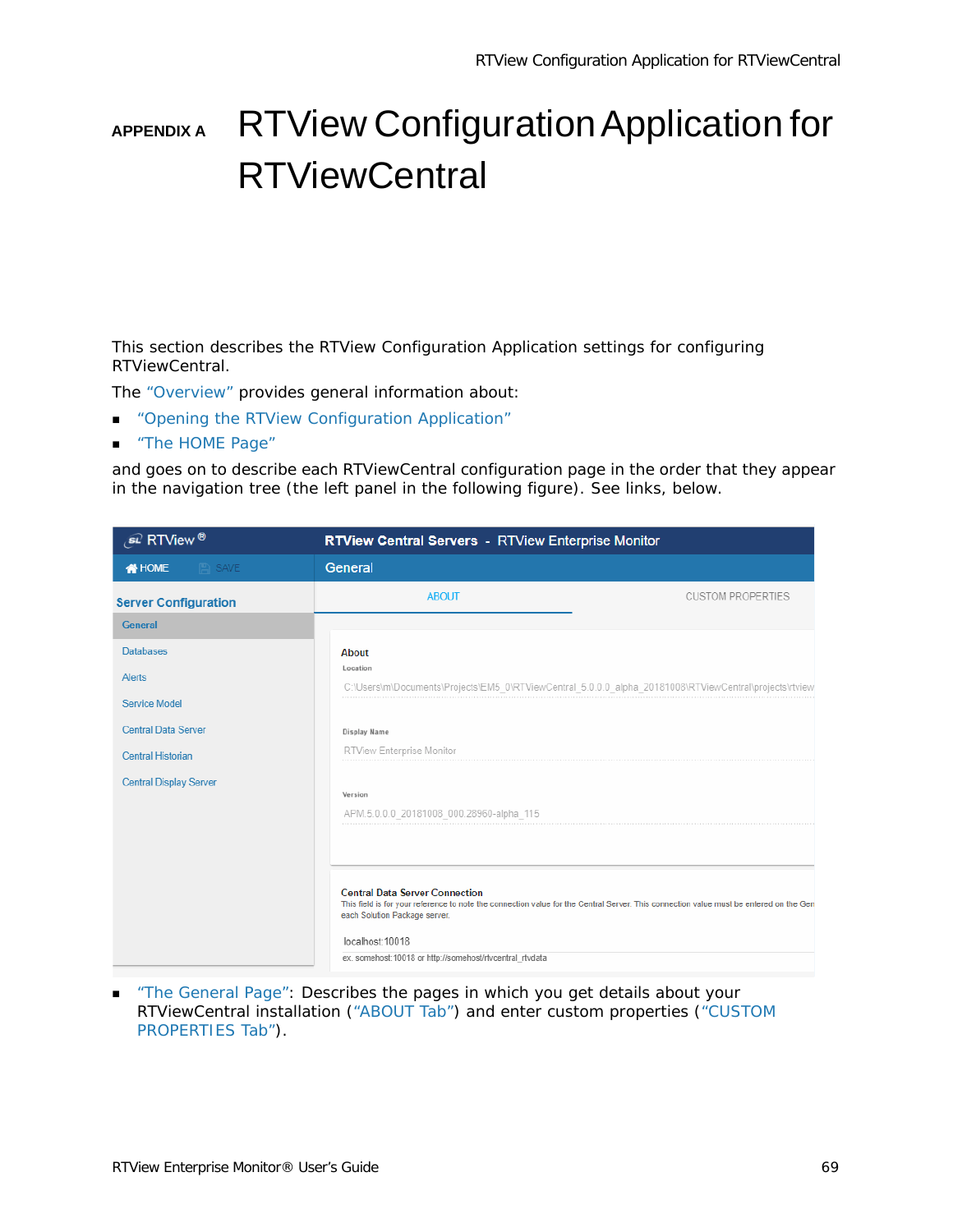- **Databases Page": Describes the page in which you setup connections for the Alert** Threshold Database, the Historian Database, the CMDB Database, the Diagram Generator and the Metric Explorer.
- ["Alerts Page"](#page-81-0): Describes the pages in which you configure alert notifications and persistence [\("ALERTS Tab"\)](#page-81-1) and alert storage [\("HISTORY Tab"](#page-82-0)).
- **EXECT:** ["Service Model Page":](#page-83-0) Describes the page in which you configure the model that maps each CI in your system that you monitor.
- ["Central Data Server Page":](#page-84-0) Describes the pages in which you set the initial and maximum amount of memory for RTViewCentral processing, log file name and location, set the RTViewCentral to host servlets [\("CENTRAL DATA SERVER Tab"](#page-85-0)) and add data server connections (["CONNECTIONS Tab"](#page-85-1)).
- ["Central Historian Page"](#page-86-0): Describes the page in which you allocate memory and set log files for the Central Alert Historian.
- ["Central Display Server Page"](#page-87-0): Describes the page in which you select the light or dark background for displays, enable/disable cross platform fonts, allocate memory and set log files for the Central Display Server process.

### <span id="page-75-0"></span>**Overview**

The RTView Configuration Application is used to configure *projects*. Typically, you have one or more of the following types of projects: RTViewCentral (referred to as the RTView Central Server project), RTView DataServers and solution packages. This document describes the RTView Configuration Application pages for configuring RTViewCentral.

### <span id="page-75-1"></span>**Opening the RTView Configuration Application**

**1.** In the RTView Enterprise Monitor, click **C** (top right in title bar) to open the RTView Configuration Application.

**Note:** The  $\ddot{\bullet}$  icon is only visible if you are logged in as admin. You also might need to disable your browser popup blocker. If you are not logged in as admin or cannot disable your popup blocker, open the RTView Configuration Application at the following URL:

### **http://localhost:10070/rtview-central-rtvadmin**

**2.** Login to RTView Configuration Application.

User: **rtvadmin**

Password: **rtvadmin**

The RTView Configuration Application **HOME** page opens.

**3.** Select the project you want to configure (scroll down if necessary).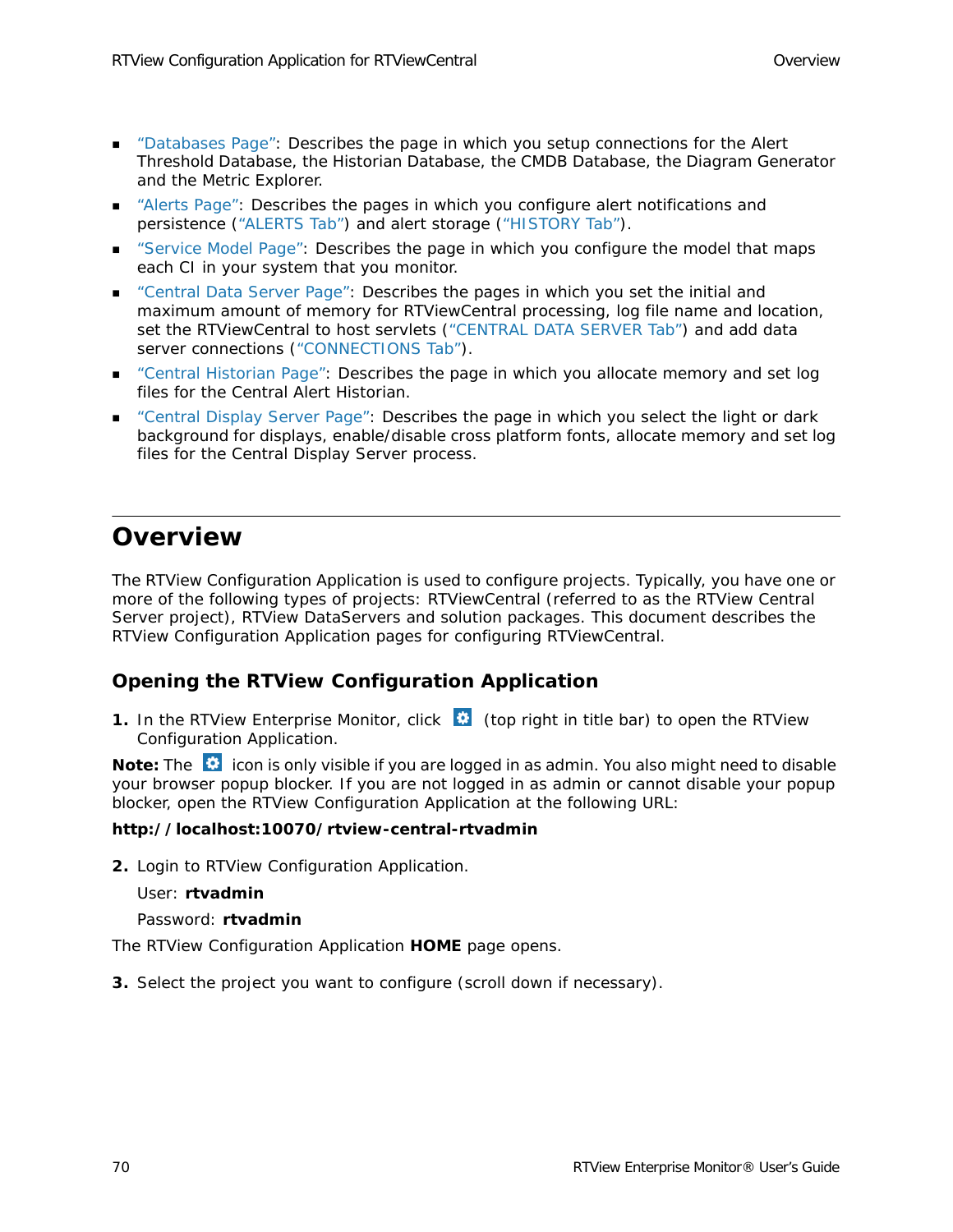### <span id="page-76-0"></span>**The HOME Page**

The home page provides access to your RTViewCentral project, as well any solution package projects to which RTViewCentral is connected. The RTView Central Server project allows you to configure the Enterprise Monitor Central Configuration Server, Central Alert Server, Central Alert Historian and Central Display Server.

|   | RTView <sup>®</sup> Project Configuration |                              |                                                  |                                | ŧ                |
|---|-------------------------------------------|------------------------------|--------------------------------------------------|--------------------------------|------------------|
|   | Select project to configure               |                              |                                                  | MANAGE DATA SERVER CONNECTIONS | <b>C REFRESH</b> |
|   | localhost: 10018                          |                              | RTView Central Servers RTView Enterprise Monitor |                                |                  |
| я | BWMON-LOCAL<br>localhost:3378             |                              |                                                  |                                |                  |
|   | <b>EMSMON-LOCAL</b><br>localhost:3178     |                              | TIBCO Enterprise Message Service Monitor         |                                |                  |
| ఴ | KAFKAMON-LOCAL<br>localhost:3778          |                              |                                                  |                                |                  |
|   | <b>MISCMON-LOCAL</b><br>localhost:3978    | <b>Miscellaneous Monitor</b> |                                                  |                                |                  |

Select a project in the list to configure that project.

The **BUTANAGE DATA SERVER CONNECTIONS** button is a shortcut to the Data Servers tab in the RTView Central Server project.

The  $\sigma$  REFRESH button updates the project list.

The  $\sigma$  restart servers button is visible when you have changes that need to be applied.

**RESTART SERVERS** restarts the RTViewCentral, the associated historian and the display server if they are running.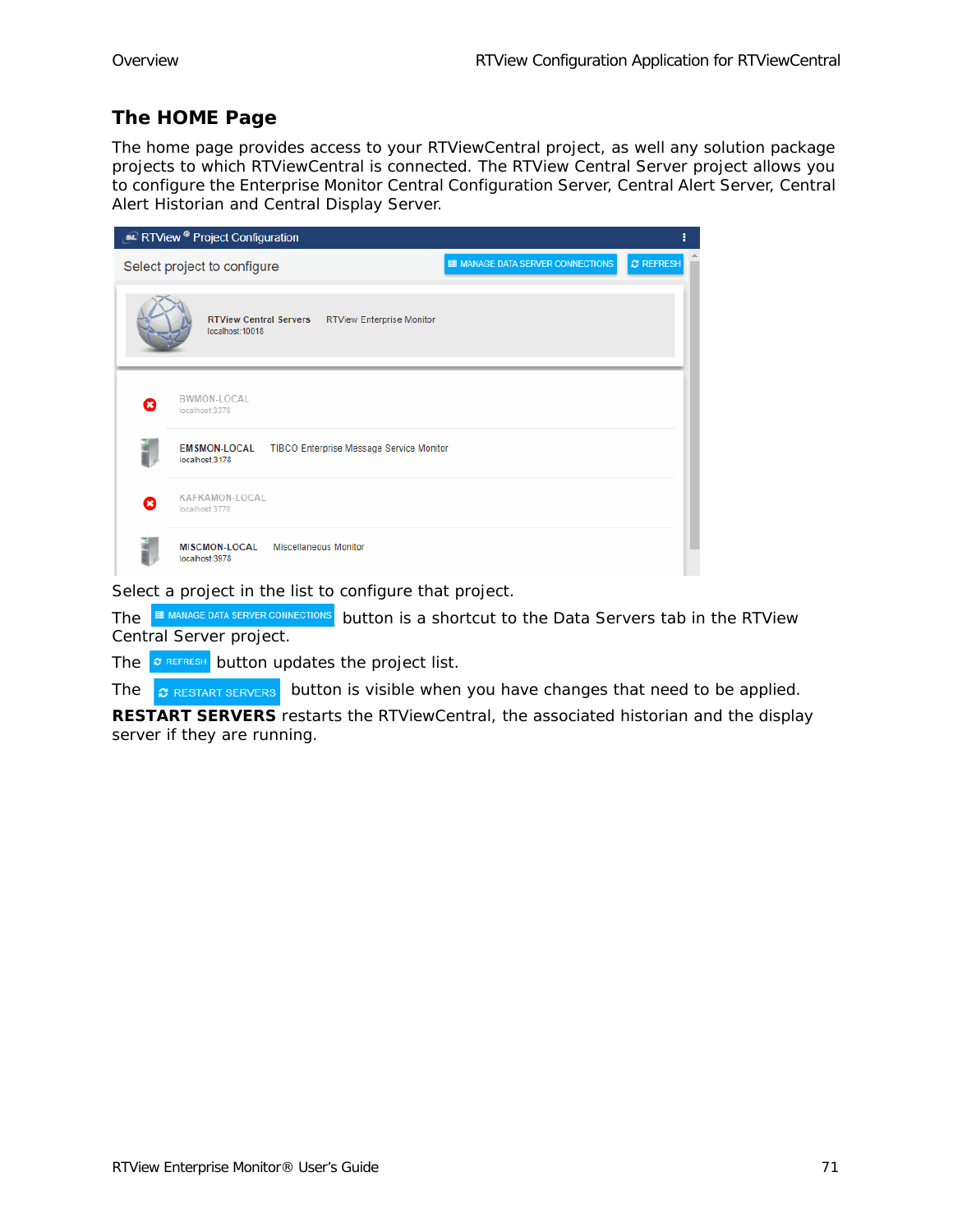# <span id="page-77-0"></span>**The General Page**

The **General** page opens by default. This page has two tabs:

- ["ABOUT Tab":](#page-77-1) Get details about your RTViewCentral installation from this page.
- **CUSTOM PROPERTIES Tab": Use this page to enter custom properties.**

| $\mathscr{L}$ RTView $^{\circledR}$                                                                                                                  | <b>RTView Central Servers - RTView Enterprise Monitor</b>                                                                                                                                                                                                                                        |                          |
|------------------------------------------------------------------------------------------------------------------------------------------------------|--------------------------------------------------------------------------------------------------------------------------------------------------------------------------------------------------------------------------------------------------------------------------------------------------|--------------------------|
| <b>N</b> HOME<br>$P$ SAVE                                                                                                                            | General                                                                                                                                                                                                                                                                                          |                          |
| <b>Server Configuration</b>                                                                                                                          | <b>ABOUT</b>                                                                                                                                                                                                                                                                                     | <b>CUSTOM PROPERTIES</b> |
| <b>General</b>                                                                                                                                       |                                                                                                                                                                                                                                                                                                  |                          |
| <b>Databases</b><br><b>Alerts</b><br><b>Service Model</b><br><b>Central Data Server</b><br><b>Central Historian</b><br><b>Central Display Server</b> | About<br>Location<br>C:\Users\m\Documents\Projects\EM5_0\RTViewCentral_5.0.0.0_alpha_20181008\RTViewCentral\projects\rtview<br>Display Name<br><b>RTView Enterprise Monitor</b><br>Version<br>APM.5.0.0.0_20181008_000.28960-alpha_115                                                           |                          |
|                                                                                                                                                      | <b>Central Data Server Connection</b><br>This field is for your reference to note the connection value for the Central Server. This connection value must be entered on the Gen<br>each Solution Package server.<br>localhost: 10018<br>ex. somehost:10018 or http://somehost/rtvcentral_rtvdata |                          |

### <span id="page-77-1"></span>**ABOUT Tab**

The **ABOUT** tab provides details about your RTViewCentral installation:

| <b>Field Name</b>                        | <b>Description</b>                                                                                                                                                   |
|------------------------------------------|----------------------------------------------------------------------------------------------------------------------------------------------------------------------|
| Location                                 | The location of the directory where the central server is running.                                                                                                   |
| <b>Display Name</b>                      | The display name.                                                                                                                                                    |
| <b>Version</b>                           | The Central Server software version.                                                                                                                                 |
| <b>Central Data Server</b><br>Connection | The Central Server connection value that is used to connect to<br>Solution Package servers. Enter this value on the General tab for<br>each Solution Package server. |

### <span id="page-77-2"></span>**CUSTOM PROPERTIES Tab**

Use the **CUSTOM PROPERTIES** page to create custom properties for the Central Server. The **CUSTOM PROPERTIES** tab has the following fields:

**Field Name Description**

**Custom Properties** Click to enter a custom property. To configure a custom property, you must know the name of the associated property, the syntax for the property value and the appropriate property filter.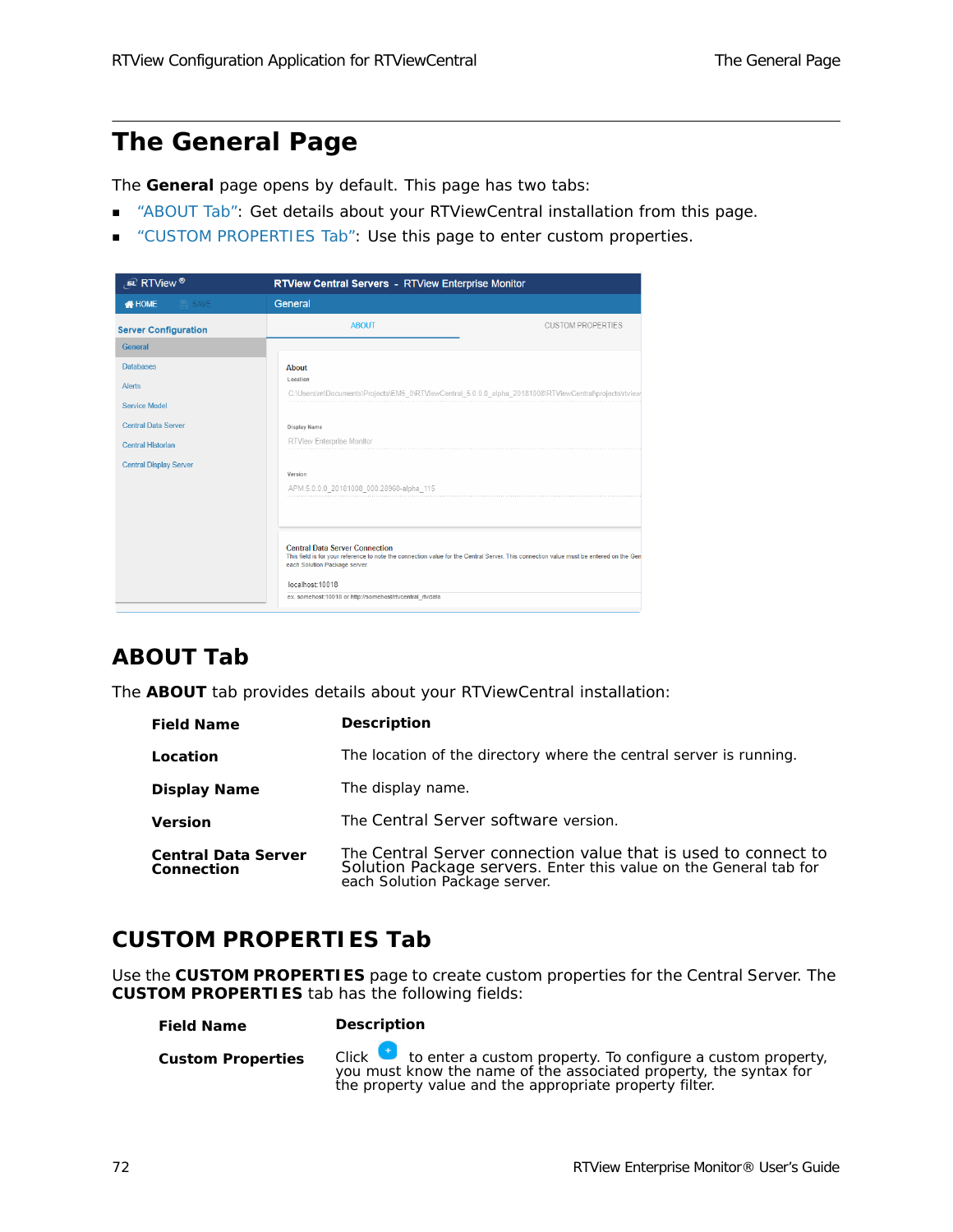Property values are applied in the order specified with the last value taking precedence.

**Name**: The property name.

**Value**: The property value.

**Filter**: The propery filter (optional).

**Comment**: A comment describing this property (optional).

# <span id="page-78-0"></span>**Databases Page**

Use the **Databases** page to setup the Alert Threshold Database Connection, the Historian Database Connection, the CMDB Database Connection, the Diagram Generator Connection and the Metric Explorer Connection.

The settings you make here are applied to all Central Servers as well as all Solution Package Project Servers. For example, when you change the historian database connection in this tab, the database connection for the Central Alert Historian also changes, as well as for the Solution Package for EMS Project Server (servers\emsmon historian).

| $\epsilon$ RTView $^{\circledR}$ | RTView Central Servers - RTView Enterprise Monitor                                                                                                                                                             |                         | ŧ                        |
|----------------------------------|----------------------------------------------------------------------------------------------------------------------------------------------------------------------------------------------------------------|-------------------------|--------------------------|
| <b>N</b> HOME<br><b>E</b> SAVE   | <b>Databases</b>                                                                                                                                                                                               |                         |                          |
| <b>Server Configuration</b>      | <b>CONNECTIONS</b>                                                                                                                                                                                             |                         |                          |
| General                          |                                                                                                                                                                                                                |                         | $\overline{\phantom{a}}$ |
| <b>Databases</b>                 | <b>Alert Threshold Database Connection</b><br>Configure the alert threshold database connection                                                                                                                |                         |                          |
| <b>Alerts</b>                    | Url: jdbc:hsqldb:hsql://localhost:9099/alertdefs                                                                                                                                                               |                         |                          |
| Service Model                    | <b>Driver:</b> org.hsqldb.jdbcDriver                                                                                                                                                                           |                         |                          |
| <b>Central Data Server</b>       | Classpath:                                                                                                                                                                                                     |                         |                          |
| <b>Central Historian</b>         |                                                                                                                                                                                                                | Copy to clipboard Paste |                          |
|                                  | <b>Historian Database Connection</b><br>Configure the Historian database connection                                                                                                                            |                         |                          |
| <b>Central Display Server</b>    | Url: jdbc:hsqldb:hsql://localhost:9099/rtvhistory                                                                                                                                                              |                         |                          |
|                                  | <b>Driver:</b> org.hsqldb.jdbcDriver                                                                                                                                                                           |                         |                          |
|                                  | Classpath:                                                                                                                                                                                                     |                         |                          |
|                                  |                                                                                                                                                                                                                | Copy to clipboard       | Paste                    |
|                                  | <b>CMDB Database Connection</b><br>Configure the CMDB database connection<br>$\mathbf{\mathcal{C}}$ = enabled<br>Url: jdbc:hsqldb:hsql://localhost:9099/rtvcmdb<br>Driver: org.hsqldb.jdbcDriver<br>Classpath: |                         |                          |
|                                  |                                                                                                                                                                                                                | Copy to clipboard Paste |                          |
|                                  | <b>Diagram Generator Connection</b><br>Configure the Diagram Generator database connection                                                                                                                     |                         |                          |
|                                  | $\mathcal{C}$ = enabled                                                                                                                                                                                        |                         |                          |
|                                  | Url: jdbc:hsqldb:hsql://localhost:9099/rtvdiagram                                                                                                                                                              |                         |                          |
|                                  | Driver: org.hsqldb.jdbcDriver<br>Classpath:                                                                                                                                                                    |                         |                          |
|                                  |                                                                                                                                                                                                                | Copy to clipboard Paste |                          |
|                                  |                                                                                                                                                                                                                |                         |                          |
|                                  | <b>Metric Explorer Connection</b><br>Configure the Metric Explorer database connection                                                                                                                         |                         |                          |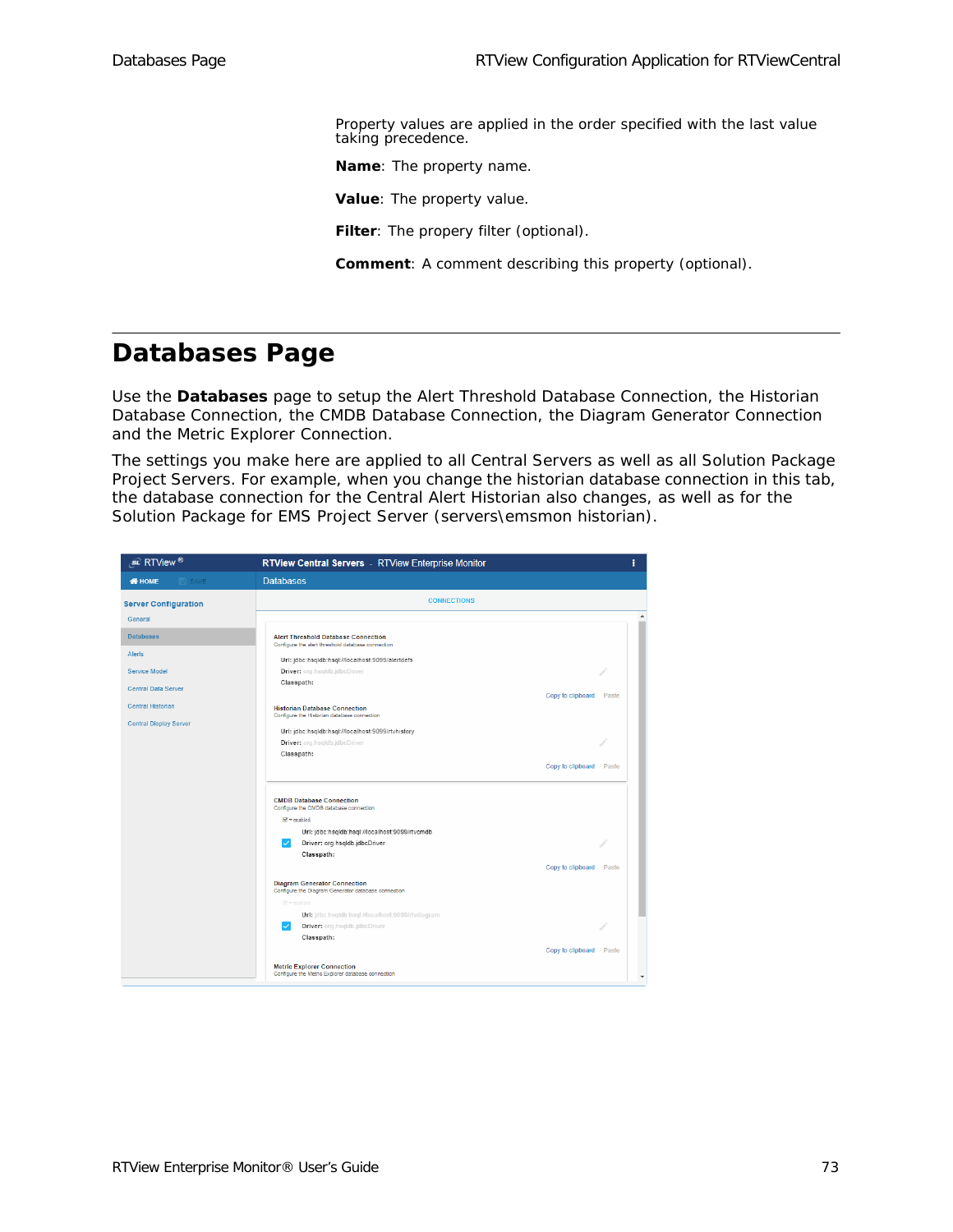The **Databases** page has the following fields:

| <b>Field Name</b>                                    | <b>Description</b>                                                                                                                                                                                                                                                                                                                                                                                                   |
|------------------------------------------------------|----------------------------------------------------------------------------------------------------------------------------------------------------------------------------------------------------------------------------------------------------------------------------------------------------------------------------------------------------------------------------------------------------------------------|
| <b>Alert Threshold</b><br><b>Database Connection</b> | This is the connection to use for the Alert Threshold database. This<br>database contains all alert settings (warning and alarm thresholds,<br>etc). See the "Configure RTViewCentral Databases" instructions on<br>how to populate this database with the correct table schemas.                                                                                                                                    |
|                                                      | <b>URL:</b> Full URL to use when connecting to this database using the<br>specified JDBC driver.                                                                                                                                                                                                                                                                                                                     |
|                                                      | <b>Driver:</b> Fully qualified name of the driver class to use when connection<br>to this database via JDBC.                                                                                                                                                                                                                                                                                                         |
|                                                      | <b>Classpath</b> : The classpath to the jar containing the driver class.                                                                                                                                                                                                                                                                                                                                             |
|                                                      | <b>Username:</b> (optional) User name to enter into this database when<br>making a connection.                                                                                                                                                                                                                                                                                                                       |
|                                                      | Password: (optional) Password to enter into this database when<br>making a connection.                                                                                                                                                                                                                                                                                                                               |
|                                                      | Run Queries Concurrently: If true, each query on the connection is<br>run on its own execution thread. ote: This option should be used with<br>caution since it may cause SQL errors when used with some database<br>configurations and may degrade performance due to additional<br>database server overhead. See your database documentation to see<br>whether it supports concurrent queries on multiple threads. |
|                                                      | TIP: Click Copy to clipboard on any RTView Central Servers database<br>field to copy it to the clipboard. Then click Paste on any of the other<br>connection listed.                                                                                                                                                                                                                                                 |
| <b>Historian Database</b><br><b>Connection</b>       | This is the connection to use for the Historian database. See the<br>"Configure RTViewCentral Databases" instructions on how to<br>populate this database with the correct table schemas.                                                                                                                                                                                                                            |
|                                                      | <b>URL:</b> Full URL to use when connecting to this database using the<br>specified JDBC driver.                                                                                                                                                                                                                                                                                                                     |
|                                                      | <b>Driver:</b> Fully qualified name of the driver class to use when connection<br>to this database via JDBC.                                                                                                                                                                                                                                                                                                         |
|                                                      | <b>Classpath</b> : The classpath to the jar containing the driver class.                                                                                                                                                                                                                                                                                                                                             |
|                                                      | <b>Username:</b> (optional) User name to enter into this database when<br>making a connection.                                                                                                                                                                                                                                                                                                                       |
|                                                      | <b>Password:</b> (optional) Password to enter into this database when<br>making a connection.                                                                                                                                                                                                                                                                                                                        |
|                                                      | Run Queries Concurrently: If true, each query on the connection is<br>run on its own execution thread. ote: This option should be used with<br>caution since it may cause SQL errors when used with some database<br>configurations and may degrade performance due to additional<br>database server overhead. See your database documentation to see<br>whether it supports concurrent queries on multiple threads. |
|                                                      | TIP: Click Copy to clipboard on any RTView Central Servers database<br>field to copy it to the clipboard. Then click <b>Paste</b> on any of the other<br>connection listed.                                                                                                                                                                                                                                          |
| <b>CMDB Database</b><br><b>Connection</b>            | The database connection to use for the CMDB. This is required if you<br>enable the Read CMDB from Database option. See "Configure<br>RTViewCentral Databases" instructions on how to populate this<br>database with the correct table schemas.                                                                                                                                                                       |
|                                                      | <b>URL:</b> Full URL to use when connecting to this database using the<br>specified JDBC driver.                                                                                                                                                                                                                                                                                                                     |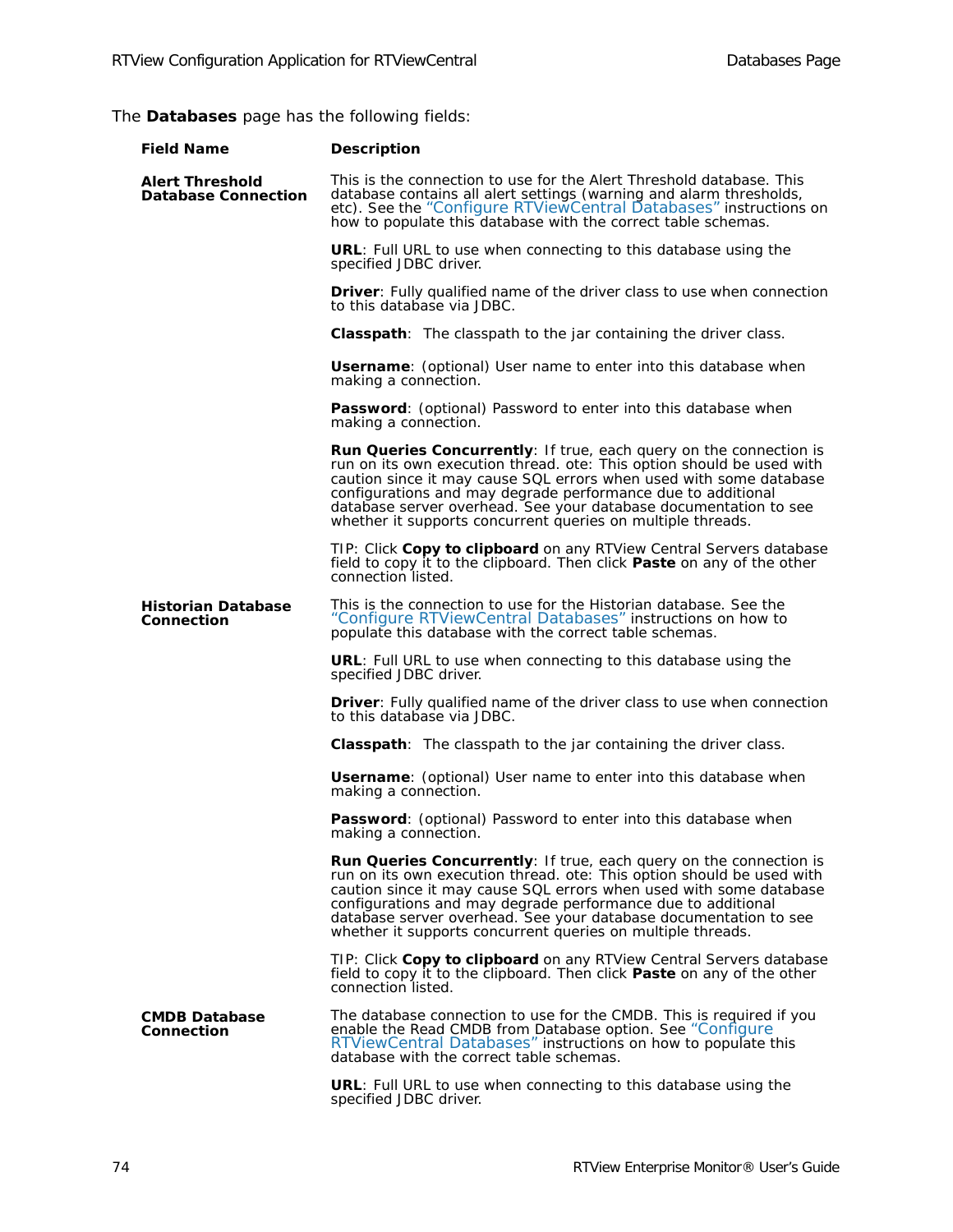**Driver**: Fully qualified name of the driver class to use when connection to this database via JDBC.

**Classpath**: The classpath to the jar containing the driver class.

**Username**: (optional) User name to enter into this database when making a connection.

**Password:** (optional) Password to enter into this database when making a connection.

**Run Queries Concurrently**: If true, each query on the connection is run on its own execution thread. ote: This option should be used with caution since it may cause SQL errors when used with some database configurations and may degrade performance due to additional database server overhead. See your database documentation to see whether it supports concurrent queries on multiple threads.

**Connection Enabled**: Set to false to disable this database connection.

TIP: Click **Copy to clipboard** on any RTView Central Servers database field to copy it to the clipboard. Then click **Paste** on any of the other connection listed.

**Diagram Generator** The connection to use for the Diagram Generator. This is only needed if you will be using the Diagram Generator.

> **URL**: Full URL to use when connecting to this database using the specified JDBC driver.

**Driver**: Fully qualified name of the driver class to use when connection to this database via JDBC.

**Classpath**: The classpath to the jar containing the driver class.

**Username**: (optional) User name to enter into this database when making a connection.

**Password**: (optional) Password to enter into this database when making a connection.

**Run Queries Concurrently**: If true, each query on the connection is run on its own execution thread. ote: This option should be used with caution since it may cause SQL errors when used with some database configurations and may degrade performance due to additional database server overhead. See your database documentation to see whether it supports concurrent queries on multiple threads.

**Connection Enabled**: Set to false to disable this database connection.

TIP: Click **Copy to clipboard** on any RTView Central Servers database field to copy it to the clipboard. Then click **Paste** on any of the other connection listed.

**Metric Explorer** The connection to use for the Metric Explorer. This is only needed if you will be using the Metric Explorer.

> **URL**: Full URL to use when connecting to this database using the specified JDBC driver.

**Driver**: Fully qualified name of the driver class to use when connection to this database via JDBC.

**Classpath**: The classpath to the jar containing the driver class.

**Username**: (optional) User name to enter into this database when making a connection.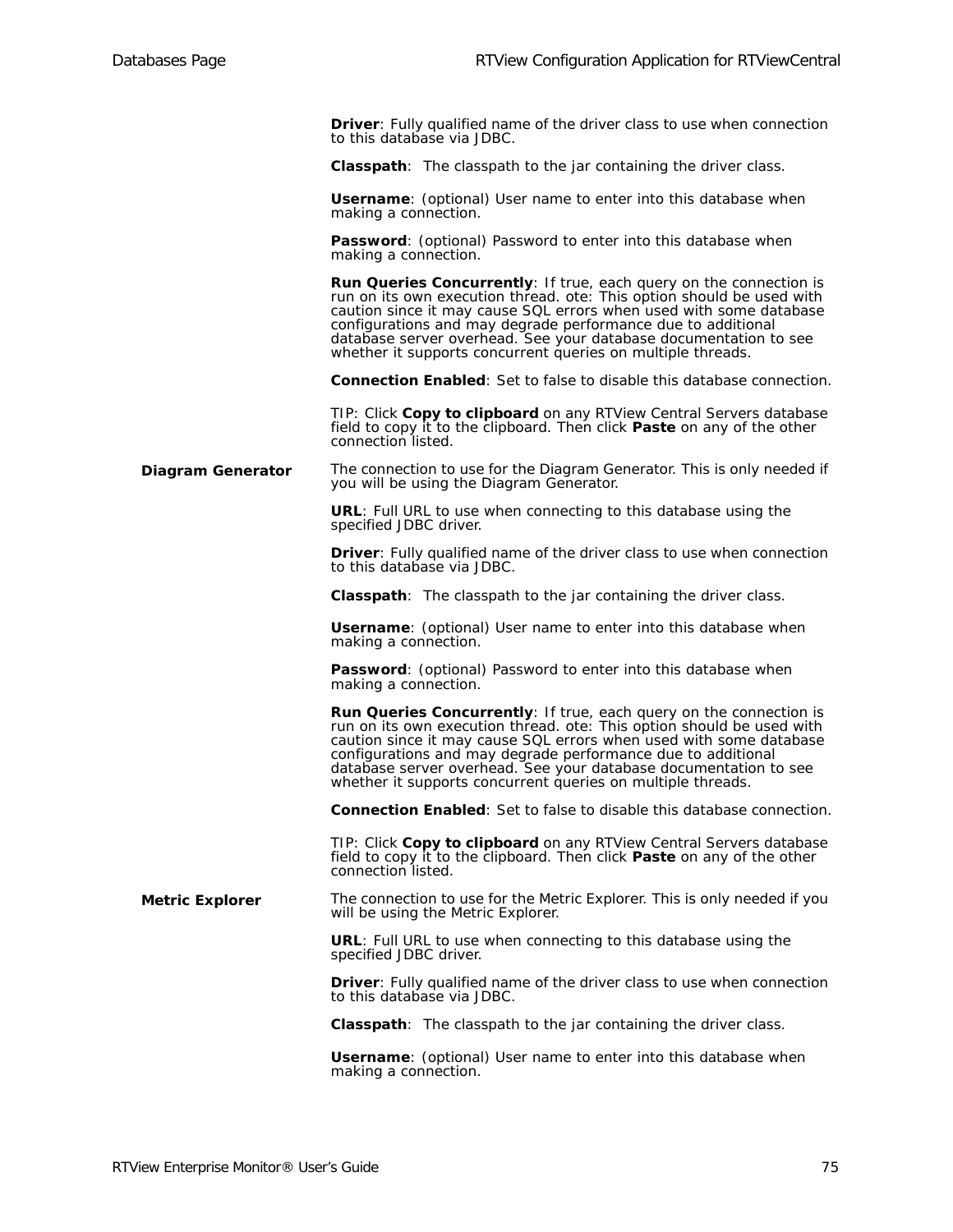**Password**: (optional) Password to enter into this database when making a connection.

**Run Queries Concurrently**: If true, each query on the connection is run on its own execution thread. ote: This option should be used with caution since it may cause SQL errors when used with some database configurations and may degrade performance due to additional database server overhead. See your database documentation to see whether it supports concurrent queries on multiple threads.

**Connection Enabled**: Set to false to disable this database connection.

TIP: Click **Copy to clipboard** on any RTView Central Servers database field to copy it to the clipboard. Then click **Paste** on any of the other connection listed.

### <span id="page-81-0"></span>**Alerts Page**

Use the **Alerts** page to configure central alert notifications, alert persistence for high availability and alert storage. The Alerts page has two tabs:

- ["ALERTS Tab":](#page-81-1) Configure central alert notifications and alert persistence for high availability.
- ["HISTORY Tab"](#page-82-0): Configure alert storage.

| $\mathcal{L}$ RTView $^{\circledR}$                        | <b>RTView Central Servers</b> - RTView Enterprise Monitor                                                                                                                                         |                |  |  |  |
|------------------------------------------------------------|---------------------------------------------------------------------------------------------------------------------------------------------------------------------------------------------------|----------------|--|--|--|
| $\Rightarrow$ SAVE<br><b>W</b> HOME                        | <b>Alerts</b>                                                                                                                                                                                     |                |  |  |  |
| <b>Server Configuration</b><br>General<br><b>Databases</b> | <b>ALERTS</b>                                                                                                                                                                                     | <b>HISTORY</b> |  |  |  |
|                                                            | O Go to the CONNECTIONS tab under Databases to configure the alert threshold database connection                                                                                                  |                |  |  |  |
| <b>Alerts</b><br>Service Model                             | <b>Notifications</b><br>Configure alert notifications to execute centrally. Alert notifications require additional setup in the central directory. See the documentation for more<br>information. |                |  |  |  |
| <b>Central Data Server</b><br><b>Central Historian</b>     | Enable Alert Notifications                                                                                                                                                                        | <b>Default</b> |  |  |  |
| <b>Central Display Server</b>                              | Notification Platform<br>◉<br>Windows<br>$\bigcirc$ Unix                                                                                                                                          | Default        |  |  |  |
|                                                            | Notify on New Alerts                                                                                                                                                                              | Default        |  |  |  |
|                                                            | Notify on First Severity Change                                                                                                                                                                   | Default        |  |  |  |
|                                                            | Notify on Cleared Alerts                                                                                                                                                                          | Default        |  |  |  |
|                                                            | Periodically Renotify on Unacknowledged Alerts<br>Renotification Interval<br>300                                                                                                                  | Default        |  |  |  |

### <span id="page-81-1"></span>**ALERTS Tab**

**Field Name Description**

Use the **ALERTS** tab to configure central alert notifications and persistence for high availability. The **ALERTS** tab has the following fields:

| <b>Enable Alert</b>  | Toggle on to enable alert notifications. By default, alert notifications will |
|----------------------|-------------------------------------------------------------------------------|
| <b>Notifications</b> | execute a script in the servers/central directory.                            |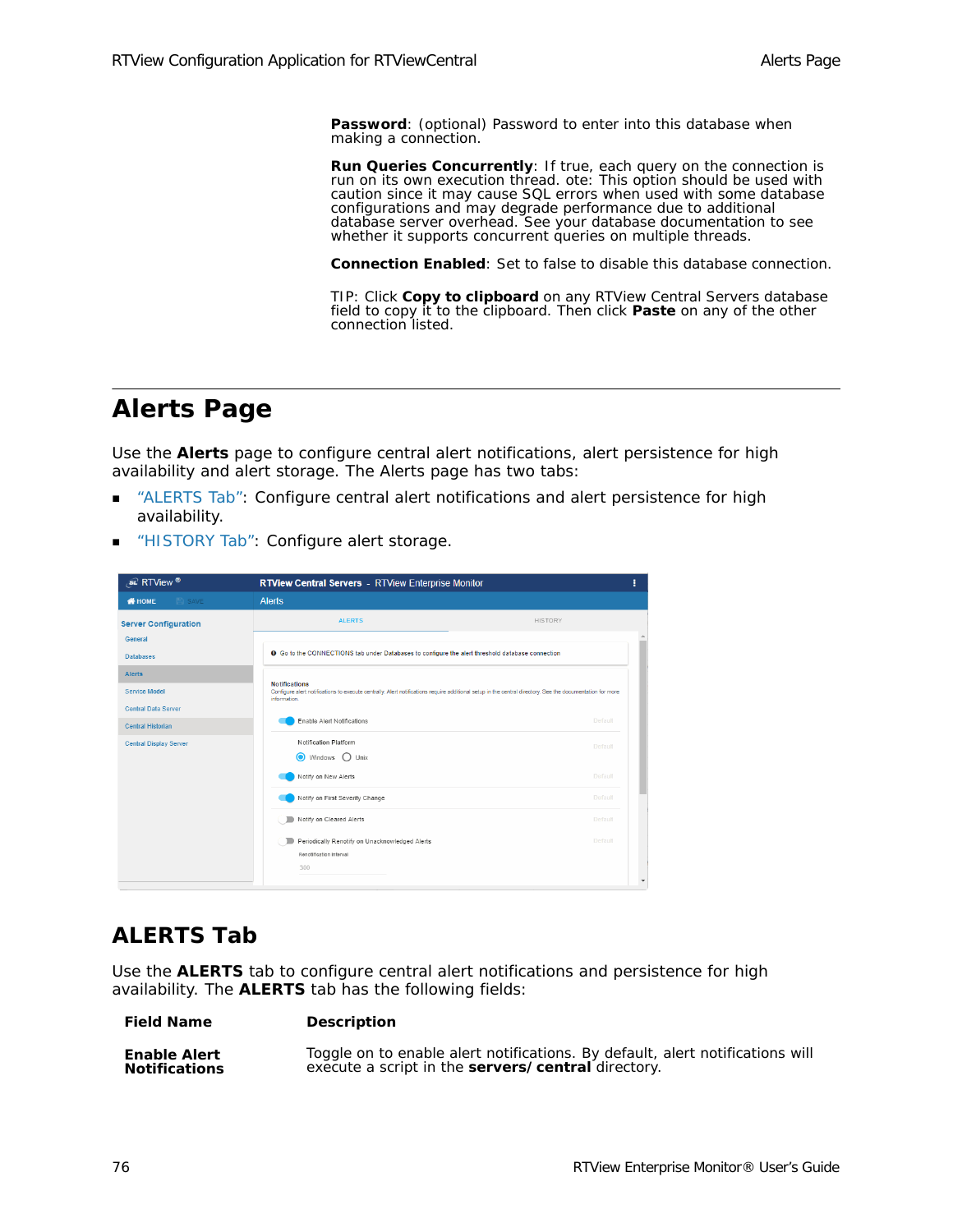| <b>Notification Platform</b>                                       | Select the platform of the system that the central alert server is running<br>on.                                                                                                                                                                                                                                                                                           |
|--------------------------------------------------------------------|-----------------------------------------------------------------------------------------------------------------------------------------------------------------------------------------------------------------------------------------------------------------------------------------------------------------------------------------------------------------------------|
| <b>Notify on New Alerts</b>                                        | Toggle on to notify on new alerts. This reguires some additional setup:<br>Copy the my_alert_actions(.bat or .sh) script from RTVAPM_HOME/<br>common/bin to RTViewCentral/projects/rtview-server and modify<br>it to execute the action you want to perform.                                                                                                                |
| <b>Notify on First</b><br><b>Severity Change</b>                   | Toggle on to notify the first time the Severity value changes on an alert.<br>This requires some additional setup: Copy the my_alert_actions (.bat or<br>sh) script from RTVAPM_HOME/common/bin to RTViewCentral/<br><b>projects/rtview-server</b> and modify it to execute the action you want to<br>perform.                                                              |
| <b>Notify on Cleared</b><br><b>Alerts</b>                          | Toggle on to notify when an alert is cleared. This reguires some additional<br>setup: Copy the <b>my_alert_actions</b> (.bat or .sh) script from<br>RTVAPM HOME/common/bin to RTViewCentral/projects/rtview-<br>server, rename it my_alert_actions.cleared(.bat or .sh) and modify it<br>to execute the action you want to perform.                                         |
| <b>Periodically Renotify</b><br>on Unacknowledged<br><b>Alerts</b> | Toggle on to notify on the Renotification Interval for all<br>unacknowledged alerts. This requires some additional setup: Copy the<br>my_alert_actions(.bat or .sh) script from RTVAPM_HOME/common/<br>bin to RTViewCentral/projects/rtview-server, rename it<br><b>my_alert_actions.renotify</b> (.bat or .sh) and modify it to execute the<br>action you want to perform. |
| Renotification<br><b>Interval</b>                                  | Set to the interval, in seconds, on which you want to renotify on<br>unacknowledged alerts.                                                                                                                                                                                                                                                                                 |
| <b>Persist Alerts</b>                                              | Toggle on to persist the current alert table to the Alert Threshold<br>Database. See the "Configure RTViewCentral Databases" instructions<br>on how to populate this database with the correct table schemas.                                                                                                                                                               |
| <b>Persist Engine Name</b>                                         | Assign a unique name for this data server. This is needed when multiple<br>data servers persist alerts to the same database.                                                                                                                                                                                                                                                |

### <span id="page-82-0"></span>**HISTORY Tab**

Use the **HISTORY** tab to enable alert storage in the history database. The **HISTORY** tab has the following fields:

| <b>Field Name</b>                          | Description                                                                                                                                                                                                                                                                                                                                                                                                     |
|--------------------------------------------|-----------------------------------------------------------------------------------------------------------------------------------------------------------------------------------------------------------------------------------------------------------------------------------------------------------------------------------------------------------------------------------------------------------------|
| <b>Store Alert History</b>                 | Toggle on to have the Central Alert Historian store alert history to the<br>Historian database.                                                                                                                                                                                                                                                                                                                 |
| <b>History Table Name</b><br><b>Prefix</b> | The <b>History Table Name Prefix</b> field allows you to define a prefix that<br>will be added to the database table names so that EM can differentiate<br>history data between data servers when you have multiple Central Alert<br>Servers. In this case, each Historian needs to save to a different table,<br>otherwise the corresponding data server will load metrics from both<br>Historians on startup. |
|                                            | <b>NOTE:</b> If you are using Oracle for your Historian Database, you must limit<br>the History Table Name Prefix to 2 characters because Oracle does not<br>allow table names greater than 30 characters.                                                                                                                                                                                                      |
|                                            | Once you have defined the <b>History Table Name Prefix</b> , you will need to<br>create the corresponding tables in your database as follows:                                                                                                                                                                                                                                                                   |
|                                            | • Locate the sql template for your database under <b>RTVAPM_HOME/</b><br>common/dbconfig and make a copy of it.                                                                                                                                                                                                                                                                                                 |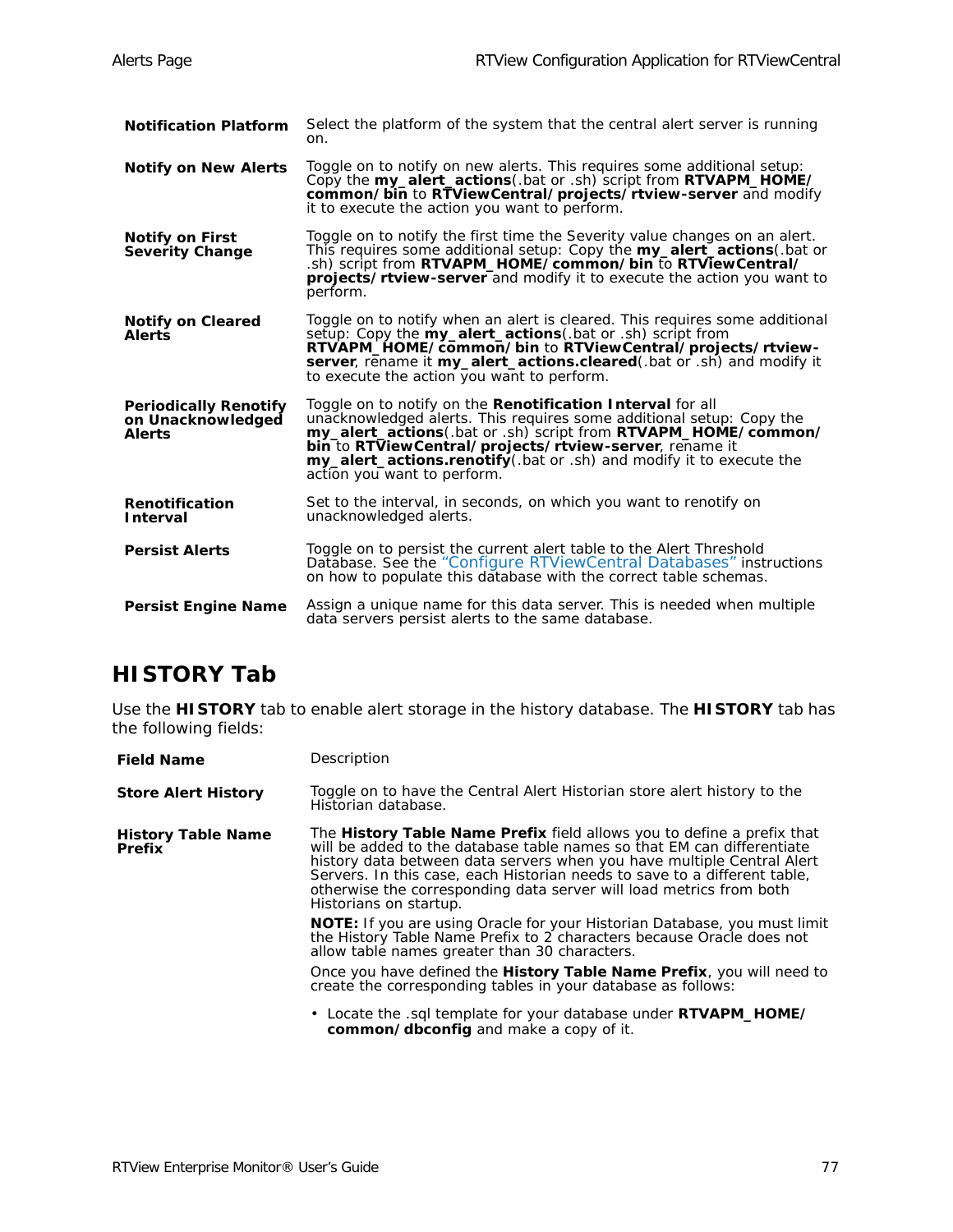- Add the value you entered for the **History Table Name Prefix** to the beginning of all table names in the copied .sql template.
- Use the copied .sql template to create the tables in your database.

# <span id="page-83-0"></span>**Service Model Page**

Use the **Service Model** page to setup the CMDB (the Service Model that maps all CIs being monitored).

| $\mathscr{F}$ RTView $^{\circledR}$                | <b>RTView Central Servers</b> - RTView Enterprise Monitor                                                                                                                                                               |                                          |  |
|----------------------------------------------------|-------------------------------------------------------------------------------------------------------------------------------------------------------------------------------------------------------------------------|------------------------------------------|--|
| <b>WHOME</b><br>$\Rightarrow$ SAVE                 | <b>Service Model</b>                                                                                                                                                                                                    |                                          |  |
| <b>Server Configuration</b><br>General             | <b>SERVICE MODEL</b>                                                                                                                                                                                                    |                                          |  |
| <b>Databases</b><br>Alerts<br><b>Service Model</b> | Read Service Model from Database<br><b>Auto-Generated Service Model</b><br>Enable this option to automatically generate Service Model entries for all components based on their CIType. These entries are listed in the |                                          |  |
| <b>Central Data Server</b><br>Central Historian    | service tree under Infrastructure.<br>Organize Services by CIType                                                                                                                                                       |                                          |  |
| <b>Central Display Server</b>                      | <b>Service Model Categories</b><br>Separate list items with semi-colons                                                                                                                                                 |                                          |  |
|                                                    | <b>Environment List</b><br>PRODUCTION:DR:UAT:DEVELOPMENT                                                                                                                                                                | Default Environment Filter<br>PRODUCTION |  |
|                                                    | Region List<br>AMER:EMEA:APAC                                                                                                                                                                                           |                                          |  |
|                                                    | Country List<br>Japan;UK:USA                                                                                                                                                                                            |                                          |  |
|                                                    | City List<br>Chicago:Dallas:London:New York:Tokyo                                                                                                                                                                       |                                          |  |

The **Service Model** page has the following fields:

| <b>Field Name</b>                            | <b>Description</b>                                                                                                                                                                                            |
|----------------------------------------------|---------------------------------------------------------------------------------------------------------------------------------------------------------------------------------------------------------------|
| <b>Read Service Model from</b><br>Database   | Toggle on to read CMDB entries from the database defined in the<br>CMDB Database Connection                                                                                                                   |
| <b>Organize Services by</b><br><b>CIType</b> | Toggle on to enable automatic generation of CMDB entries for all<br>components based on their CIType. When enabled, this option<br>organizes CIs in the Service Tree based on their CI Type.                  |
| <b>Environment List</b>                      | A semicolon (;) delimited list of Environments to use for your CMDB<br>entries. This populates the Environment filter list and also the list of<br>available Environments in the CMDB Administration display. |
| <b>Default Environment</b><br><b>Filter</b>  | The initially selected value in the Environment filter field on the<br><b>SERVICE TREE and SERVICE VIEWS tabs in the monitor.</b>                                                                             |
| <b>Region List</b>                           | A semicolon (;) delimited list of Regions to use for your CMDB<br>entries. This populates the list of available Regions in the CMDB<br>Administration display.                                                |
| <b>Country List</b>                          | A semicolon (;) delimited list of Countries to use for your CMDB<br>entries. This populates the list of available Countries in the CMDB<br>Administration display.                                            |
| <b>City List</b>                             | A semicolon (;)delimited list of Cities to use for your CMDB entries.<br>This populates the list of available Cities in the CMDB Administration<br>display.                                                   |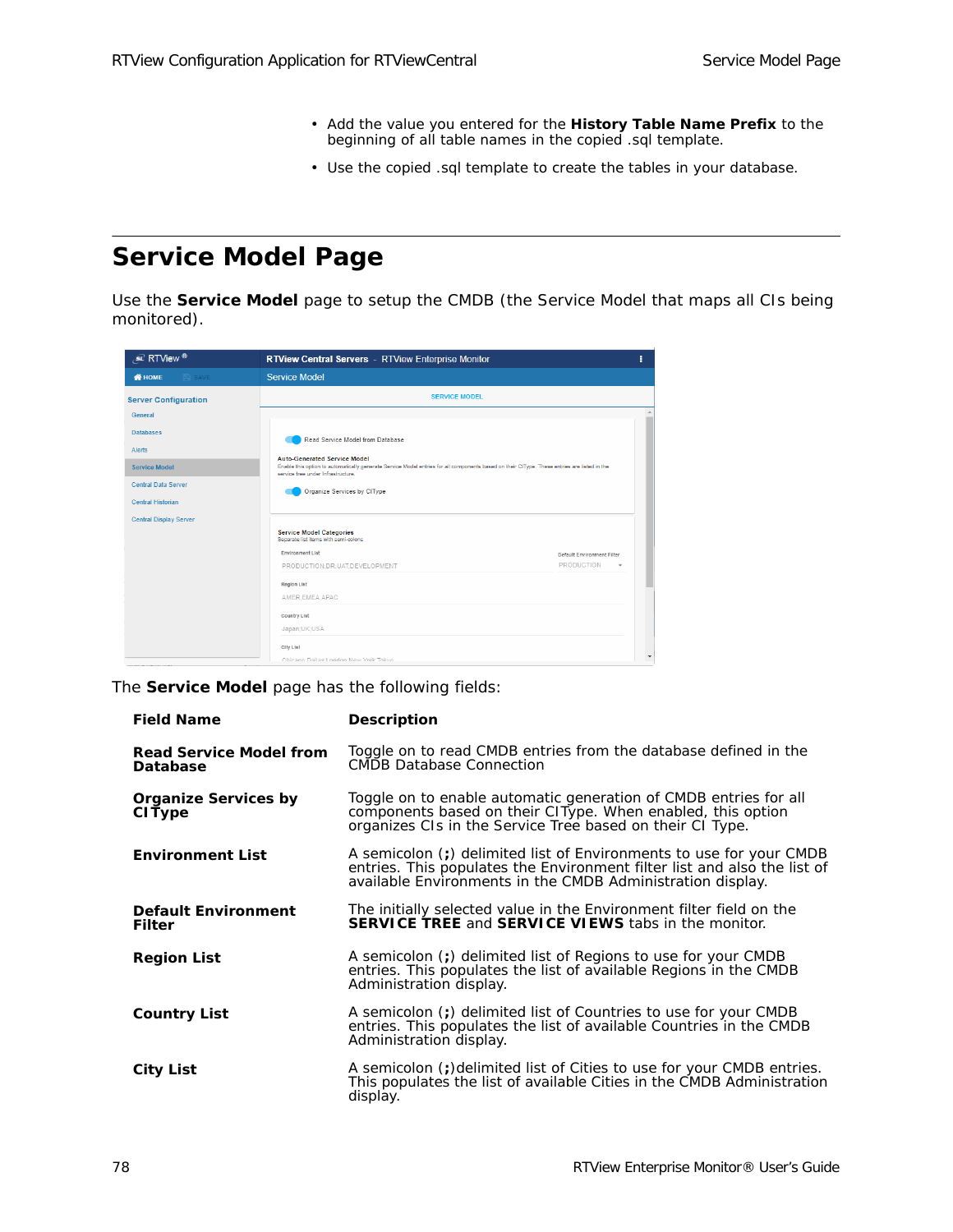| <b>Site List</b> | A semicolon (;) delimited list of Sites to use for your CMDB entries.<br>This populates the list of available Site in the CMDB Administration<br>display.                          |
|------------------|------------------------------------------------------------------------------------------------------------------------------------------------------------------------------------|
| <b>OS List</b>   | A semicolon (;) delimited list of Operating Systems to use for your<br>CMDB entries. This populates the list of available Operating Systems<br>in the CMDB Administration display. |

## <span id="page-84-0"></span>**Central Data Server Page**

Use the **Central Data Server** page to set the initial and maximum amount of memory for Central Data Server processing, log file name and location, set the Central Data Server to host servlets, and add data server connections. The Central Data Server page has two tabs:

- ["CENTRAL DATA SERVER Tab":](#page-85-0) Configure initial and maximum amount of memory for Central Data Server processing, log file name and location and set the Central Data Server to host servlets.
- ["CONNECTIONS Tab":](#page-85-1) Add data server connections.

| $\mathcal{L}$ RTView ®                                                                                                                        | RTView Central Servers - RTView Enterprise Monitor                                                                                                                                                                                                                                                                                                                                                                          | ı                        |
|-----------------------------------------------------------------------------------------------------------------------------------------------|-----------------------------------------------------------------------------------------------------------------------------------------------------------------------------------------------------------------------------------------------------------------------------------------------------------------------------------------------------------------------------------------------------------------------------|--------------------------|
| <b>WHOME</b><br><b>E</b> SAVE                                                                                                                 | <b>Central Data Server</b>                                                                                                                                                                                                                                                                                                                                                                                                  |                          |
| <b>Server Configuration</b><br>General                                                                                                        | <b>CENTRAL DATA SERVER</b>                                                                                                                                                                                                                                                                                                                                                                                                  | CONNECTIONS              |
| <b>Databases</b><br>Alerts<br><b>Service Model</b><br><b>Central Data Server</b><br><b>Central Historian</b><br><b>Central Display Server</b> | <b>Memory</b><br>Set the initial and maximum memory for this process. Specify a number followed by a unit. If no unit is used, the<br>number is assumed to be bytes. Units are k (kilobyte), m (megabyte), g (gigabyte).<br><b>Initial Memory</b><br>256m<br>Max Memory<br>512m<br>Logs<br>Set the log file name and location relative to the startup directory for this process<br>Log File<br>logs/central_dataserver.log |                          |
|                                                                                                                                               | <b>HTML Server</b><br>Enable the HTML Server to have this data server host the RTView servlets<br><b>HTML Server Enabled</b><br>Use Https<br>Keystore File<br>The full path to your keystore file. This is required for https.<br><b>Keystore Password</b>                                                                                                                                                                  | Default<br>Default       |
|                                                                                                                                               | <b>4 SET PASSWORD</b><br><b>Key Manager Password</b><br><b>4 SET PASSWORD</b>                                                                                                                                                                                                                                                                                                                                               | $\overline{\phantom{a}}$ |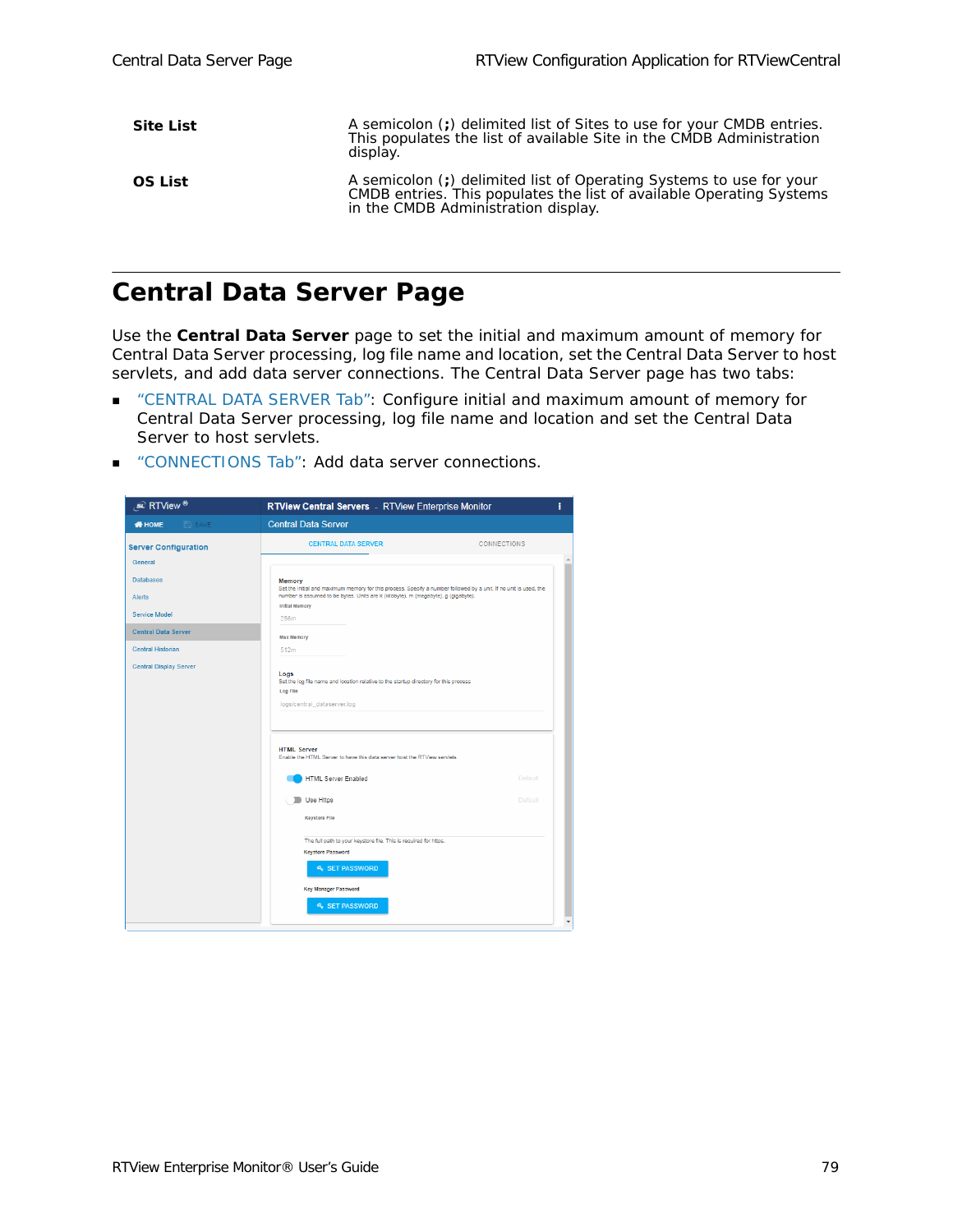## <span id="page-85-0"></span>**CENTRAL DATA SERVER Tab**

Use the **CENTRAL DATA SERVER** tab to set the initial and maximum amount of memory for Central Data Server processing, log file name and location and set the Central Data Server to host servlets. The **CENTRAL DATA SERVER** tab has the following fields:

| <b>Field Name</b>             | <b>Description</b>                                                                                                                                                                                                                                                                                                                                                                                                                                                                                                                                                                                  |
|-------------------------------|-----------------------------------------------------------------------------------------------------------------------------------------------------------------------------------------------------------------------------------------------------------------------------------------------------------------------------------------------------------------------------------------------------------------------------------------------------------------------------------------------------------------------------------------------------------------------------------------------------|
| Initial Memory*               | The initial amount of memory to allocate for this process.                                                                                                                                                                                                                                                                                                                                                                                                                                                                                                                                          |
| Max Memory*                   | The maximum amount of memory to allocate for this process.                                                                                                                                                                                                                                                                                                                                                                                                                                                                                                                                          |
| Log File                      | The log file name and location relative to the startup directory for this<br>process.                                                                                                                                                                                                                                                                                                                                                                                                                                                                                                               |
| <b>HTML Server</b><br>Enabled | Toggle on to enable the Eclipse Jetty HTML Server in the Data Server. If<br>enabled, it will host the RTView Servlets at http://localhost:XX70<br>where XX is the port prefix specified on the General tab. Note that you<br>cannot disable this option if the Configuration Application is being hosted<br>by Eclipse Jetty in the Data Server. All RTView Servlets hosted by Eclipse<br>Jetty are automcatically configured with the correct Data Server port at<br>runtime. The following RTView Servlets are hosted in Eclipse Jetty:<br>rtvadmin<br>rtydata<br>rtvguery<br>rtvagent<br>rtypost |
| Use Https                     | Toggle on to enable use of Https. This requires that you set the<br><b>Keystore File.</b>                                                                                                                                                                                                                                                                                                                                                                                                                                                                                                           |
|                               | <b>Keystore File</b> : Set to the key store file name (including the path) that<br>contains the certificate for your domain. This is required to use https.                                                                                                                                                                                                                                                                                                                                                                                                                                         |
|                               | <b>Keystore Password</b> : Set to the password for the keystore. This field is<br>optional.                                                                                                                                                                                                                                                                                                                                                                                                                                                                                                         |
|                               | <b>Key Manager Password:</b> Set to the password for the key manager.<br>This field is optional.                                                                                                                                                                                                                                                                                                                                                                                                                                                                                                    |

**\*Note:** Units for memory are k (kilobyte), m (megabyte), g (gigabyte). If no unit is used, the number is assumed to be bytes. Note: Use caution when you change the memory allocation. If the memory allocation is too small the server might crash during startup (with an out of memory exception). If too large the server might eventually exceed the available CPU/ memory on your system and fail.

### <span id="page-85-1"></span>**CONNECTIONS Tab**

Use the **CONNECTIONS** tab to add, enable and configure data server connections, and also select the CIs on the data server that you want to include in the Service Model. Click  $\bullet$  to open the **Add Connection** dialog which has the following fields:

| <b>Field Name</b>   | <b>Description</b>                       |
|---------------------|------------------------------------------|
| <b>Name</b>         | The name of the connection.              |
| URL                 | The URL for the connection.              |
| <b>RTVQuery URL</b> | The RTView query URL for the connection. |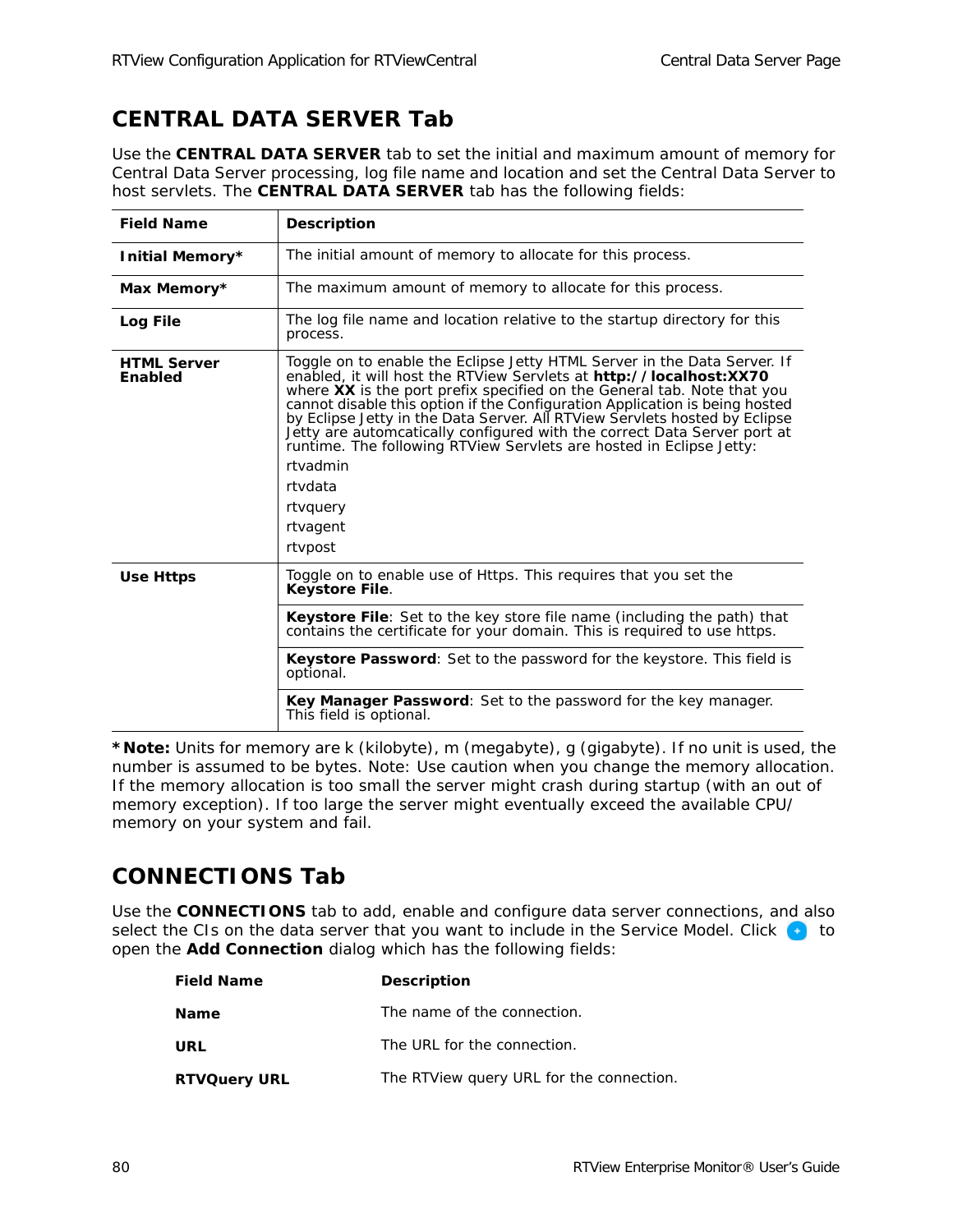| <b>Connection Enabled</b>  | Set to false to disable this connection.                                                                                                                                                                                                      |
|----------------------------|-----------------------------------------------------------------------------------------------------------------------------------------------------------------------------------------------------------------------------------------------|
| <b>SOLUTION PACKAGES</b>   | Select this option if you want to choose (from a list of all<br>available Solution Packages) which Solution Package data<br>hosted by this data server to include in the Service Model. You<br>can then optionally exclude specific CI Types. |
| <b>CI TYPES</b>            | Select this option if you want to choose (from a list of CI Types<br>for all available Solution Packages) which CI Type data this data<br>hosted by this data server to include in the Service Model.                                         |
| <b>Monitor Data Server</b> | Enable and enter JMX host and port number this if you want to<br>use JMX to monitor data server processes on this data server<br>and view performance data in RTView Servers displays.                                                        |
| <b>Monitor Historian</b>   | Enable and enter JMX host and port number this if you want to<br>use JMX to monitor historian processes on this data server and<br>view performance data in RTView Servers displays.                                                          |

## <span id="page-86-0"></span>**Central Historian Page**

Use the **Central Historian** page to allocate memory and set log files for the Central Alert Historian.

| $\overline{\mathscr{F}}$ RTView $^\circledR$ | <b>RTView Central Servers</b> - RTView Enterprise Monitor                                                                                                                                                         |                          |
|----------------------------------------------|-------------------------------------------------------------------------------------------------------------------------------------------------------------------------------------------------------------------|--------------------------|
| $\Rightarrow$ SAVE<br><b>WHOME</b>           | <b>Central Historian</b>                                                                                                                                                                                          |                          |
| <b>Server Configuration</b>                  | <b>HISTORIAN</b>                                                                                                                                                                                                  |                          |
| General                                      |                                                                                                                                                                                                                   |                          |
| <b>Databases</b>                             | <b>O</b> Go to the CONNECTIONS tab under Databases to configure the Historian database connection                                                                                                                 |                          |
| Alerts                                       |                                                                                                                                                                                                                   |                          |
| Service Model                                | Memory<br>Set the initial and maximum memory for this process. Specify a number followed by a unit. If no unit is used, the number is assumed to be<br>bytes. Units are k (kilobyte), m (megabyte), g (gigabyte). |                          |
| <b>Central Data Server</b>                   | <b>Initial Memory</b>                                                                                                                                                                                             |                          |
| <b>Central Historian</b>                     | 128m                                                                                                                                                                                                              |                          |
| <b>Central Display Server</b>                | Max Memory                                                                                                                                                                                                        |                          |
|                                              | 512m                                                                                                                                                                                                              |                          |
|                                              | Logs<br>Set the log file name and location relative to the startup directory for this process                                                                                                                     |                          |
|                                              | Log File                                                                                                                                                                                                          |                          |
|                                              | logs/alert_historian.log                                                                                                                                                                                          |                          |
|                                              |                                                                                                                                                                                                                   | $\overline{\phantom{a}}$ |
|                                              |                                                                                                                                                                                                                   |                          |

| <b>Field Name</b> | <b>Description</b>                                                                    |
|-------------------|---------------------------------------------------------------------------------------|
| Initial Memory*   | The initial amount of memory to allocate for this process.                            |
| Max Memory*       | The maximum amount of memory to allocate for this process.                            |
| Logs              | The log file name and location relative to the startup directory for<br>this process. |

**\*Note:** Units for memory are k (kilobyte), m (megabyte), g (gigabyte). If no unit is used, the number is assumed to be bytes. Note: Use caution when you change the memory allocation. If the memory allocation is too small the server might crash during startup (with an out of memory exception). If too large the server might eventually exceed the available CPU/ memory on your system and fail.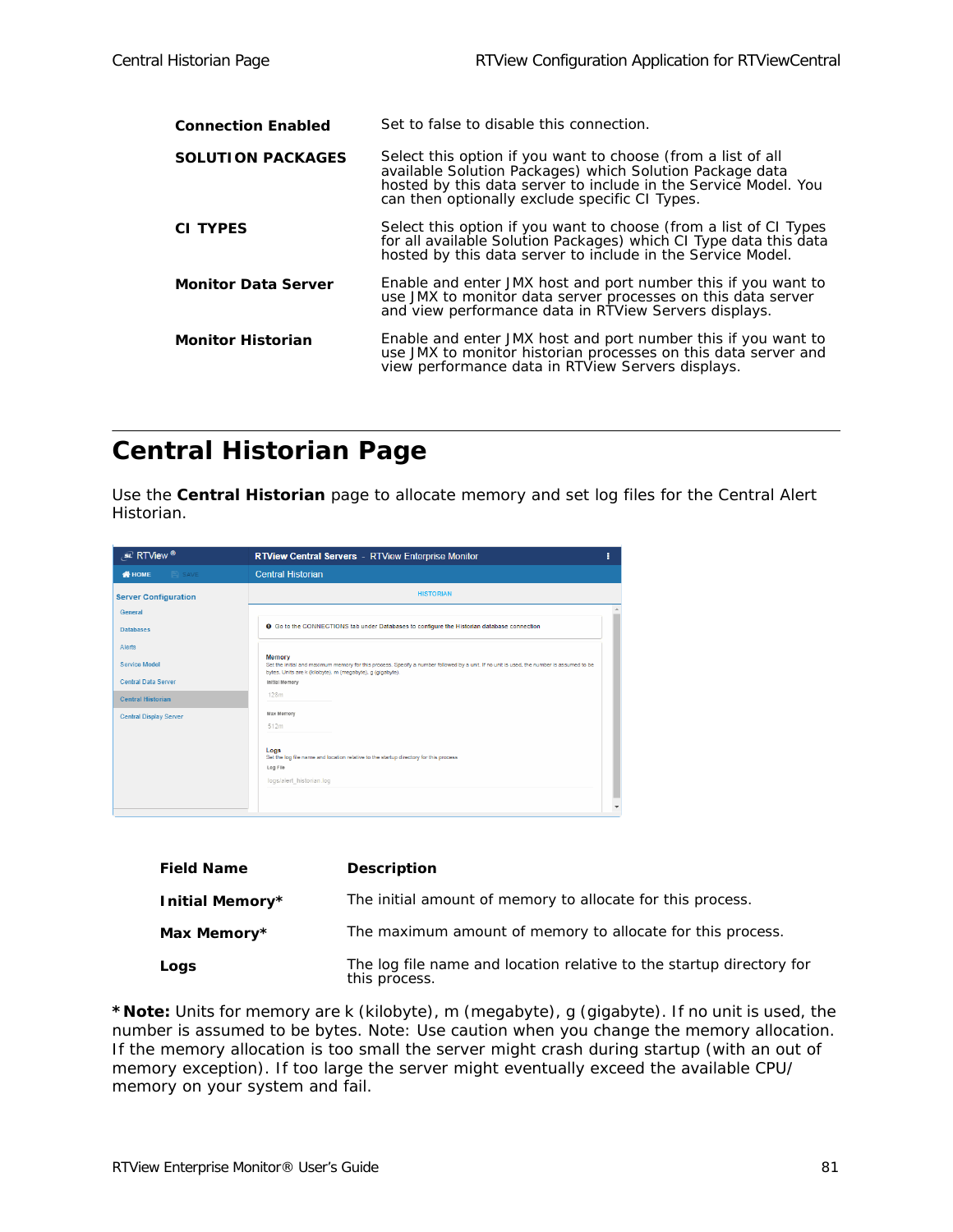# <span id="page-87-0"></span>**Central Display Server Page**

Use the **Central Display Server** page to select the light or dark background for your displays, enable/disable cross platform fonts, allocate memory and set log files for the Central Display Server process.

| $\overline{\mathcal{L}}$ RTView ®   | <b>RTView Central Servers</b> - RTView Enterprise Monitor                                                                                                                                                                                   | ı |
|-------------------------------------|---------------------------------------------------------------------------------------------------------------------------------------------------------------------------------------------------------------------------------------------|---|
| <b>W</b> HOME<br>$\Rightarrow$ SAVE | <b>Central Display Server</b>                                                                                                                                                                                                               |   |
| <b>Server Configuration</b>         | <b>DISPLAY SERVER</b>                                                                                                                                                                                                                       |   |
| General                             |                                                                                                                                                                                                                                             |   |
| <b>Databases</b>                    | <b>Display</b><br>Set the display options for colors and fonts                                                                                                                                                                              |   |
| Alerts                              |                                                                                                                                                                                                                                             |   |
| Service Model                       | Use Light Stylesheet                                                                                                                                                                                                                        |   |
| <b>Central Data Server</b>          | Enable Cross Platform Fonts (recommended if running on Linux)<br>Default                                                                                                                                                                    |   |
| <b>Central Historian</b>            |                                                                                                                                                                                                                                             |   |
| <b>Central Display Server</b>       | Memory<br>Set the initial and maximum memory for this process. Specify a number followed by a unit. If no unit is used, the number is<br>assumed to be bytes. Units are k (kilobyte), m (megabyte), g (gigabyte).<br>Initial Memory<br>128m |   |
|                                     | Max Memory<br>512m                                                                                                                                                                                                                          |   |

The **Central Display Server/DISPLAY SERVER** page has the following fields:

| <b>Field Name</b>                            | <b>Description</b>                                                                            |
|----------------------------------------------|-----------------------------------------------------------------------------------------------|
| Use Light Stylesheet                         | Toggle on to use the light colored stylesheet, false to use the<br>dark stylesheet.           |
| <b>Enable Cross Platform</b><br><b>Fonts</b> | LINUX users might see inconsistently aligned labels in displays.<br>To resolve, this to true. |
| Initial Memory*                              | The initial amount of memory to allocate for this process.                                    |
| Max Memory*                                  | The maximum amount of memory to allocate for this process.                                    |
| Logs                                         | The log file name and location relative to the startup directory for<br>this process.         |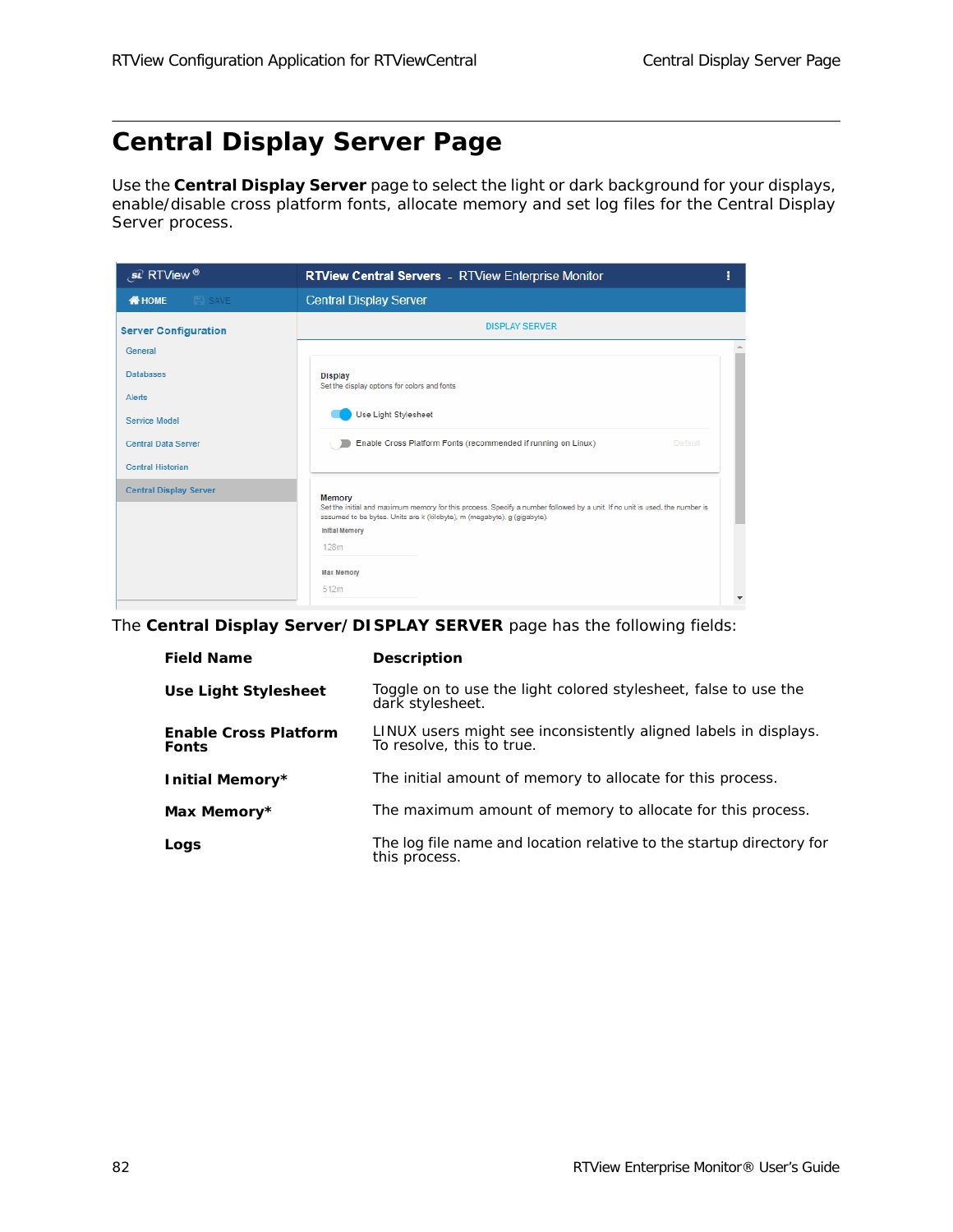# **APPENDIX B** Properties

This section describes properties that are available for RTView Enterprise Monitor and how to configure them. This section includes:

- ["Overview," next](#page-88-0)
- ["Properties File Format":](#page-88-1) Describes property format and naming conventions.
- ["Applying Properties Files and Filters":](#page-89-0) Describes how to use properties files and filters on the command line and by editing the **rtvservers.dat** file.
- **EXECT** ["Sample Properties Files":](#page-90-0) Describes where to get sample properties files for solution packages, the configurations that sample properties specify and how to create custom properties files.

### <span id="page-88-0"></span>**Overview**

RTView Enterprise Monitor configuration is specified using a series of properties. Most properties are configured via the "RTView Configuration Application" which reads and writes the following properties files:

- project/rtview-server//**project.properties**
- project/rtview-server/**project.properties.json**
- project/rtview-manager/**project.properties**
- project/rtview-manager/**project.properties.json**

These properties files are automatically read at startup. They are added to the end of the properties file list so that they will override properties in all other properties files. Users should never modify these files directly. They should only be edited via the "RTView Configuration Application". However, you can optionally create additional properties files in a text editor. This is required for solution packages that are not included in the "RTView Configuration Application" and can be useful in cases where you want to generate a properties file of connections from an existing list.

### <span id="page-88-1"></span>**Properties File Format**

The properties files used by RTView Enterprise Monitor are the in standard Java properties file format. Each property is specified on a separate line as follows:

#### **propertyName=propertyValue**

For example,

#### **sl.rtview.cache.config=mycachefile.rtv**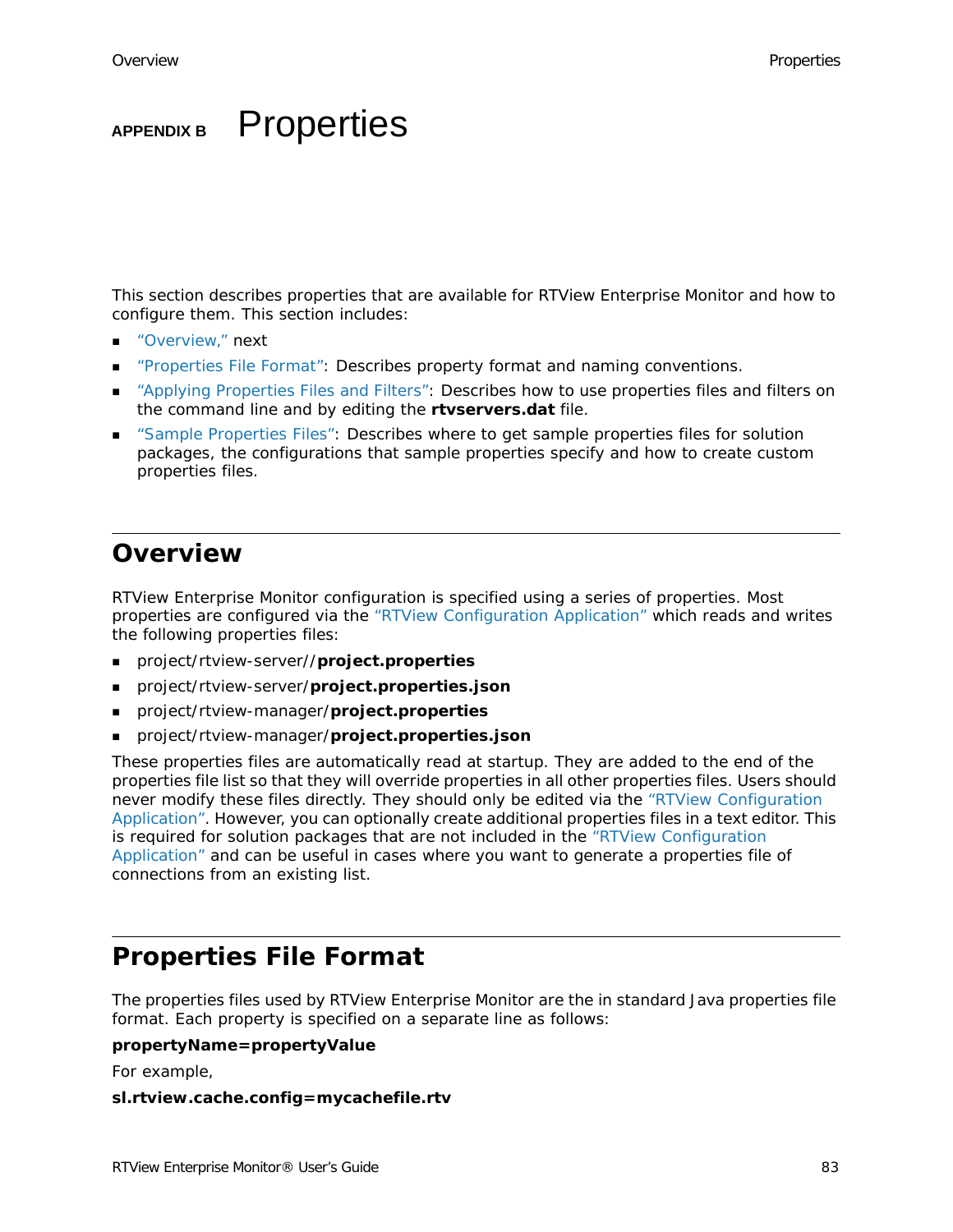Filters are available to limit the scope to which a property is applied.

## **Property Filters**

Filters precede the property name as follows:

### **propertyFilter.sl.rtview.cache.config=mycachefile.rtv**

The following RTView Enterprise Monitor property filters are predefined and apply automatically depending on what tool is being executed:

| <b>Filter</b> | <b>Description</b>                                                                                                   |
|---------------|----------------------------------------------------------------------------------------------------------------------|
| builder       | Applies the property to the Display Builder. For example:<br>builder.sl.rtview.stylesheet                            |
| collector     | Applies the property to the Data Collection Server. For example:<br>collector.sl.rtview.jmx.jmx_metrics_period=15000 |
| dataserver    | Applies the property to the Data Server. For example:<br>dataserver.sl.rtview.dataserver.socket=true                 |
| displayserver | Applies the property to the Display Server. For example:<br>displayserver.sl.rtview.displayserver.port=3079          |
| historian     | Applies the property to the Historian. For example:<br>historian.sl.rtview.historian.driver=org.hsqldb.jdbcDriver    |
| proxyclient   | Applies the property to the proxy client. For example:<br>proxyclient.sl.rtview.dataserver.port=2078                 |
| rtvanalyzer   | Applies the property to the RTView Analyzer. For example:<br>rtvanalyzer.sl.rtview.stylesheet=rtv_default,rtv_flat   |

You can also define your own property filters and use them as prefixes in your properties files.

# <span id="page-89-0"></span>**Applying Properties Files and Filters**

To use a properties file, add it to the command line as follows:

### **-properties:propertyFileName**

To specify a property filter, add it to the command line as follows:

### **-propfilter:propertyFilter**

These command line options can be added to the end of the line in **RTViewCentral/ projects/rtview-server/rtvservers.dat** so that they are automatically applied by the start and stop server scripts.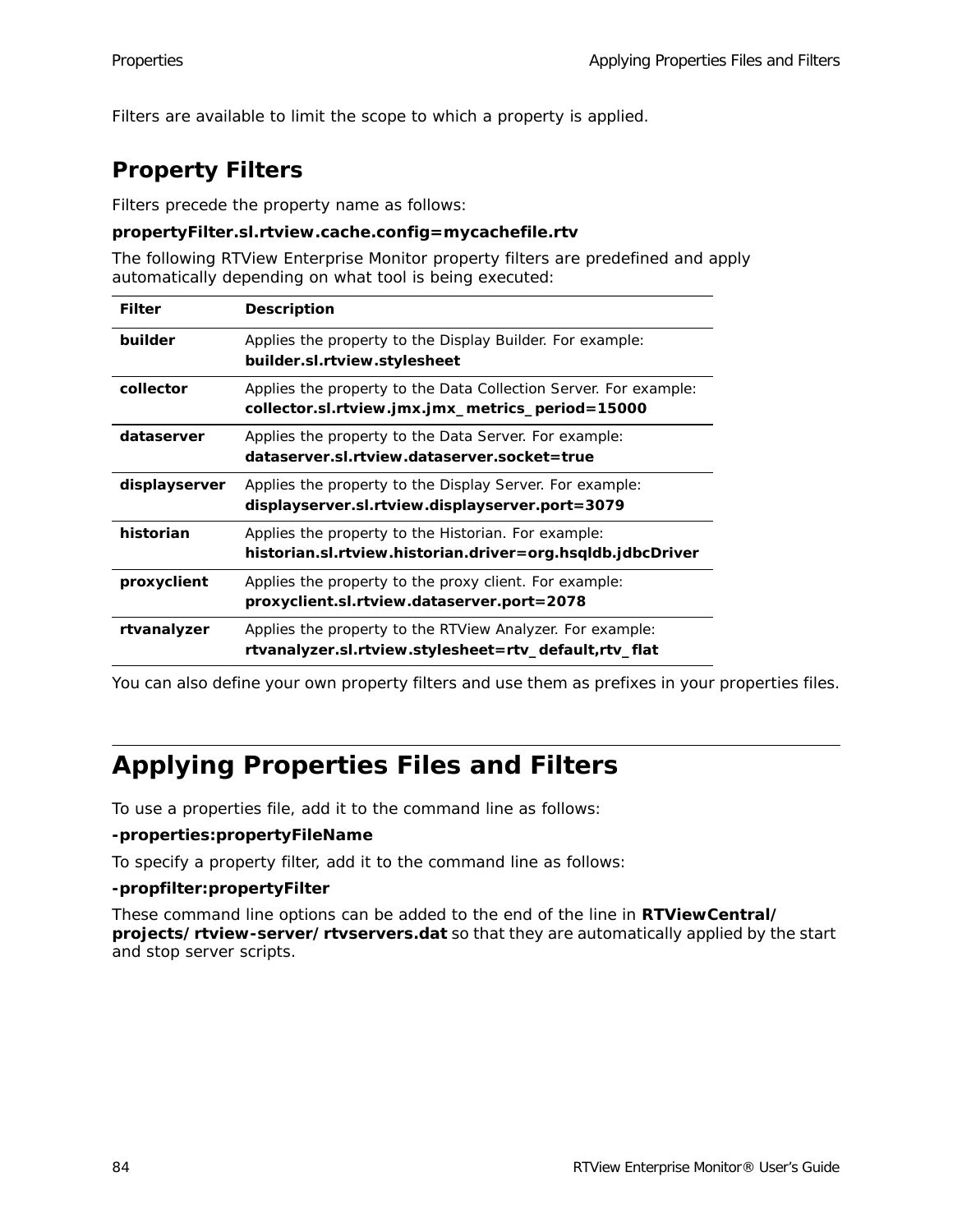# <span id="page-90-0"></span>**Sample Properties Files**

A sample properties file is provided for each solution package in **RTVAPM\_HOME/<sp>/ conf/sample.properties**. For example, the sample properties file for the Solution Package for TIBCO Enterprise Monitor is located under **RTVAPM\_HOME/emsmon/conf/ sample.properties**. This file contains the properties needed to configure classpath, connections and history. When creating your own properties file, copy properties from the appropriate **sample.properties** file into the properties file in your project directory.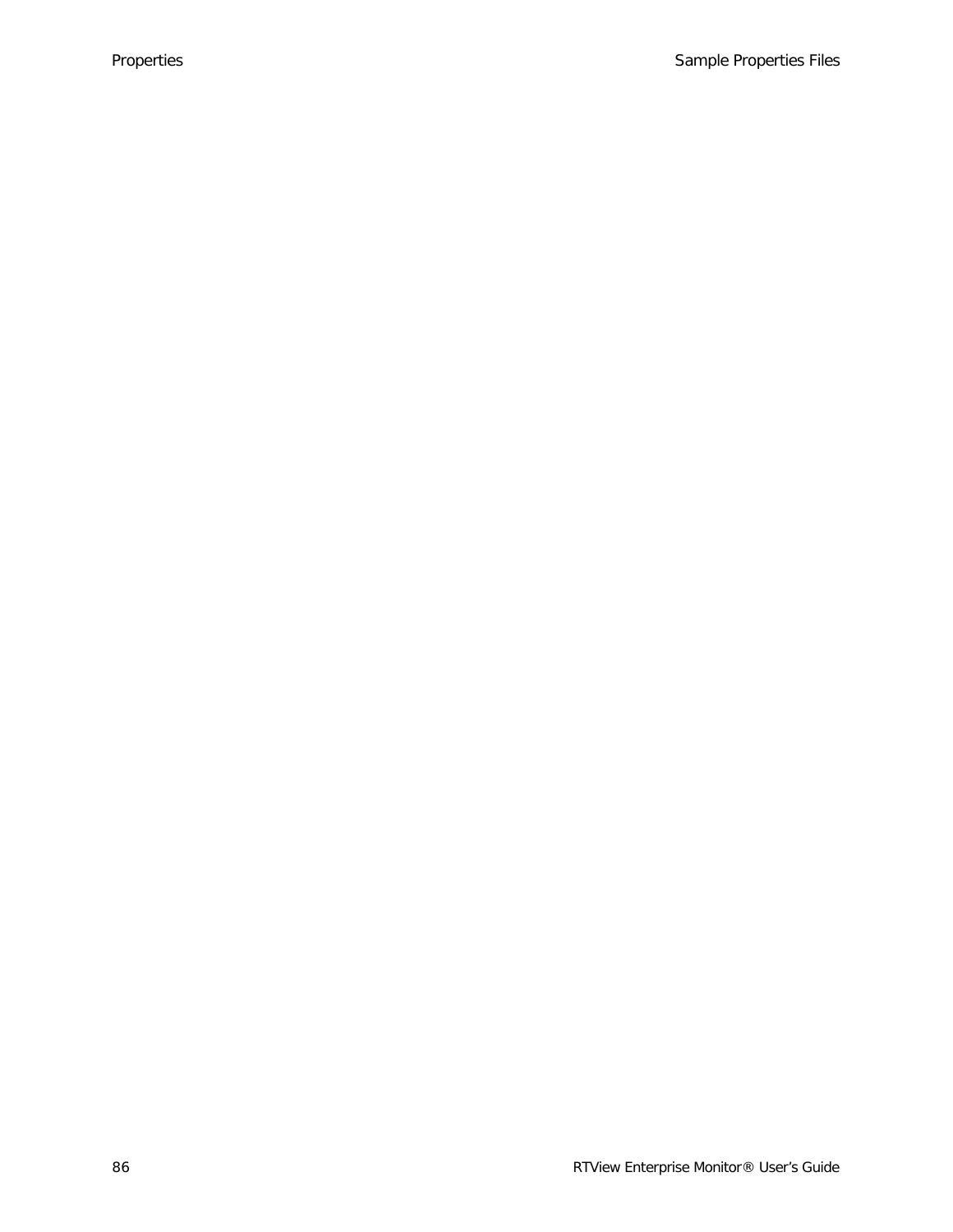# **APPENDIX C** Scripts

This section describes scripts that are available for RTView Enterprise Monitor as well as the **rtvservers.dat** configuration file. This section includes:

- ["Scripts"](#page-92-0)
- ["rtvservers.dat"](#page-102-0)

# <span id="page-92-0"></span>**Scripts**

The following scripts are available when used from an initialized command window. The scripts can be executed from a Windows Command Prompt or UNIX terminal window. On Windows, you can type the commands as described in this section. On UNIX systems, you must add **.sh** to each command. For example, **rtvapm\_init.sh**. Also on UNIX systems, it is a requirement that the installation directory path not contain spaces.

| <b>Script Name</b>      | <b>Description</b>                                                                                        |
|-------------------------|-----------------------------------------------------------------------------------------------------------|
| my_alert_actions.bat/sh | Sample script to define actions for alerts.                                                               |
|                         | Location:                                                                                                 |
|                         | rtvapm/common/bin                                                                                         |
|                         | Format:                                                                                                   |
|                         | my_alert_actions<br>(Append .sh on UNIX)                                                                  |
| rty_setup.bat/sh        | Initializes a command prompt or terminal window.                                                          |
|                         | Location:                                                                                                 |
|                         | <installation directory="">/bin</installation>                                                            |
|                         | This script must be executed in the directory in which it resides.<br>This script references RTVAPM HOME. |
|                         | Format:                                                                                                   |
|                         | rtv_setup<br>(Append .sh on UNIX)                                                                         |
| rtvapm_init.bat/sh      | Initializes a command window.                                                                             |
|                         | Location:                                                                                                 |
|                         | rtvapm_home                                                                                               |
|                         | This script must be executed in the directory in which it resides.<br>This script references RTVAPM_HOME. |
|                         | Format:                                                                                                   |
|                         | rtvapm_init<br>(Append .sh on UNIX)                                                                       |

These instructions assume use of a BASH or a BASH-compliant shell.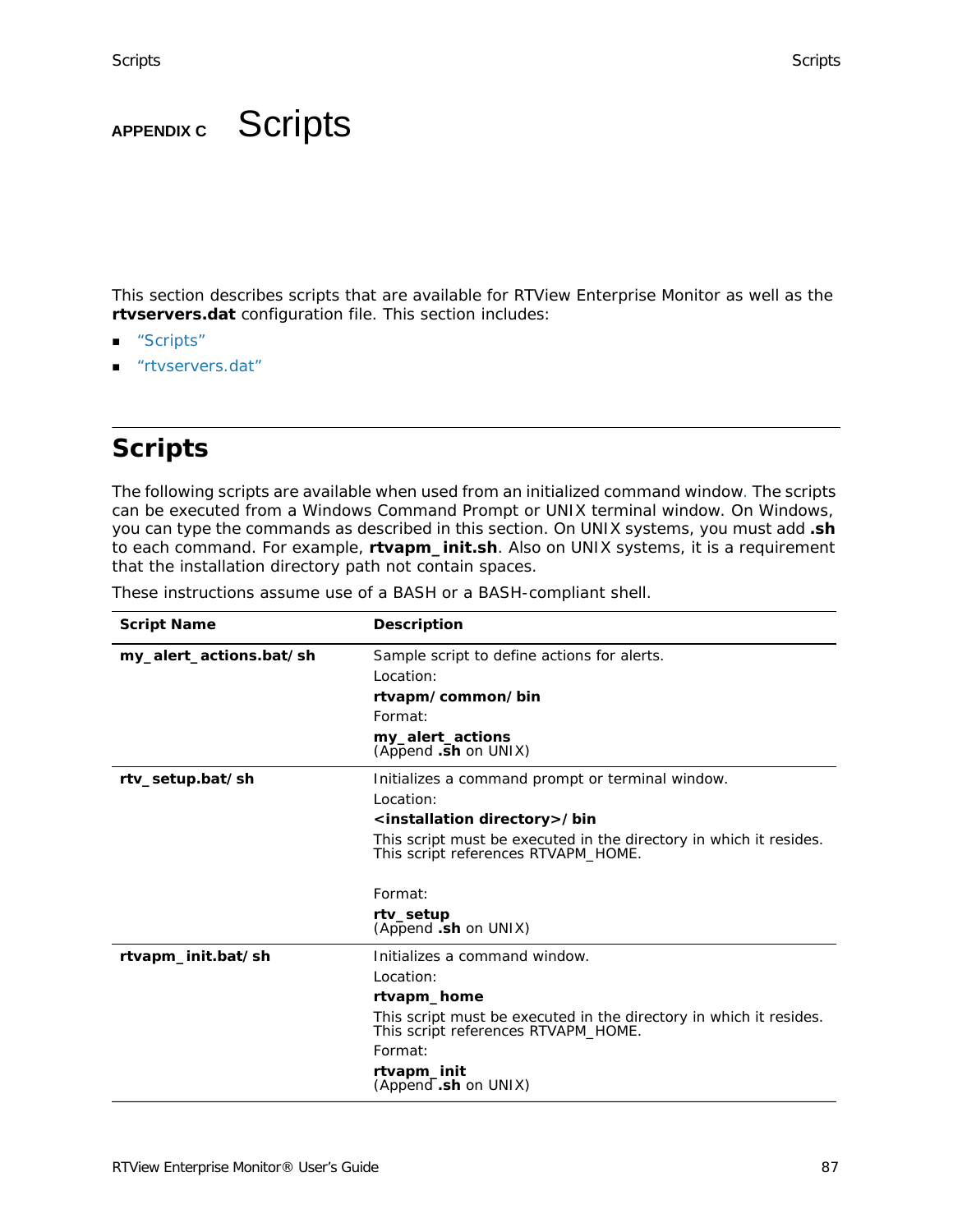<span id="page-93-0"></span>

| start_cmd.bat    | Starts an initialized Command Prompt window on Windows.                                                                                                                                                                                                                                                                                                                                                                       |
|------------------|-------------------------------------------------------------------------------------------------------------------------------------------------------------------------------------------------------------------------------------------------------------------------------------------------------------------------------------------------------------------------------------------------------------------------------|
|                  | Location:                                                                                                                                                                                                                                                                                                                                                                                                                     |
|                  | <installation directory="">/bin</installation>                                                                                                                                                                                                                                                                                                                                                                                |
|                  | This script must be executed in the directory in which it resides.<br>You can also execute the script by double-clicking in an Explorer<br>window.                                                                                                                                                                                                                                                                            |
| start_rtv.bat/sh | Starts processes in an RTView Enterprise Monitor configuration<br>as specified in the rtvservers.dat configuration file.                                                                                                                                                                                                                                                                                                      |
|                  | Location:<br>project directory                                                                                                                                                                                                                                                                                                                                                                                                |
|                  | This script must be executed in the project directory (the<br>directory containing the <b>rtvservers.dat</b> file). This script<br>references RTVAPM_HOME.                                                                                                                                                                                                                                                                    |
|                  | An RTView Enterprise Monitor configuration might include a Data<br>Server or Display Server, an Historian and a Central Server<br>Database. start_rtv only attempts to start processes it detects<br>are not running. The action can be applied to all RTView<br>Enterprise Monitor configurations, a single RTView Enterprise<br>Monitor configuration or a single process in an RTView Enterprise<br>Monitor configuration. |
|                  | Before starting an RTView server, this script detects port<br>conflicts caused by another server. If the conflict is caused by<br>another RTView server, it returns a message identifying that<br>server by its <b>RTVAPM_HOME</b> . For example:                                                                                                                                                                             |
|                  | $\dots$ start_rtv.bat: another dataserver running with JMX.<br>port 3268 under C:\rtview\RTViewDataServer\rtvapm                                                                                                                                                                                                                                                                                                              |
|                  | If the port conflict is caused by a non-RTView process, it returns<br>a message similar to this, for example:                                                                                                                                                                                                                                                                                                                 |
|                  | start_rtv.bat: JMX port 3268 in use by PID 1234<br>In both cases the script includes this advice:                                                                                                                                                                                                                                                                                                                             |
|                  | Warning: server not started, port conflict                                                                                                                                                                                                                                                                                                                                                                                    |
|                  | To avoid port conflicts, run your start script with the -<br><b>portprefix:</b> command line argument to change the first two (2)<br>digits of all your server ports.                                                                                                                                                                                                                                                         |
|                  | To persist these port changes, change the port prefix in the<br>RTView Configuration Application or use the -saveportprefix<br>command line argument.                                                                                                                                                                                                                                                                         |
|                  | Additional arguments can be included on the command line in<br>which case they are passed to every server specified by the<br>command.                                                                                                                                                                                                                                                                                        |
|                  | Additional arguments can also be included in the rtyservers.dat<br>file, in which case they are only applied to the specific server in<br>whose command they are included.                                                                                                                                                                                                                                                    |
|                  | Note: If you use the -properties or -propfilter argument with<br>start_rtv, you should also use them with status_rtv and<br>stop_rtv. Those commands use the JMX ports defined for the<br>server, and if any of the properties specified by -properties or -<br><b>propfilter</b> arguments change those ports, subsequent<br>commands will be unable to find the server unless also given<br>those properties.               |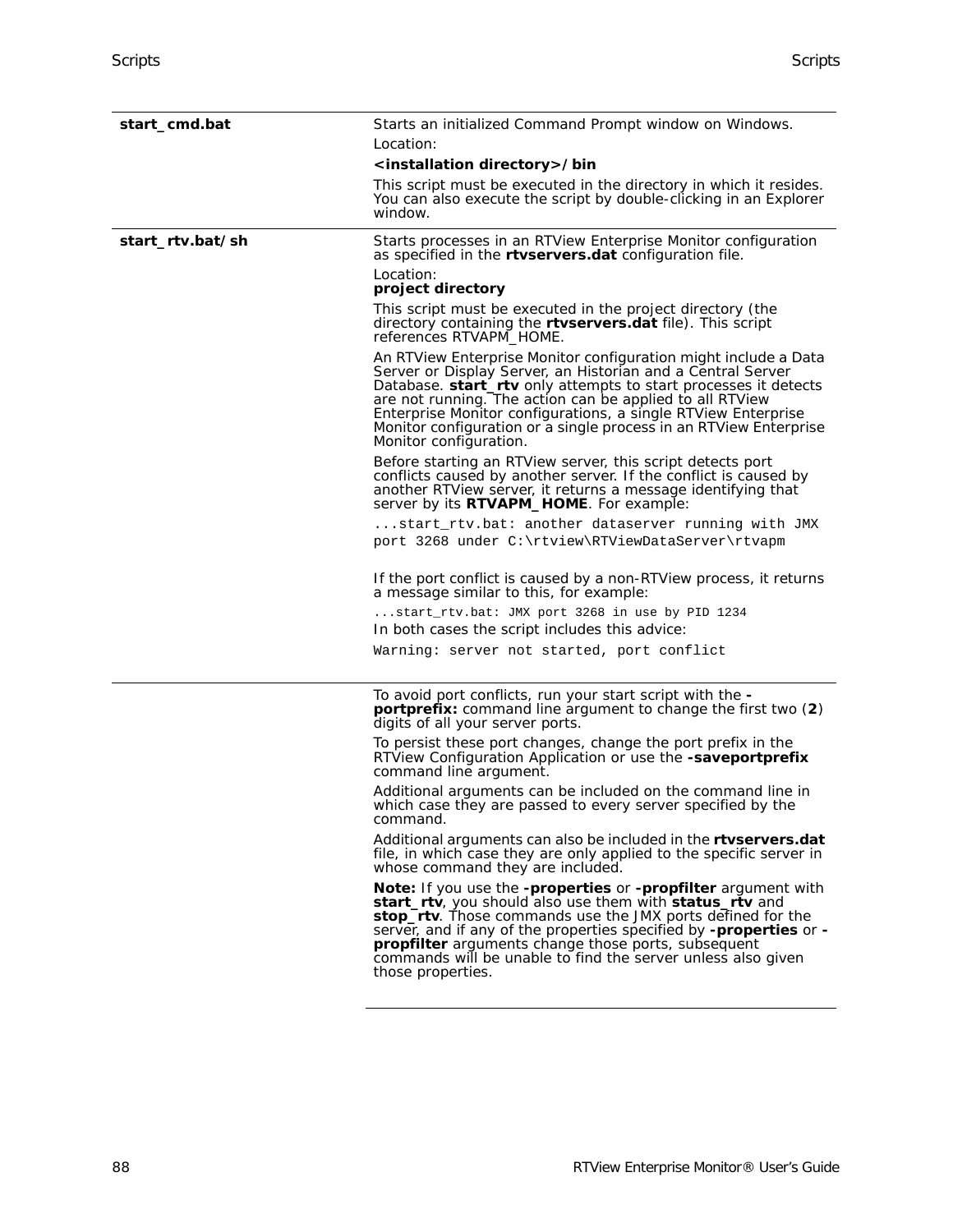**–console** (or **–c**) - Start the processes with a command window (which is useful for testing).

When used without arguments, this script returns usage information and a list of available configurations. For example, **start\_rtv** returns:

```
Usage: start_rtv config or 'all' [server or 'all'] 
[args...]
Available configs:
      default
            dataserver
           historian
            displayserver
            database
      sender
            dataserver
```
#### **all**

Starts all RTView Enterprise Monitor configurations that are specified in the **rtvservers.dat** file.

**all** applies the action to all RTView Enterprise Monitor configurations specified in the **rtvservers.dat** file (and corresponding servers or clients specified in each configuration). **Note:** When multiple configurations are specified in the **rtvservers.dat** file and they have different project settings directory locations, the **all** argument processes all the configurations. However, if the configurations have the same project settings directory locations, the **all** argument processes only the first configuration as the others are considered alternative configurations.

Example:

**start\_rtv all**  (Append **.sh** on UNIX)

#### **[Configuration Name]**

Starts a single RTView Enterprise Monitor configuration specified in the **rtvservers.dat** file:

#### **start\_rtv [Configuration Name]**  (Append **.sh** on UNIX)

Configuration Name is the RTView Enterprise Monitor configuration name specified in the **rtvservers.dat** file. The action applies to all servers or clients specified in the configuration.

#### Example:

**start\_rtv web\_deployment**  (Append **.sh** on UNIX)

#### **[Server Name]**

Starts a single process in an RTView Enterprise Monitor configuration specified in the **rtvservers.dat** file:

#### **start\_rtv [Configuration Name] [Server Name]**  (Append **.sh** on UNIX)

Server Name is the name of a server or client member in the configuration. For example, **dataserver**, **displayserver**, **historian** and **database**. The action applies only to that server or client in the configuration.

#### Example:

**start\_rtv web\_deployment dataserver**  (Append **.sh** on UNIX)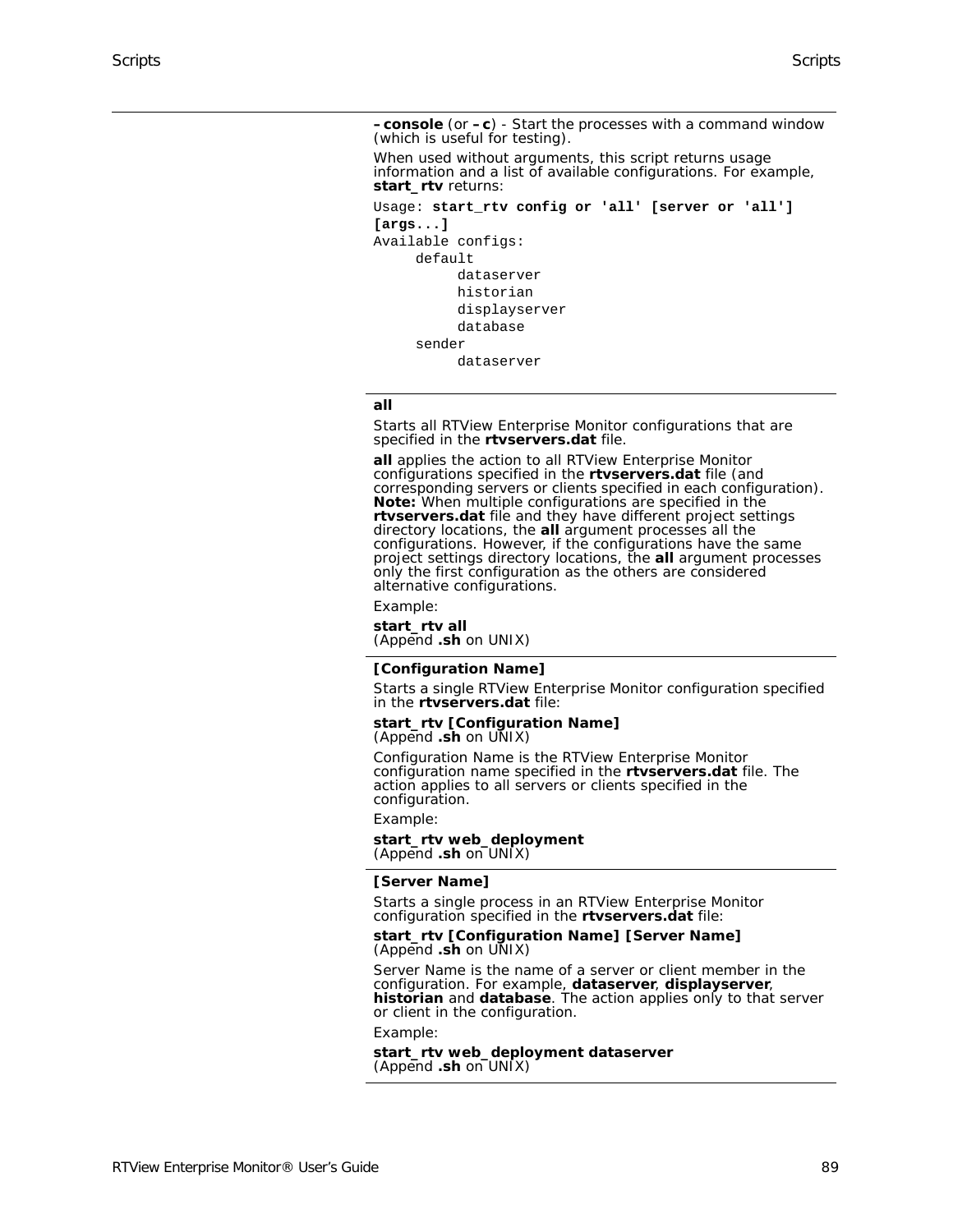#### **Use With Secured JMX Ports**

This script works with RTView servers whose JMX ports are secured with either a username and password, or with SSL. You provide the scripts with the necessary credential information and the scripts manage authentication with the server. There are two ways that you can provide credential information to the scripts: via command-line arguments and via properties placed in any property file that is used by the server.

#### **Securing with username and password**

• To secure with a username and password via command-line, use the arguments as follows:

#### **-jmxuser:...**

#### **-jmxpass:...**

• To secure with a username and password in a property file, use the properties as follows:

**sl.rtview.jmxremote.username=...**

**sl.rtview.jmxremote.password=....**

#### **Securing with SSL**

To secure with SSL, you provide the client KeyStore and TrustStore locations and their corresponding passwords.

- To secure with SSL via command-line, use the arguments as follows:
- **-sslkeystore:...**
- **-sslkeystorepass:...**
- **-ssltruststore:...**
- **-ssltruststorepass:...**
- To secure with SSL in a property file, use the properties as follows:

**sl.rtview.ssl.client.keyStore=...**

- **sl.rtview.ssl.client.keyStorePassword=...**
- **sl.rtview.ssl.client.trustStore=...**

**sl.rtview.ssl.client.trustStorePassword=....**

#### **Password Encryption**

To encrypt the passwords in your properties files, use the command-line tool "encode\_string", for example:

#### **encode\_string encoder2 password**

This will give you an encrypted value for "password" that you can use in your properties.

start\_server.bat/sh Starts the RTViewDataServerSP server.

#### Location:

#### **<installation directory>**

This script must be executed in the directory in which it resides. You can also execute the script by double-clicking in an Explorer window. This script references RTVAPM\_HOME.

#### Format:

**start\_server** 

(Append **.sh** on UNIX)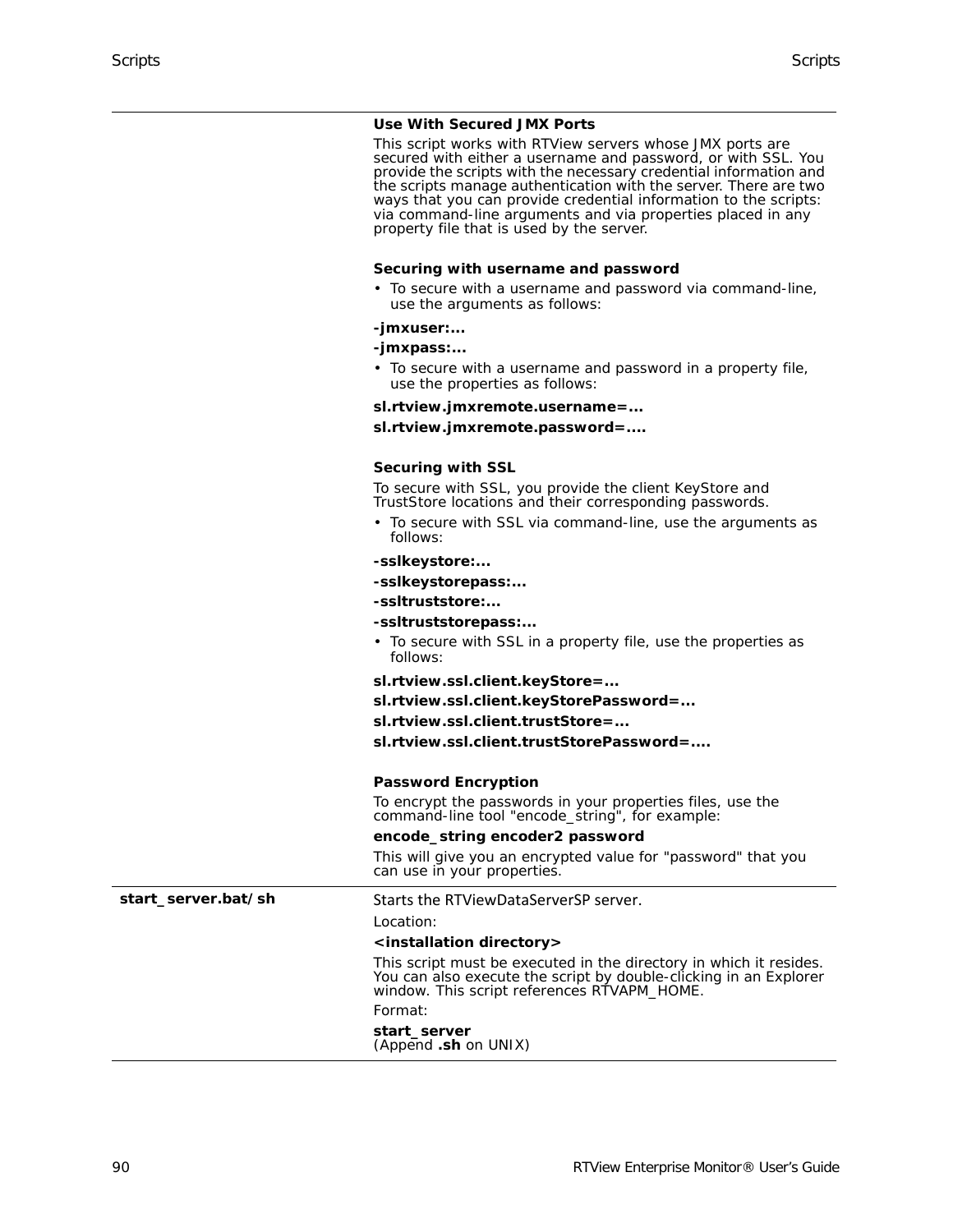<span id="page-96-0"></span>

| start_servers.bat/sh | Starts the RTView Enterprise Monitor servers.                                                                                                                                                                                                                                                                                                                                                                                                                                                                                                |
|----------------------|----------------------------------------------------------------------------------------------------------------------------------------------------------------------------------------------------------------------------------------------------------------------------------------------------------------------------------------------------------------------------------------------------------------------------------------------------------------------------------------------------------------------------------------------|
|                      | Location:                                                                                                                                                                                                                                                                                                                                                                                                                                                                                                                                    |
|                      | <installation directory="">/bin</installation>                                                                                                                                                                                                                                                                                                                                                                                                                                                                                               |
|                      | This script must be executed in the directory in which it resides.<br>You can also execute the script by double-clicking in an Explorer<br>window. This script references RTVAPM_HOME.                                                                                                                                                                                                                                                                                                                                                       |
|                      | Format:                                                                                                                                                                                                                                                                                                                                                                                                                                                                                                                                      |
|                      | start_servers                                                                                                                                                                                                                                                                                                                                                                                                                                                                                                                                |
|                      | (Append .sh on UNIX)                                                                                                                                                                                                                                                                                                                                                                                                                                                                                                                         |
| start_tomcat.bat/sh  | Starts Apache Tomcat.                                                                                                                                                                                                                                                                                                                                                                                                                                                                                                                        |
|                      | Location:                                                                                                                                                                                                                                                                                                                                                                                                                                                                                                                                    |
|                      | <installation directory="">/bin</installation>                                                                                                                                                                                                                                                                                                                                                                                                                                                                                               |
|                      | This script must be executed in the directory in which it resides.<br>You can also execute the script by double-clicking in an Explorer<br>window. This script references RTVAPM_HOME.                                                                                                                                                                                                                                                                                                                                                       |
|                      | Format:                                                                                                                                                                                                                                                                                                                                                                                                                                                                                                                                      |
|                      | start_tomcat<br>(Append .sh on UNIX)                                                                                                                                                                                                                                                                                                                                                                                                                                                                                                         |
| status_rtv.bat/sh    | Returns the status of all RTView Enterprise Monitor<br>configurations that are specified in the <b>rtyservers.dat</b><br>configuration file.                                                                                                                                                                                                                                                                                                                                                                                                 |
|                      | Location:<br>project directory                                                                                                                                                                                                                                                                                                                                                                                                                                                                                                               |
|                      | This script must be executed in the project directory (the<br>directory containing the <b>rtvservers.dat</b> file). This script<br>references RTVAPM_HOME.                                                                                                                                                                                                                                                                                                                                                                                   |
|                      | This action uses defined JMX ports. An RTView Enterprise<br>Monitor configuration might include a Data Server, a Display<br>Server or Viewer, an Historian and a Central Server Database.<br>status_rtv only attempts to start processes it detects are not<br>running. The action can be applied to all RTView Enterprise<br>Monitor configurations, a single RTView Enterprise Monitor<br>configuration or a single process in an RTView Enterprise Monitor<br>configuration.                                                              |
|                      | Additional arguments can be included on the command line in<br>which case they are passed to every server specified by the<br>command. Additional arguments can also be included in the<br>rtvservers.dat file, in which case they are only applied to the<br>specific server in whose command they are included.                                                                                                                                                                                                                            |
|                      | Note that if you use -properties or -propfilter arguments with<br>start_rtv, you should also use them with status_rtv and<br>stop_rtv. Those commands use the JMX ports defined for the<br>server, and if any of the properties specified by -properties or -<br><b>propfilter</b> arguments change those ports, subsequent<br>commands will be unable to find the server unless also given<br>those properties.                                                                                                                             |
|                      | all                                                                                                                                                                                                                                                                                                                                                                                                                                                                                                                                          |
|                      | Returns the status of all RTView Enterprise Monitor<br>configurations specified in the rtvservers.dat file. Note: When<br>multiple configurations are specified in the <b>rtvservers.dat</b> file<br>and they have different project settings directory locations, the<br><b>all</b> argument processes all the configurations. However, if the<br>configurations have the same project settings directory<br>locations, the all argument processes only the first configuration<br>as the others are considered alternative configurations. |
|                      | Example:<br>status_rtv all                                                                                                                                                                                                                                                                                                                                                                                                                                                                                                                   |
|                      |                                                                                                                                                                                                                                                                                                                                                                                                                                                                                                                                              |

(Append **.sh** on UNIX)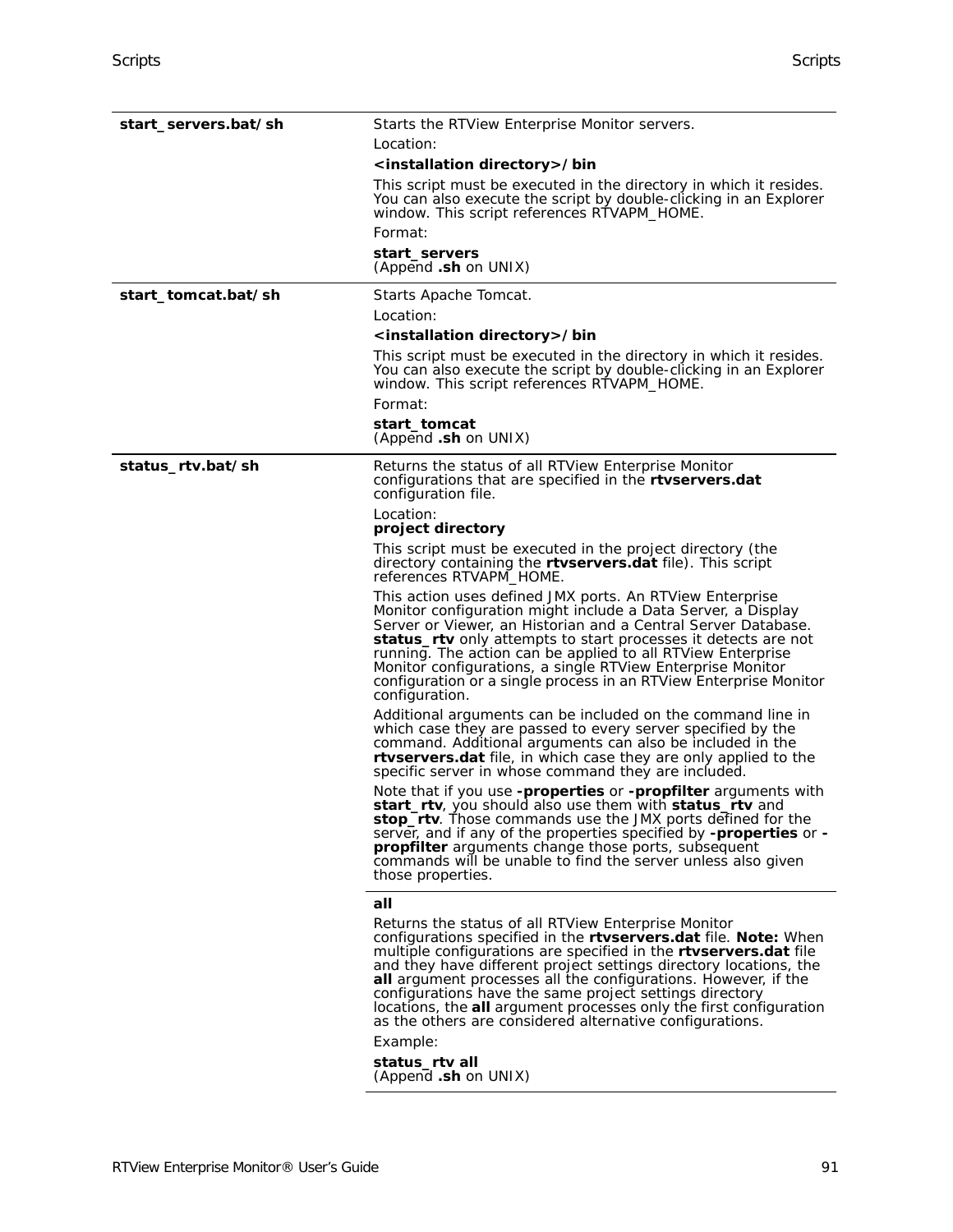### **[Configuration Name]**

Returns the status of a single RTView Enterprise Monitor configuration specified in the **rtvservers.dat** file:

#### **status\_rtv [Configuration Name]**  (Append **.sh** on UNIX)

Configuration Name is the RTView Enterprise Monitor configuration name specified in the **rtvservers.dat** file. The action applies to all servers or clients specified in the configuration.

Example:

#### **status\_rtv web\_deployment**  (Append **.sh** on UNIX)

#### **[Server Name]**

Returns the status of a single process in an RTView Enterprise Monitor configuration specified in the **rtvservers.dat** file:

#### **status\_rtv [Configuration Name] [Server Name]**  (Append **.sh** on UNIX)

Server Name is the name of a server or client member in the configuration. For example, **dataserver**, **displayserver**, **historian** and **database**. The action applies only to that server or client in the configuration.

Example:

**status\_rtv web\_deployment dataserver**  (Append **.sh** on UNIX)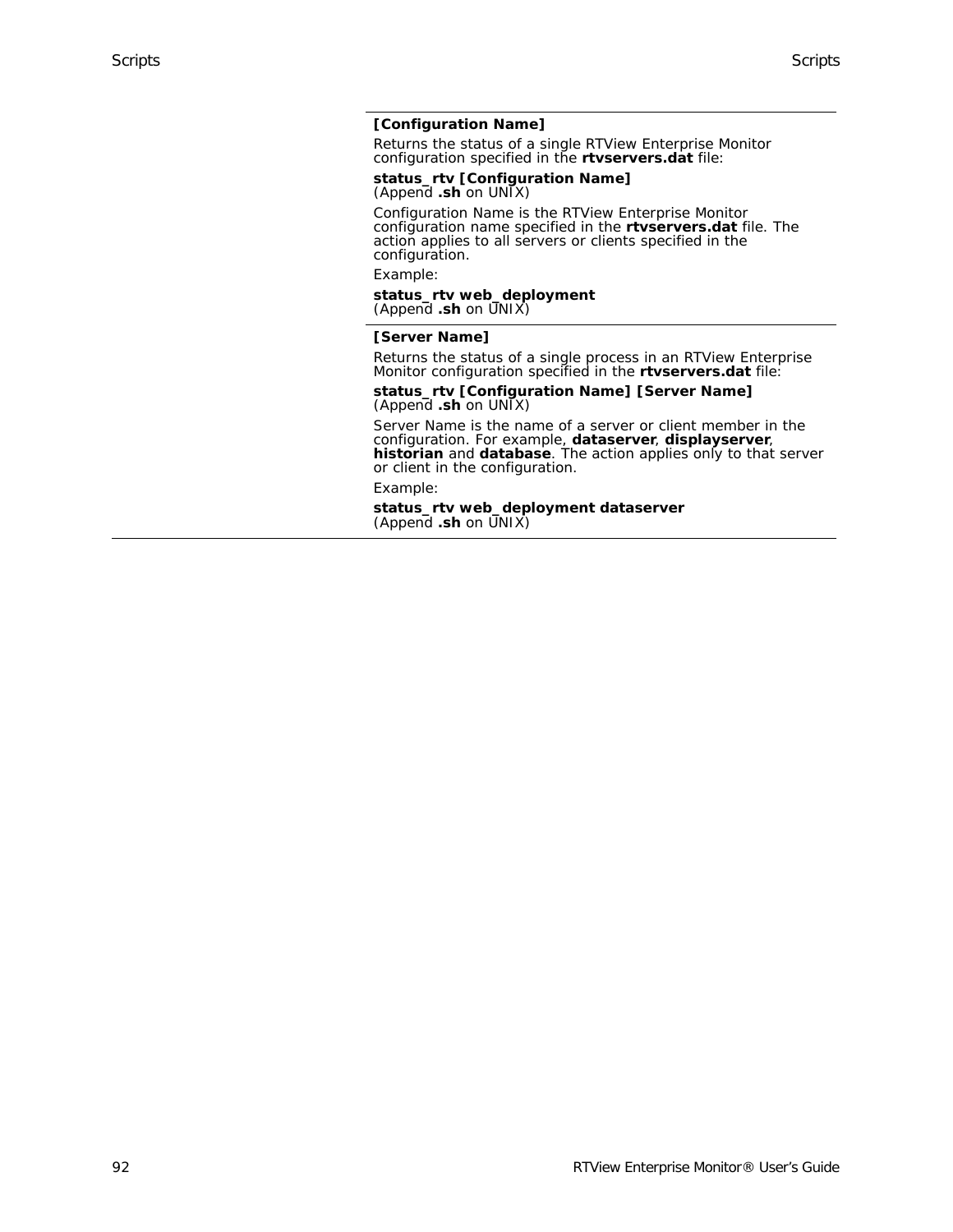#### **Use With Secured JMX Ports**

This script works with RTView servers whose JMX ports are secured with either a username and password, or with SSL. You provide the scripts with the necessary credential information and the scripts manage authentication with the server. There are two ways that you can provide credential information to the scripts: via command-line arguments and via properties placed in any property file that is used by the server.

#### **Securing with username and password**

• To secure with a username and password via command-line, use the arguments as follows:

#### **-jmxuser:...**

#### **-jmxpass:...**

• To secure with a username and password in a property file, use the properties as follows:

**sl.rtview.jmxremote.username=...**

**sl.rtview.jmxremote.password=....**

#### **Securing with SSL**

To secure with SSL, you provide the client KeyStore and TrustStore locations and their corresponding passwords.

- To secure with SSL via command-line, use the arguments as follows:
- **-sslkeystore:...**
- **-sslkeystorepass:...**
- **-ssltruststore:...**
- **-ssltruststorepass:...**
- To secure with SSL in a property file, use the properties as follows:

**sl.rtview.ssl.client.keyStore=...**

**sl.rtview.ssl.client.keyStorePassword=...**

**sl.rtview.ssl.client.trustStore=...**

**sl.rtview.ssl.client.trustStorePassword=....**

#### **Password Encryption**

To encrypt the passwords in your properties files, use the command-line tool "encode\_string", for example:

#### **encode\_string encoder2 password**

This will give you an encrypted value for "password" that you can use in your properties.

stop\_collector.bat/sh Stops the RTViewDataCollectorSP server.

Location:

#### **<installation directory>**

This script must be executed in the directory in which it resides. You can also execute the script by double-clicking in an Explorer window. This script references RTVAPM\_HOME.

Format:

**stop\_collector** 

(Append **.sh** on UNIX)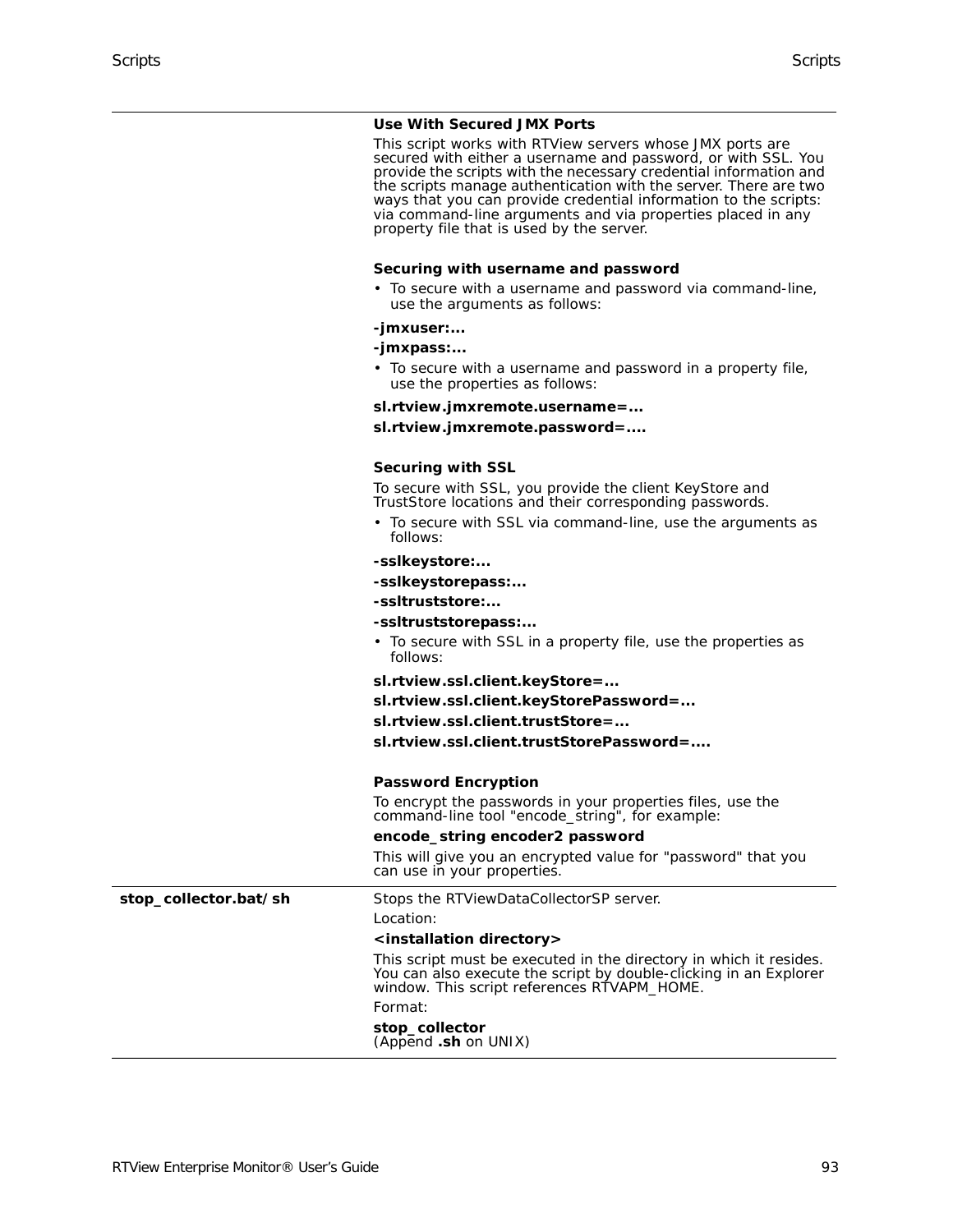<span id="page-99-0"></span>**stop\_rtv.bat/sh** Stops processes in an RTView Enterprise Monitor configuration as specified in the **rtvservers.dat** configuration file.

### Location:

**project directory** 

This script must be executed in the project directory (the directory containing the **rtvservers.dat** file). This script references RTVAPM\_HOME.

This action uses defined JMX ports. An RTView Enterprise Monitor configuration might include a Data Server or a Display Server, an Historian and a Central Server Database. **stop\_rtv** only attempts to start processes it detects are not running. The action can be applied to all RTView Enterprise Monitor configurations, a single RTView Enterprise Monitor configuration or a single process in an RTView Enterprise Monitor configuration.

Additional arguments can be included on the command line in which case they are passed to every server specified by the command. Additional arguments can also be included in the **rtvservers.dat** file, in which case they are only applied to the specific server in whose command they are included.

Note that if you use **-properties** or **-propfilter** arguments with **start\_rtv**, you should also use them with **status\_rtv** and **stop\_rtv**. Those commands use the JMX ports defined for the server, and if any of the properties specified by **-properties** or **- propfilter** arguments change those ports, subsequent commands will be unable to find the server unless also given those properties.

Location:

#### **project directory**

This script must be executed in the project directory (the directory containing the **rtvservers.dat** file).

#### **all**

Stops all RTView Enterprise Monitor configurations that are specified in the **rtvservers.dat** file. **all** applies the action to all RTView Enterprise Monitor configurations specified in the **rtvservers.dat** file (and corresponding servers or clients specified in each configuration). **Note:** When multiple configurations are specified in the **rtvservers.dat** file and they have different project settings directory locations, the **all** argument processes all the configurations. However, if the configurations have the same project settings directory locations, the **all** argument processes only the first configuration as the others are considered alternative configurations.

Example:

**stop\_rtv all**  (Append **.sh** on UNIX)

#### **[Configuration Name]**

Stops a single RTView Enterprise Monitor configuration specified in the **rtvservers.dat** file:

#### **stop\_rtv [Configuration Name]**  (Append **.sh** on UNIX)

Configuration Name is the RTView Enterprise Monitor configuration name specified in the **rtvservers.dat** file. The action applies to all servers or clients specified in the configuration.

Example:

#### **stop\_rtv web\_deployment**  (Append **.sh** on UNIX)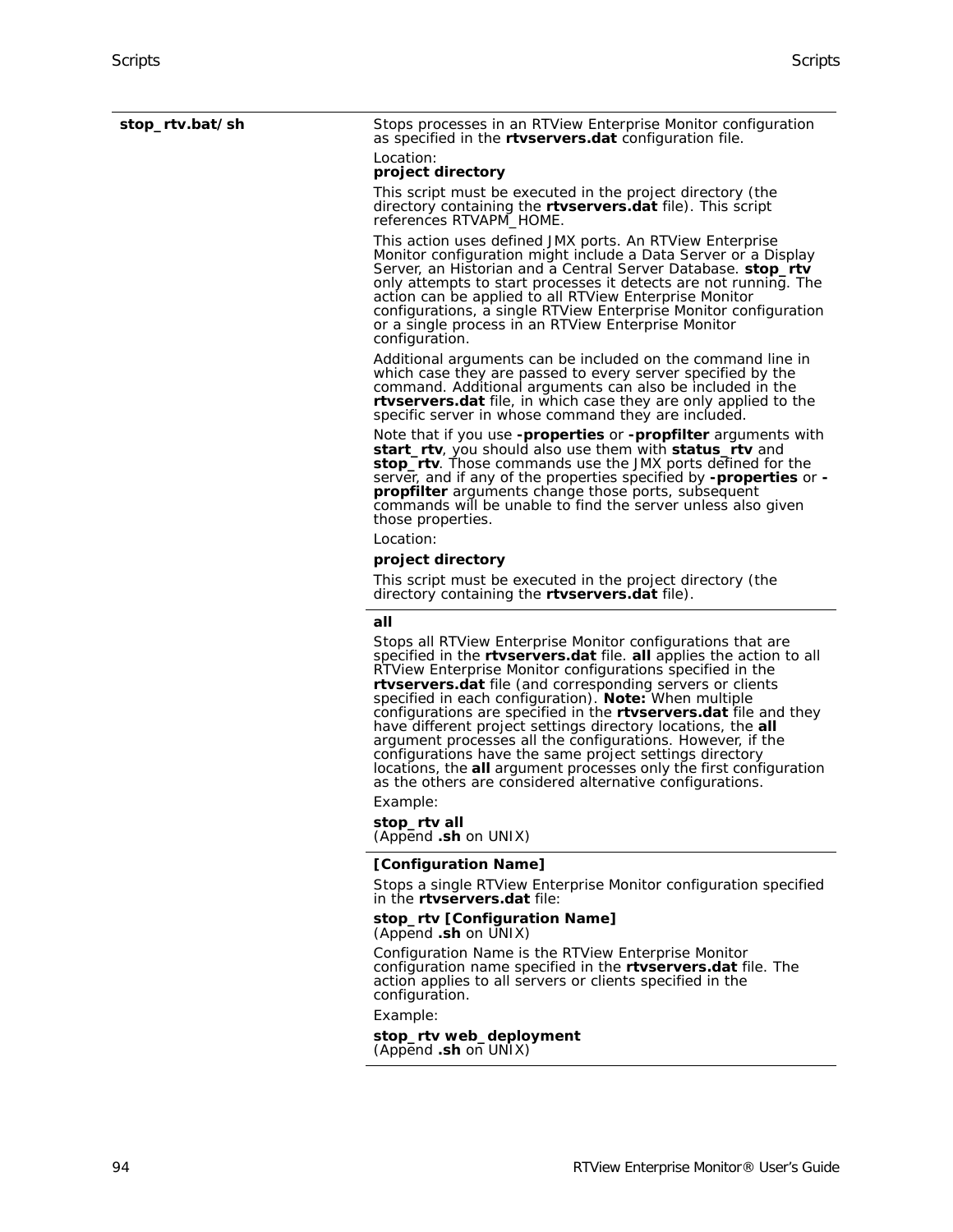#### **[Server Name]**

Stops a single process in an RTView Enterprise Monitor configuration specified in the **rtvservers.dat** file:

#### **stop\_rtv [Configuration Name] [Server Name]**  (Append **.sh** on UNIX)

**Server Name** is the name of a server or client member in the configuration. For example, **dataserver**, **displayserver**, **historian** and **database**. The action applies only to that server or client in the configuration.

Example:

#### **stop\_rtv web\_deployment dataserver**  (Append **.sh** on UNIX)

#### **Use With Secured JMX Ports**

This script works with RTView servers whose JMX ports are secured with either a username and password, or with SSL. You provide the scripts with the necessary credential information and the scripts manage authentication with the server. There are two ways that you can provide credential information to the scripts: via command-line arguments and via properties placed in any property file that is used by the server.

#### **Securing with username and password**

• To secure with a username and password via command-line, use the arguments as follows:

#### **-jmxuser:...**

#### **-jmxpass:...**

- To secure with a username and password in a property file, use the properties as follows:
- **sl.rtview.jmxremote.username=...**
- **sl.rtview.jmxremote.password=....**

#### **Securing with SSL**

To secure with SSL, you provide the client KeyStore and TrustStore locations and their corresponding passwords.

- To secure with SSL via command-line, use the arguments as follows:
- **-sslkeystore:...**
- **-sslkeystorepass:...**
- **-ssltruststore:...**

#### **-ssltruststorepass:...**

• To secure with SSL in a property file, use the properties as follows:

**sl.rtview.ssl.client.keyStore=...**

**sl.rtview.ssl.client.keyStorePassword=...**

**sl.rtview.ssl.client.trustStore=...**

**sl.rtview.ssl.client.trustStorePassword=....**

#### **Password Encryption**

To encrypt the passwords in your properties files, use the command-line tool "encode\_string", for example:

#### **encode\_string encoder2 password**

This will give you an encrypted value for "password" that you can use in your properties.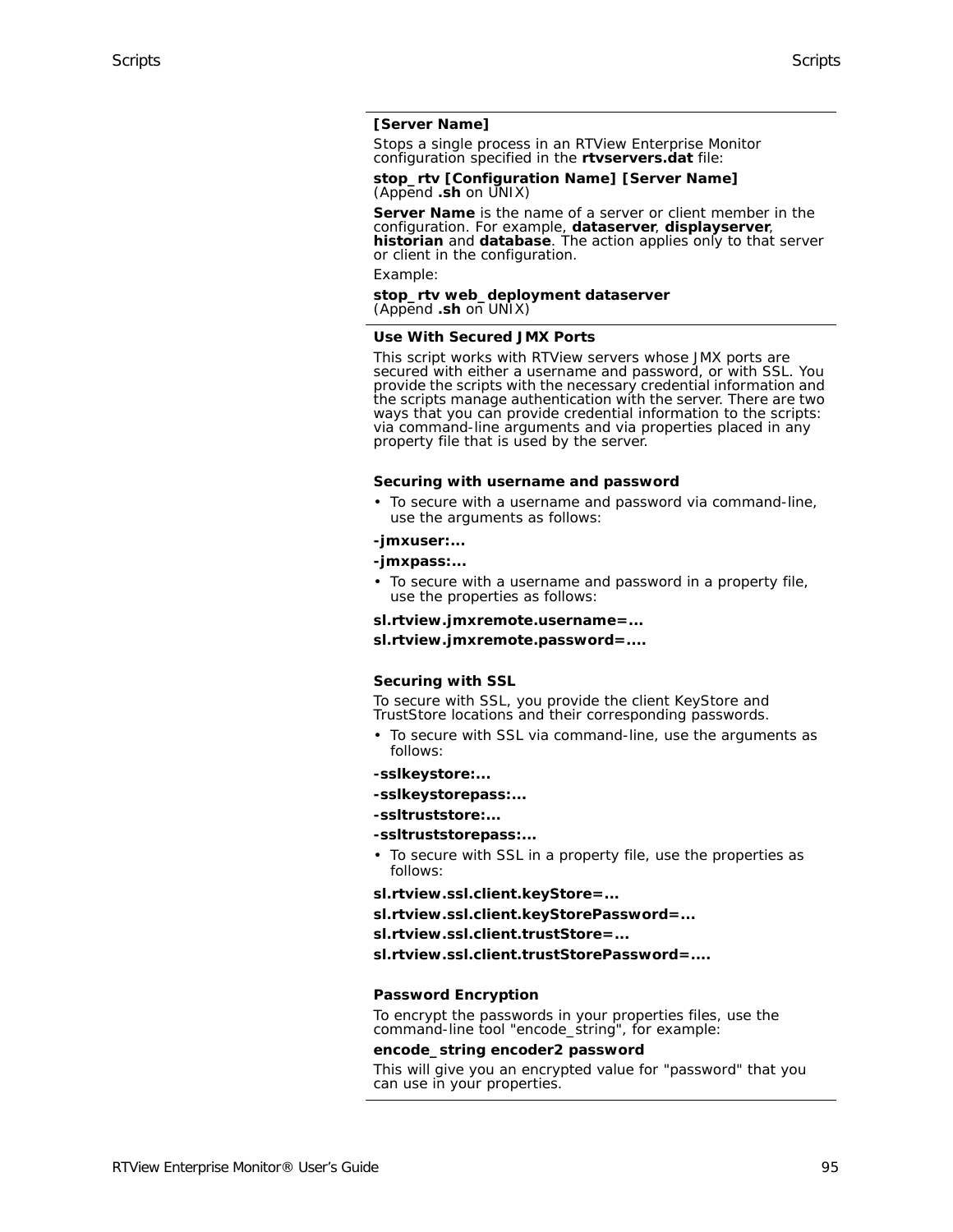| stop_server.bat/sh  | Stops the RTViewDataServerSP server.                                                                                                                                                   |
|---------------------|----------------------------------------------------------------------------------------------------------------------------------------------------------------------------------------|
|                     | Location:                                                                                                                                                                              |
|                     | project directory/bin                                                                                                                                                                  |
|                     | This script must be executed in the directory in which it resides.<br>This script references RTVAPM_HOME.                                                                              |
|                     | Format:                                                                                                                                                                                |
|                     | stop_server<br>(Append .sh on UNIX)                                                                                                                                                    |
| stop_servers.bat/sh | Stops the RTView Enterprise Monitor servers.                                                                                                                                           |
|                     | Location:                                                                                                                                                                              |
|                     | <installation directory="">/bin</installation>                                                                                                                                         |
|                     | This script must be executed in the directory in which it resides.<br>You can also execute the script by double-clicking in an Explorer<br>window. This script references RTVAPM_HOME. |
|                     | Format:                                                                                                                                                                                |
|                     | stop_servers<br>(Append .sh on UNIX)                                                                                                                                                   |
| stop_tomcat.bat/sh  | Stops Apache Tomcat.                                                                                                                                                                   |
|                     | Location:                                                                                                                                                                              |
|                     | <installation directory="">/bin</installation>                                                                                                                                         |
|                     | This script must be executed in the directory in which it resides.                                                                                                                     |
|                     | Format:                                                                                                                                                                                |
|                     | start_tomcat<br>(Append .sh on UNIX)                                                                                                                                                   |
| update_wars.bat/sh  | Creates/updates the primary Enterprise Monitor servlets.                                                                                                                               |
|                     | Location:                                                                                                                                                                              |
|                     | <installation directory="">/projects/rtview-server</installation>                                                                                                                      |
|                     | This script must be executed in the directory in which it resides.                                                                                                                     |
|                     | Format:                                                                                                                                                                                |
|                     | update_wars.sh [appname [host [portprefix]]]                                                                                                                                           |
|                     | For example:                                                                                                                                                                           |
|                     | update_wars.sh my-appname my-hostname 99                                                                                                                                               |
|                     | The name, host, and portprefix are declared in variables at the<br>top of the script for easy editing, and can be passed into the<br>scripts on the command-line.                      |
|                     | You can use ? or help to get a usage message. For example:                                                                                                                             |
|                     | update_wars.sh help                                                                                                                                                                    |
|                     | You can edit other variables at the top of the scripts to set<br>properties for high-availability (HA).                                                                                |
|                     | Set HA_HOST to the hostname of the backup data server.                                                                                                                                 |
|                     | Set HA_DISPLAYHOST to the hostname of the backup display<br>server.                                                                                                                    |
|                     | <b>Set HA_FAILBACK</b> to true to automatically reconnect to the<br>primary display server.                                                                                            |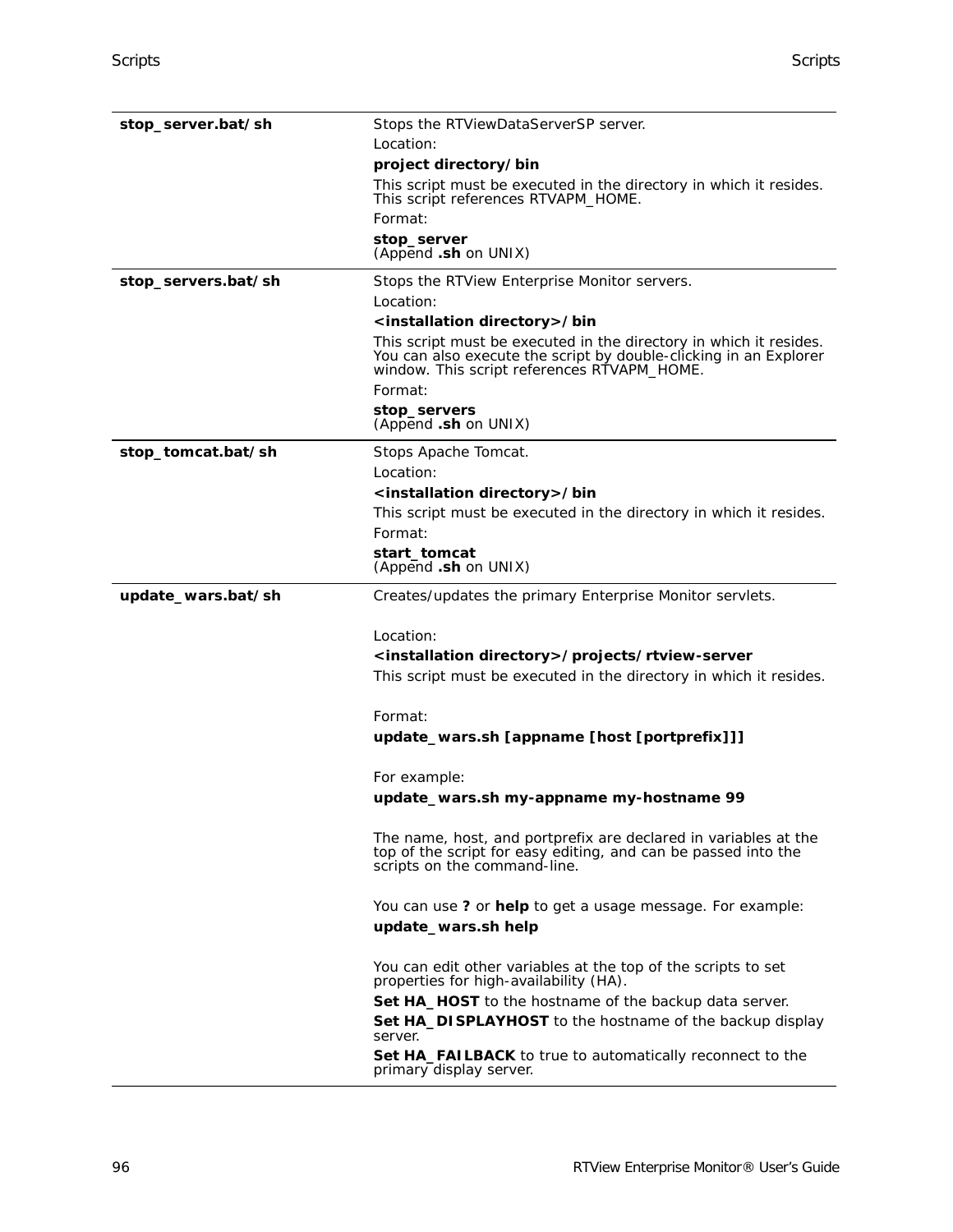| validate_install.bat/sh | Use this script if you encounter error messages when starting<br>servers, to verify your system environment (for example, to<br>verify that Java is installed) as well as your installation<br>directories.                                                                                                                                                          |
|-------------------------|----------------------------------------------------------------------------------------------------------------------------------------------------------------------------------------------------------------------------------------------------------------------------------------------------------------------------------------------------------------------|
|                         | Location:                                                                                                                                                                                                                                                                                                                                                            |
|                         | <installation directory="">/bin</installation>                                                                                                                                                                                                                                                                                                                       |
|                         | This script must be executed in the directory in which it resides.                                                                                                                                                                                                                                                                                                   |
|                         | Also, in Unix, this script checks and corrects file permissions and<br>file formats (if, for example, the wrong unzip command was<br>used during installation). If file permissions or formats are fixed,<br>the script returns a count of the files fixed. Additionally, if<br>invoked with the argument "-v" (verbose) it returns the names<br>of the files fixed. |
|                         | The script returns the following information (where<br><rtviewinstallation> is your RTView installation):<br/>• In Windows</rtviewinstallation>                                                                                                                                                                                                                      |
|                         | Validating installation in /opt/rtview/ <rtviewinstallation><br/> Java installation correct.<br/> rtvapm installation correct.<br/><math>\cdot</math> In UNIX</rtviewinstallation>                                                                                                                                                                                   |
|                         | Validating installation in /opt/rtview/ <rtviewinstallation><br/> Java installation correct.</rtviewinstallation>                                                                                                                                                                                                                                                    |
|                         | rtvapm installation correct.                                                                                                                                                                                                                                                                                                                                         |
|                         | file permissions correct.                                                                                                                                                                                                                                                                                                                                            |
|                         | file formats correct.                                                                                                                                                                                                                                                                                                                                                |
|                         |                                                                                                                                                                                                                                                                                                                                                                      |

### <span id="page-102-0"></span>**rtvservers.dat**

This section describes the **rtvservers.dat** configuration file which is used to manage your RTView Enterprise Monitor deployment and RTView Enterprise Monitor processes. This section includes:

- **E** ["Single Configuration File"](#page-102-1)
- **Nultiple Configuration File"**

The **rtvservers.dat** text file contains one or more RTView Enterprise Monitor configurations. An RTView Enterprise Monitor configuration is a group of servers that should be started together. For example, the configuration might include any of the following: a Data Server, Historian, HSQLDB database, and a Display Server (for a Web Deployment). The **rtvservers.dat** file is used when the following scripts are executed:

- [start\\_rtv](#page-93-0) Starts RTView Enterprise Monitor processes specified in the **rtvservers.dat** file.
- [stop\\_rtv](#page-99-0) Stops the RTView Enterprise Monitor processes specified in the **rtvservers.dat** file.
- [status\\_rtv](#page-96-0) Returns status information for RTView Enterprise Monitor processes specified in the **rtvservers.dat** file.

### <span id="page-102-1"></span>**Single Configuration File**

The following **rtvservers.dat** file, located in your project directory, contains a single RTView Enterprise Monitor configuration, named **default**.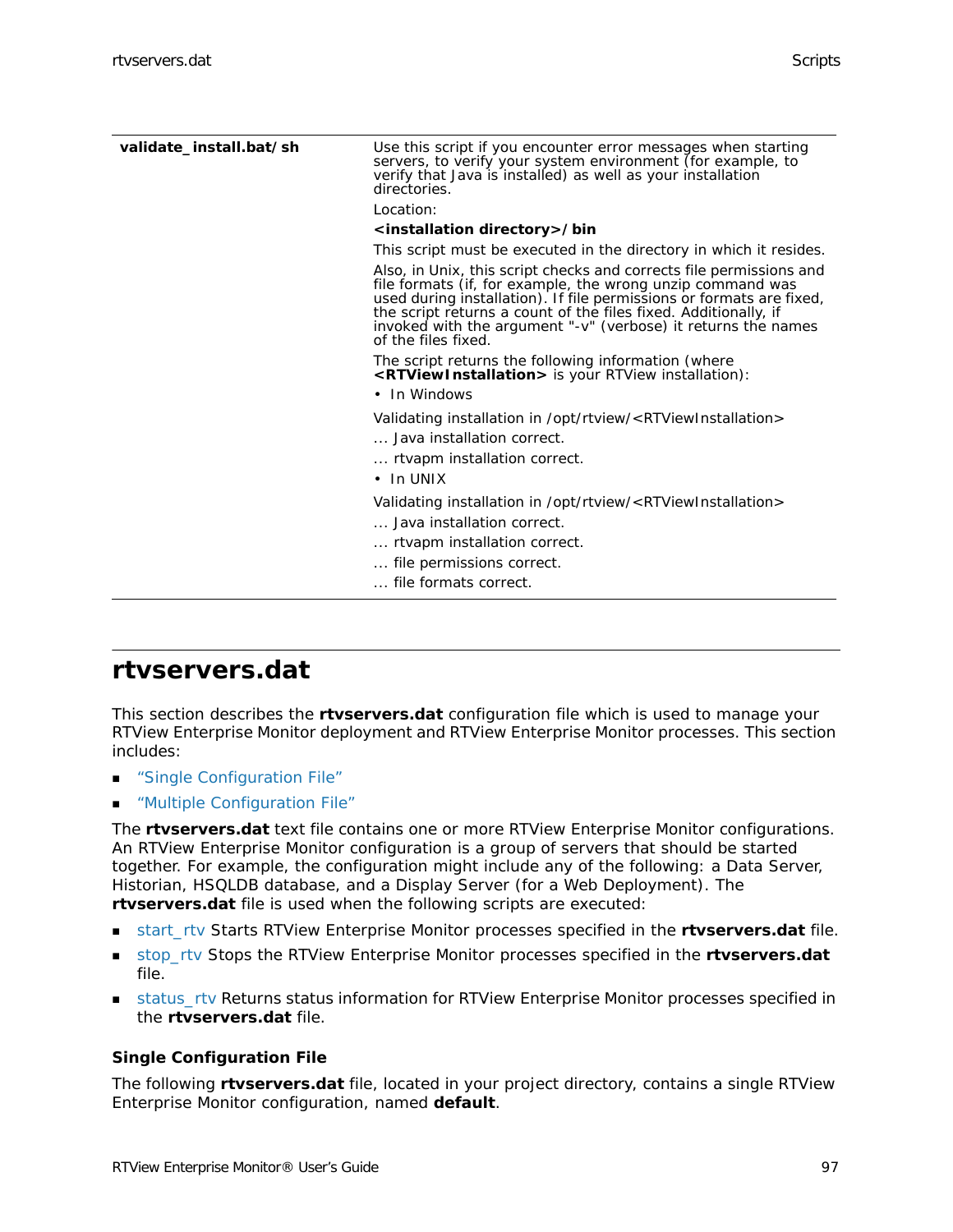default . dataserver rundata default . historian runhist -ds default . displayserver rundisp -ds default . database rundb

**Note:** The last line in the **rtvservers.dat** file must end with a new line, or be followed by a blank line.

In this example, to start the **default** configuration type: **start\_rtv default** or **start\_rtv all**. To start a single server in the configuration, type **start\_rtv <Configuration Name> <Server Name>**. For example: **start\_rtv default displayserver**.

Each line has the following format consisting of four fields:

**<Configuration Name> <Project Settings Directory Location> <Property Filter Identifying the Server> <Command>**

| <configuration name=""></configuration>                             | The name of the RTView Enterprise Monitor configuration (default in<br>this example).                                                                                                                                  |
|---------------------------------------------------------------------|------------------------------------------------------------------------------------------------------------------------------------------------------------------------------------------------------------------------|
| <project settings<br="">Directory Location&gt;</project>            | The RTView Enterprise Monitor project settings directory location,<br>relative to the location of the <b>rtyservers.dat</b> file (., the current<br>directory, in this example).                                       |
| <property filter<br=""><b>Identifying the Server&gt;</b></property> | The property filter that identifies the server, which is the property<br>filter under which the server's JMX port is defined. By default, this is<br>the server name, such as dataserver, displayserver and historian. |
| $<$ Command $>$                                                     | The script used to start the process. Valid values are:<br>• rundata: Starts the Data Server.<br>• runhist: Starts the Historian.<br>• rundisp: Starts the Display Server.<br>• rundb: Starts the HSQLDB Database.     |

#### <span id="page-103-0"></span>**Multiple Configuration File**

When multiple configurations are specified in the **rtvservers.dat** file and they have different project settings directory locations, the **all** argument processes all the configurations. However, if the configurations have the same project settings directory locations, the all argument processes only the first configuration as the others are considered alternative configurations. Alternative configurations allow you to alternate between two configurations for a single RTView Enterprise Monitor deployment.

For example, the following **rtvservers.dat** file, located in your project directory**/servers** directory, contains two configurations, **bwmon** and **emsmon**. Note that the project settings directory locations differ (**./bwmon** and **./emsmon**, respectively).

bwmon ./bwmon dataserver rundata

bwmon ./bwmon historian runhist -ds

bwmon ./bwmon displayserver rundisp -ds

emsmon ./emsmon dataserver rundata

emsmon ./emsmon historian runhist -ds

emsmon ./emsmon displayserver rundisp –ds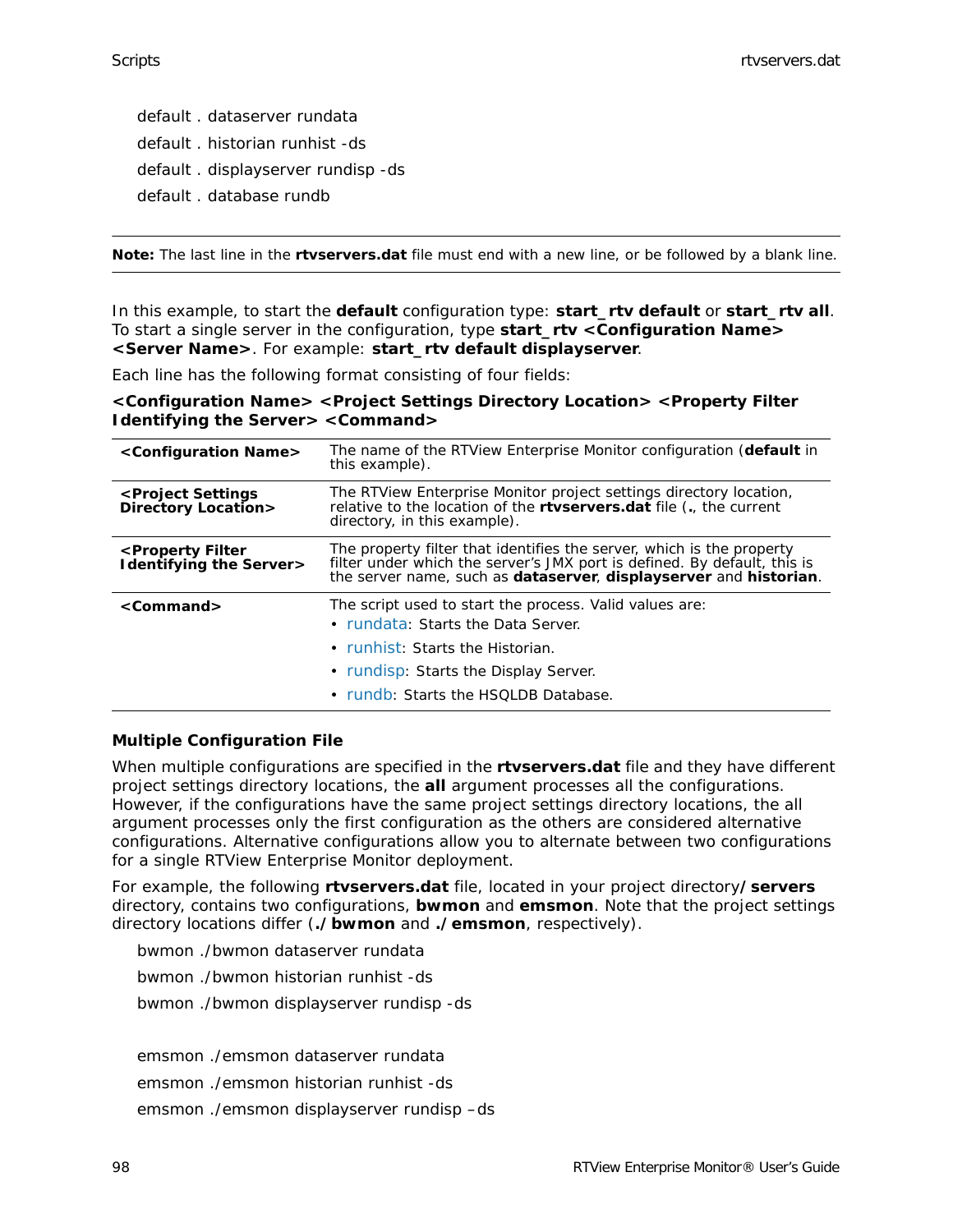Because the project settings directory locations differ, you can use type **start\_rtv all** to start both configurations. To start only the bwmon configuration, type: **start\_rtv bwmon**. To start a single server in the **bwmon** configuration, type **start\_rtv <Configuration Name> <Server Name>**. For example: **start\_rtv bwmon displayserver**.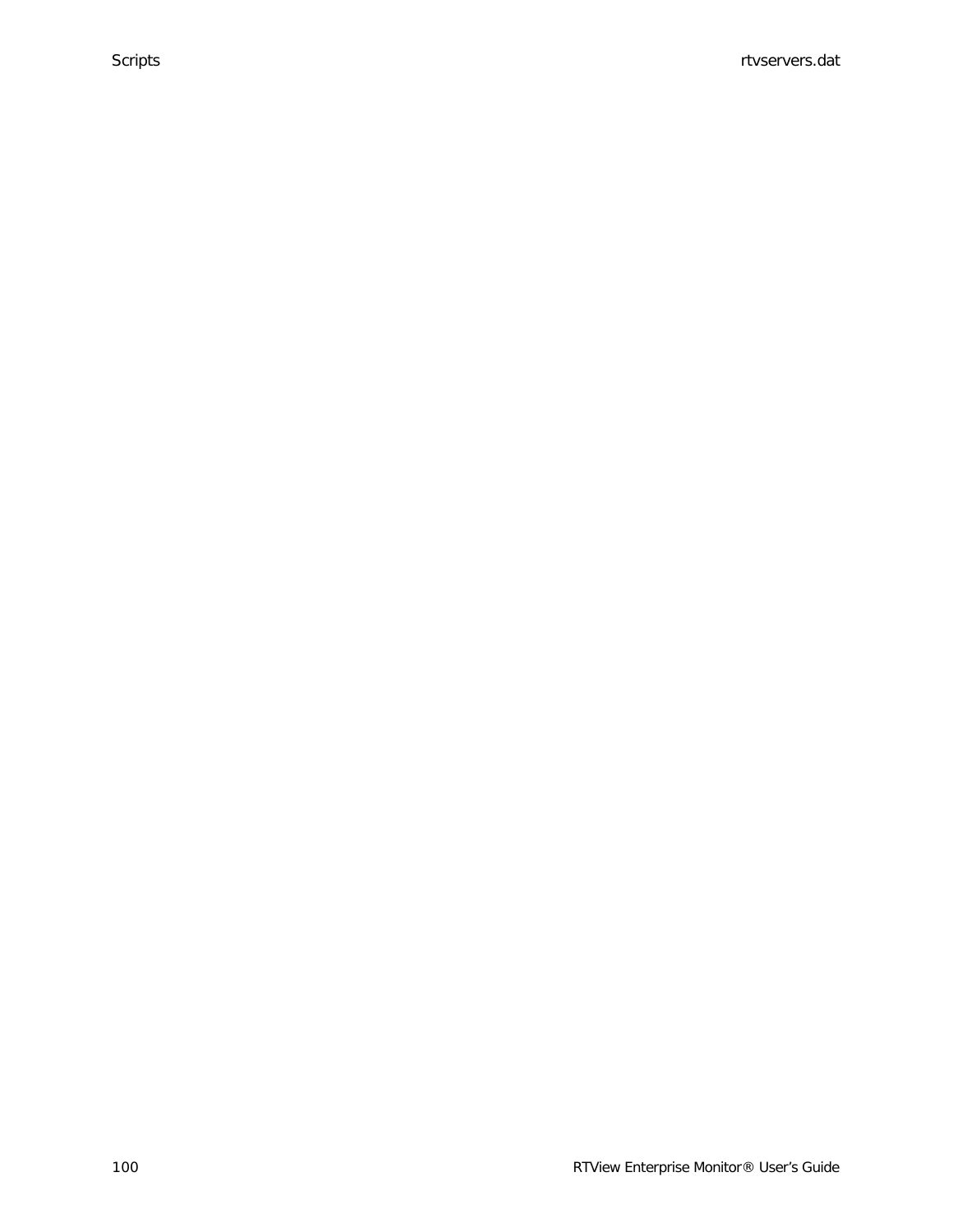# **APPENDIX D** Limitations

This section includes:

- ["iPad Safari Limitations"](#page-106-0)
- ["TIBCO BusinessWorks"](#page-108-0)

# <span id="page-106-0"></span>**iPad Safari Limitations**

- In the iPad settings for Safari, **JavaScript** must be **ON** and **Block Pop-ups** must be **OFF**. As of this writing, the Thin Client has been tested only on iOS 4.3.5 in Safari.
- The iPad does not support Adobe Flash, so the Fx graph objects (obj\_fxtrend, obj\_fxpie, obj\_fxbar) are unavailable. The Thin Client automatically replaces the Fx graph objects with the equivalent non-Fx object (obj\_trendgraph02, obj\_pie, obj\_bargraph). Note that the replacement objects behave the same as the Fx objects in most cases but not in all. In particular, obj\_trendgraph02 does not support the sliding cursor object nor the **legendPosition** property. Custom Fx objects are not supported on the iPad.
- **The Thin Client implements scrollbars for table objects and graph objects. However, unlike** the scrollbars used on desktop browsers, the scrollbars used on the iPad do not have arrow buttons at each end. This can make it difficult to scroll precisely (for example, row by row) on objects with a large scrolling range.
- At full size, users may find it difficult to touch the intended display object without accidentally touching nearby objects and performing an unwanted drill-down, sort, scroll, and so forth. This is particularly true of table objects that support drill-down and also scrolling, and also in panel layouts that contain the tree navigation control. In those cases, the user may want to zoom the iPad screen before interacting with the Thin Client.
- **If the iPad sleeps or auto-locks while a Thin Client display is open in Safari, or if the Safari** application is minimized by clicking on the iPad's home button, the display is not updated until the iPad is awakened and Safari is reopened. In some cases it may be necessary to refresh the page from Safari's navigation bar.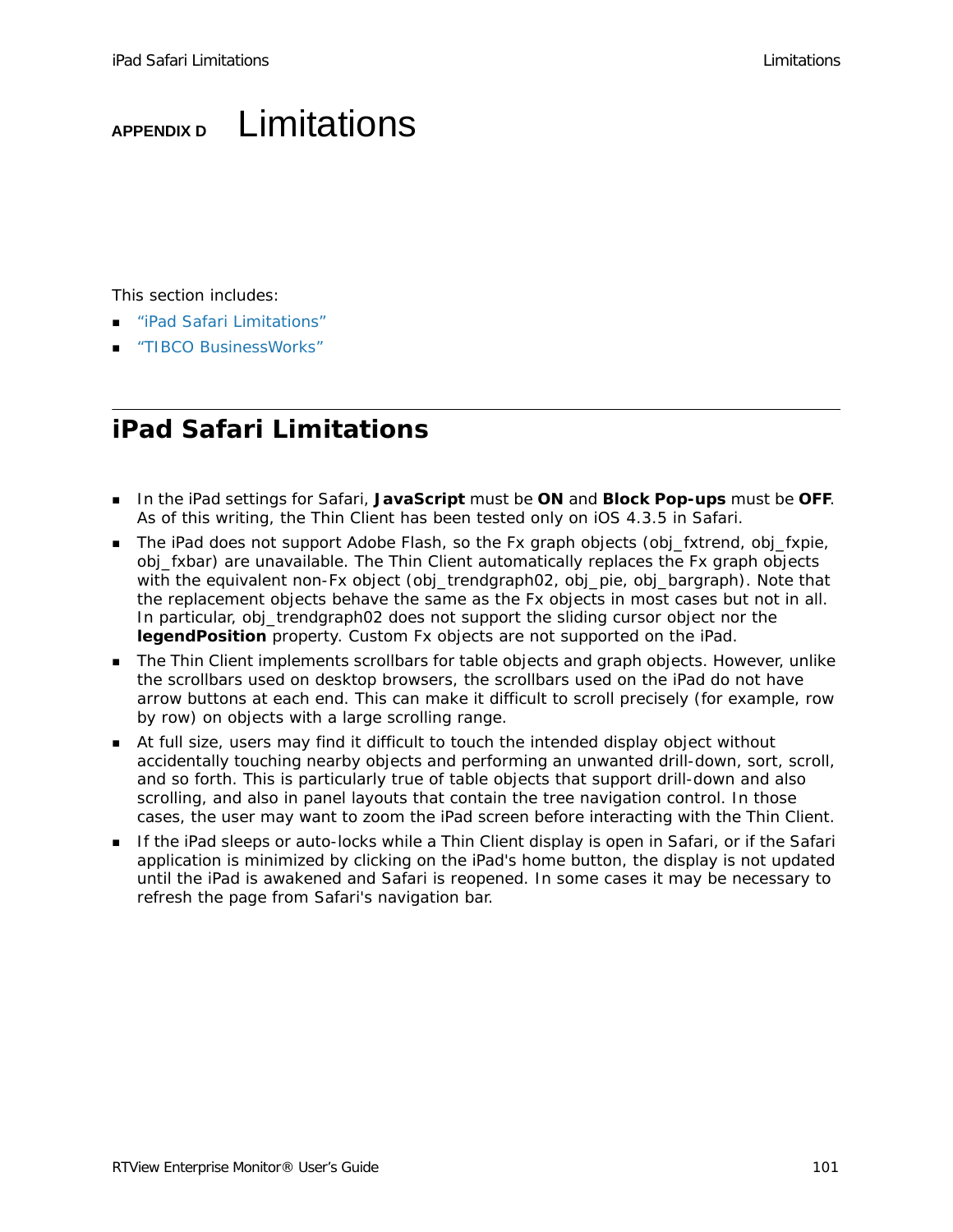Because the iPad uses a touch interface there are differences in the Thin Client appearance and behavior in iOS Safari as compared to the conventional desktop browsers that use a cursor (mouse) interface, such as Firefox and Internet Explorer. These are described below.

- Popup browser windows: An RTView object's drill-down target can be configured to open a display in a new window. In a desktop browser, when the RTView object is clicked the drill-down display is opened in a popup browser window. But in iOS Safari 4.3.5, only one page is visible at a time, so when the RTView object is touched a new page containing the drill-down display opens and fills the screen. The Safari navigation bar can be used to toggle between the currently open pages or close them.
- Mouseover text: When mouseover text and drill-down are both enabled on an RTView object (for example, a bar graph), in iOS Safari the first touch on an element in the object (for example, a bar) displays the mouseover text for that element and the second touch on the same element performs the drill-down.
- Resize Mode and Layout: By default, the Display Server runs with **resizeMode** set to **crop**. In **crop** mode, if a display is larger than the panel that contains it only a portion of the display is visible. In a desktop browser, scrollbars become available to allow the user to scroll to view the entire display. In iOS Safari, scrollbars do not appear but the display can be scrolled by dragging two fingers inside the display. (Dragging one finger scrolls the entire page, not the display).

If the Display Server is run with **resizeMode** set to **scale** or **layout**, the display is resized to fit into the panel that contains it. If a desktop browser is resized after a display is opened, the display is resized accordingly. On the iPad, the Safari browser can only be resized by reorienting the iPad itself, between portrait mode and landscape mode.

The panel layout feature is supported in the Thin Client. However, unlike a desktop browser which resizes to match the layout size, the size of Safari is fixed. So if the Display Server is run with **resizeMode** set to **crop** or **scale** mode, there may be unused space at the edges of the display(s) or, in **crop** mode, the panels and displays may be cropped.

This means that **layout** mode should be used for best results on the iPad. For layout mode to be most effective, displays should use the **anchor** and **dock** object properties. Please see RTView documentation for more information.

 Scrolling: The Thin Client implements scrollbars for table objects and graph objects. The scrollbars are activated by dragging with one finger.

If an RTView display is viewed in **crop** mode and is too large to be displayed entirely in Safari, scrollbars do not appear (as they would in a desktop browser) but the display can be scrolled by dragging with two fingers inside the display.

Scrollbars do not ever appear in a text area control. If the text area contains more text than is visible, use the two finger drag in the text area to scroll the text.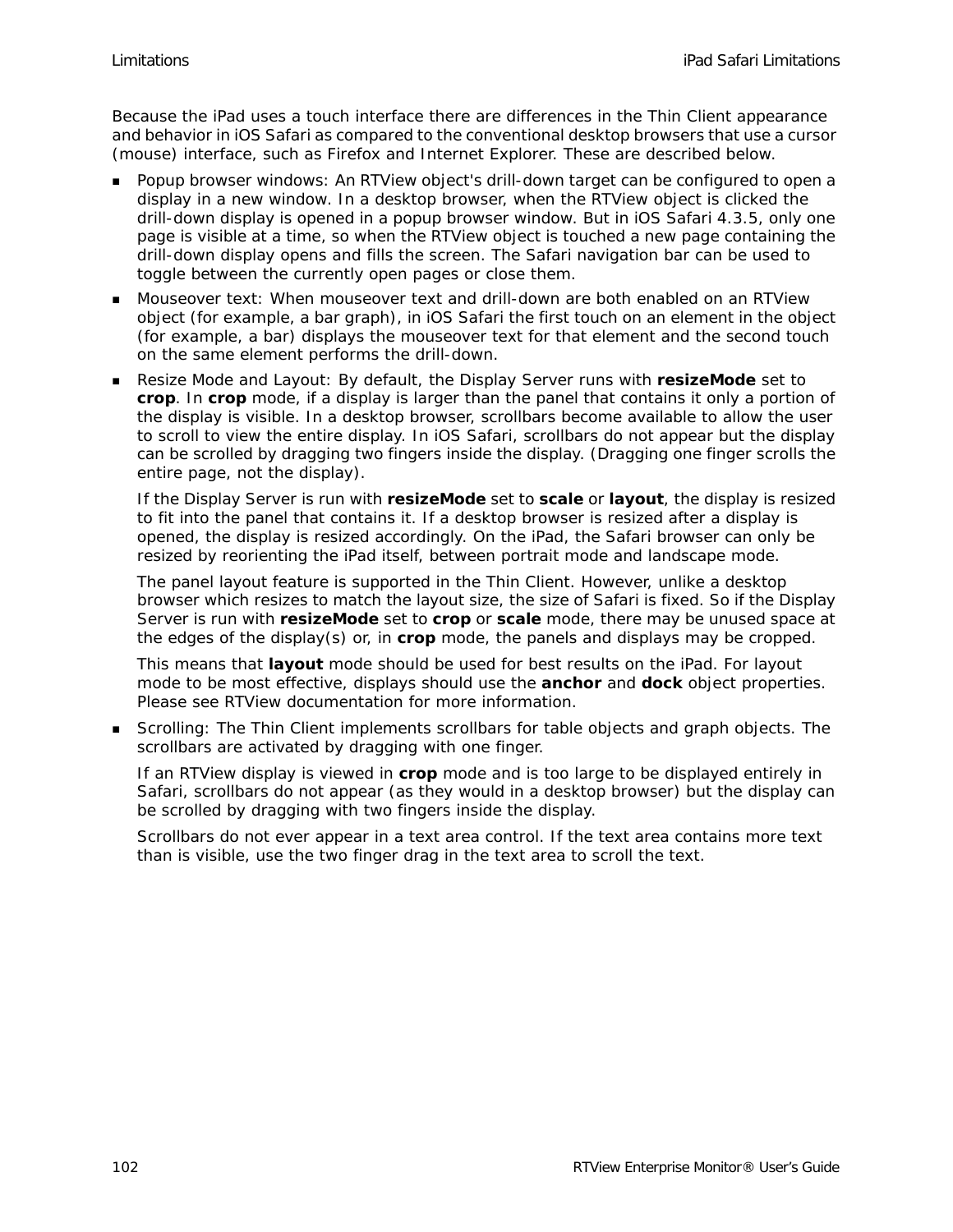Regardless of the size of a listbox control, it can only display a single item (typically, the selected item). When the listbox is touched, the list of items appear in a popup list. In other words, on iOS Safari the listbox control and the combobox control behave identically.

 Context menu: The Thin Client context menu is opened by a right mouse button click in a desktop browser. It is opened in iOS Safari by touching any location on a display and holding that touch for 2 seconds. The menu appears in the top left corner of the display, regardless of where the display is touched. The items **Export Table to Excel**, **Drill Down**, and **Execute Command** are not included on the context menu in Safari. All other items are available. The **Export Table to HTML** item is enabled if a table object is touched (unless the table object's drillDownTarget is configured to open another display). After an **Export to PDF/HTML** is performed, the exported content opens on another page in Safari. From there, the content can either be opened by another application (for example, the iBooks application opens PDF) and emailed, or it can be copied ands pasted into an email.

# **TIBCO BusinessWorks**

# **Servers**

# **AIX**

- Status will be **LIMITED**.
- **CPU Usage, Free Memory and Virtual Memory Usage will not be available.**

# **Business Works 5.7.1 Engine Status**

The BW Engine microagent has a method **GetExecInfo** that includes a field called **Status**, which may have the following values:

- **ACTIVE**
- **SUSPENDED**
- STANDBY
- STOPPING
- **STOPPED**

In Business Works 5.7.1 (but not earlier or later versions) this method fails to return any data and, in some cases when the Monitor starts, it may not know an engine's exact status. For example, if an engine is deployed but not active it could be SUSPENDED or STOPPED, or else it could be ACTIVE or STOPPING. In these cases the Monitor sets the status to UNKNOWN. An UNKNOWN status will be resolved once the engine is stopped and restarted; henceforth the status will display as STOPPED or ACTIVE.

# **BWSE Components**

**JUM memory metrics are available for BWSE components running in AMX 3.x** environments only.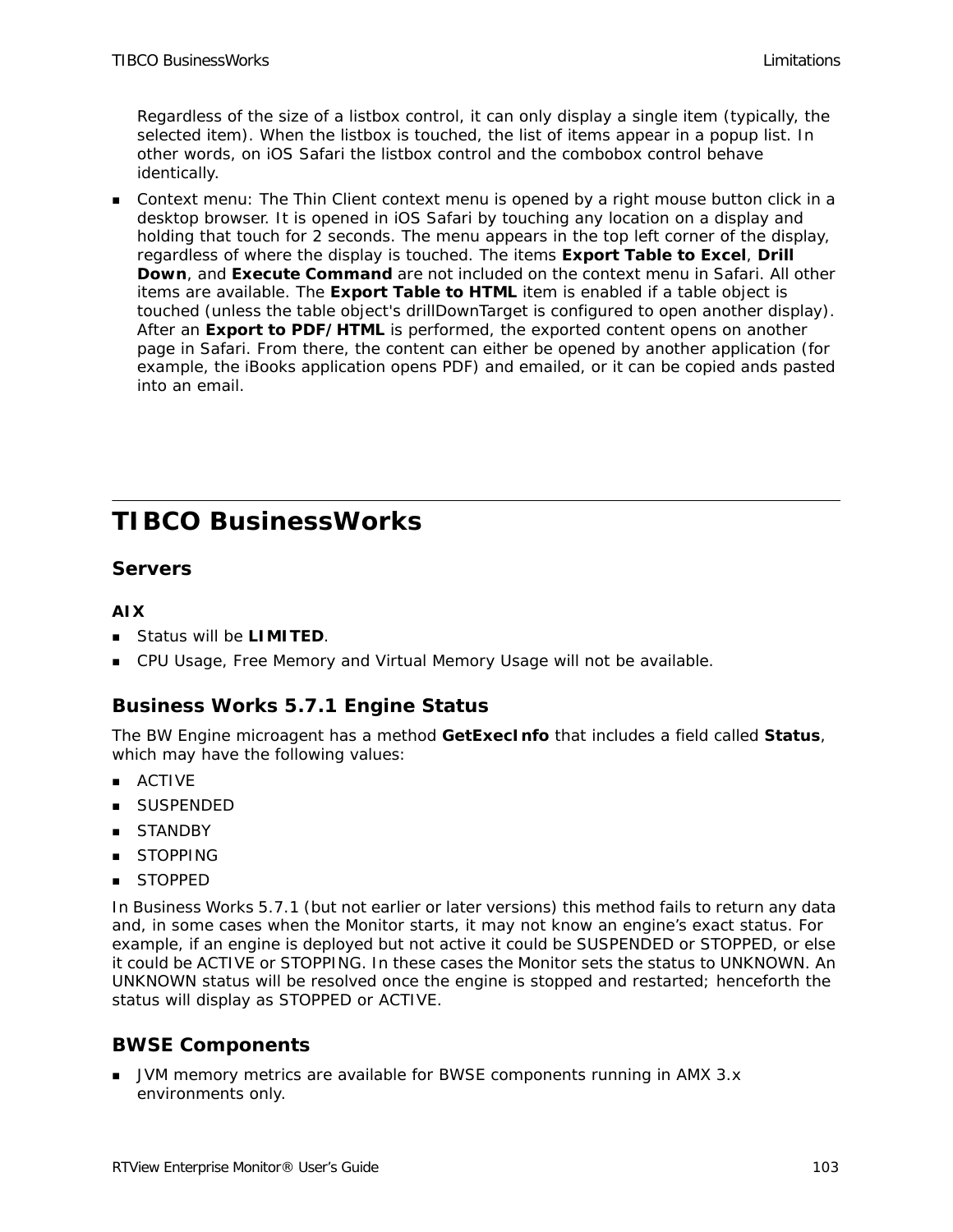- The BW Version column in the All Engines Table display is blank for BWSE components.
- The Deployment column in the All Engines Table display is UNKNOWN for BWSE components. This is because the AMX environment controls in which node or nodes a BWSE component is running, therefore the concept of "deployment" in traditional BusinessWorks does not apply.
- BWSE components only appear in the All Engines Table display when they are running in a node.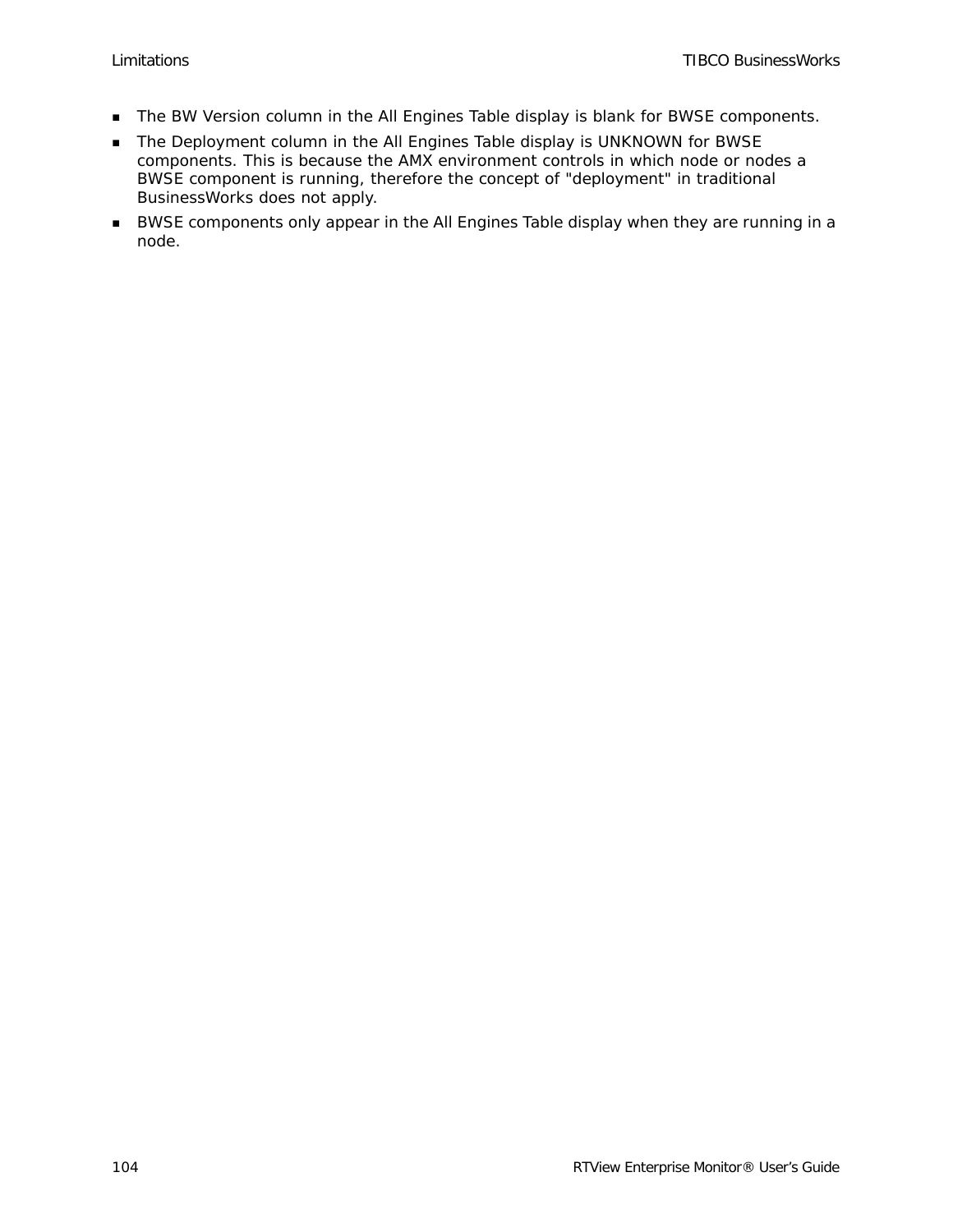# **APPENDIX E** Third Party Notice Requirements

This section includes:

- ["RTView EM"](#page-110-0)
- ["RTView Core®"](#page-116-0)

# <span id="page-110-0"></span>**RTView EM**

\*\* The UX Monitor Solution Package uses HTMLUnit 2.14 and is licensed under the Apache License Version 2.0

\*\* The UX Monitor Solution Package uses Log4J 1.2 and is licensed under the Apache License Version 2.0

\*\* The RTView Host Agent Solution Package uses Hyperic SIGAR and is licensed under the Apache License Version 2.0

\*\* The Solution Package for Apache Kafka uses Jackson 2.8.4 and is licensed under the Apache License Version 2.0

\*\* The Solution Package for Apache Kafka uses Netty 3.10.5.Final and is licensed under the Apache License Version 2.0

# **Apache License**

Version 2.0, January 2004

http://www.apache.org/licenses/

#### **TERMS AND CONDITIONS FOR USE, REPRODUCTION, AND DISTRIBUTION**

1. Definitions.

"License" shall mean the terms and conditions for use, reproduction, and distribution as defined by Sections 1 through 9 of this document.

"Licensor" shall mean the copyright owner or entity authorized by the copyright owner that is granting the License.

"Legal Entity" shall mean the union of the acting entity and all other entities that control, are controlled by, or are under common control with that entity. For the purposes of this definition, "control" means (i) the power, direct or indirect, to cause the direction or management of such entity, whether by contract or otherwise, or (ii) ownership of fifty percent (50%) or more of the outstanding shares, or (iii) beneficial ownership of such entity.

"You" (or "Your") shall mean an individual or Legal Entity exercising permissions granted by this License.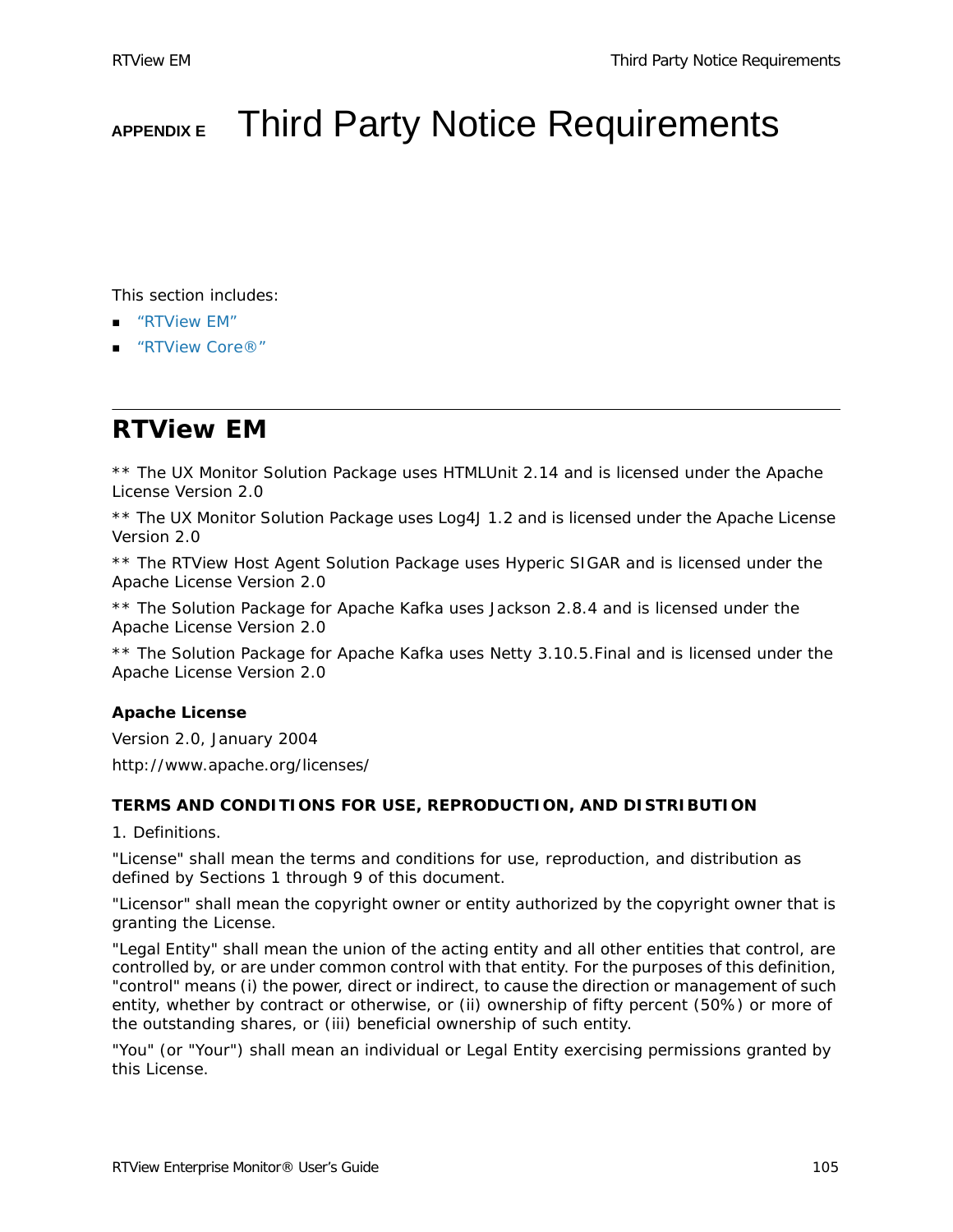"Source" form shall mean the preferred form for making modifications, including but not limited to software source code, documentation source, and configuration files.

"Object" form shall mean any form resulting from mechanical transformation or translation of a Source form, including but not limited to compiled object code, generated documentation, and conversions to other media types.

"Work" shall mean the work of authorship, whether in Source or Object form, made available under the License, as indicated by a copyright notice that is included in or attached to the work (an example is provided in the Appendix below)

"Derivative Works" shall mean any work, whether in Source or Object form, that is based on (or derived from) the Work and for which the editorial revisions, annotations, elaborations, or other modifications represent, as a whole, an original work of authorship. For the purposes of this License, Derivative Works shall not include works that remain separable from, or merely link (or bind by name) to the interfaces of, the Work and Derivative Works thereof.

"Contribution" shall mean any work of authorship, including the original version of the Work and any modifications or additions to that Work or Derivative Works thereof, that is intentionally submitted to Licensor for inclusion in the Work by the copyright owner or by an individual or Legal Entity authorized to submit on behalf of the copyright owner. For the purposes of this definition, "submitted" means any form of electronic, verbal, or written communication sent to the Licensor or its representatives, including but not limited to communication on electronic mailing lists, source code control systems, and issue tracking systems that are managed by, or on behalf of, the Licensor for the purpose of discussing and improving the Work, but excluding communication that is conspicuously marked or otherwise designated in writing by the copyright owner as "Not a Contribution."

"Contributor" shall mean Licensor and any individual or Legal Entity on behalf of whom a Contribution has been received by Licensor and subsequently incorporated within the Work.

2. Grant of Copyright License. Subject to the terms and conditions of this License, each Contributor hereby grants to You a perpetual, worldwide, non-exclusive, no-charge, royaltyfree, irrevocable copyright license to reproduce, prepare Derivative Works of, publicly display, publicly perform, sublicense, and distribute the Work and such Derivative Works in Source or Object form.

3. Grant of Patent License. Subject to the terms and conditions of this License, each Contributor hereby grants to You a perpetual, worldwide, non-exclusive, no-charge, royaltyfree, irrevocable (except as stated in this section) patent license to make, have made, use, offer to sell, sell, import, and otherwise transfer the Work, where such license applies only to those patent claims licensable by such Contributor that are necessarily infringed by their Contribution(s) alone or by combination of their Contribution(s) with the Work to which such Contribution(s) was submitted. If You institute patent litigation against any entity (including a cross-claim or counterclaim in a lawsuit) alleging that the Work or a Contribution incorporated within the Work constitutes direct or contributory patent infringement, then any patent licenses granted to You under this License for that Work shall terminate as of the date such litigation is filed.

4. Redistribution. You may reproduce and distribute copies of the Work or Derivative Works thereof in any medium, with or without modifications, and in Source or Object form, provided that You meet the following conditions:

(a) You must give any other recipients of the Work or Derivative Works a copy of this License; and

(b) You must cause any modified files to carry prominent notices stating that You changed the files; and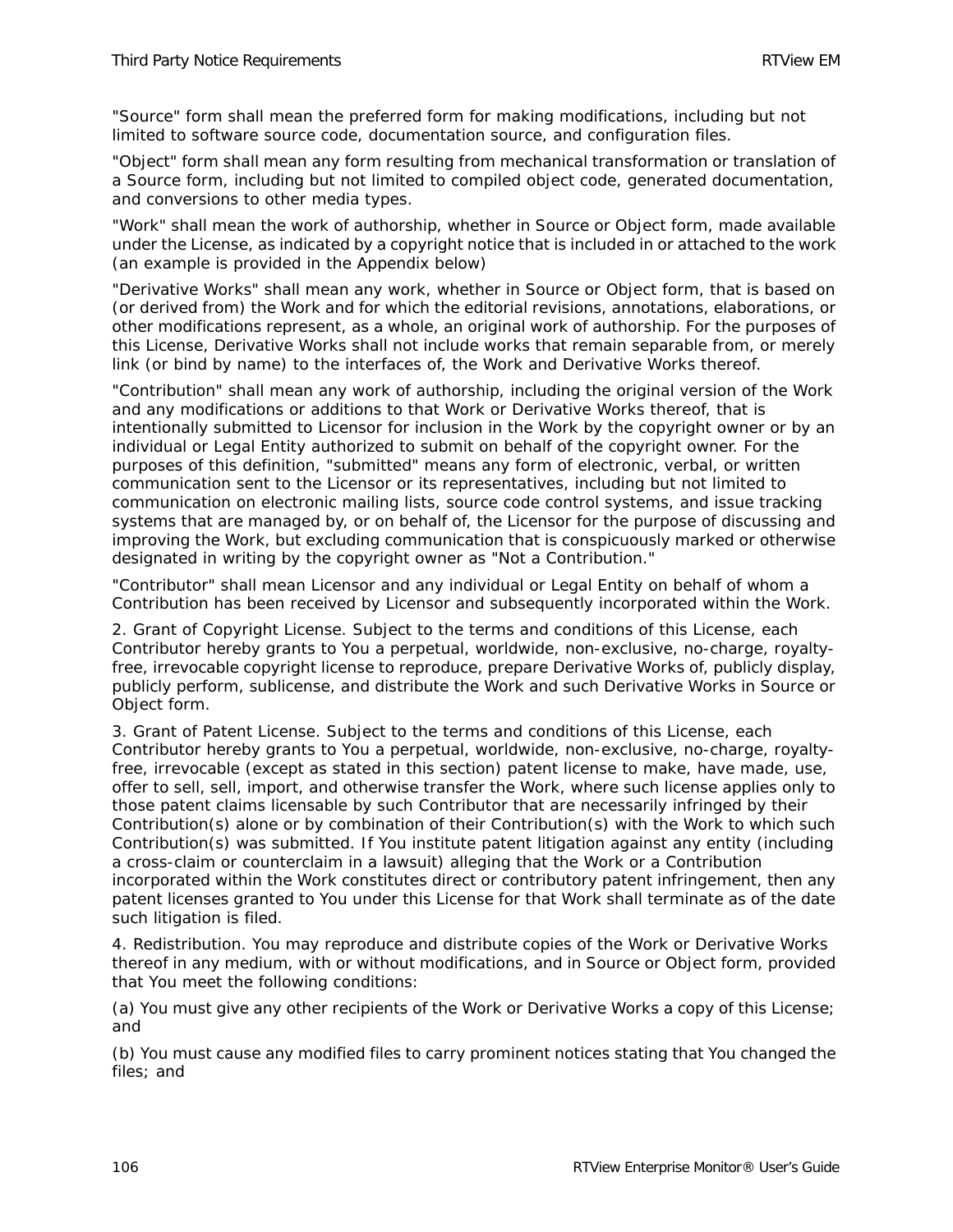(c) You must retain, in the Source form of any Derivative Works that You distribute, all copyright, patent, trademark, and attribution notices from the Source form of the Work, excluding those notices that do not pertain to any part of the Derivative Works; and

(d) If the Work includes a "NOTICE" text file as part of its distribution, then any Derivative Works that You distribute must include a readable copy of the attribution notices contained within such NOTICE file, excluding those notices that do not pertain to any part of the Derivative Works, in at least one of the following places: within a NOTICE text file distributed as part of the Derivative Works; within the Source form or documentation, if provided along with the Derivative Works; or, within a display generated by the Derivative Works, if and wherever such third-party notices normally appear. The contents of the NOTICE file are for informational purposes only and do not modify the License. You may add Your own attribution notices within Derivative Works that You distribute, alongside or as an addendum to the NOTICE text from the Work, provided that such additional attribution notices cannot be construed as modifying the License.

You may add Your own copyright statement to Your modifications and may provide additional or different license terms and conditions for use, reproduction, or distribution of Your modifications for any such Derivative Works as a whole, provided Your use, reproduction, and distribution of the Work otherwise complies with the conditions stated in this License.

5. Submission of Contributions. Unless You explicitly state otherwise, any Contribution intentionally submitted for inclusion in the Work by You to the Licensor shall be under the terms and conditions of this License, without any additional terms or conditions. Notwithstanding the above, nothing herein shall supersede or modify the terms of any separate license agreement you may have executed with Licensor regarding such Contributions.

6. Trademarks. This License does not grant permission to use the trade names, trademarks, service marks, or product names of the Licensor, except as required for reasonable and customary use in describing the origin of the Work and reproducing the content of the NOTICE file.

7. Disclaimer of Warranty. Unless required by applicable law or agreed to in writing, Licensor provides the Work (and each Contributor provides its Contributions) on an "AS IS" BASIS, WITHOUT WARRANTIES OR CONDITIONS OF ANY KIND, either express or implied, including, without limitation, any warranties or conditions of TITLE, NON-INFRINGEMENT, MERCHANTABILITY, or FITNESS FOR A PARTICULAR PURPOSE. You are solely responsible for determining the appropriateness of using or redistributing the Work and assume any risks associated with Your exercise of permissions under this License.

8. Limitation of Liability. In no event and under no legal theory, whether in tort (including negligence), contract, or otherwise, unless required by applicable law (such as deliberate and grossly negligent acts) or agreed to in writing, shall any Contributor be liable to You for damages, including any direct, indirect, special, incidental, or consequential damages of any character arising as a result of this License or out of the use or inability to use the Work (including but not limited to damages for loss of goodwill, work stoppage, computer failure or malfunction, or any and all other commercial damages or losses), even if such Contributor has been advised of the possibility of such damages.

9. Accepting Warranty or Additional Liability. While redistributing the Work or Derivative Works thereof, You may choose to offer, and charge a fee for, acceptance of support, warranty, indemnity, or other liability obligations and/or rights consistent with this License. However, in accepting such obligations, You may act only on Your own behalf and on Your sole responsibility, not on behalf of any other Contributor, and only if You agree to indemnify, defend, and hold each Contributor harmless for any liability incurred by, or claims asserted against, such Contributor by reason of your accepting any such warranty or additional liability.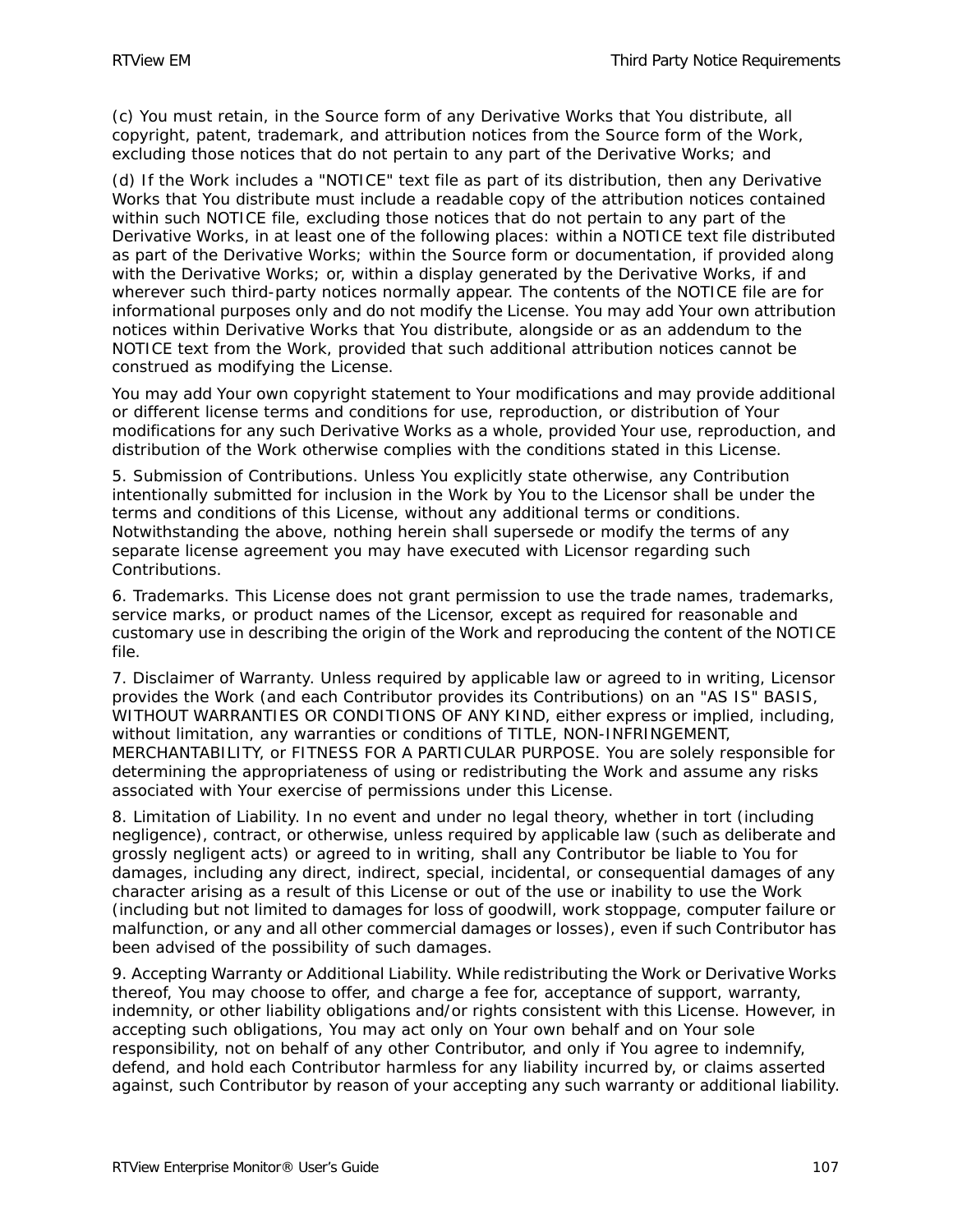END OF TERMS AND CONDITIONS

#### **APPENDIX: How to apply the Apache License to your work.**

To apply the Apache License to your work, attach the following boilerplate notice, with the fields enclosed by brackets "[]" replaced with your own identifying information. (Don't include the brackets!) The text should be enclosed in the appropriate comment syntax for the file format. We also recommend that a file or class name and description of purpose be included on the same "printed page" as the copyright notice for easier identification within third-party archives.

Copyright [yyyy] [name of copyright owner]

Licensed under the Apache License, Version 2.0 (the "License"); you may not use this file except in compliance with the License. You may obtain a copy of the License at:

http://www.apache.org/licenses/LICENSE-2.0

Unless required by applicable law or agreed to in writing, software distributed under the License is distributed on an "AS IS" BASIS, WITHOUT WARRANTIES OR CONDITIONS OF ANY KIND, either express or implied. See the License for the specific language governing permissions and limitations under the License.

========================================================

\*\* The UX Monitor Solution Package uses Netbeans App Framework 1.0.3 and is licensed under GNU Lesser General Public License Version 3

========================================================

\*\* BrowserLauncher2 1.3

This product uses BrowserLauncher 1.3 and is distributed pursuant to the terms of the Lesser General Public License. The source code for BrowserLauncher2 1.3 can be obtained from: <http://browserlaunch2.sourceforge.net/>

#### **GNU LESSER GENERAL PUBLIC LICENSE**

Version 3, 29 June 2007

Copyright © 2007 Free Software Foundation, Inc. <http://fsf.org/>

Everyone is permitted to copy and distribute verbatim copies of this license document, but changing it is not allowed.

This version of the GNU Lesser General Public License incorporates the terms and conditions of version 3 of the GNU General Public License, supplemented by the additional permissions listed below.

#### **0. Additional Definitions.**

As used herein, "this License" refers to version 3 of the GNU Lesser General Public License, and the "GNU GPL" refers to version 3 of the GNU General Public License.

"The Library" refers to a covered work governed by this License, other than an Application or a Combined Work as defined below.

An "Application" is any work that makes use of an interface provided by the Library, but which is not otherwise based on the Library. Defining a subclass of a class defined by the Library is deemed a mode of using an interface provided by the Library.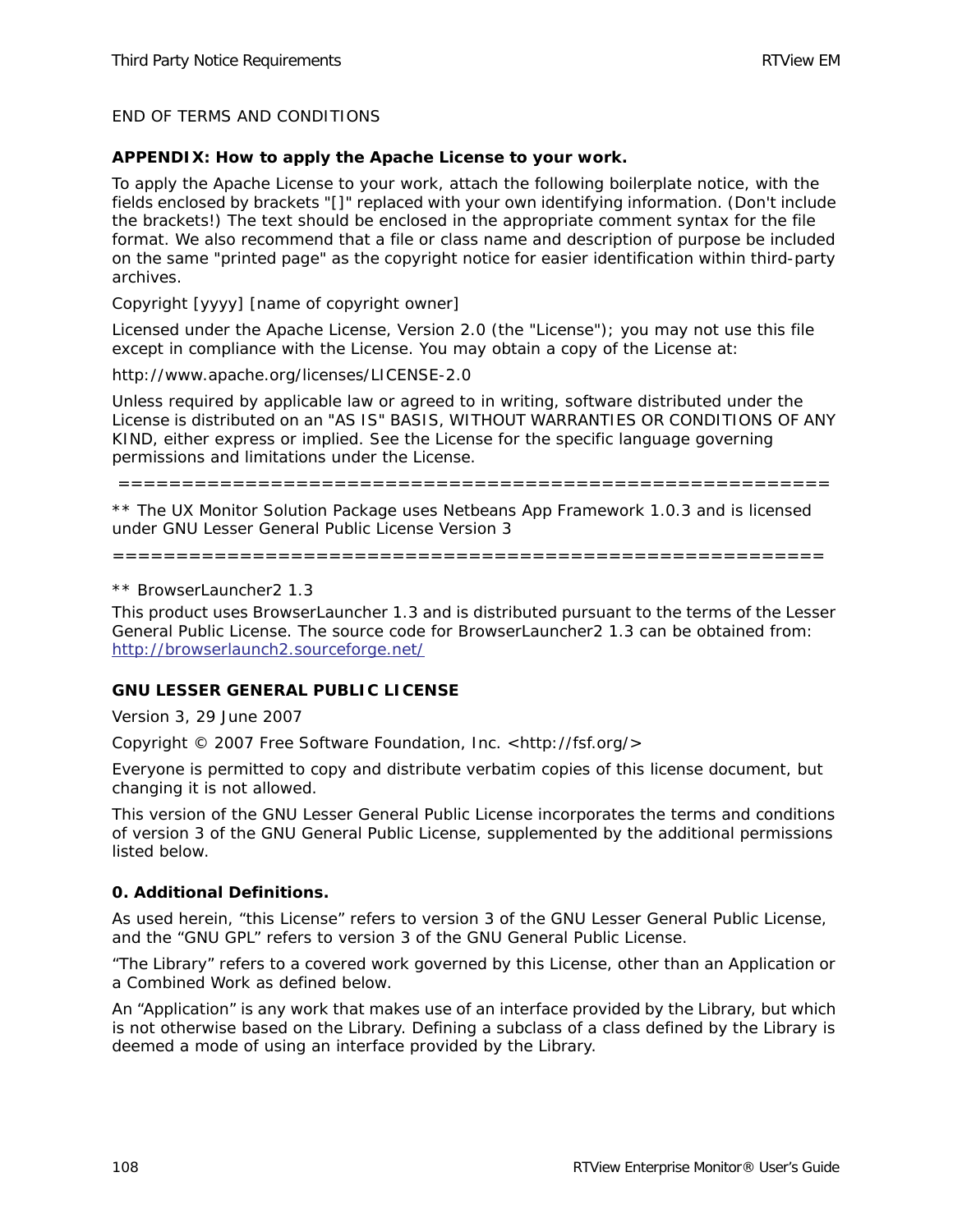A "Combined Work" is a work produced by combining or linking an Application with the Library. The particular version of the Library with which the Combined Work was made is also called the "Linked Version".

The "Minimal Corresponding Source" for a Combined Work means the Corresponding Source for the Combined Work, excluding any source code for portions of the Combined Work that, considered in isolation, are based on the Application, and not on the Linked Version.

The "Corresponding Application Code" for a Combined Work means the object code and/or source code for the Application, including any data and utility programs needed for reproducing the Combined Work from the Application, but excluding the System Libraries of the Combined Work.

# **1. Exception to Section 3 of the GNU GPL.**

You may convey a covered work under sections 3 and 4 of this License without being bound by section 3 of the GNU GPL.

# **2. Conveying Modified Versions.**

If you modify a copy of the Library, and, in your modifications, a facility refers to a function or data to be supplied by an Application that uses the facility (other than as an argument passed when the facility is invoked), then you may convey a copy of the modified version:

- a) under this License, provided that you make a good faith effort to ensure that, in the event an Application does not supply the function or data, the facility still operates, and performs whatever part of its purpose remains meaningful, or
- **b**) under the GNU GPL, with none of the additional permissions of this License applicable to that copy.

# **3. Object Code Incorporating Material from Library Header Files.**

The object code form of an Application may incorporate material from a header file that is part of the Library. You may convey such object code under terms of your choice, provided that, if the incorporated material is not limited to numerical parameters, data structure layouts and accessors, or small macros, inline functions and templates (ten or fewer lines in length), you do both of the following:

- a) Give prominent notice with each copy of the object code that the Library is used in it and that the Library and its use are covered by this License.
- **b**) Accompany the object code with a copy of the GNU GPL and this license document.

# **4. Combined Works.**

You may convey a Combined Work under terms of your choice that, taken together, effectively do not restrict modification of the portions of the Library contained in the Combined Work and reverse engineering for debugging such modifications, if you also do each of the following:

- a) Give prominent notice with each copy of the Combined Work that the Library is used in it and that the Library and its use are covered by this License.
- **b** b) Accompany the Combined Work with a copy of the GNU GPL and this license document.
- c) For a Combined Work that displays copyright notices during execution, include the copyright notice for the Library among these notices, as well as a reference directing the user to the copies of the GNU GPL and this license document.
- d) Do one of the following: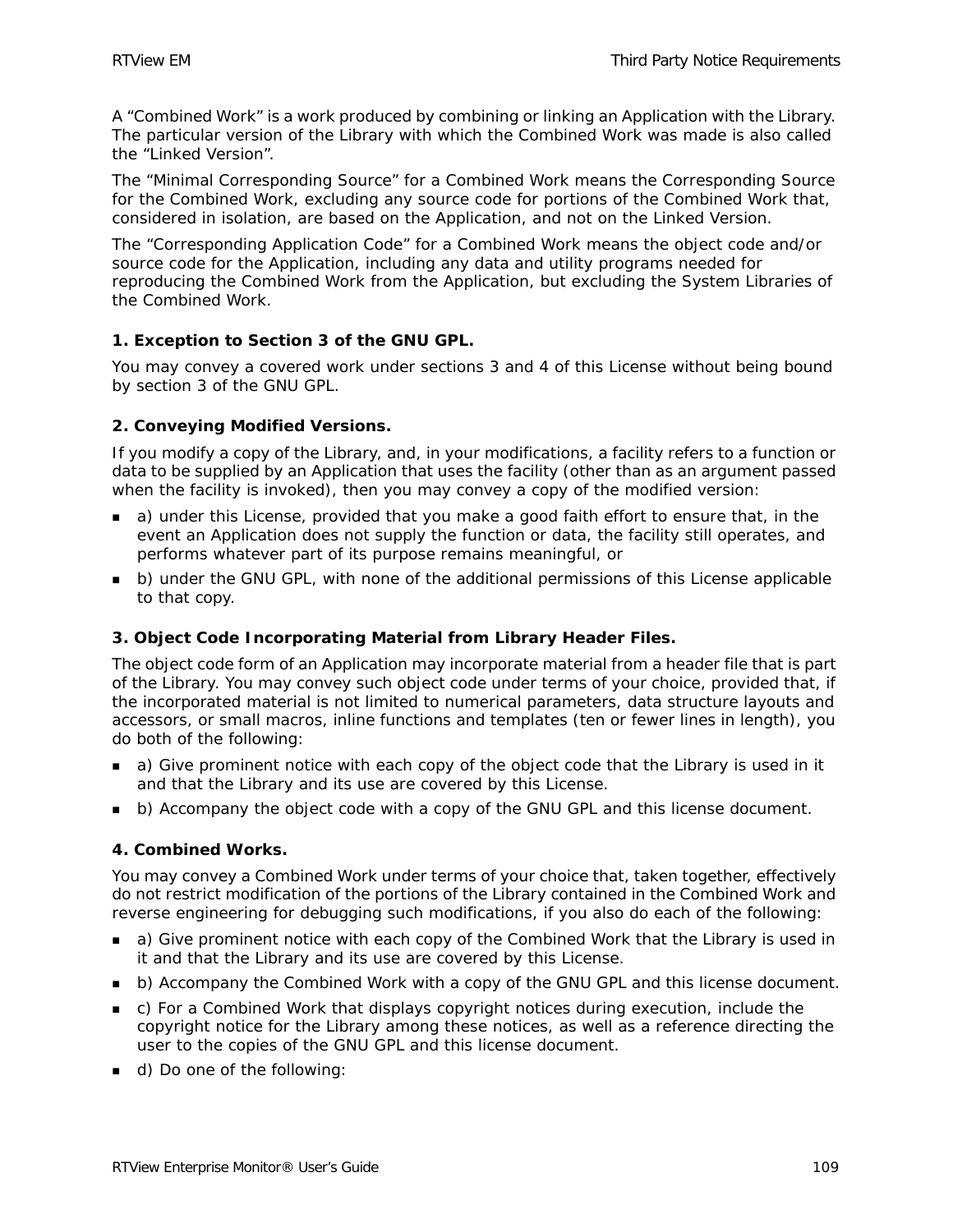- 0) Convey the Minimal Corresponding Source under the terms of this License, and the Corresponding Application Code in a form suitable for, and under terms that permit, the user to recombine or relink the Application with a modified version of the Linked Version to produce a modified Combined Work, in the manner specified by section 6 of the GNU GPL for conveying Corresponding Source.
- 1) Use a suitable shared library mechanism for linking with the Library. A suitable mechanism is one that (a) uses at run time a copy of the Library already present on the user's computer system, and (b) will operate properly with a modified version of the Library that is interface-compatible with the Linked Version.
- e) Provide Installation Information, but only if you would otherwise be required to provide such information under section 6 of the GNU GPL, and only to the extent that such information is necessary to install and execute a modified version of the Combined Work produced by recombining or relinking the Application with a modified version of the Linked Version. (If you use option 4d0, the Installation Information must accompany the Minimal Corresponding Source and Corresponding Application Code. If you use option 4d1, you must provide the Installation Information in the manner specified by section 6 of the GNU GPL for conveying Corresponding Source.)

# **5. Combined Libraries.**

You may place library facilities that are a work based on the Library side by side in a single library together with other library facilities that are not Applications and are not covered by this License, and convey such a combined library under terms of your choice, if you do both of the following:

- **a** a) Accompany the combined library with a copy of the same work based on the Library, uncombined with any other library facilities, conveyed under the terms of this License.
- b) Give prominent notice with the combined library that part of it is a work based on the Library, and explaining where to find the accompanying uncombined form of the same work.

# **6. Revised Versions of the GNU Lesser General Public License.**

The Free Software Foundation may publish revised and/or new versions of the GNU Lesser General Public License from time to time. Such new versions will be similar in spirit to the present version, but may differ in detail to address new problems or concerns.

Each version is given a distinguishing version number. If the Library as you received it specifies that a certain numbered version of the GNU Lesser General Public License "or any later version" applies to it, you have the option of following the terms and conditions either of that published version or of any later version published by the Free Software Foundation. If the Library as you received it does not specify a version number of the GNU Lesser General Public License, you may choose any version of the GNU Lesser General Public License ever published by the Free Software Foundation.

If the Library as you received it specifies that a proxy can decide whether future versions of the GNU Lesser General Public License shall apply, that proxy's public statement of acceptance of any version is permanent authorization for you to choose that version for the Library.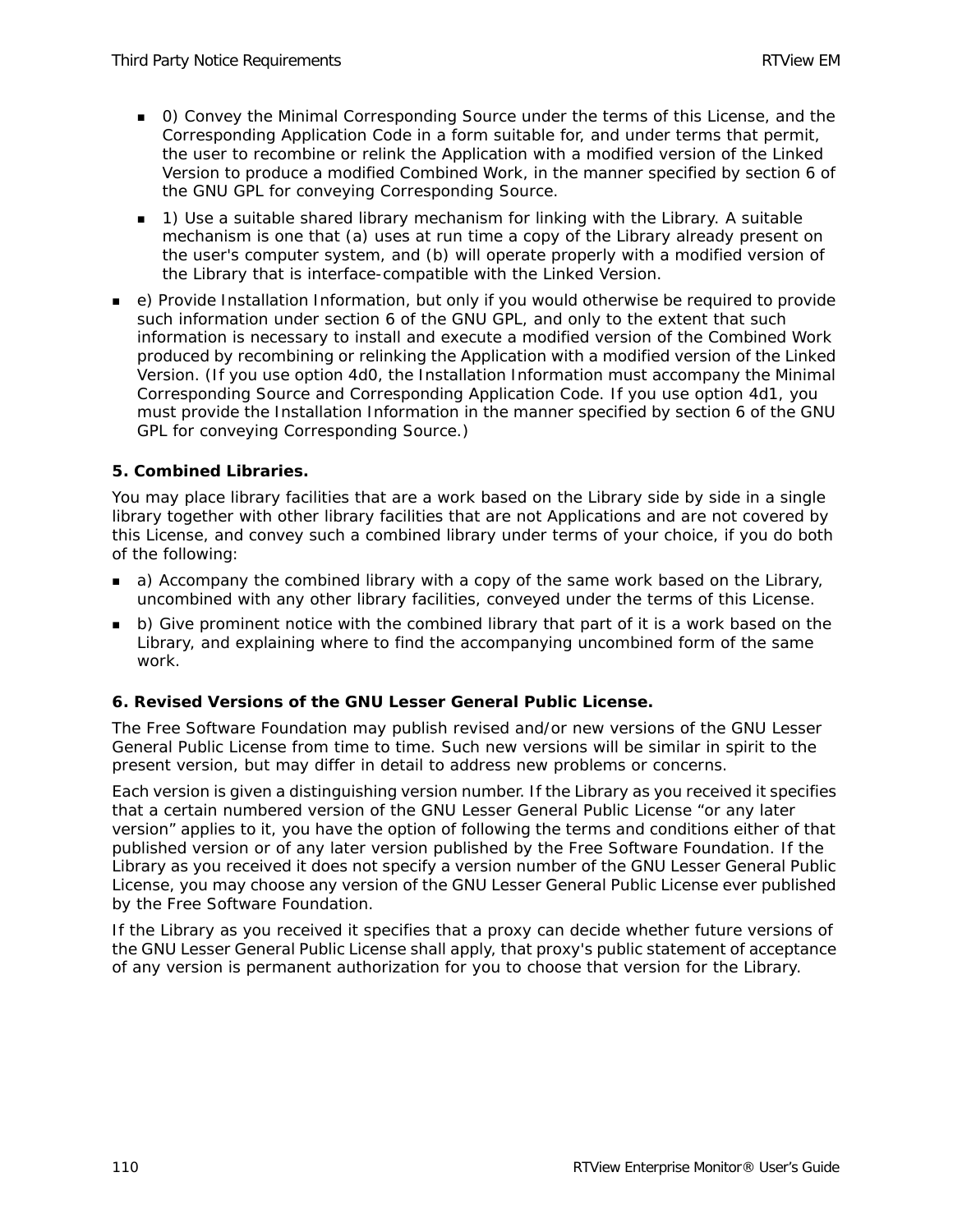# <span id="page-116-0"></span>**RTView Core®**

\*\* Apache Tomcat is delivered for convenience only as a separate application and is licensed under the Apache License Version 2.0

\*\* Apache HttpClient is embedded in the RTView Core libraries and is licensed under the Apache License Version 2.0

- \*\* JEval 0.9.4 is licensed under the Apache License Version 2.0
- \*\* Jetty 9.2.19 is licensed under the Apache License Version 2.0

## **Apache License**

Version 2.0, January 2004 http://www.apache.org/licenses/

#### **TERMS AND CONDITIONS FOR USE, REPRODUCTION, AND DISTRIBUTION**

1. Definitions.

"License" shall mean the terms and conditions for use, reproduction, and distribution as defined by Sections 1 through 9 of this document.

"Licensor" shall mean the copyright owner or entity authorized by the copyright owner that is granting the License.

"Legal Entity" shall mean the union of the acting entity and all other entities that control, are controlled by, or are under common control with that entity. For the purposes of this definition, "control" means (i) the power, direct or indirect, to cause the direction or management of such entity, whether by contract or otherwise, or (ii) ownership of fifty percent (50%) or more of the outstanding shares, or (iii) beneficial ownership of such entity.

"You" (or "Your") shall mean an individual or Legal Entity exercising permissions granted by this License.

"Source" form shall mean the preferred form for making modifications, including but not limited to software source code, documentation source, and configuration files.

"Object" form shall mean anyform resulting from mechanical transformation or translation of a Source form, including but not limited to compiled object code, generated documentation, and conversions to other media types.

"Work" shall mean the work of authorship, whether in Source or Object form, made available under the License, as indicated by a copyright notice that is included in orattached to the work (an example is provided in the Appendix below)

"Derivative Works" shall mean any work, whether in Source or Object form, that is based on (or derived from) the Work and for which the editorial revisions, annotations,elaborations, or other modifications represent, as a whole, an original workof authorship. For the purposes of this License, Derivative Works shallnot include works that remain separable from, or merely link (or bindby name) to the interfaces of, the Work and Derivative Works thereof.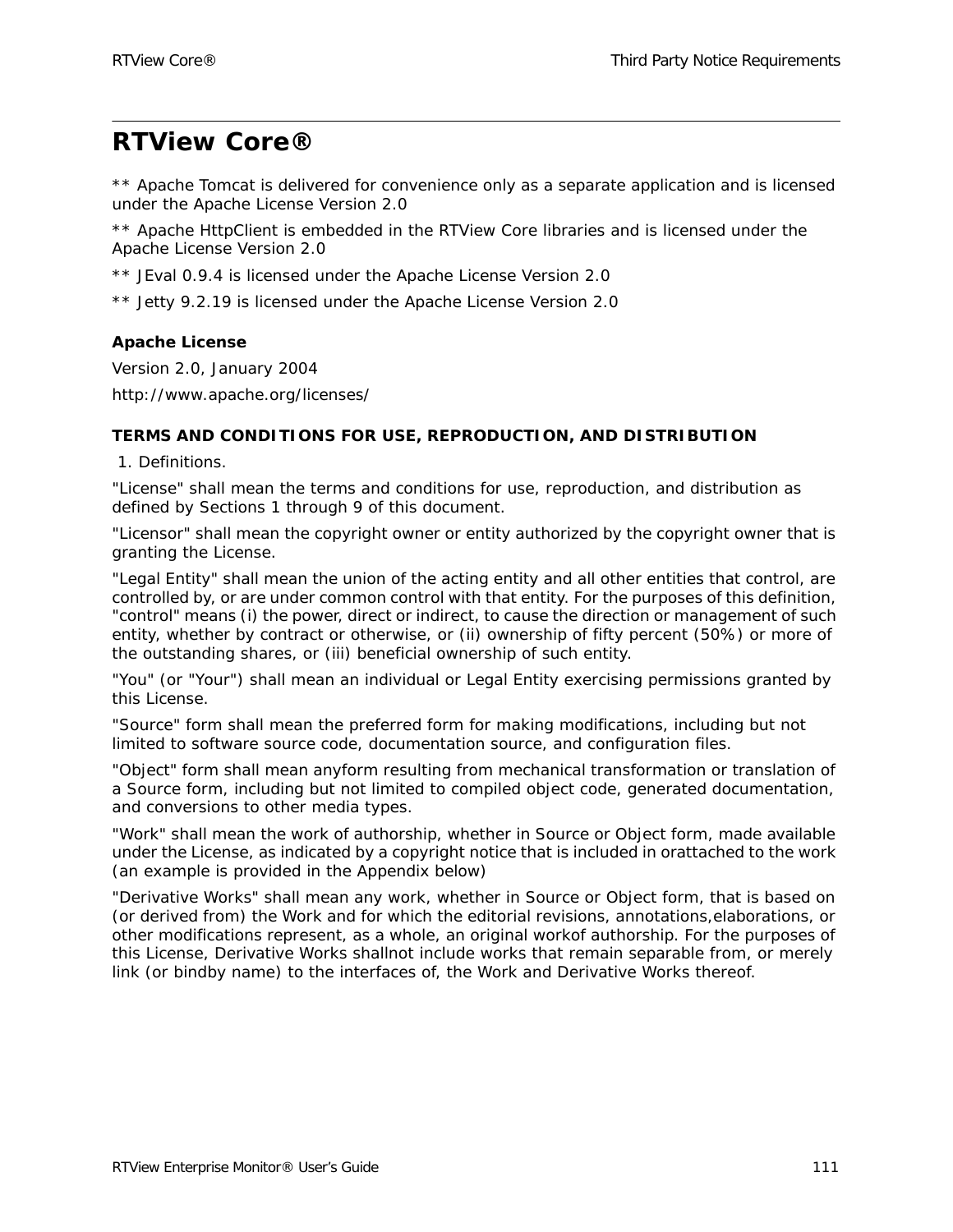"Contribution" shall mean anywork of authorship, including the original version of the Work and anymodifications or additions to that Work or Derivative Worksthereof, that is intentionally submitted to Licensor for inclusion inthe Work by the copyright owner or by an individual or Legal Entityauthorized to submit on behalf of the copyright owner. For the purposes of this definition, "submitted" means any form of electronic, verbal, or written communication sent to the Licensor or its representatives,including but not limited to communication on electronic mailinglists, source code control systems, and issue tracking systems that aremanaged by, or on behalf of, the Licensor for the purpose of discussingand improving the Work, but excluding communication that is conspicuously marked or otherwise designated in writing by the copyrightowner as "Not a Contribution."

"Contributor" shall meanLicensor and any individual or Legal Entity on behalf of whom a Contribution hasbeen received by Licensor and subsequently incorporated within theWork.

2. Grant of Copyright License. Subject to the terms and conditions of this License, each Contributor herebygrants to You a perpetual, worldwide, non-exclusive, no-charge,royaltyfree, irrevocable copyright license to reproduce, prepareDerivative Works of, publicly display, publicly perform,sublicense, and distribute the Work and such Derivative Works in Sourceor Object form.

3. Grant of Patent License. Subject to the terms and conditions of this License, each Contributor herebygrants to You a perpetual, worldwide, non-exclusive, no-charge, royaltyfree, irrevocable (except as stated in this section) patent license to make, have made, use, offer to sell, sell, import, and otherwise transfer the Work, where such license applies only to those patent claims licensable by such Contributor that are necessarily infringed by their Contribution(s) alone or by combinationof their Contribution(s) with the Work to which such Contribution(s) was submitted. If You institute patent litigation against any entity (including a cross-claim or counterclaim in a lawsuit) alleging that the Work or a Contribution incorporated within the Work constitutes direct or contributory patent infringement,then any patent licenses granted to You under this License forthat Work shall terminate as of the date such litigation is filed.

4. Redistribution. You may reproduce anddistribute copies of the Work or Derivative Works thereof in anymedium, with or without modifications, and in Source or Objectform, provided that You meet the following conditions:

(a) You must give any other recipients of the Work or Derivative Works a copy of this License; and

(b) You must cause any modified files to carry prominent notices stating that You changed the files; and

(c) You must retain, in the Source form of any Derivative Works that You distribute, all copyright, patent, trademark, and attribution notices from the Source form of the Work, excluding those notices that do not pertain to any part of the Derivative Works; and

(d) If the Work includes a "NOTICE" text file as part of its distribution, then any Derivative Works that You distribute must include a readable copy of the attribution notices contained within such NOTICE file, excluding those notices that do not pertain to any part of the Derivative Works, in at least one of the following places: within a NOTICE text file distributed as part of the Derivative Works; within the Source form or documentation, if provided along with the Derivative Works; or, within a display generated by the Derivative Works, if and wherever such third-party notices normally appear. The contents of the NOTICE file are for informational purposes only and do not modify the License. You may add Your own attribution notices within Derivative Works that You distribute, alongside or as an addendum to the NOTICE text from the Work, provided that such additional attribution notices cannot be construed as modifying the License.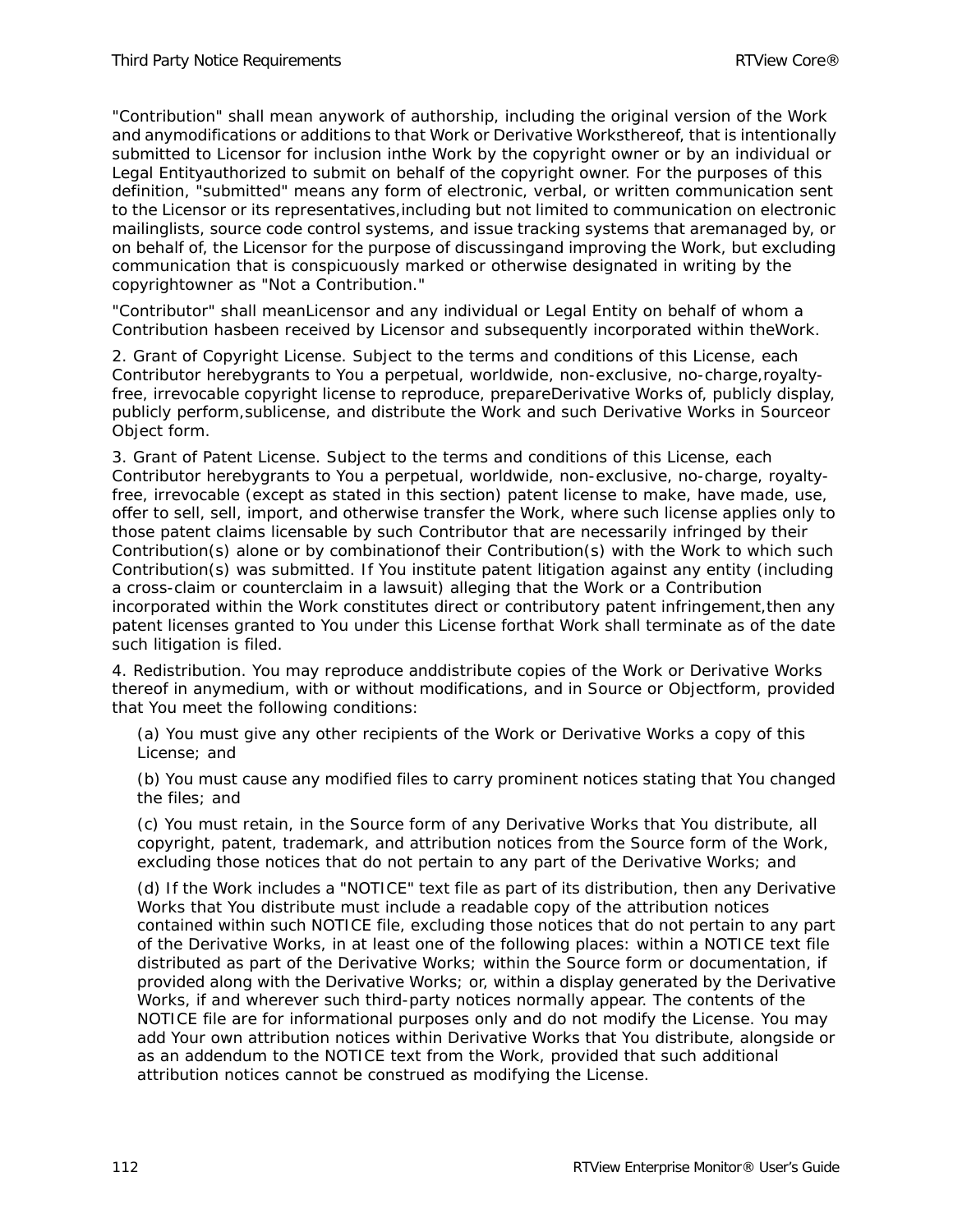You may add Your own copyright statement to Your modifications and may provide additional or different license terms and conditions for use, reproduction, or distribution of Your modifications for any such Derivative Works as a whole, provided Your use, reproduction, and distribution of the Work otherwise complies with the conditions stated in this License.

5. Submission of Contributions. Unless You explicitly state otherwise, any Contribution intentionally submitted for inclusion in the Work by You to the Licensor shall be under the terms and conditions of this License, without any additional terms or conditions. Notwithstanding the above, nothing herein shall supersede or modify the terms of any separate license agreement you may have executed with Licensor regarding such Contributions.

6. Trademarks. This License does not grant permission to use the trade names, trademarks, service marks, or product names of the Licensor, except as required for reasonable and customary use in describing the origin of the Work and reproducing the content of the NOTICE file.

7. Disclaimer of Warranty. Unless required by applicable law or agreed to in writing, Licensor provides the Work (and each Contributor provides its Contributions) on an "AS IS" BASIS, WITHOUT WARRANTIES OR CONDITIONS OF ANY KIND, either express or implied, including, without limitation, any warranties or conditions of TITLE, NON-INFRINGEMENT, MERCHANTABILITY, or FITNESS FOR A PARTICULAR PURPOSE. You are solely responsible for determining the appropriateness of using or redistributing the Work and assume any risks associated with Your exercise of permissions under this License.

8. Limitation of Liability. In no event and under no legal theory, whether in tort (including negligence), contract, or otherwise, unless required by applicable law (such as deliberate and grossly negligent acts) or agreed to in writing, shall any Contributor be liable to You for damages, including any direct, indirect, special, incidental, or consequential damages of any character arising as a result of this License or out of the use or inability to use the Work (including but not limited to damages for loss of goodwill, work stoppage, computer failure or malfunction, or any and all other commercial damages or losses), even if such Contributor has been advised of the possibility of such damages.

9. Accepting Warranty or Additional Liability. While redistributing the Work or Derivative Works thereof,You may choose to offer, and charge a fee for, acceptance ofsupport, warranty, indemnity, or other liability obligations and/orrights consistent with this License. However, in accepting suchobligations, You may act only on Your own behalf and on Your soleresponsibility, not on behalf of any other Contributor, and only ifYou agree to indemnify, defend, and hold each Contributorharmless for any liability incurred by, or claims asserted against,such Contributor by reason of your accepting any such warranty or additional liability.

END OF TERMS AND CONDITIONS

#### **APPENDIX: How to apply the Apache License to your work.**

To apply the Apache License to your work, attach the following boilerplate notice, with the fields enclosed by brackets "[]" replaced with your own identifying information. (Don't include the brackets!) The text should be enclosed in the appropriate comment syntax for the file format. We also recommend that a file or class name and description of purpose be included on the same "printed page" as the copyright notice for easier identification within third-party archives.

#### Copyright [yyyy] [name of copyright owner]

Licensed under the Apache License, Version 2.0 (the "License"); you may not use this file except in compliance with the License. You may obtain a copy of the License at: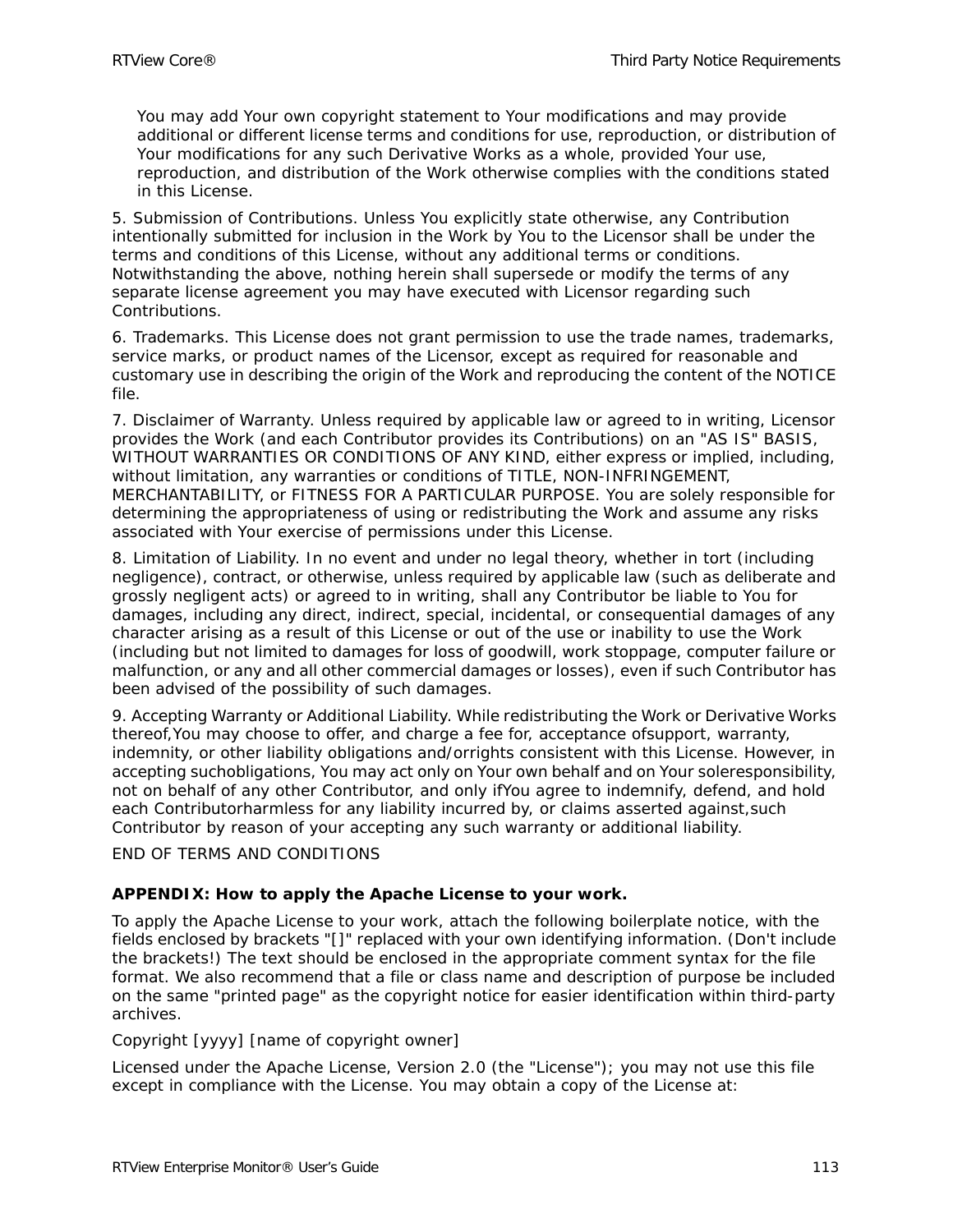http://www.apache.org/licenses/LICENSE-2.0

Unless required by applicable law or agreed to in writing, software distributed under the License isdistributed on an "AS IS" BASIS, WITHOUT WARRANTIES OR CONDITIONS OF ANYKIND, either express or implied. See the License for the specific languagegoverning permissions and limitations under the License.

========================================

\*\* TreeMap Algorithms v1.0 is used without modifications and licensed by MPL Version 1.1. The source for TreeMap Algorithms can be obtained from http://www.cs.umd.edu/hcil/ treemap/

\*\* iTextAsian 1.0 is licensed by MPL Version 1.1 and the source can obtained from: http:// itextpdf.com/download.php

#### **MOZILLA PUBLIC LICENSE**

Version 1.1

1. Definitions.

1.0.1. "Commercial Use" means distribution or otherwise making the Covered Code available to a third party.

1.1. "Contributor" means each entity that creates or contributes to the creation of Modifications.

1.2. "Contributor Version" means the combination of the Original Code, prior Modifications used by a Contributor, and the Modifications made by that particular Contributor.

1.3. "Covered Code" means the Original Code or Modifications or the combination of the Original Code andModifications, in each case including portions thereof.

1.4. "Electronic Distribution Mechanism" means a mechanism generally accepted in the software development community for the electronic transfer of data.

1.5. "Executable" means Covered Code in any form other than Source Code.

1.6. "Initial Developer" means the individual or entity identified as the Initial Developer in the SourceCode notice required by Exhibit A.

1.7. "Larger Work" means a work which combines Covered Code or portions thereof with code not governed by the terms of this License.

1.8. "License" means this document.

1.8.1. "Licensable" means having the right to grant, to the maximum extent possible, whether at the time of the initial grant or subsequently acquired, any and all of the rights conveyed herein.

1.9. "Modifications" means any addition to or deletion from the substance or structure of either the Original Code or any previous Modifications. When Covered Code is released as a series of files, a Modification is:

A. Any addition to or deletion from the contents of a file containing Original Code or previous Modifications.

B. Any new file that contains anypart of the Original Code or previous Modifications.

1.10. "Original Code" means Source Code of computer software code which is described in the Source Code notice required by Exhibit A as Original Code, and which, at the time of its release under this License is not already Covered Code governed by this License.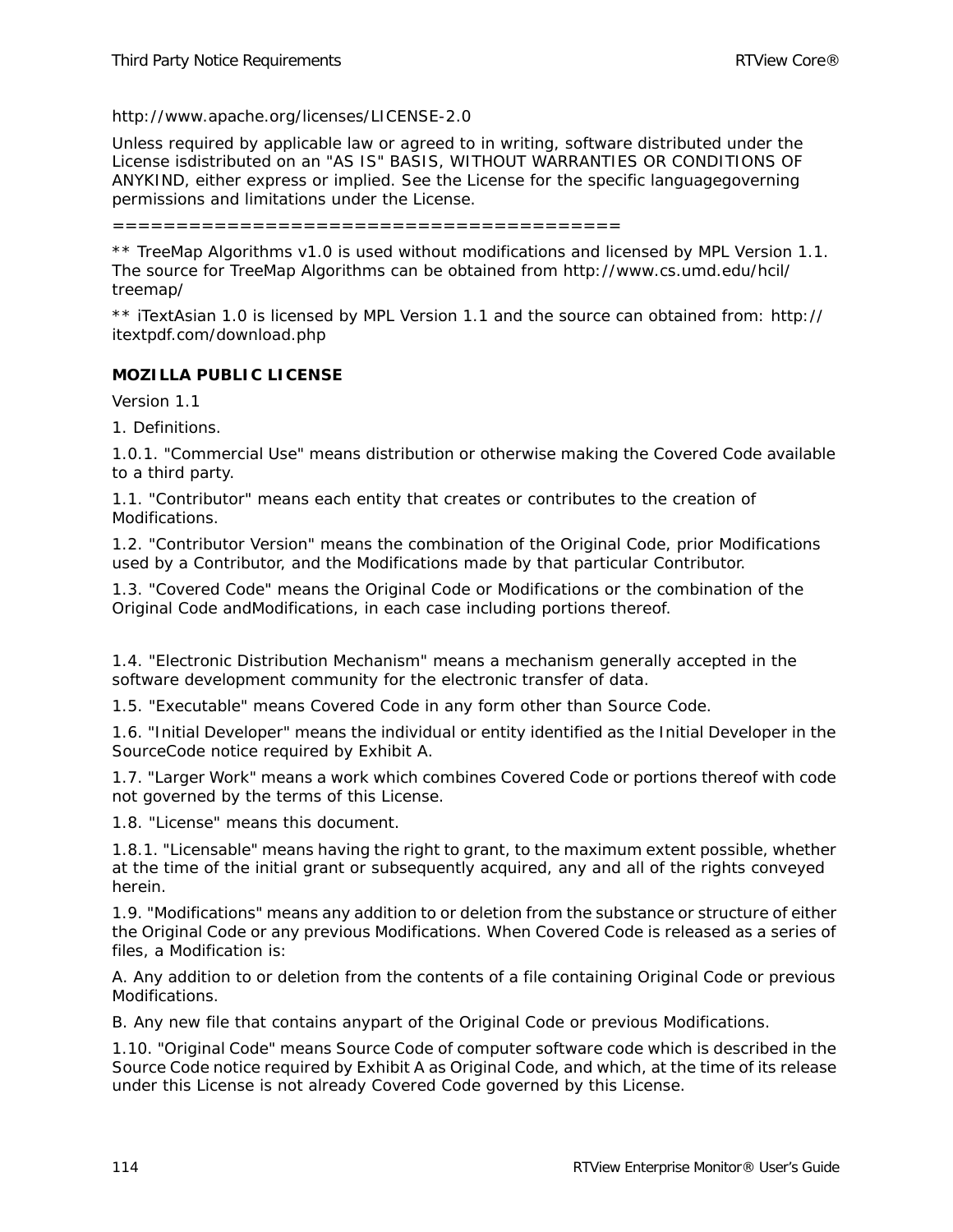1.10.1. "Patent Claims" means any patent claim(s), now owned or hereafter acquired, including without limitation, method, process, and apparatus claims, in any patent Licensable by grantor.

1.11. "Source Code" means the preferred form of the Covered Code for making modifications to it, including all modules it contains, plus any associated interface definition files, scripts used to control compilation and installation of anExecutable, or source code differential comparisons against eitherthe Original Code or another well known, available Covered Code of the Contributor's choice. The Source Code can be in a compressed orarchival form, provided the appropriate decompression or de-archiving software is widely available for no charge.

1.12. "You" (or "Your") means an individual or a legal entity exercising rights under, and complyingwith all of the terms of, this License or a future version of thisLicense issued under Section 6.1. For legal entities, "You"includes any entity which controls, is controlled by, or is under common control with You. For purposes of this definition, "control"means (a) the power, direct or indirect, to cause the direction or management ofsuch entity, whether by contract or otherwise, or (b) ownershipof more than fifty percent (50%) of the outstanding shares orbeneficial ownership of such entity.

- 2. Source Code License.
- 2.1. The Initial Developer Grant.

The Initial Developer hereby grants You a world-wide, royalty-free, non-exclusive license, subject to third party intellectual property claims:

(a) under intellectual property rights (other than patent or trademark) Licensable by Initial Developer to use, reproduce, modify, display, perform, sublicense and distribute the Original Code (or portions thereof) with or without Modifications, and/or as part of a Larger Work; and

(b) under Patents Claims infringed by the making, using or selling of Original Code, to make, have made, use, practice, sell, and offer for sale, and/or otherwise dispose of the Original Code (or portions thereof).

(c) the licenses granted in this Section 2.1(a) and (b) are effective on the date Initial Developer first distributes Original Code under the terms of this License.

(d) Notwithstanding Section 2.1(b) above, no patent license is granted: 1) for code that You delete from the Original Code: 2) separate from the Original Code: or 3) for infringements caused by: i) the modification of the Original Code or ii) the combination of the Original Code with other software or devices.

2.2. Contributor Grant.

Subject to third party intellectual property claims, each Contributor hereby grants You a worldwide, royalty-free, non-exclusive license

(a) under intellectual property rights (other than patent or trademark) Licensable by Contributor, to use, reproduce, modify, display, perform, sublicense and distribute the Modifications created by such Contributor (or portions thereof) either on an unmodified basis, with other Modifications, as Covered Code and/or as part of a Larger Work; and

(b) under Patent Claims infringed by the making, using, or selling of Modifications made by that Contributor either alone and/or in combination with its Contributor Version (or portions of such combination), to make, use, sell, offer for sale, have made, and/or otherwise dispose of: 1) Modifications made by that Contributor (or portions thereof); and 2) the combination of Modifications made by that Contributor with its Contributor Version (or portions of such combination).

(c) the licenses granted in Sections2.2(a) and 2.2(b) are effective on the date Contributor first makes Commercial Use of the Covered Code.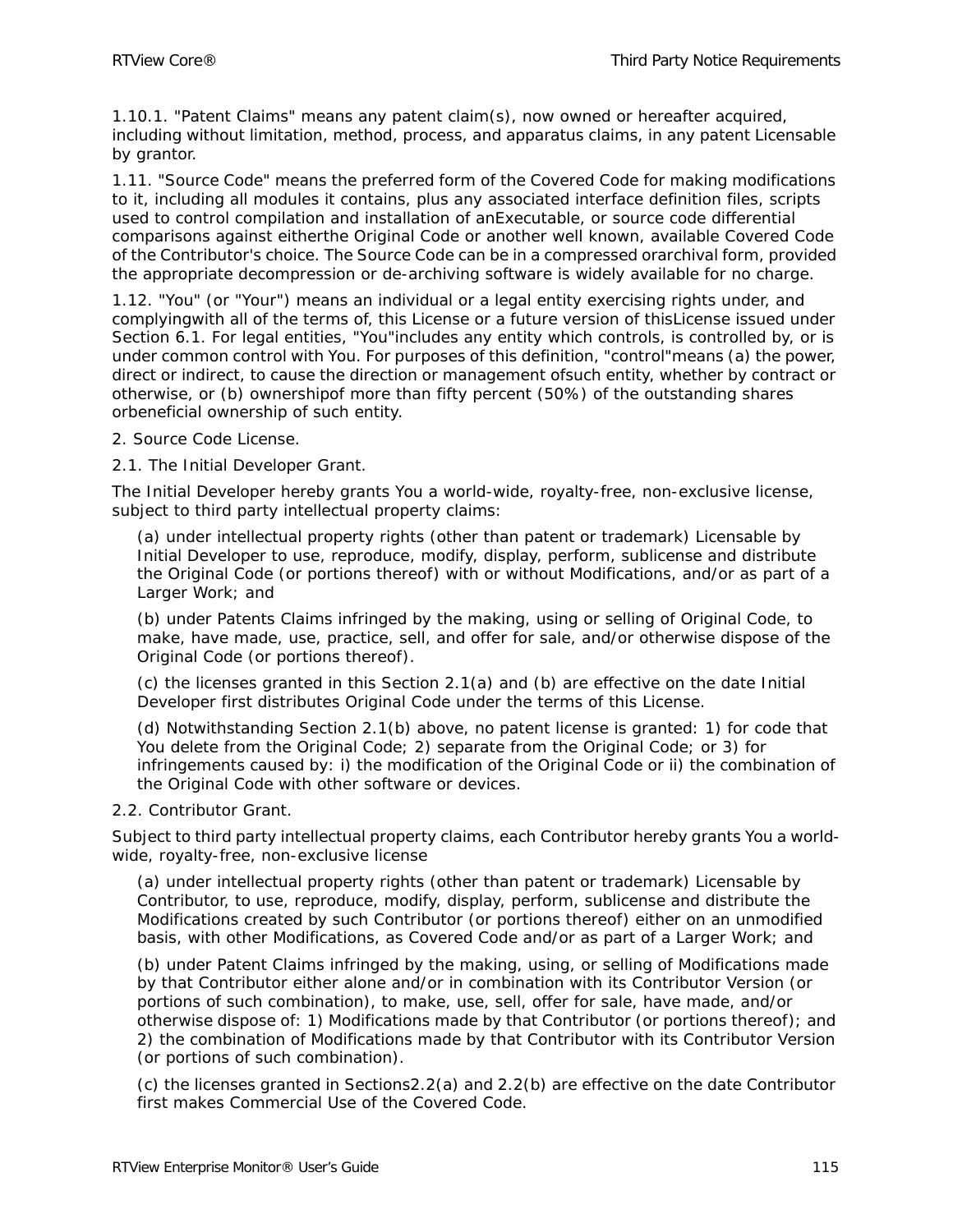(d) Notwithstanding Section 2.2(b) above, no patent license is granted: 1) for any code that Contributor has deleted from the Contributor Version; 2) separate from the Contributor Version;3) for infringements caused by: i) third party modifications of Contributor Version or ii) the combination of Modifications made by that Contributor with other software (except as part of the Contributor Version) or otherdevices; or 4) under Patent Claims infringed by Covered Code in theabsence of Modifications made by that Contributor.

# 3. Distribution Obligations.

## 3.1. Application of License.

The Modifications which You create or to which You contribute are governed by the terms of this License,including without limitation Section 2.2. The Source Code version of Covered Code may be distributed only under the terms of thisLicense or a future version of this License released under Section6.1, and You must include a copy of this License with every copy ofthe Source Code You distribute. You may not offer or imposeany terms on any Source Code version that alters or restricts theapplicable version of this License or the recipients' rightshereunder. However, You may include an additional document offering theadditional rights described in Section 3.5.

#### 3.2. Availability of Source Code.

Any Modification which You create or to which You contribute must be made available in Source Code form under the terms of this License either on the same media as an Executable version or via an accepted Electronic Distribution Mechanism to anyone to whom you made an Executable version available; and if made available via Electronic Distribution Mechanism, must remain available for at least twelve (12) months after the date it initially became available, or at least six (6) months after a subsequent version of that particular Modification has been made available to such recipients. You are responsible for ensuring that the Source Code version remains available even if the Electronic Distribution Mechanism is maintained by a third party.

#### 3.3. Description of Modifications.

You must cause all Covered Code to which You contribute to contain a file documenting the changes You made tocreate that Covered Code and the date of any change. You must includea prominent statement that the Modification is derived, directly orindirectly, from Original Code provided by the Initial Developer and including the name of the Initial Developer in (a) the Source Code,and (b) in any notice in an Executable version or related documentation in which You describe the origin or ownership of the Covered Code.

- 3.4. Intellectual Property Matters
	- (a) Third Party Claims.

If Contributor has knowledge that a license under a third party's intellectual property rights is required to exercise the rights granted by such Contributor under Sections 2.1 or 2.2, Contributor must include a text file with the Source Code distribution titled "LEGAL" which describes the claim and the party making the claim in sufficient detail that a recipient will know whom to contact. If Contributor obtains such knowledge after the Modification is made available as described in Section 3.2, Contributor shall promptly modify the LEGAL file in all copies Contributor makes available thereafter and shall take other steps (such as notifying appropriate mailing lists or newsgroups) reasonably calculated to inform those who received the Covered Code that new knowledge has been obtained.

#### (b) Contributor APIs.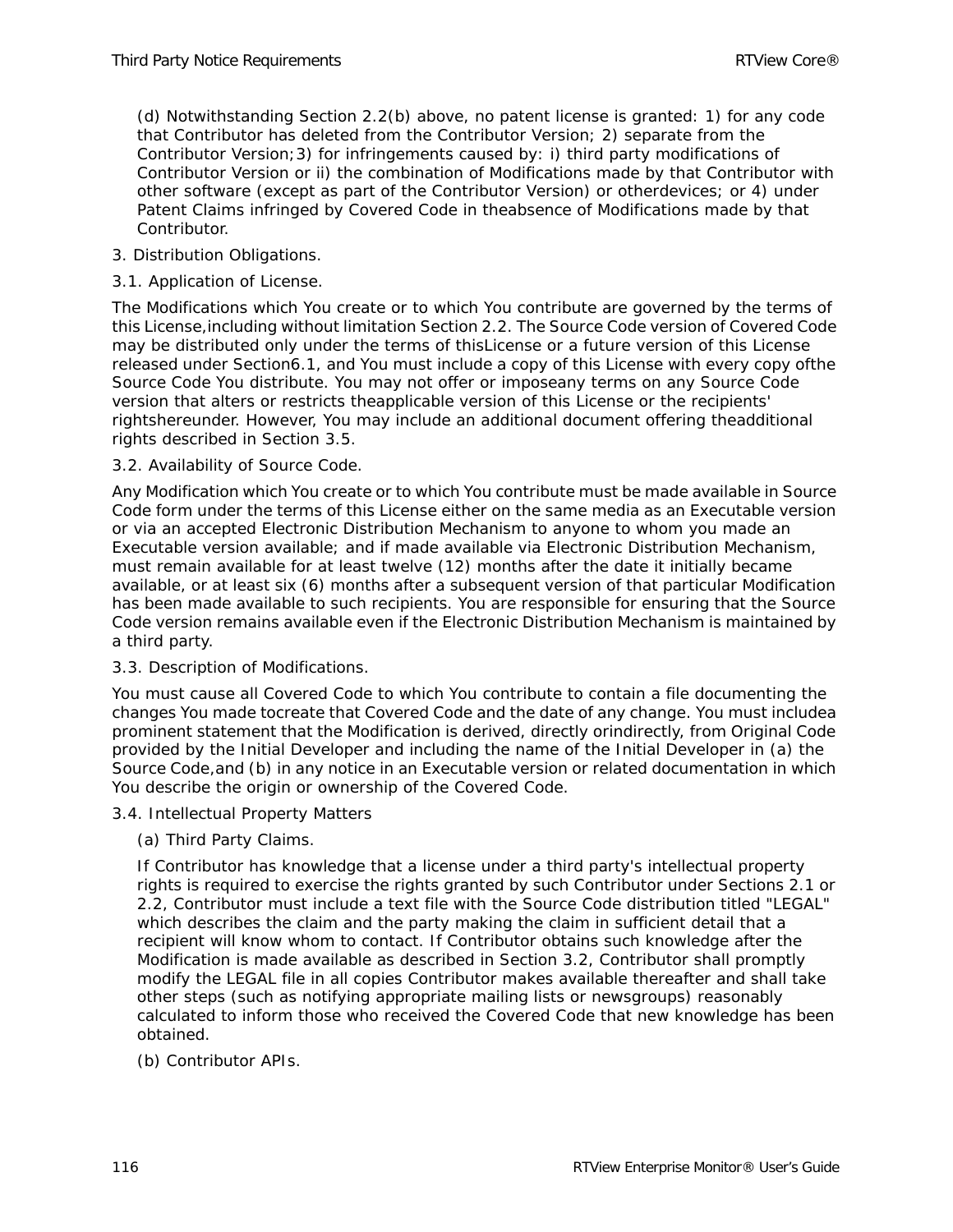If Contributor's Modifications include an application programming interface and Contributor has knowledge of patent licenses which are reasonably necessary to implement that API, Contributor must also include this information in the LEGAL file.

#### (c) Representations.

Contributor represents that, exceptas disclosed pursuant to Section 3.4(a) above, Contributorbelieves that Contributor's Modifications are Contributor'soriginal creation(s) and/or Contributor has sufficient rights togrant the rights conveyed by this License.

#### 3.5. Required Notices.

You must duplicate the notice in Exhibit A in each file of the Source Code. If it is not possible to put such notice in a particular Source Code file due to its structure, then You must include such notice in a location (such as a relevant directory) where a user would be likely to look for such a notice. If You created one or more Modification(s) You may add your name as a Contributor to the notice described in Exhibit A. You must also duplicate this License in any documentation for the Source Code where You describe recipients' rights or ownership rights relating to Covered Code. You may choose to offer, and to charge a fee for, warranty, support, indemnity or liability obligations to one or more recipients of Covered Code. However, You may do so only on Your own behalf, and not on behalf of the Initial Developer or any Contributor. You must make it absolutely clear than any such warranty, support, indemnity or liability obligation is offered by You alone, and You hereby agree to indemnify the Initial Developer and every Contributor for any liability incurred by the Initial Developer or such Contributor as a result of warranty, support, indemnity or liability terms You offer.

#### 3.6. Distribution of Executable Versions.

You may distribute Covered Code in Executable form only if the requirements of Section 3.1- 3.5 have been met for that Covered Code, and if You include a notice stating that the Source Code version of the Covered Code is available under theterms of this License, including a description of how and whereYou have fulfilled the obligations of Section 3.2. The noticemust be conspicuously included in any notice in an Executable version,related documentation or collateral in which You describerecipients' rights relating to the Covered Code. You may distribute theExecutable version of Covered Code or ownership rights under a licenseof Your choice, which may contain terms different from this License, provided that You are in compliance with the terms of this Licenseand that the license for the Executable version does not attempt tolimit or alter the recipient's rights in the Source Code version fromthe rights set forth in this License. If You distribute the Executable version under a different license You must make it absolutely clear that any terms which differ from this License are offered by You alone, not by the Initial Developer or any Contributor. You herebyagree to indemnify the Initial Developer and every Contributorfor any liability incurred by the Initial Developer or such Contributoras a result of any such terms You offer.

#### 3.7. Larger Works.

You may create a Larger Work by combining Covered Code with other code not governed by the terms of this License and distribute the Larger Work as a single product. In such a case, You must make sure the requirements of this License are fulfilled for the Covered Code.

#### 4. Inability to Comply Due to Statute or Regulation.

If it is impossible for You to comply with any of the terms of this License with respect to some or all ofthe Covered Code due to statute, judicial order, or regulationthen You must: (a) comply with the terms of this License to the maximumextent possible; and (b) describe the limitations and the codethey affect. Such description must be included in the LEGAL filedescribed in Section 3.4 and must be included with all distributions of theSource Code. Except to the extent prohibited by statute orregulation, such description must be sufficiently detailed for a recipient ofordinary skill to be able to understand it.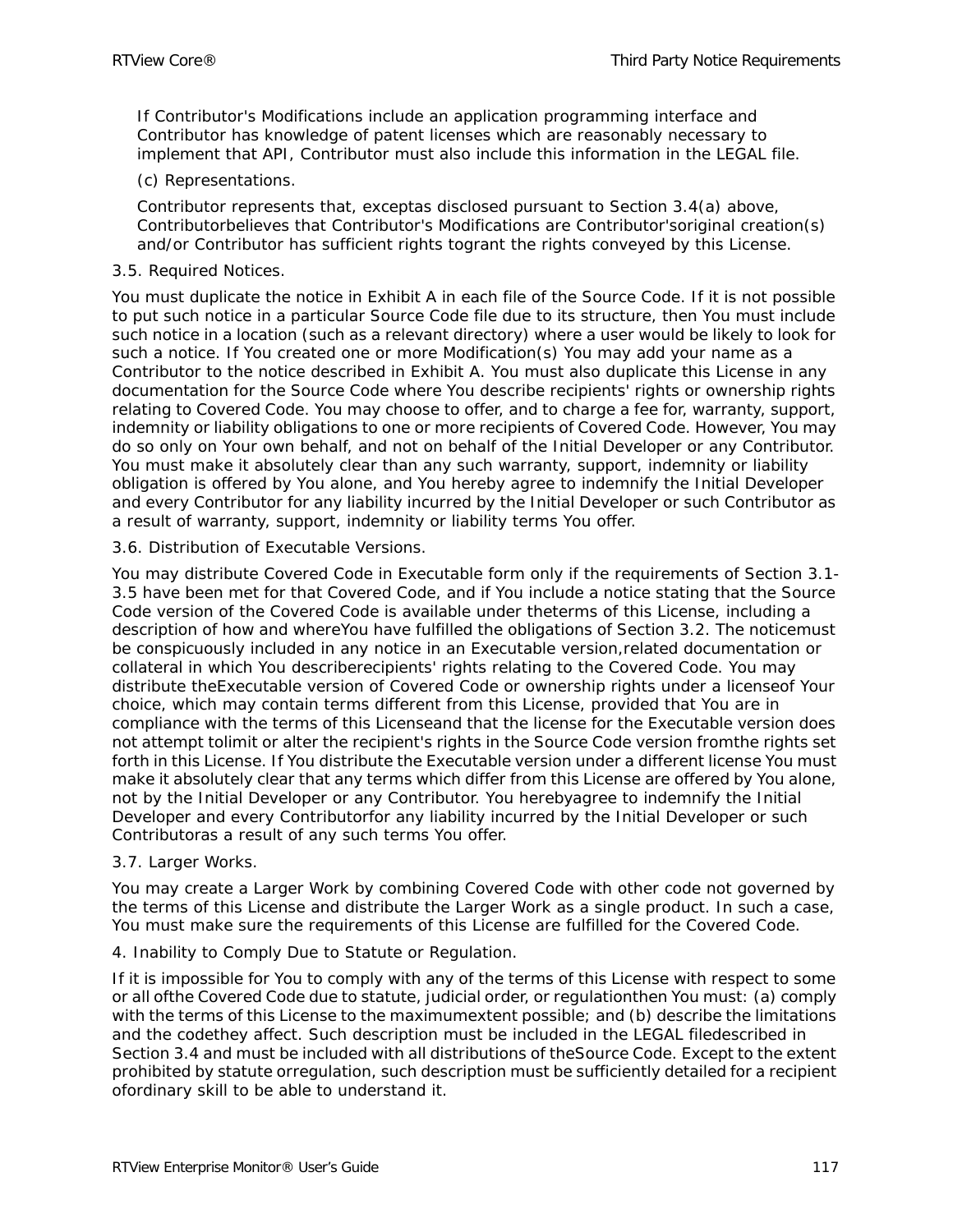#### 5. Application of this License.

This License applies to code to which the Initial Developer has attached the notice in Exhibit A and to related Covered Code.

- 6. Versions of the License.
- 6.1. New Versions.

Netscape Communications Corporation ("Netscape") may publish revised and/or new versions of the License from time to time. Each version will be given a distinguishing version number.

#### 6.2. Effect of New Versions.

Once Covered Code has been published under a particular version of the License, You may always continue to use it under the terms ofthat version. You may also choose to use suchCovered Code under the terms of any subsequent version of the Licensepublished by Netscape. No one other than Netscape has the right tomodify the terms applicable to Covered Code created under this License.

#### 6.3. Derivative Works.

If You create or use a modified version of this License (which you may only do in order to apply it to code which is not already Covered Code governed by this License), You must (a)rename Your license so that the phrases "Mozilla","MOZILLAPL", "MOZPL", "Netscape", "MPL", "NPL" or anyconfusingly similar phrase do not appear in your license (except to note that your licensediffers from this License) and (b) otherwise make it clear that Yourversion of the license contains terms which differ from theMozilla Public License and Netscape Public License. (Filling in thename of the Initial Developer, Original Code or Contributorin the notice described in Exhibit A shall not of themselves bedeemed to be modifications of this License.)

#### 7. DISCLAIMER OF WARRANTY.

COVERED CODE IS PROVIDED UNDER THIS LICENSE ON AN "AS IS" BASIS, WITHOUT WARRANTY OF ANY KIND, EITHER EXPRESSED OR IMPLIED, INCLUDING, WITHOUT LIMITATION, WARRANTIES THAT THE COVERED CODE IS FREE OF DEFECTS, MERCHANTABLE, FIT FOR A PARTICULAR PURPOSE OR NON-INFRINGING. THE ENTIRE RISK AS TO THE QUALITY AND PERFORMANCE OF THE COVERED CODE IS WITH YOU. SHOULD ANY COVERED CODE PROVE DEFECTIVE IN ANY RESPECT, YOU (NOT THE INITIAL DEVELOPER OR ANY OTHER CONTRIBUTOR) ASSUME THE COST OF ANY NECESSARY SERVICING, REPAIR OR CORRECTION. THIS DISCLAIMER OF WARRANTY CONSTITUTES AN ESSENTIAL PART OF THIS LICENSE. NO USE OF ANY COVERED CODE IS AUTHORIZED HEREUNDER EXCEPT UNDER THIS DISCLAIMER.

#### 8. TERMINATION.

8.1. This License and the rights granted hereunder will terminate automatically if You fail to comply withterms herein and fail to cure such breach within 30 days of becomingaware of the breach. All sublicenses to the Covered Code which areproperly granted shall survive any termination of this License.Provisions which, by their nature, must remain in effect beyond thetermination of this License shall survive.

8.2. If You initiate litigation by asserting a patent infringement claim (excluding declatory judgment actions) against Initial Developer or a Contributor (the Initial Developeror Contributor against whom You file such action is referred to as"Participant") alleging that: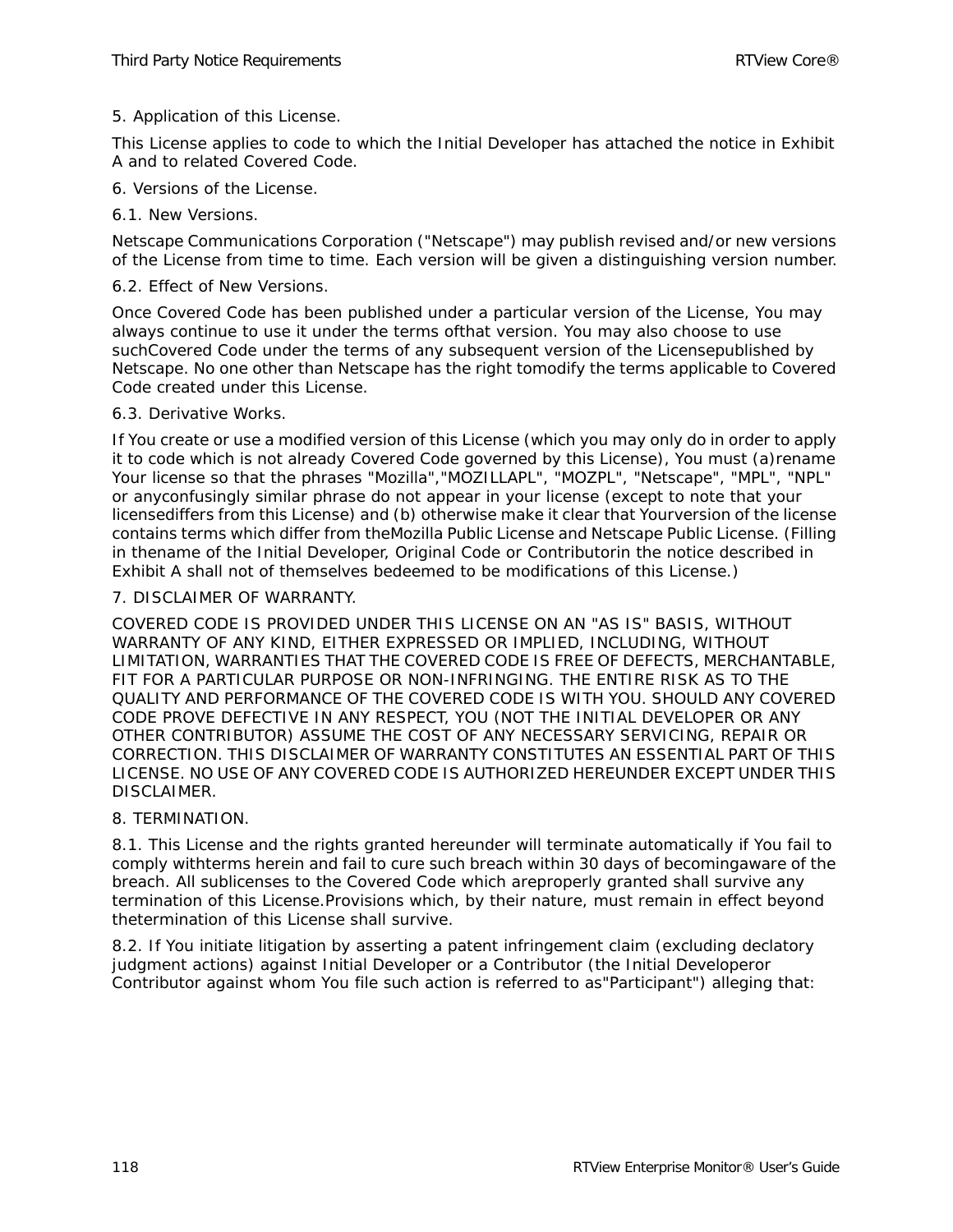(a)such Participant's Contributor Version directly or indirectly infringes any patent, then any and allrights granted by such Participant to You under Sections 2.1and/or 2.2 of this License shall, upon 60 days notice fromParticipant terminate prospectively, unless if within 60 days after receipt ofnotice You either: (I) agree in writing to pay Participant amutually agreeable reasonable royalty for Your past and future use ofModifications made by such Participant, or (ii) withdraw Yourlitigation claim with respect to the Contributor Version against suchParticipant. If within 60 days of notice, a reasonable royalty andpayment arrangement are not mutually agreed upon in writing by theparties or the litigation claim is not withdrawn, the rights granted byParticipant to You under Sections 2.1 and/or 2.2 automaticallyterminate at the expiration of the 60 day notice period specified above.

(b)any software, hardware, or device, other than such Participant's Contributor Version, directly orindirectly infringes any patent, then any rights granted to You by suchParticipant under Sections 2.1(b) and 2.2(b) are revoked effective as ofthe date You first made, used, sold, distributed, or had made,Modifications made by that Participant.

8.3. If You assert a patent infringement claim against Participant alleging that such Participant's Contributor Version directly or indirectly infringes any patent wheresuch claim is resolved (such as by license or settlement) prior to theinitiation of patent infringement litigation, then thereasonable value of the licenses granted by such Participant underSections 2.1 or 2.2 shall be taken into account in determining the amount orvalue of any payment or license.

8.4. In the event of termination under Sections 8.1 or 8.2 above, all end user license agreements (excluding distributors and resellers) which have been validly granted by You or any distributor hereunder prior to termination shall survive termination.

#### 9. LIMITATION OF LIABILITY.

UNDER NO CIRCUMSTANCES AND UNDER NO LEGAL THEORY, WHETHER TORT (INCLUDING NEGLIGENCE), CONTRACT, OR OTHERWISE, SHALL YOU, THE INITIAL DEVELOPER, ANY OTHER CONTRIBUTOR, OR ANY DISTRIBUTOR OF COVERED CODE, OR ANY SUPPLIER OF ANY OF SUCH PARTIES, BE LIABLE TO ANY PERSON FOR ANY INDIRECT, SPECIAL, INCIDENTAL, OR CONSEQUENTIAL DAMAGES OF ANY CHARACTER INCLUDING, WITHOUT LIMITATION, DAMAGES FOR LOSS OF GOODWILL, WORK STOPPAGE, COMPUTER FAILURE OR MALFUNCTION, OR ANY AND ALL OTHER COMMERCIAL DAMAGES OR LOSSES, EVEN IF SUCH PARTY SHALL HAVE BEEN INFORMED OF THE POSSIBILITY OF SUCH DAMAGES. THIS LIMITATION OF LIABILITY SHALL NOT APPLY TO LIABILITY FOR DEATH OR PERSONAL INJURY RESULTING FROM SUCH PARTY'S NEGLIGENCE TO THE EXTENT APPLICABLE LAW PROHIBITS SUCH LIMITATION. SOME JURISDICTIONS DO NOT ALLOW THE EXCLUSION OR LIMITATION OF INCIDENTAL OR CONSEQUENTIAL DAMAGES, SO THIS EXCLUSION AND LIMITATION MAY NOT APPLY TO YOU.

#### 10. U.S. GOVERNMENT END USERS.

The Covered Code is a "commercial item," as that term is defined in 48 C.F.R. 2.101 (Oct. 1995), consistingof "commercial computer software" and "commercialcomputer software documentation," as such terms are used in 48 C.F.R. 12.212 (Sept.1995). Consistent with 48 C.F.R. 12.212 and 48 C.F.R. 227.7202-1through 227.7202-4 (June 1995), all U.S. Government End Users acquireCovered Code with only those rights set forth herein.

#### 11. MISCELLANEOUS.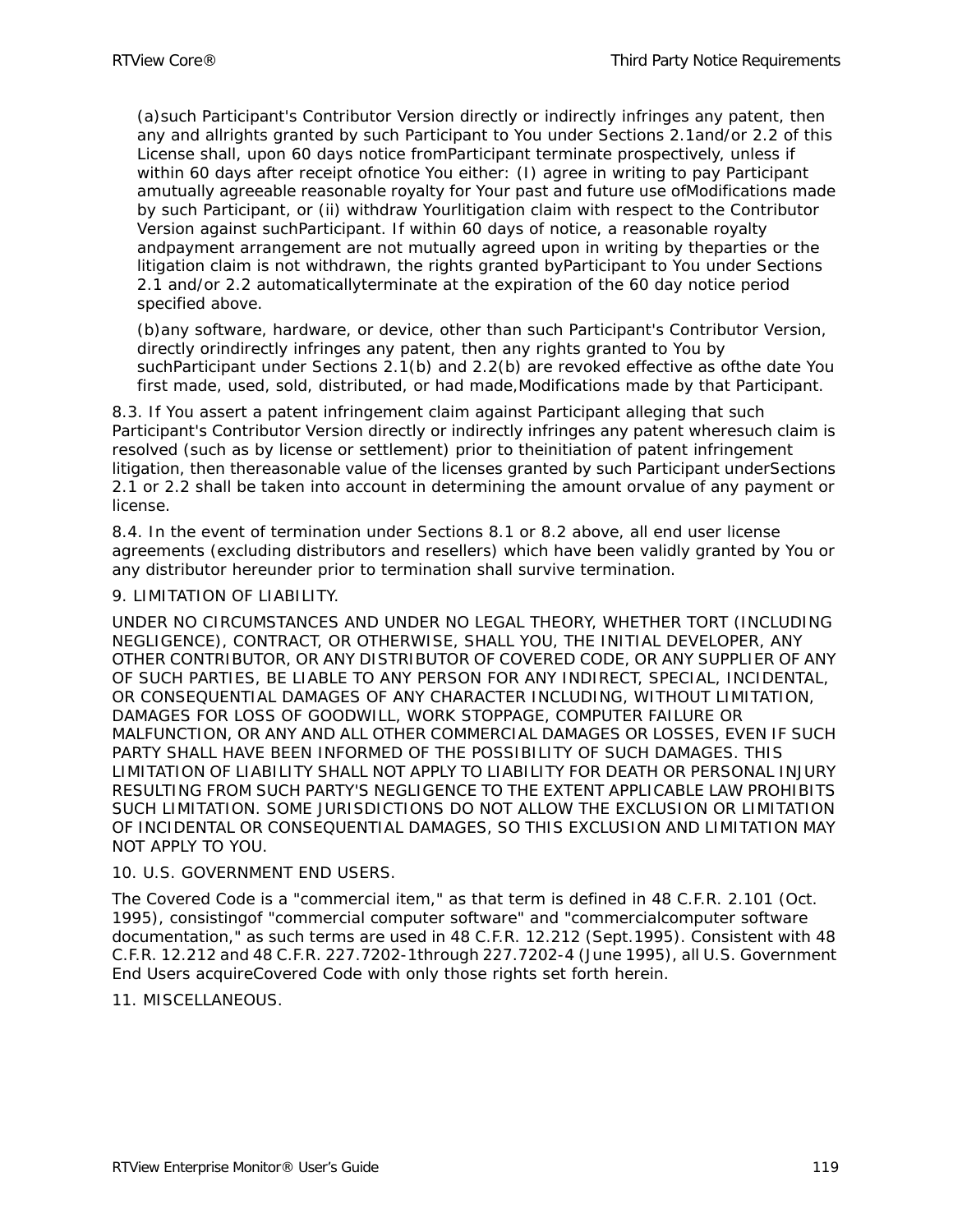This License represents the complete agreement concerning subject matter hereof. If any provision of thisLicense is held to be unenforceable, such provision shall bereformed only to the extent necessary to make it enforceable. ThisLicense shall be governed by California law provisions (except to theextent applicable law, if any, provides otherwise), excluding itsconflict-of-law provisions. With respect to disputes in which atleast one party is a citizen of, or an entity chartered or registered todo business in the United States of America, any litigationrelating to this License shall be subject to the jurisdiction of theFederal Courts of the Northern District of California, with venue lyingin Santa Clara County, California, with the losing partyresponsible for costs, including without limitation, court costs andreasonable attorneys' fees and expenses. The application of the UnitedNations Convention on Contracts for the International Sale ofGoods is expressly excluded. Any law or regulation which provides thatthe language of a contract shall be construed against the draftershall not apply to this License.

#### 12. RESPONSIBILITY FOR CLAIMS.

As between Initial Developer and the Contributors, each party is responsible for claims and damages arising, directly or indirectly, out of its utilization of rights under this License and You agree to work with Initial Developer and Contributors to distribute such responsibility on an equitable basis. Nothing herein is intended or shall be deemed to constitute any admission of liability.

13. MULTIPLE-LICENSED CODE.

Initial Developer may designate portions of the Covered Code as "Multiple-Licensed". "Multiple-Licensed" means that the Initial Developer permits you to utilize portions of the Covered Code under Your choice of the NPL or the alternative licenses, if any, specified by the Initial Developer in the file described in Exhibit A.

EXHIBIT A -Mozilla Public License.

``The contents of this file are subject to the Mozilla Public License Version 1.1 (the "License");you may not use this file except in compliance with the License. You mayobtain a copy of the License at http://www.mozilla.org/MPL/

Software distributed under the License is distributed on an "AS IS" basis, WITHOUT WARRANTY OF ANY KIND, either express or implied. See the License for the specific language governingrights and limitations under the License.

The Original Code is \_\_\_\_\_\_\_\_\_\_\_\_\_\_\_\_\_\_\_\_\_\_\_\_\_\_\_\_\_\_\_\_\_\_\_\_\_\_.

The Initial Developer of the Original Code is \_\_\_\_\_\_\_\_\_\_\_\_\_\_\_\_\_\_\_\_\_\_\_\_\_\_\_\_\_\_\_\_\_\_

Portions created by \_\_\_\_\_\_\_\_\_\_\_\_\_\_\_\_\_\_\_\_\_\_\_\_\_\_\_\_\_\_\_ are Copyright (C) \_\_\_\_\_\_\_\_

\_\_\_\_\_\_\_\_\_\_\_\_\_\_\_\_\_\_\_\_\_\_\_. All Rights Reserved.

 $Controller(s):$ 

Alternatively, the contents of this file may be used under the terms of the same license (the "[\_\_\_] License"), in which case the provisions of [\_\_\_\_\_\_\_\_] License are applicable instead of those above. If you wish to allow use of your version of this file only under the terms of the [\_\_\_\_] License and not to allow others to use your version of this file under the MPL, indicate your decision by deleting the provisions above and replace them with the notice and other provisions required by the [\_\_\_] License. If you do not delete the provisions above, a recipient may use your version of this file under either the MPL or the [\_\_\_] License."

[NOTE: The text of this Exhibit A may differ slightly from the text of the notices in the Source Code files of the Original Code. You should use the text of this Exhibit A rather than the text found in the Original Code Source Code for Your Modifications.]

========================================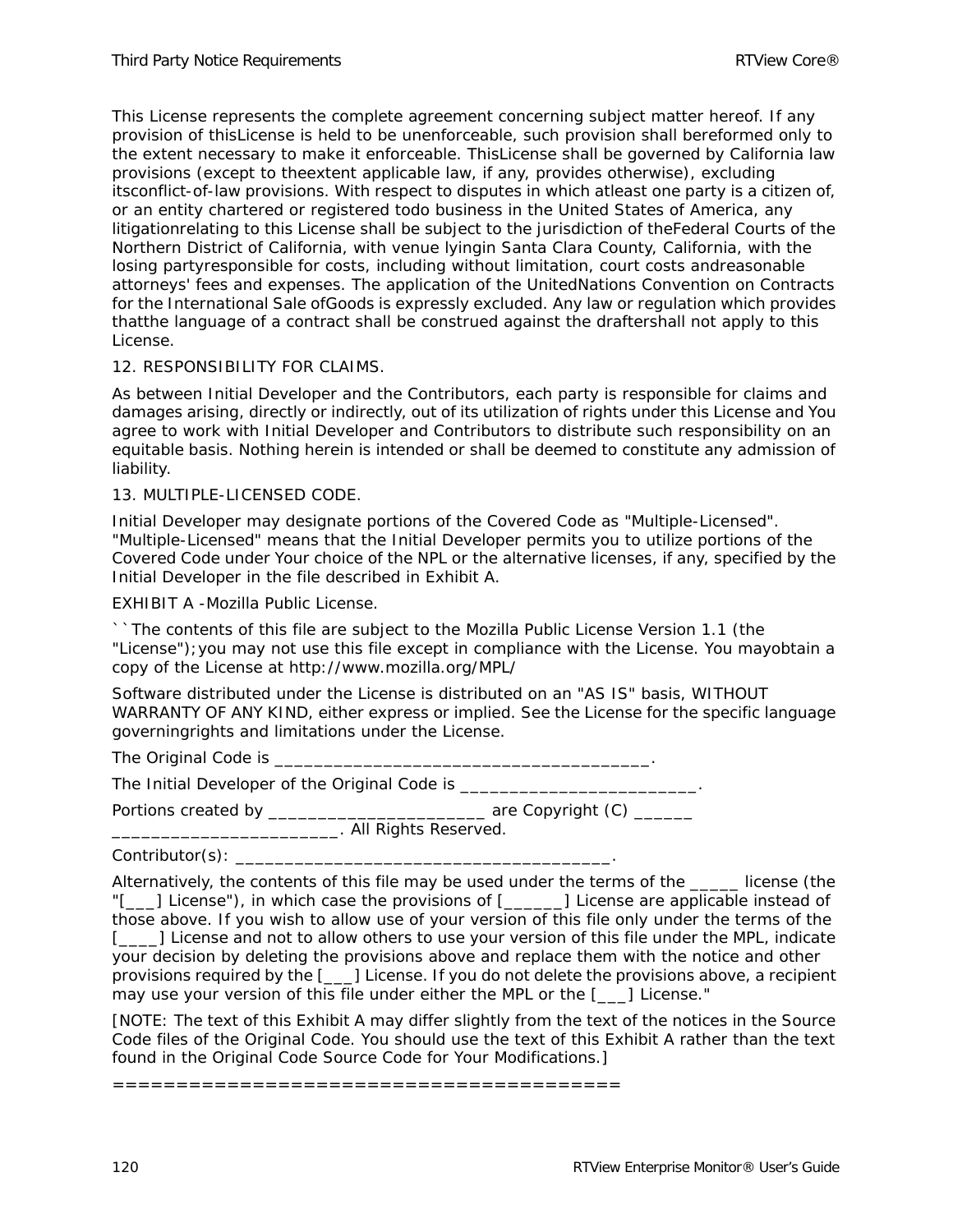#### \*\*MD Datejs

Copyright © 2006-2010 Coolite Inc.

Permission is hereby granted, free of charge, to any person obtaining a copy of this software and associated documentation files (the "Software"), to dealin the Software without restriction, including without limitation the rights to use, copy, modify, merge, publish, distribute, sublicense, and/or sell copies of the Software, and to permit persons to whom the Software is furnished to do so, subject to the following conditions:

The above copyright notice and this permission notice shall be included in all copies or substantial portions of the Software.

THE SOFTWARE IS PROVIDED "AS IS", WITHOUT WARRANTY OF ANY KIND, EXPRESS OR IMPLIED, INCLUDING BUT NOT LIMITED TO THE WARRANTIES OF MERCHANTABILITY, FITNESS FOR A PARTICULAR PURPOSE ANDNONINFRINGEMENT. IN NO EVENT SHALL THE AUTHORS OR COPYRIGHT HOLDERS BE LIABLE FOR ANY CLAIM, DAMAGES OR OTHER LIABILITY, WHETHER IN AN ACTION OF CONTRACT,TORT OR OTHERWISE, ARISING FROM, OUT OF OR IN CONNECTION WITH THESOFTWARE OR THE USE OR OTHER DEALINGS IN THE SOFTWARE.

#### ========================================

#### \*\*JQuery

Copyright © 2009 John Resig

Permission is hereby granted, free of charge, to any person obtaining a copy of this software and associated documentation files (the "Software"), to deal in the Software without restriction, including without limitation the rights to use, copy, modify, merge, publish, distribute, sublicense, and/or sell copies of the Software, and to permit persons to whom the Software is furnished to do so, subject to the following conditions:

The above copyright notice and this permission notice shall be included in all copies or substantial portions of the Software.

THE SOFTWARE IS PROVIDED "AS IS", WITHOUT WARRANTY OF ANY KIND, EXPRESS OR IMPLIED, INCLUDING BUT NOT LIMITED TO THE WARRANTIES OF MERCHANTABILITY, FITNESS FOR A PARTICULAR PURPOSE ANDNONINFRINGEMENT. IN NO EVENT SHALL THE AUTHORS OR COPYRIGHT HOLDERS BE LIABLEFOR ANY CLAIM, DAMAGES OR OTHER LIABILITY, WHETHER IN AN ACTION OFCONTRACT, TORT OR OTHERWISE, ARISING FROM, OUT OF OR IN CONNECTION WITH THESOFTWARE OR THE USE OR OTHER DEALINGS IN THE SOFTWARE.

========================================

\*\* JCalendar 1.3.2

This product uses JCalendar 1.3.2. JCalendar is distributed pursuant to the terms of the Lesser General Public License. The source code for the JCalendar may be obtained from http:// www.toedter.com/en/jcalendar/index.html

========================================

\*\* BrowserLauncher2 1.3

This product uses BrowserLauncher 1.3 and is distributed pursuant to the terms of the Lesser General Public License. The source code for BrowserLauncher2 1.3 can be obtained from: <http://browserlaunch2.sourceforge.net/>

#### **GNU LESSER GENERAL PUBLIC LICENSE**

Version 2.1, February 1999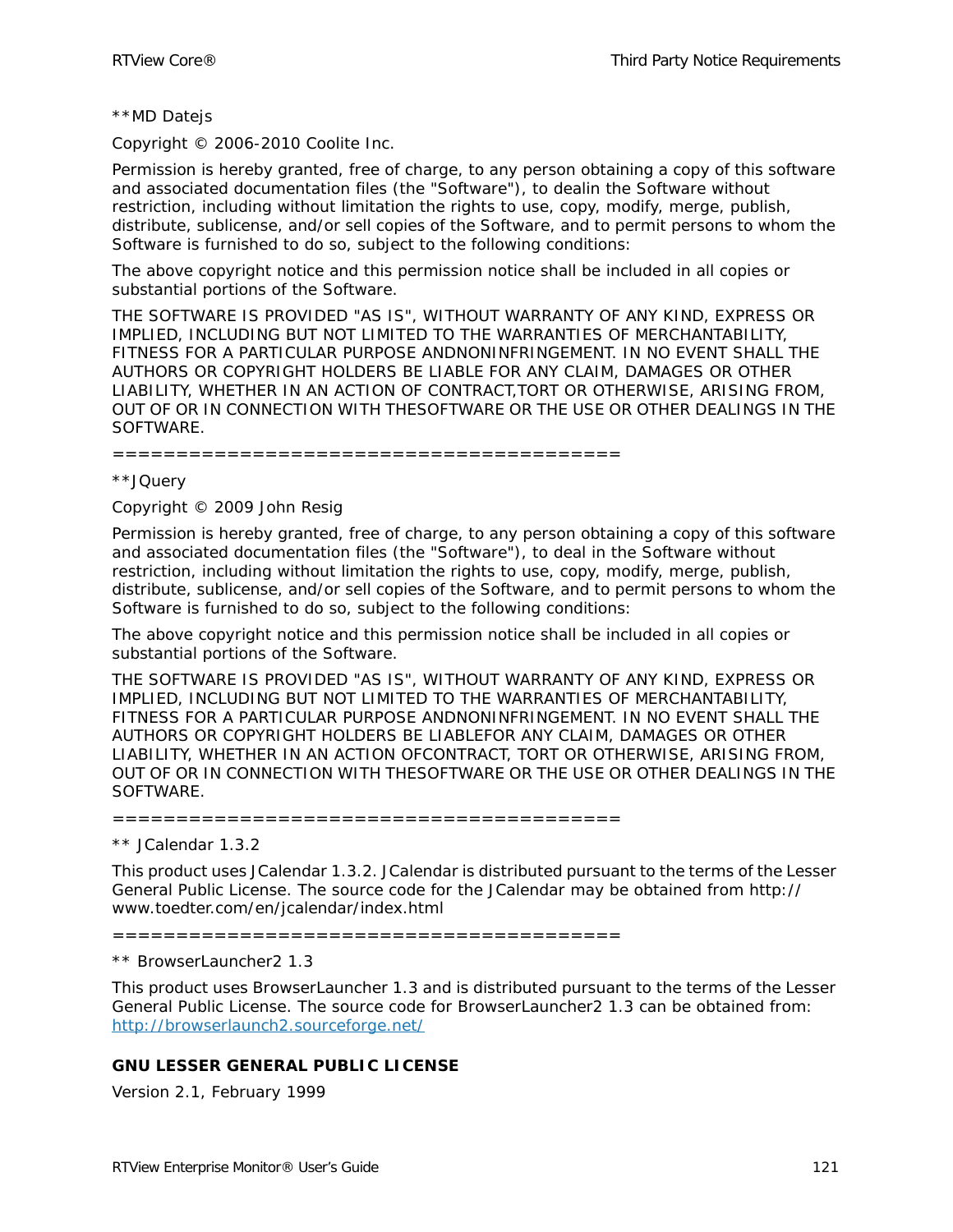Copyright (C) 1991, 1999 Free Software Foundation, Inc.

59 Temple Place, Suite 330, Boston, MA 02111-1307 USA

 Everyone is permitted to copy and distribute verbatim copies of this license document, but changing it is not allowed.

[This is the first released version of the Lesser GPL. It also counts as the successor of the GNU Library Public License, version 2, hence the version number 2.1.]

## **Preamble**

The licenses for most software are designed to take away your freedom to share and change it. By contrast, the GNU General Public Licenses are intended to guarantee your freedom to share and change free software--to make sure the software is free for all its users.

This license, the Lesser General Public License, applies to some specially designated software packages--typically libraries--of the Free Software Foundation and other authors who decide to use it. You can use it too, but we suggest you first think carefully about whether this license or the ordinary General Public License is the better strategy to use in any particular case, based on the explanations below.

When we speak of free software, we are referring to freedom of use, not price. Our General Public Licenses are designed to make sure that you have the freedom to distribute copies of free software (and charge for this service if you wish); that you receive source code or can get it if you want it; that you can change the software and use pieces of it in new free programs; and that you are informed that you can do these things.

To protect your rights, we need to make restrictions that forbid distributors to deny you these rights or to ask you to surrender these rights. These restrictions translate to certain responsibilities for you if you distribute copies of the library or if you modify it.

For example, if you distribute copies of the library, whether gratis or for a fee, you must give the recipients all the rights that we gave you. You must make sure that they, too, receive or can get the source code. If you link other code with the library, you must provide complete object files to the recipients, so that they can relink them with the library after making changes to the library and recompiling it. And you must show them these terms so they know their rights.

We protect your rights with a two-step method: (1) we copyright the library, and (2) we offer you this license, which gives you legal permission to copy, distribute and/or modify the library.

To protect each distributor, we want to make it very clear that there is no warranty for the free library. Also, if the library is modified by someone else and passed on, the recipients should know that what they have is not the original version, so that the original author's reputation will not be affected by problems that might be introduced by others.

Finally, software patents pose a constant threat to the existence of any free program. We wish to make sure that a company cannot effectively restrict the users of a free program by obtaining a restrictive license from a patent holder. Therefore, we insist that any patent license obtained for a version of the library must be consistent with the full freedom of use specified in this license.

Most GNU software, including some libraries, is covered by the ordinary GNU General Public License. This license, the GNU Lesser General Public License, applies to certain designated libraries, and is quite different from the ordinary General Public License. We use this license for certain libraries in order to permit linking those libraries into non-free programs.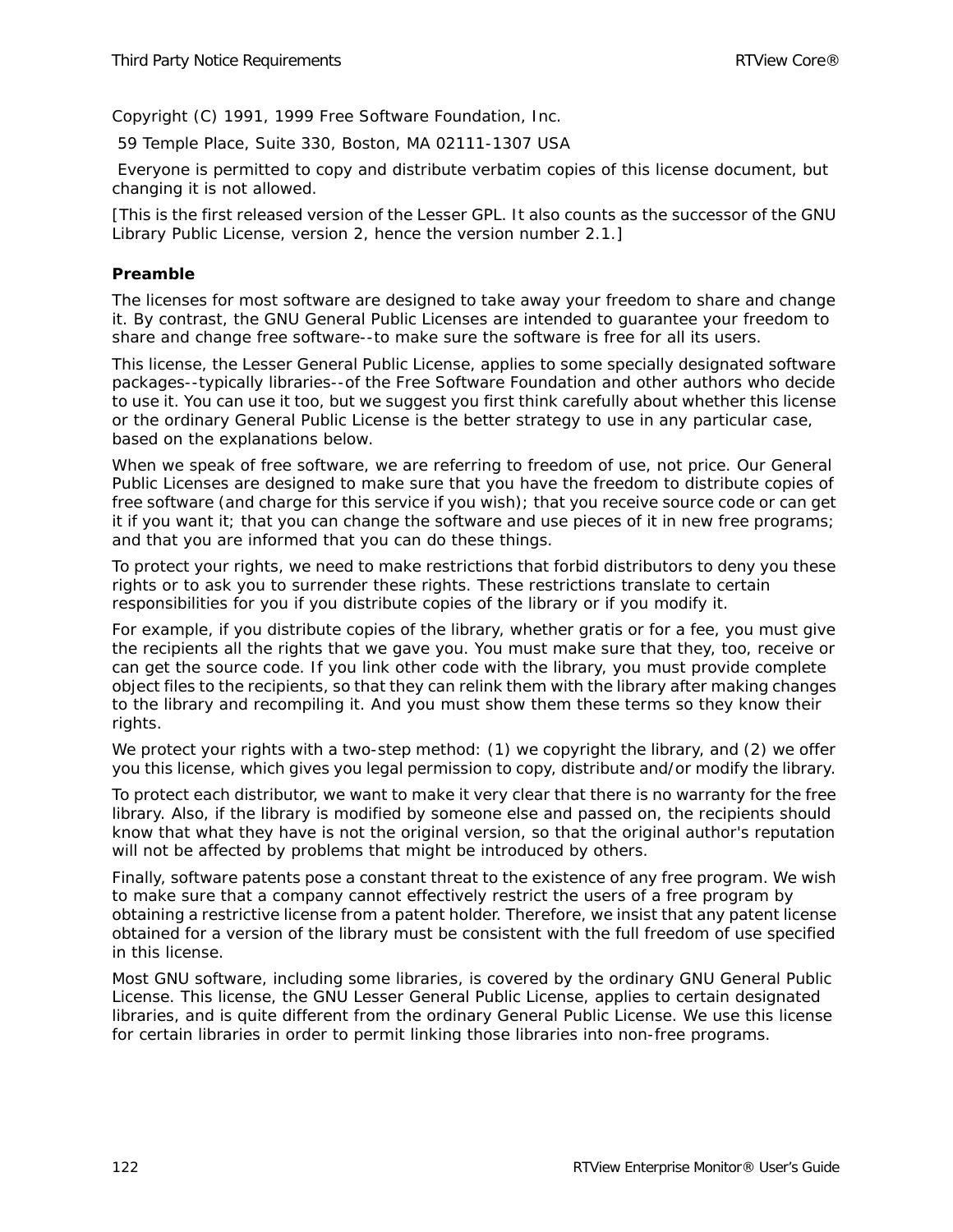When a program is linked with a library, whether statically or using a shared library, the combination of the two is legally speaking a combined work, a derivative of the original library. The ordinary General Public License therefore permits such linking only if the entire combination fits its criteria of freedom. The Lesser General Public License permits more lax criteria for linking other code with the library.

We call this license the "Lesser" General Public License because it does Less to protect the user's freedom than the ordinary General Public License. It also provides other free software developers Less of an advantage over competing non-free programs. These disadvantages are the reason we use the ordinary General Public License for many libraries. However, the Lesser license provides advantages in certain special circumstances.

For example, on rare occasions, there may be a special need to encourage the widest possible use of a certain library, so that it becomes a de-facto standard. To achieve this, non-free programs must be allowed to use the library. A more frequent case is that a free library does the same job as widely used non-free libraries. In this case, there is little to gain by limiting the free library to free software only, so we use the Lesser General Public License.

In other cases, permission to use a particular library in non-free programs enables a greater number of people to use a large body of free software. For example, permission to use the GNU C Library in non-free programs enables many more people to use the whole GNU operating system, as well as its variant, the GNU/Linux operating system.

Although the Lesser General Public License is Less protective of the users' freedom, it does ensure that the user of a program that is linked with the Library has the freedom and the wherewithal to run that program using a modified version of the Library.

The precise terms and conditions for copying, distribution and modification follow. Pay close attention to the difference between a "work based on the library" and a "work that uses the library". The former contains code derived from the library, whereas the latter must be combined with the library in order to run.

# **TERMS AND CONDITIONS FOR COPYING, DISTRIBUTION AND MODIFICATION**

0. This License Agreement applies to any software library or other program which contains a notice placed by the copyright holder or other authorized party saying it may be distributed under the terms of this Lesser General Public License (also called "this License"). Each licensee is addressed as "you".

A "library" means a collection of software functions and/or data prepared so as to be conveniently linked with application programs (which use some of those functions and data) to form executables.

The "Library", below, refers to any such software library or work which has been distributed under these terms. A "work based on the Library" means either the Library or any derivative work under copyright law: that is to say, a work containing the Library or a portion of it, either verbatim or with modifications and/or translated straightforwardly into another language. (Hereinafter, translation is included without limitation in the term "modification".)

"Source code" for a work means the preferred form of the work for making modifications to it. For a library, complete source code means all the source code for all modules it contains, plus any associated interface definition files, plus the scripts used to control compilation and installation of the library.

Activities other than copying, distribution and modification are not covered by this License; they are outside its scope. The act of running a program using the Library is not restricted, and output from such a program is covered only if its contents constitute a work based on the Library (independent of the use of the Library in a tool for writing it). Whether that is true depends on what the Library does and what the program that uses the Library does.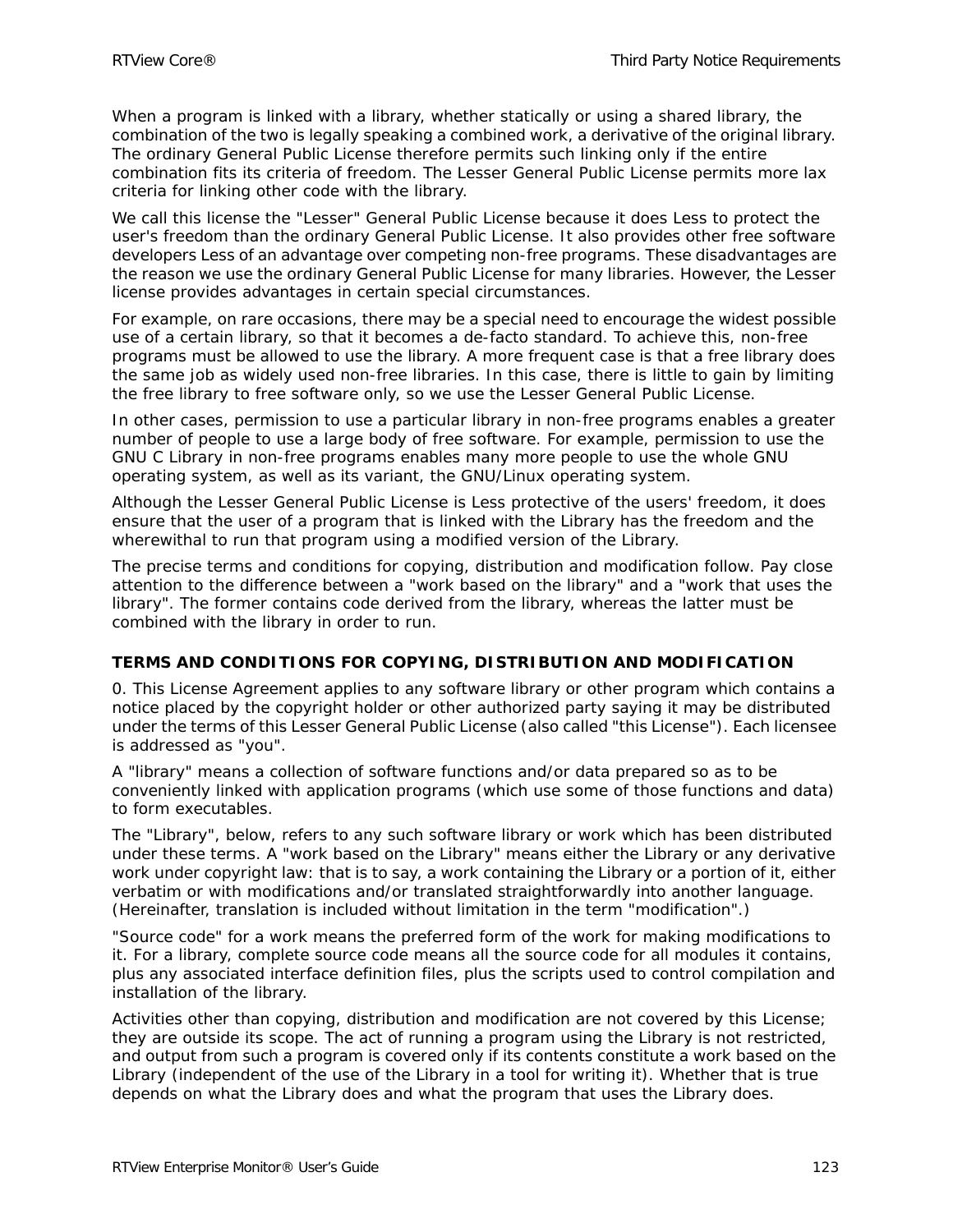1. You may copy and distribute verbatim copies of the Library's complete source code as you receive it, in any medium, provided that you conspicuously and appropriately publish on each copy an appropriate copyright notice and disclaimer of warranty; keep intact all the notices that refer to this License and to the absence of any warranty; and distribute a copy of this License along with the Library.

You may charge a fee for the physical act of transferring a copy, and you may at your option offer warranty protection in exchange for a fee.

2. You may modify your copy or copies of the Library or any portion of it, thus forming a work based on the Library, and copy and distribute such modifications or work under the terms of Section 1 above, provided that you also meet all of these conditions:

a) The modified work must itself be a software library.

b) You must cause the files modified to carry prominent notices stating that you changed the files and the date of any change.

c) You must cause the whole of the work to be licensed at no charge to all third parties under the terms of this License.

d) If a facility in the modified Library refers to a function or a table of data to be supplied by an application program that uses the facility, other than as an argument passed when the facility is invoked, then you must make a good faith effort to ensure that, in the event an application does not supply such function or table, the facility still operates, and performs whatever part of its purpose remains meaningful.

(For example, a function in a library to compute square roots has a purpose that is entirely well-defined independent of the application. Therefore, Subsection 2d requires that any application-supplied function or table used by this function must be optional: if the application does not supply it, the square root function must still compute square roots.)

These requirements apply to the modified work as a whole. If identifiable sections of that work are not derived from the Library, and can be reasonably considered independent and separate works in themselves, then this License, and its terms, do not apply to those sections when you distribute them as separate works. But when you distribute the same sections as part of a whole which is a work based on the Library, the distribution of the whole must be on the terms of this License, whose permissions for other licensees extend to the entire whole, and thus to each and every part regardless of who wrote it.

Thus, it is not the intent of this section to claim rights or contest your rights to work written entirely by you; rather, the intent is to exercise the right to control the distribution of derivative or collective works based on the Library.

In addition, mere aggregation of another work not based on the Library with the Library (or with a work based on the Library) on a volume of a storage or distribution medium does not bring the other work under the scope of this License.

3. You may opt to apply the terms of the ordinary GNU General Public License instead of this License to a given copy of the Library. To do this, you must alter all the notices that refer to this License, so that they refer to the ordinary GNU General Public License, version 2, instead of to this License. (If a newer version than version 2 of the ordinary GNU General Public License has appeared, then you can specify that version instead if you wish.) Do not make any other change in these notices.

Once this change is made in a given copy, it is irreversible for that copy, so the ordinary GNU General Public License applies to all subsequent copies and derivative works made from that copy.

This option is useful when you wish to copy part of the code of the Library into a program that is not a library.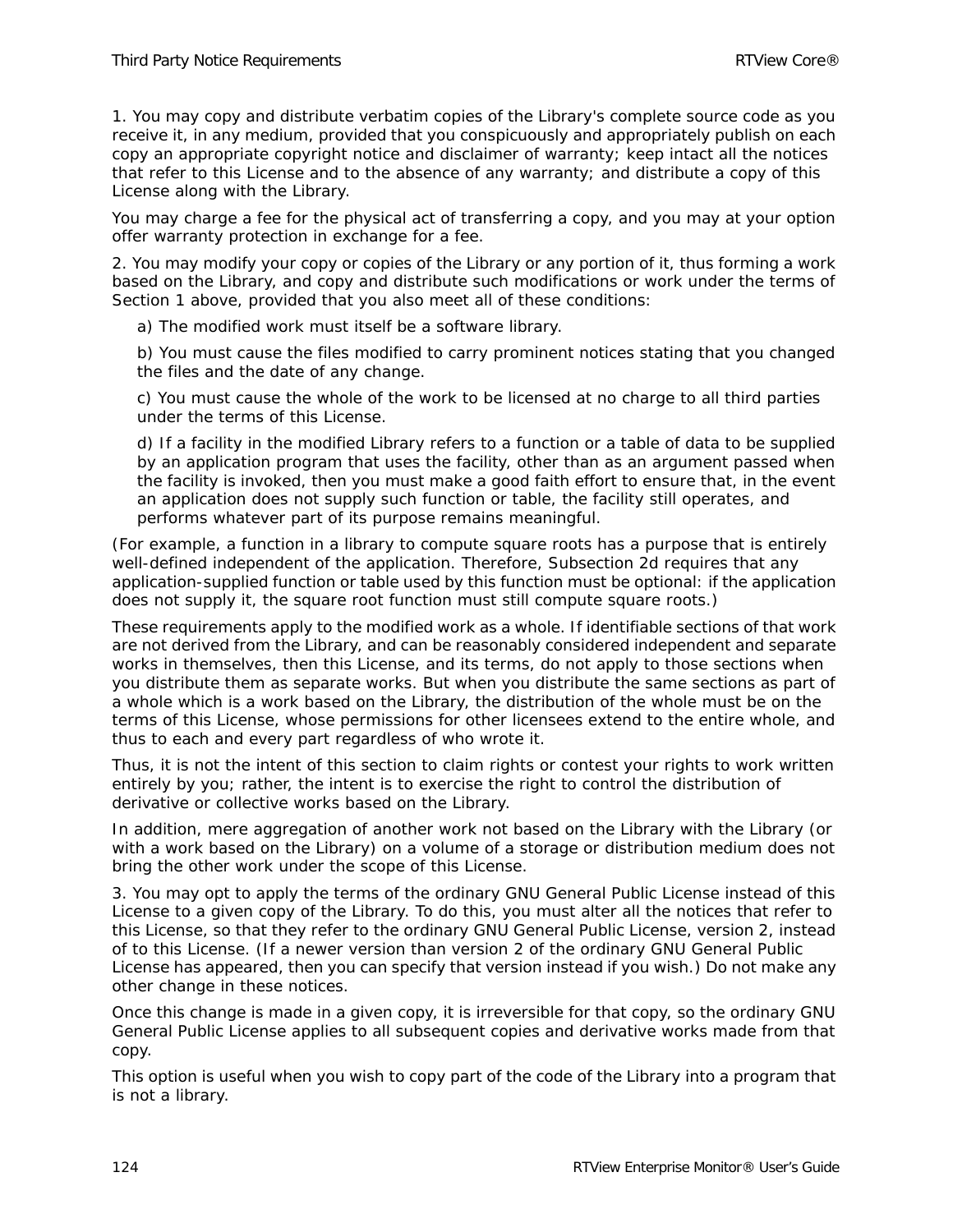4. You may copy and distribute the Library (or a portion or derivative of it, under Section 2) in object code or executable form under the terms of Sections 1 and 2 above provided that you accompany it with the complete corresponding machine-readable source code, which must be distributed under the terms of Sections 1 and 2 above on a medium customarily used for software interchange.

If distribution of object code is made by offering access to copy from a designated place, then offering equivalent access to copy the source code from the same place satisfies the requirement to distribute the source code, even though third parties are not compelled to copy the source along with the object code.

5. A program that contains no derivative of any portion of the Library, but is designed to work with the Library by being compiled or linked with it, is called a "work that uses the Library". Such a work, in isolation, is not a derivative work of the Library, and therefore falls outside the scope of this License.

However, linking a "work that uses the Library" with the Library creates an executable that is a derivative of the Library (because it contains portions of the Library), rather than a "work that uses the library". The executable is therefore covered by this License. Section 6 states terms for distribution of such executables.

When a "work that uses the Library" uses material from a header file that is part of the Library, the object code for the work may be a derivative work of the Library even though the source code is not. Whether this is true is especially significant if the work can be linked without the Library, or if the work is itself a library. The threshold for this to be true is not precisely defined by law.

If such an object file uses only numerical parameters, data structure layouts and accessors, and small macros and small inline functions (ten lines or less in length), then the use of the object file is unrestricted, regardless of whether it is legally a derivative work. (Executables containing this object code plus portions of the Library will still fall under Section 6.)

Otherwise, if the work is a derivative of the Library, you may distribute the object code for the work under the terms of Section 6. Any executables containing that work also fall under Section 6, whether or not they are linked directly with the Library itself.

6. As an exception to the Sections above, you may also combine or link a "work that uses the Library" with the Library to produce a work containing portions of the Library, and distribute that work under terms of your choice, provided that the terms permit modification of the work for the customer's own use and reverse engineering for debugging such modifications.

You must give prominent notice with each copy of the work that the Library is used in it and that the Library and its use are covered by this License. You must supply a copy of this License. If the work during execution displays copyright notices, you must include the copyright notice for the Library among them, as well as a reference directing the user to the copy of this License. Also, you must do one of these things:

a) Accompany the work with the complete corresponding machine-readable source code for the Library including whatever changes were used in the work (which must be distributed under Sections 1 and 2 above); and, if the work is an executable linked with the Library, with the complete machine-readable "work that uses the Library", as object code and/or source code, so that the user can modify the Library and then relink to produce a modified executable containing the modified Library. (It is understood that the user who changes the contents of definitions files in the Library will not necessarily be able to recompile the application to use the modified definitions.)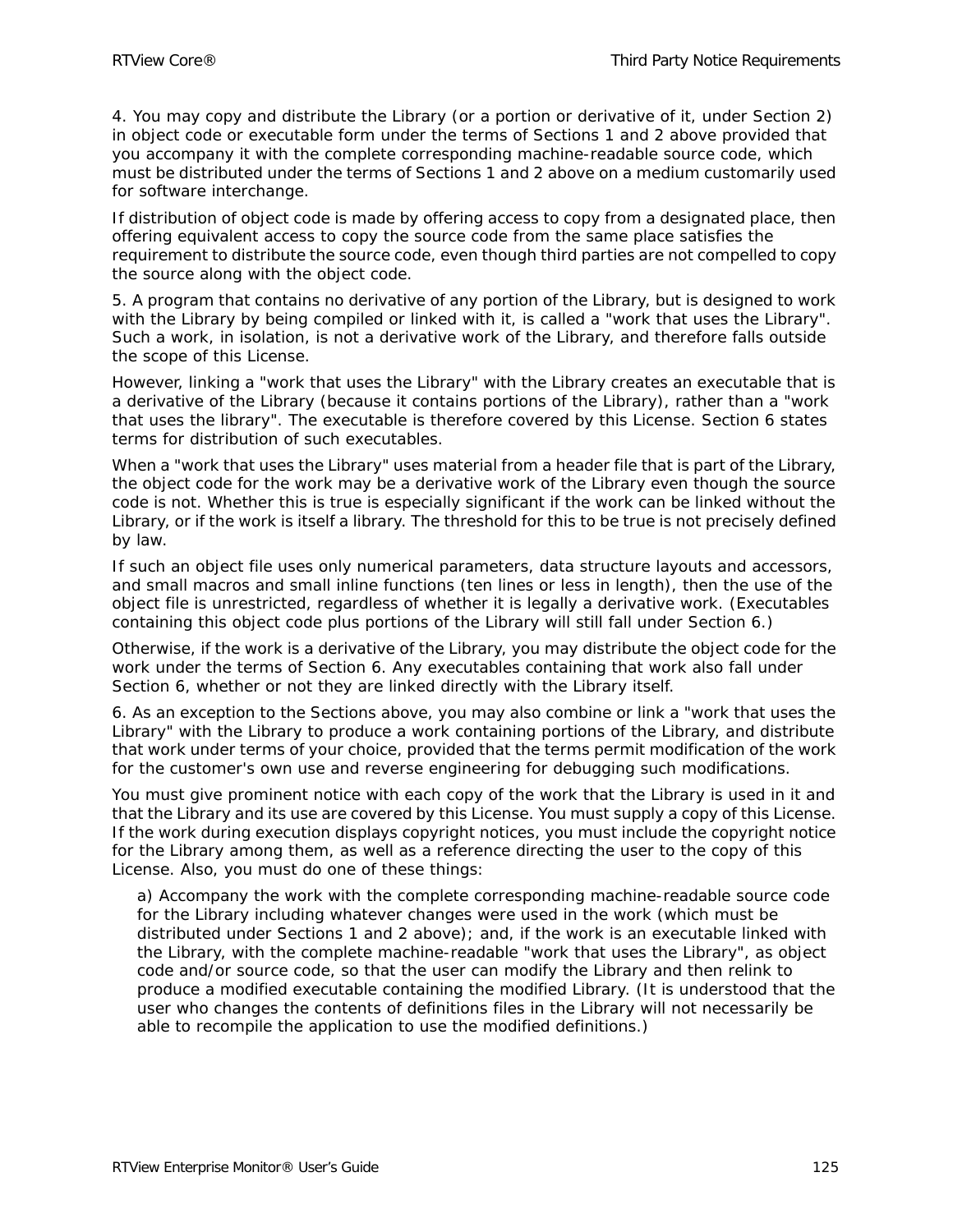b) Use a suitable shared library mechanism for linking with the Library. A suitable mechanism is one that (1) uses at run time a copy of the library already present on the user's computer system, rather than copying library functions into the executable, and (2) will operate properly with a modified version of the library, if the user installs one, as long as the modified version is interface-compatible with the version that the work was made with.

c) Accompany the work with a written offer, valid for at least three years, to give the same user the materials specified in Subsection 6a, above, for a charge no more than the cost of performing this distribution.

d) If distribution of the work is made by offering access to copy from a designated place, offer equivalent access to copy the above specified materials from the same place.

e) Verify that the user has already received a copy of these materials or that you have already sent this user a copy.

For an executable, the required form of the "work that uses the Library" must include any data and utility programs needed for reproducing the executable from it. However, as a special exception, the materials to be distributed need not include anything that is normally distributed (in either source or binary form) with the major components (compiler, kernel, and so on) of the operating system on which the executable runs, unless that component itself accompanies the executable.

It may happen that this requirement contradicts the license restrictions of other proprietary libraries that do not normally accompany the operating system. Such a contradiction means you cannot use both them and the Library together in an executable that you distribute.

7. You may place library facilities that are a work based on the Library side-by-side in a single library together with other library facilities not covered by this License, and distribute such a combined library, provided that the separate distribution of the work based on the Library and of the other library facilities is otherwise permitted, and provided that you do these two things:

a) Accompany the combined library with a copy of the same work based on the Library, uncombined with any other library facilities. This must be distributed under the terms of the Sections above.

b) Give prominent notice with the combined library of the fact that part of it is a work based on the Library, and explaining where to find the accompanying uncombined form of the same work.

8. You may not copy, modify, sublicense, link with, or distribute the Library except as expressly provided under this License. Any attempt otherwise to copy, modify, sublicense, link with, or distribute the Library is void, and will automatically terminate your rights under this License. However, parties who have received copies, or rights, from you under this License will not have their licenses terminated so long as such parties remain in full compliance.

9. You are not required to accept this License, since you have not signed it. However, nothing else grants you permission to modify or distribute the Library or its derivative works. These actions are prohibited by law if you do not accept this License. Therefore, by modifying or distributing the Library (or any work based on the Library), you indicate your acceptance of this License to do so, and all its terms and conditions for copying, distributing or modifying the Library or works based on it.

10. Each time you redistribute the Library (or any work based on the Library), the recipient automatically receives a license from the original licensor to copy, distribute, link with or modify the Library subject to these terms and conditions. You may not impose any further restrictions on the recipients' exercise of the rights granted herein. You are not responsible for enforcing compliance by third parties with this License.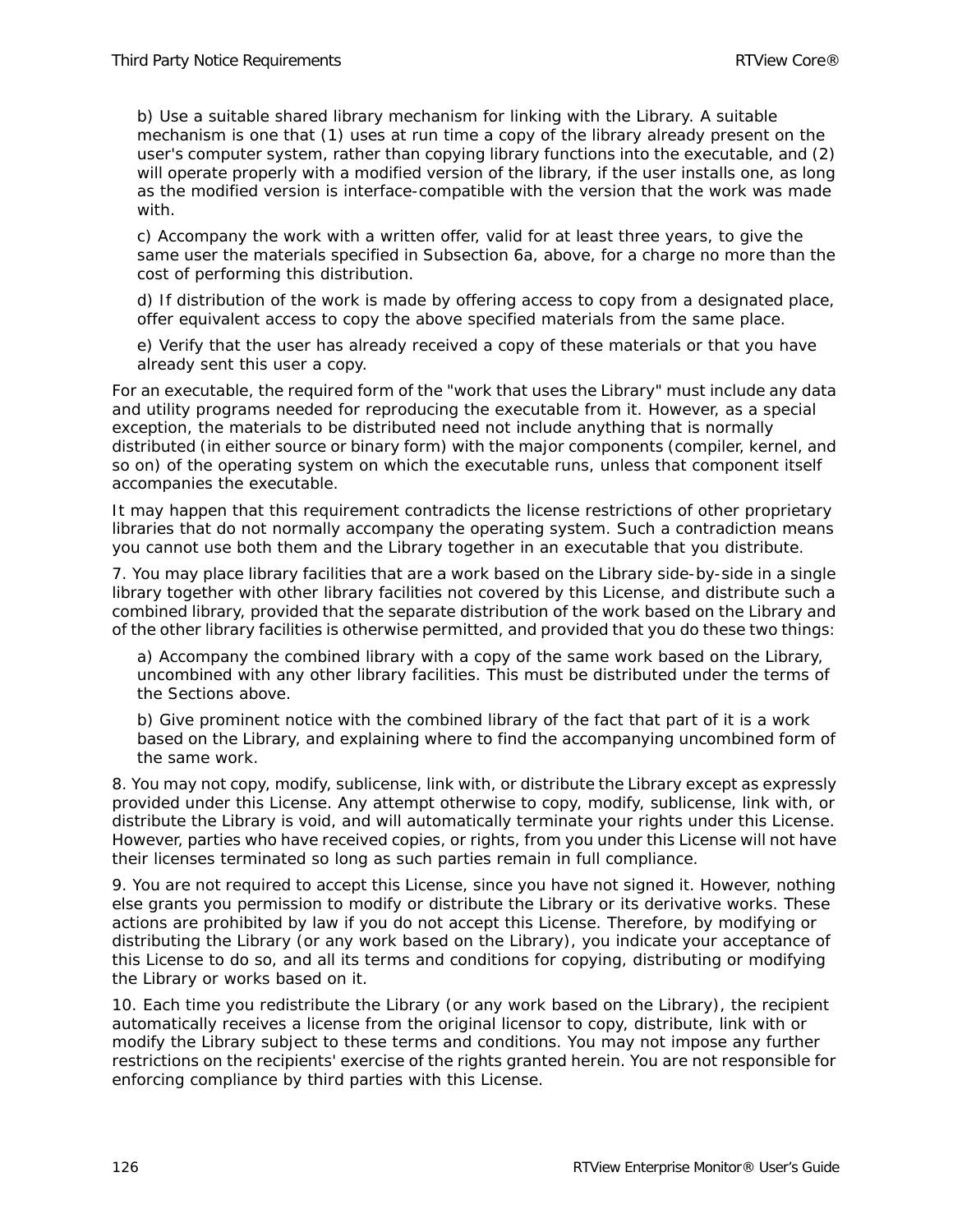11. If, as a consequence of a court judgment or allegation of patent infringement or for any other reason (not limited to patent issues), conditions are imposed on you (whether by court order, agreement or otherwise) that contradict the conditions of this License, they do not excuse you from the conditions of this License. If you cannot distribute so as to satisfy simultaneously your obligations under this License and any other pertinent obligations, then as a consequence you may not distribute the Library at all. For example, if a patent license would not permit royalty-free redistribution of the Library by all those who receive copies directly or indirectly through you, then the only way you could satisfy both it and this License would be to refrain entirely from distribution of the Library.

If any portion of this section is held invalid or unenforceable under any particular circumstance, the balance of the section is intended to apply, and the section as a whole is intended to apply in other circumstances.

It is not the purpose of this section to induce you to infringe any patents or other property right claims or to contest validity of any such claims; this section has the sole purpose of protecting the integrity of the free software distribution system which is implemented by public license practices. Many people have made generous contributions to the wide range of software distributed through that system in reliance on consistent application of that system; it is up to the author/donor to decide if he or she is willing to distribute software through any other system and a licensee cannot impose that choice.

This section is intended to make thoroughly clear what is believed to be a consequence of the rest of this License.

12. If the distribution and/or use of the Library is restricted in certain countries either by patents or by copyrighted interfaces, the original copyright holder who places the Library under this License may add an explicit geographical distribution limitation excluding those countries, so that distribution is permitted only in or among countries not thus excluded. In such case, this License incorporates the limitation as if written in the body of this License.

13. The Free Software Foundation may publish revised and/or new versions of the Lesser General Public License from time to time. Such new versions will be similar in spirit to the present version, but may differ in detail to address new problems or concerns.

Each version is given a distinguishing version number. If the Library specifies a version number of this License which applies to it and "any later version", you have the option of following the terms and conditions either of that version or of any later version published by the Free Software Foundation. If the Library does not specify a license version number, you may choose any version ever published by the Free Software Foundation.

14. If you wish to incorporate parts of the Library into other free programs whose distribution conditions are incompatible with these, write to the author to ask for permission. For software which is copyrighted by the Free Software Foundation, write to the Free Software Foundation; we sometimes make exceptions for this. Our decision will be guided by the two goals of preserving the free status of all derivatives of our free software and of promoting the sharing and reuse of software generally.

#### **NO WARRANTY**

15. BECAUSE THE LIBRARY IS LICENSED FREE OF CHARGE, THERE IS NO WARRANTY FOR THE LIBRARY, TO THE EXTENT PERMITTED BY APPLICABLE LAW. EXCEPT WHEN OTHERWISE STATED IN WRITING THE COPYRIGHT HOLDERS AND/OR OTHER PARTIES PROVIDE THE LIBRARY "AS IS" WITHOUT WARRANTY OF ANY KIND, EITHER EXPRESSED OR IMPLIED, INCLUDING, BUT NOT LIMITED TO, THE IMPLIED WARRANTIES OF MERCHANTABILITY AND FITNESS FOR A PARTICULAR PURPOSE. THE ENTIRE RISK AS TO THE QUALITY AND PERFORMANCE OF THE LIBRARY IS WITH YOU. SHOULD THE LIBRARY PROVE DEFECTIVE, YOU ASSUME THE COST OF ALL NECESSARY SERVICING, REPAIR OR CORRECTION.